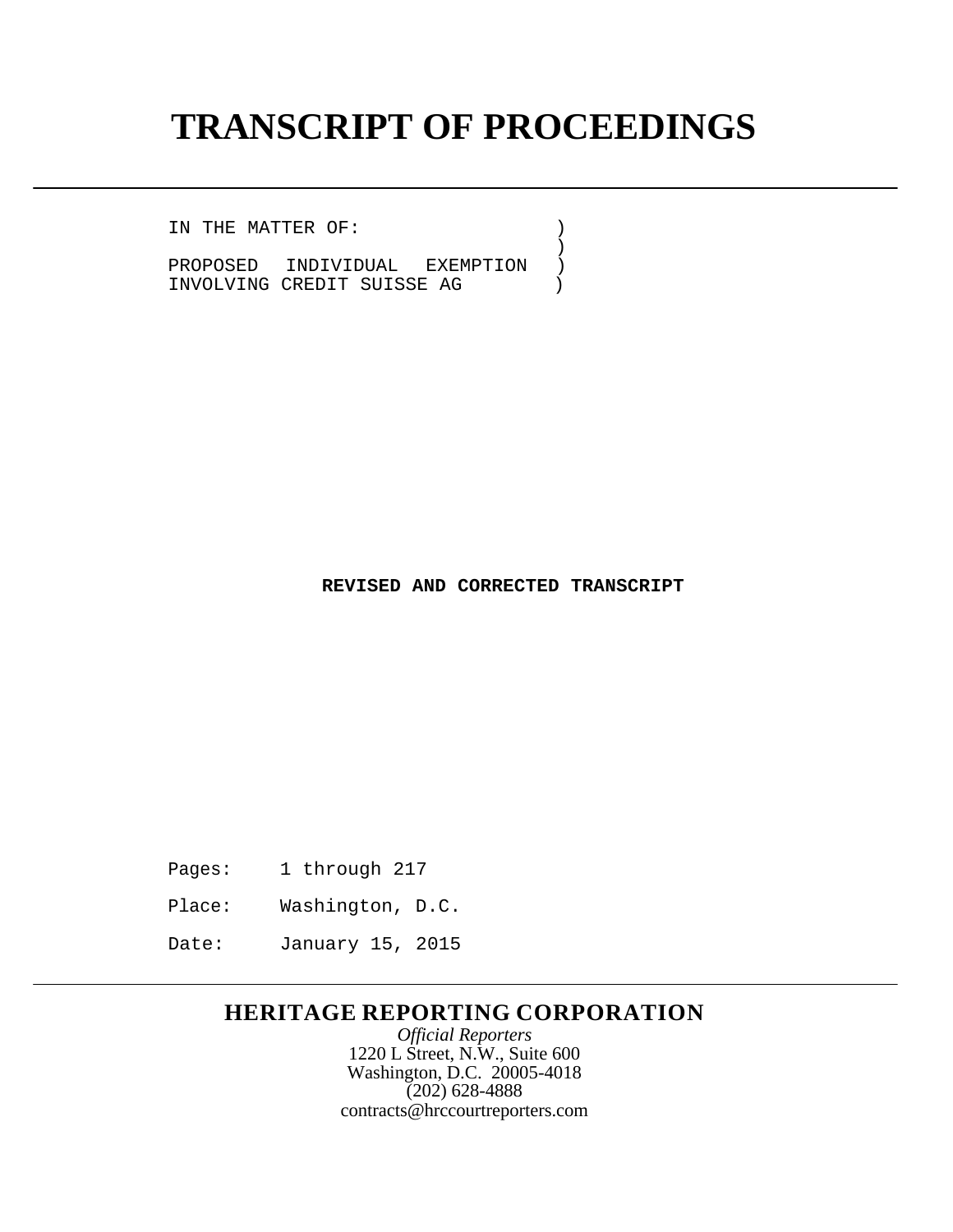UNITED STATES DEPARTMENT OF LABOR EMPLOYEE BENEFITS SECURITY ADMINISTRATION

IN THE MATTER OF:  $)$  $\left\{ \begin{array}{c} 1 \\ 2 \end{array} \right\}$ PROPOSED INDIVIDUAL )<br>EXEMPTION INVOLVING CREDIT ) EXEMPTION INVOLVING CREDIT )<br>SUISSE AG SUISSE AG )

> Room C5320 U.S. Department of Labor 200 Constitution Avenue, N.W. Washington, D.C.

Thursday, January 15, 2015

The parties met, pursuant to the notice, at

10:04 a.m.

PANEL:

TIMOTHY HAUSER, Deputy Assistant Secretary for Programs at EBSA

PHYLLIS BORZI, Assistant Secretary of Labor, EBSA

LYSSA HALL, Director, Director of Exemption Determinations, EBSA

CHRISTOPHER MOTTA, Chief, Division of Individual Exemptions, EBSA

MEGAN HANSEN, Office of the Solicitor, Department of Labor

SPEAKERS:

STEPHEN SAXON, Groom Law Group

ELLEN GOODWIN, Groom Law Group

BILL JOHNSON, Credit Suisse Asset Management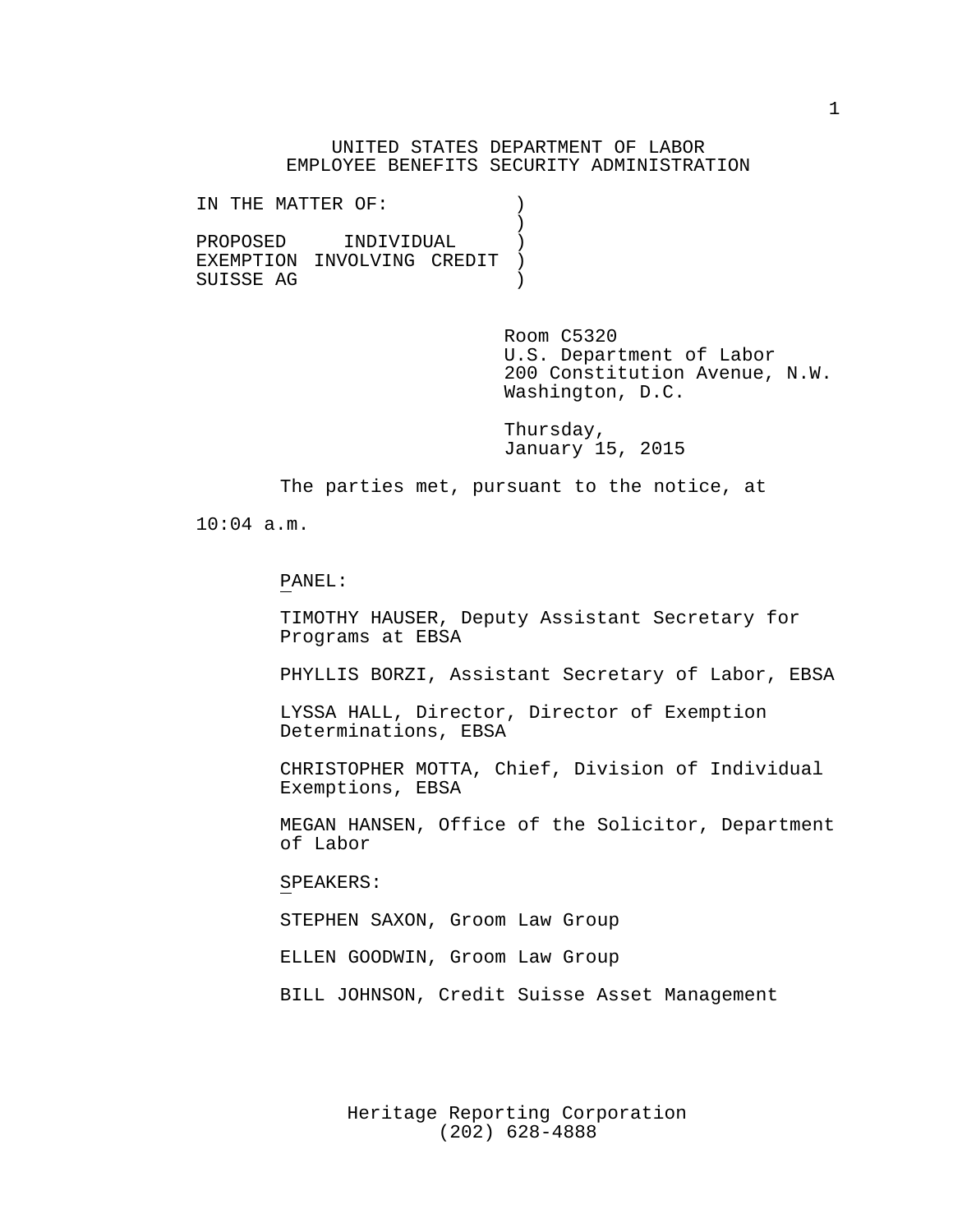SPEAKERS: (Continued)

ROGER MACHLIS, Credit Suisse Asset Management PAUL MORJANOFF, Financial Recovery & Consulting Services THOMAS SPALDING, Retired JOHN POPP, Credit Suisse AG BARTLETT NAYLOR, Public Citizen HEATHER LOWE, Global Financial Integrity JAMES S. HENRY, Tax Justice Network ANDREAS FRANK, (No affiliation) RALPH NADER, Founder, Public Citizen EMIDIO MORIZIO, Credit Suisse Asset Management NEIL RADEY, Credit Suisse Asset Management ALAN LEBOWITZ, Evercore Trust Co. WILLIAM RYAN, Evercore Trust Co. GEORGE E. ARNSTEIN, (No affiliation) JAMES SMALHOUT, (No affiliation) DAVID GARZA, Henry Street Settlement DENISE DURHAM WILLIAMS, Student Sponsor Partners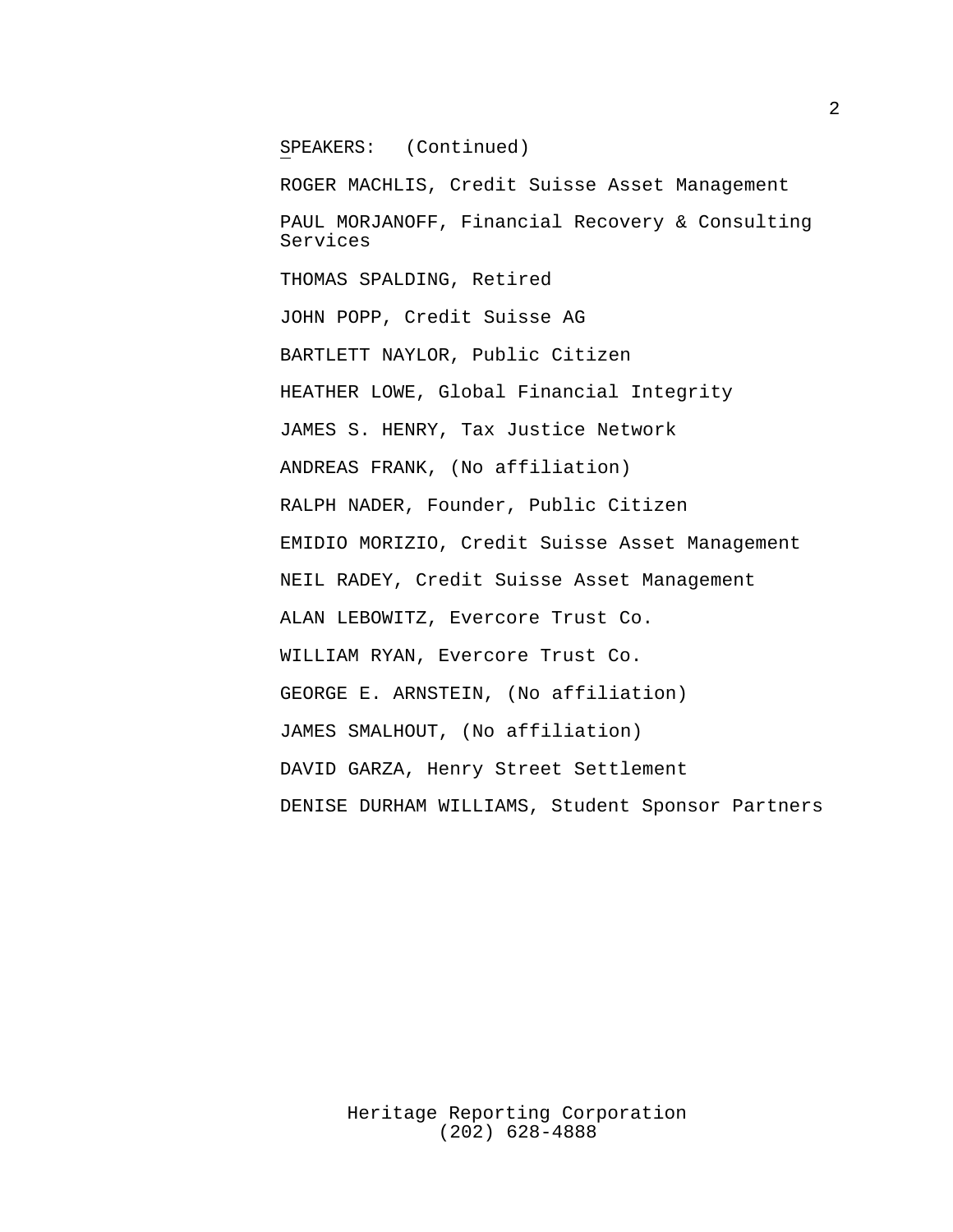## P R O C E E D I N G S

(10:04 a.m.)

MR. HAUSER: Good morning. Can everybody hear me? Okay, I'll do my best. Unfortunately, I have a cold, so it's going to be a bit of a strain.

I'm Timothy Hauser. I'm the Deputy Assistant Secretary for Program Operations at EBSA, the Employee Benefits Security Administration, of the U.S. Department of Labor. This is a public hearing on a proposed prohibited transaction exemption for certain affiliates of Credit Suisse. Before we hear from witnesses, I'm going to take a few minutes to lay out the legal context for the hearing and describe the process.

The Employee Retirement Income Security Act of 1974, ERISA, prohibits a wide range of transactions known as prohibited transactions. These are transactions between employee benefit plans and parties in interest, parties with a relationship with the plans. As a practical matter, plans could not function effectively without some relief from the expansive reach of these prohibitions. Large employers and funds necessarily engage in a wide variety of garden variety sorts of economic transactions with parties in interest, and for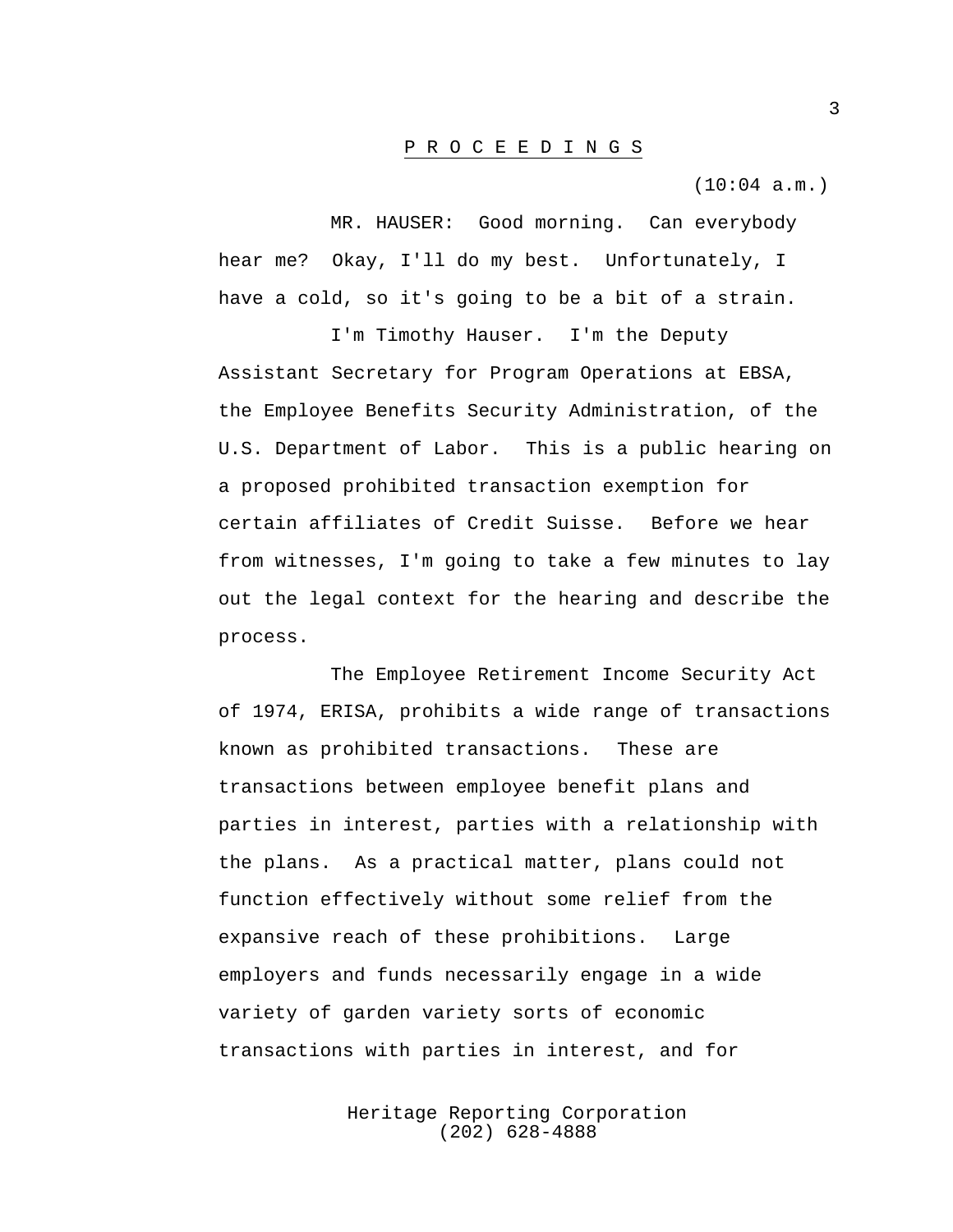example, all the different service providers to a plan are parties in interest, but nevertheless plans need to engage in, you know, all manner of transactions with those service providers.

Accordingly, the Congress gave the Department of Labor authority to issue exemptions from the broad reach of the prohibited transaction rules when the Department determines that the exemptions are in the interest of and protective of plan participants and beneficiaries as well as administratively feasible.

One of these exemptions is prohibited transaction exemption 84-14, the QPAM exemption. A QPAM is a qualified professional asset manager. By definition, QPAMs are large regulated institutions such as banks, savings and loan associations, insurance companies, or federally registered investment advisors who meet certain standards of size and independence. The QPAM exemption permits these independent plan fiduciaries to engage in a variety of beneficial arm's-length transactions with parties in interest that would otherwise be prohibited. The QPAM exemption does not, however, permit QPAMs to engage in self-dealing. They cannot act in their own interest or in the interest of their affiliates, nor can they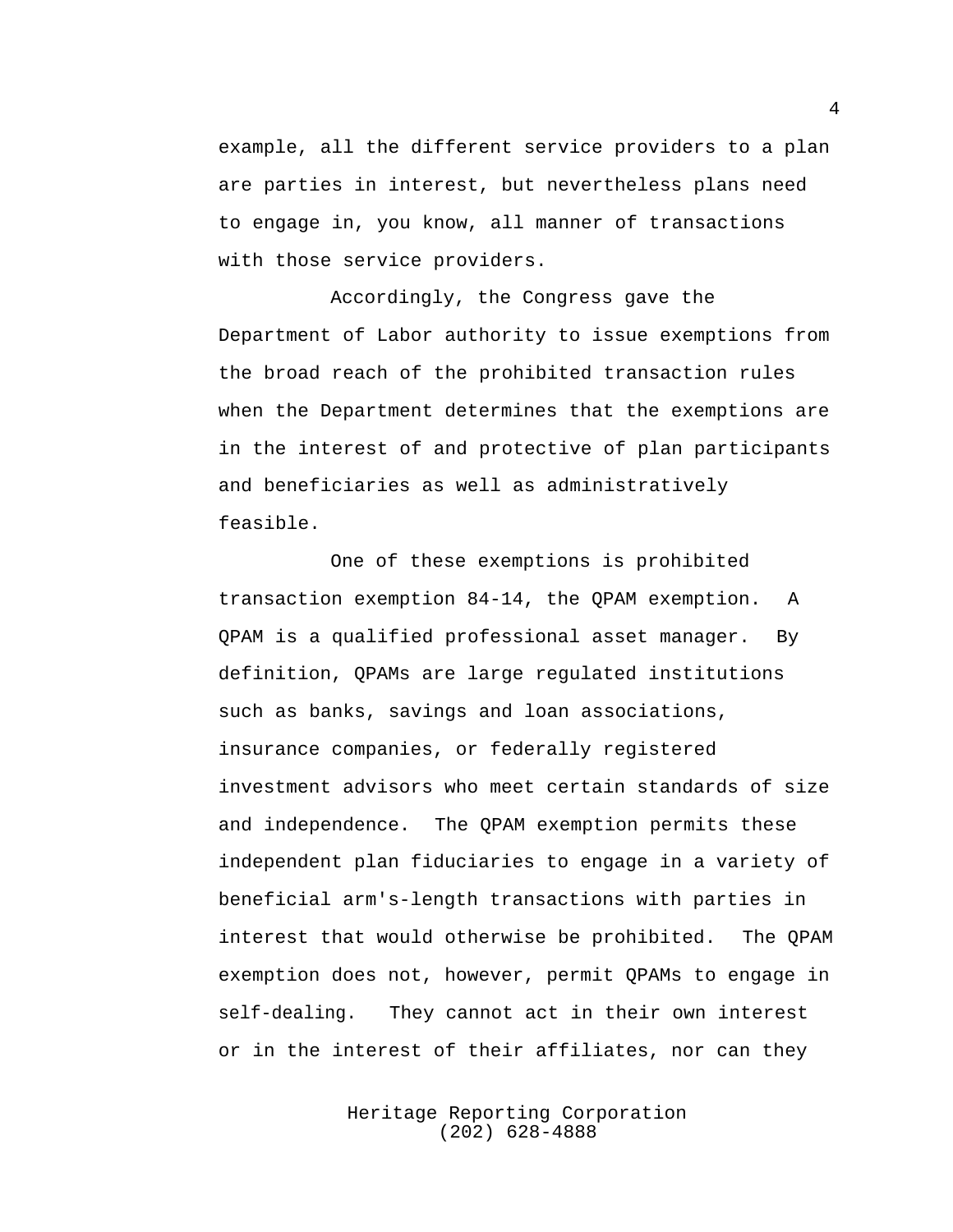engage in transactions with parties that are in a position to affect their independent judgment, such as persons that have an ownership interest in the QPAM.

In the past, a number of the Credit Suisse entities have relied on the QPAM exemption for relief from some of the prohibited transaction rules, but Credit Suisse's recent criminal conviction violates Section I(g) of the QPAM exemption. That section prohibits QPAMs and related entities from relying on the exemption after specified convictions and it reflects the Department's view that a QPAM and those who may be in a position to influence a QPAM should maintain a high level of integrity as the bar remains in effect for 10 years following the date of conviction.

Credit Suisse AG pled guilty to conspiring with U.S. citizens to commit tax fraud in violation of the Internal Revenue Code on May 19, 2014. That same date Credit Suisse applied for an individual exemption from the Department, requesting that these Credit Suisse-related affiliates be permitted to continue to rely on the QPAM class exemption notwithstanding the impending conviction.

On September 3, 2014, the Department published a notice of a proposed exemption in the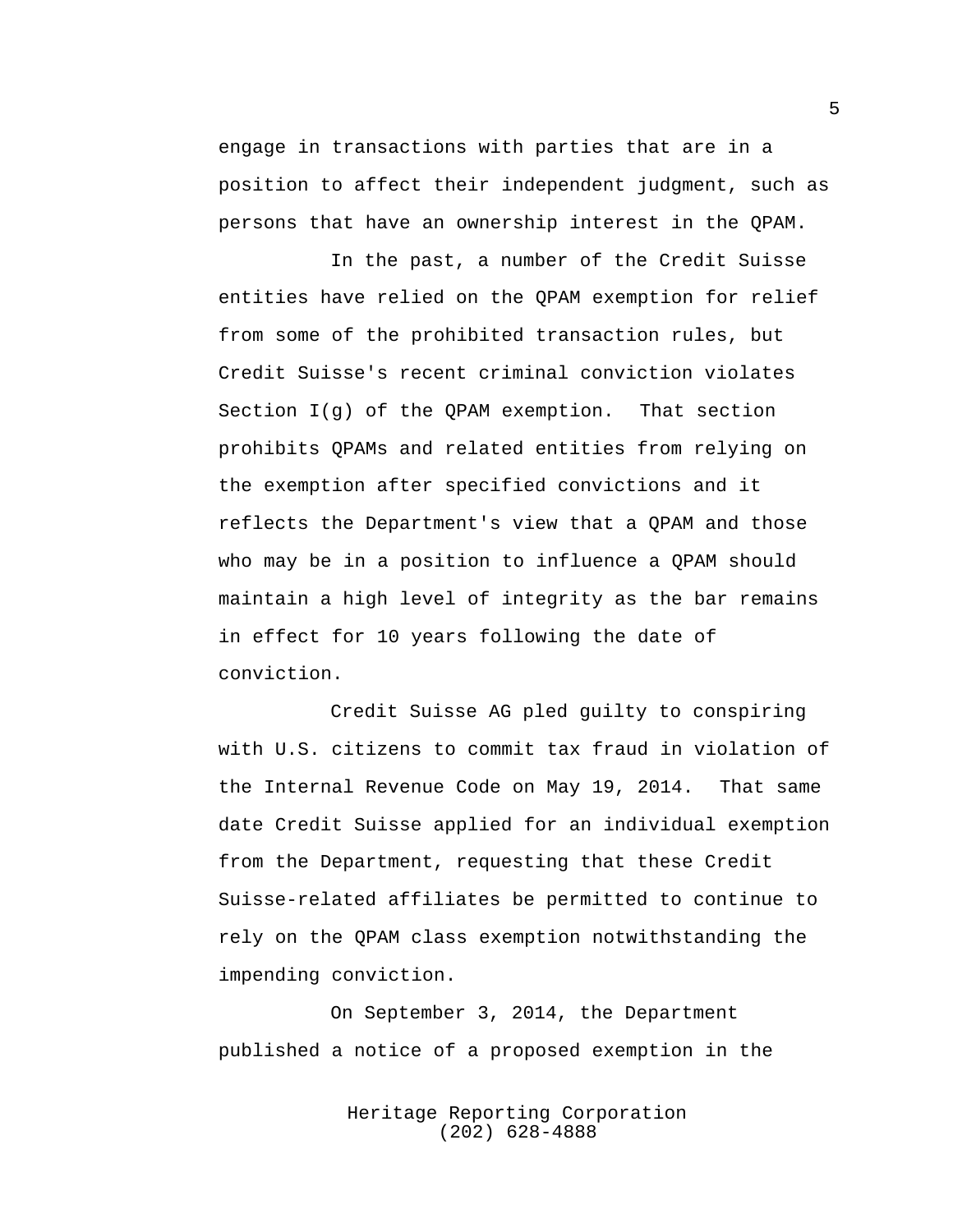*Federal Register* for the QPAMs to continue to rely on the exemption. The proposed exemption contains a variety of new conditions applicable to Credit Suisse AG and the affiliated QPAMs. These conditions were designed to ensure the integrity and proper fiduciary conduct of the affiliated entities. According to the applicant, none of the affiliated entities were involved in any way with Credit Suisse AG's criminal misconduct.

In response to our publication the Department received several comments requesting a public hearing. After consideration of those comments and requests, on November 18, the Department granted a temporary exemption and we also established this hearing date. The temporary exemption preserves the status quo and ensures that plans and IRAs don't incur needless costs or injury as a result of Credit Suisse's loss of QPAM status, and the issue today is do we essentially extend that temporary exemption and finalize a proposed new exemption.

Under the new exemption, just to outline some of the conditions, the relief is conditioned on representations that none of the affiliated QPAMs were involved in or profited from the criminal misconduct; that none of the assets involved belong to plans or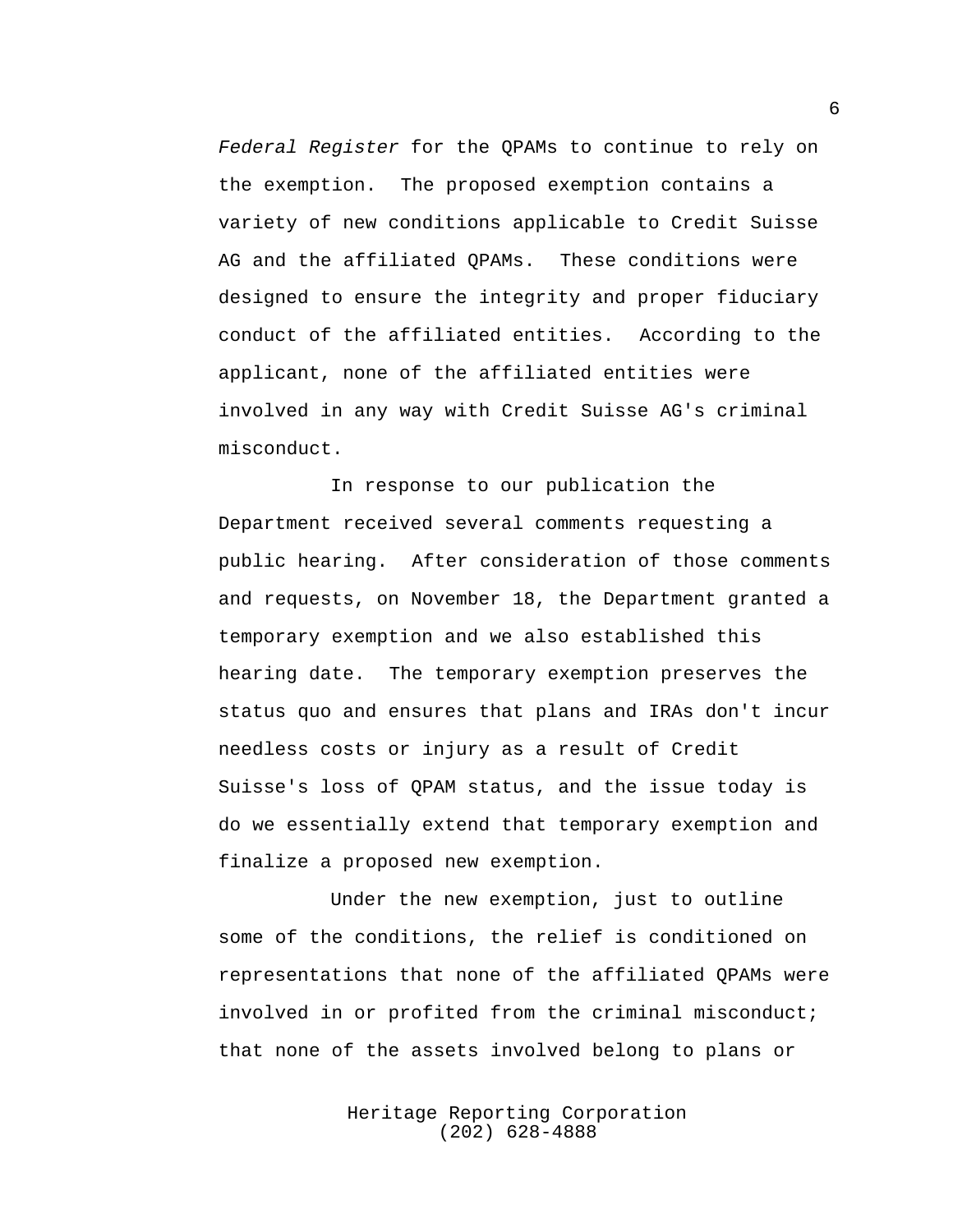IRAs; employees and agents responsible for plan transactions must not have been involved in the criminal conduct.

Conditions include the development of extensive policies and procedures designed to ensure that the affiliates fully comply with their fiduciary duties; stringent reporting requirements; mandatory training of Credit Suisse's personnel regarding their legal and ethical responsibilities; and independent audits of the affiliates' compliance with their fiduciary obligations, their prohibited transaction rules and the terms of the exemption.

In addition, the exemption requires notice to affected plans and IRAs of the facts that led to the criminal conviction and its consequences, and with limited exceptions, the exemption prohibits the affiliated QPAMs from imposing fees, penalties, or charges on any plans or IRAs that wish to terminate or withdraw from the relationship with the QPAMs.

A full statement of the conditions is set out in the proposed exemption and, of course, the other set of conditions is they would also have to continue to comply with all the other conditions of the original QPAM exemption.

So, as our *Federal Register* notice stated,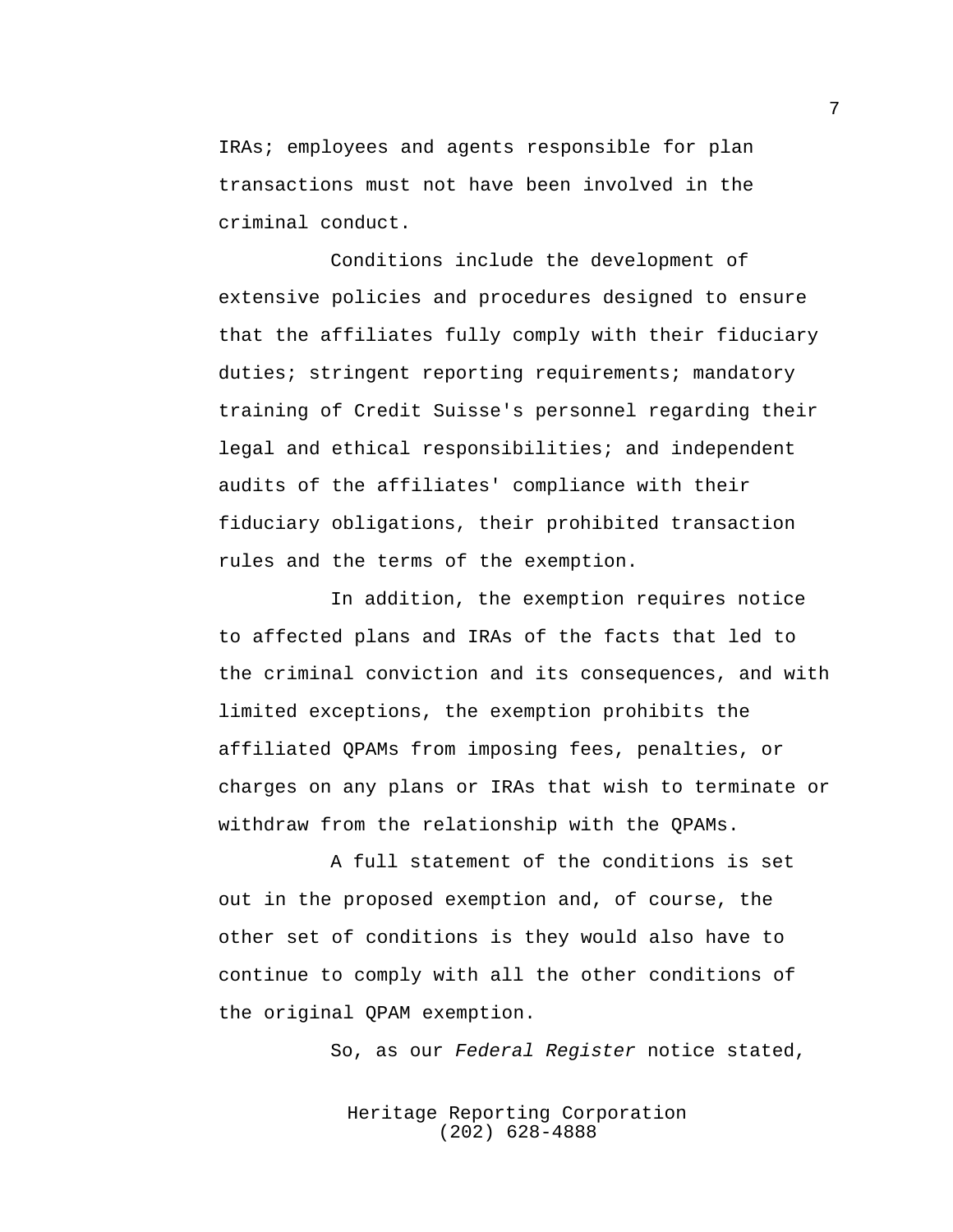the hearing today should focus on whether the proposed exemption is in the interest of plans, participants, and beneficiaries, and protective of their interests. We did not turn down any request to speak today, but we would appreciate it if you would focus your comments, you know, on that fundamental issue of whether this is essentially good or bad for plans and participants.

Speakers will be called in the order listed on the agenda. I'd appreciate it if the speakers could limit remarks to the 10-minute period allocated. If we have questions, the question and answer won't count against the time limit, and I caution everybody against reading any conclusions into our questions. They're questions, not decisions.

At the conclusion of the presentation we'll take other comments if time permits. If you filed a written statement with us, you don't need to read the whole statement. I know I'm a bad example of that, but speakers are encouraged to summarize the statements in their oral testimony, and before you begin your testimony I'd appreciate it if you could identify yourself, your affiliation, and the organization you represent for the reporter.

We'll keep the record open until January 26.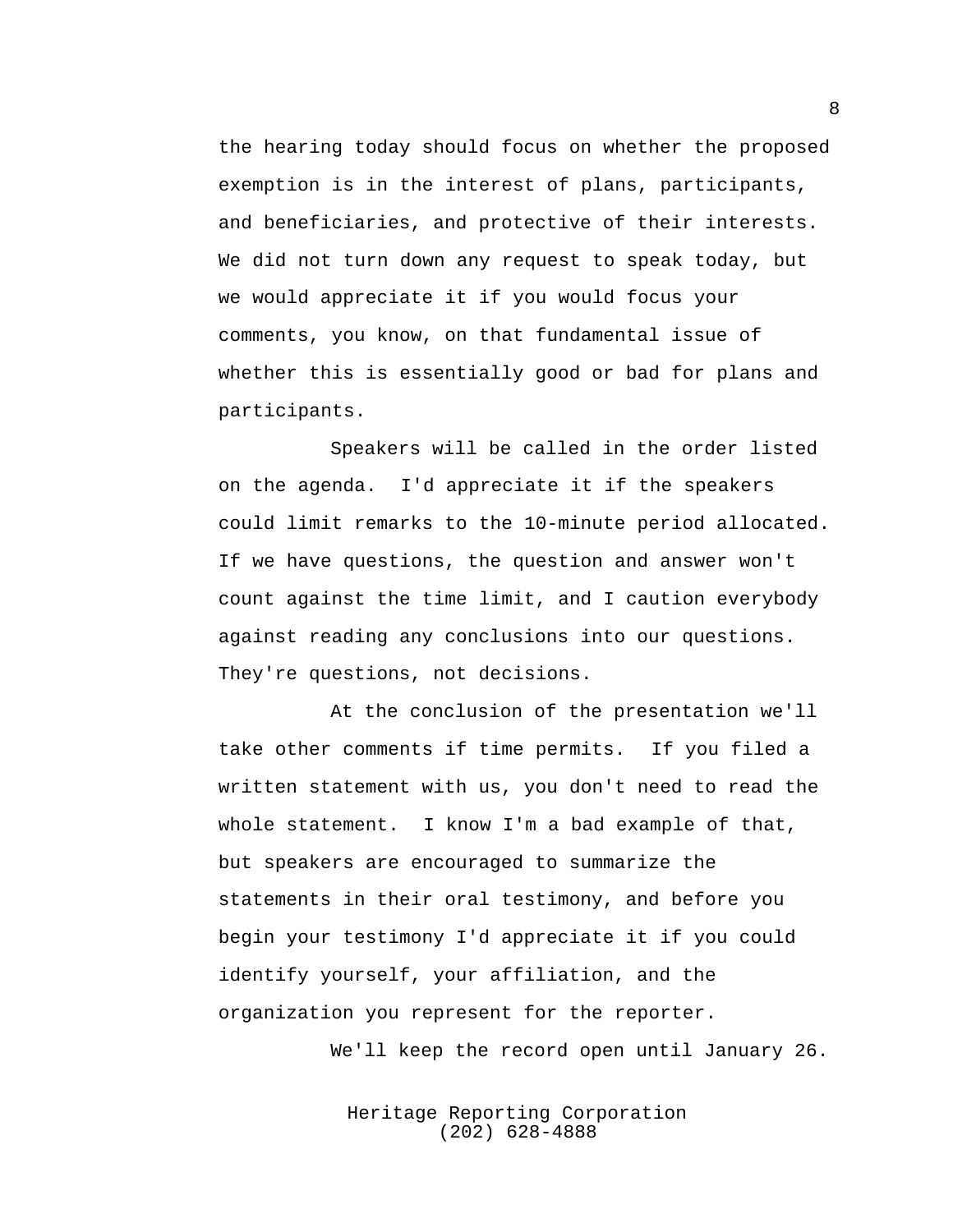So, if anybody would like to supplement the record, you're welcome to do that, and the official record will be open for public inspection and copies will be available in our public disclosure room.

Let me now just let the other members of the panel introduce themselves, and we'll start with our first witnesses. Starting with my boss, Phyllis Borzi.

MS. BORZI: I'm Phyllis Borzi. I'm the Assistant Secretary of Labor for the Employee Benefits Security Administration.

MS. HALL: I'm Lyssa Hall. I'm the Director of Exemptions Determination, EBSA.

MR. MOTTA: Chris Motta, Chief of the Division of Individual Exemptions, EBSA.

MS. HANSEN: Megan Hansen, Office of Solicitor, Department of Labor.

MR. HAUSER: So our first speakers are Steve Saxon and Ellen Goodwin.

MR. SAXON: Good morning. My name is Stephen Saxon. I'm the Chairman of the Groom Law Group in Washington, D.C. Here with me today is my colleague, Ellen Goodwin. Thank you for giving us the opportunity to comment on the Credit Suisse exemption proposal.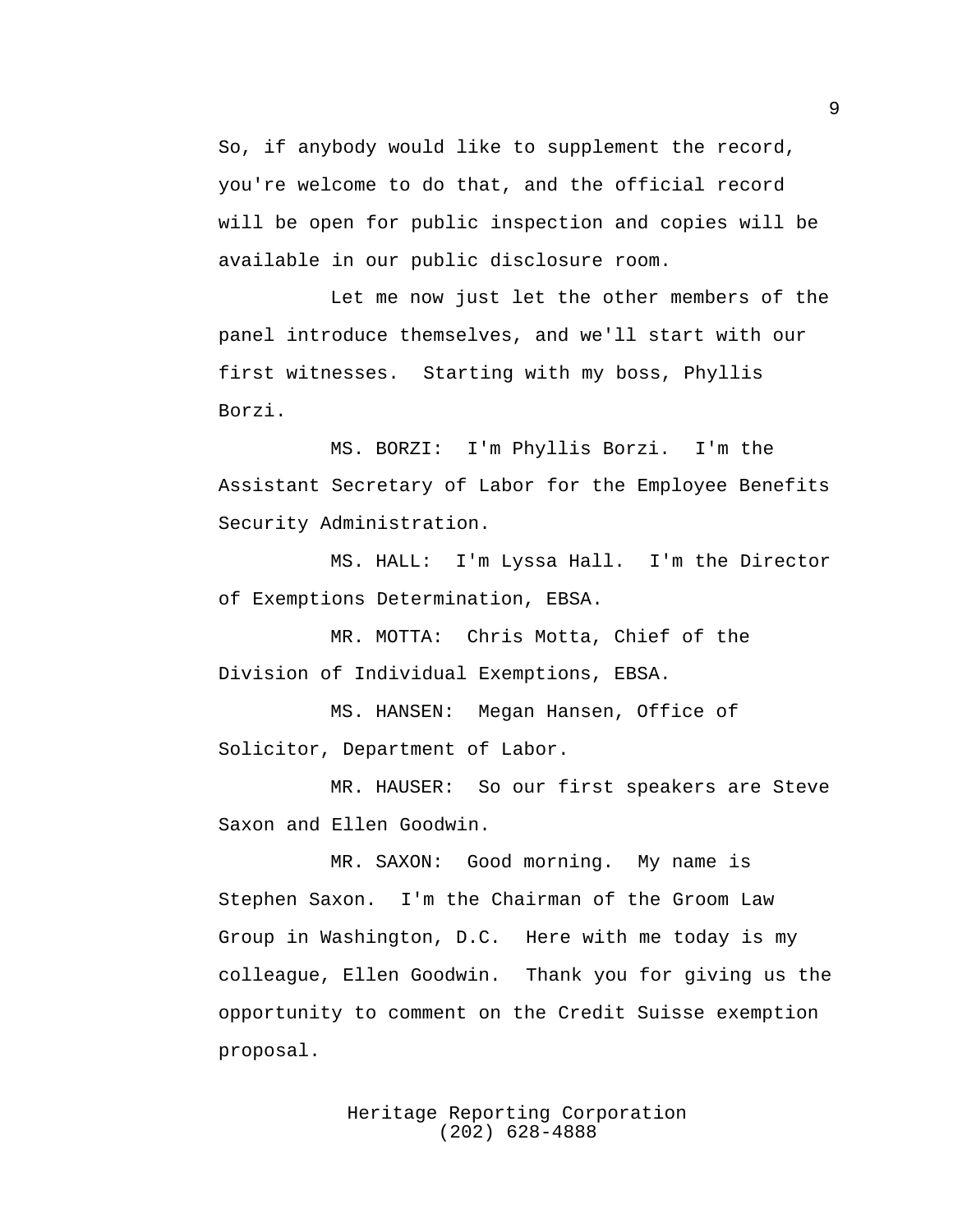MALE VOICE: Excuse me. Would you speak into the mic?

MR. SAXON: Initially we'd like to provide some historical background regarding the exemption, particularly Section I(g), the anti-criminal rule, that we may be uniquely suited to provide.

Shortly after ERISA was enacted it became clear -- I'm one of the few folks here probably who was around at that time -- it became clear that the breadth of the party-in-interest prohibitions under Section 406(a) caused insurmountable compliance difficulties for asset managers both with respect to single customer and pooled asset accounts.

For that reason and the number of transactions involving plan assets that were prohibited by Section 406(a), we began a process where we would prepare party-in-interest check lists, do prohibited transaction compliance reviews, and sometimes even get an investment opportunity where we weren't sure if we had prohibited transactions or not.

Because of those difficulties, in October of 1978, we filed a class exemption application action, Ellen has got some copies up there if you guys want to see it, D-1204, which would provide relief for service provider transactions engaged in on behalf of a plan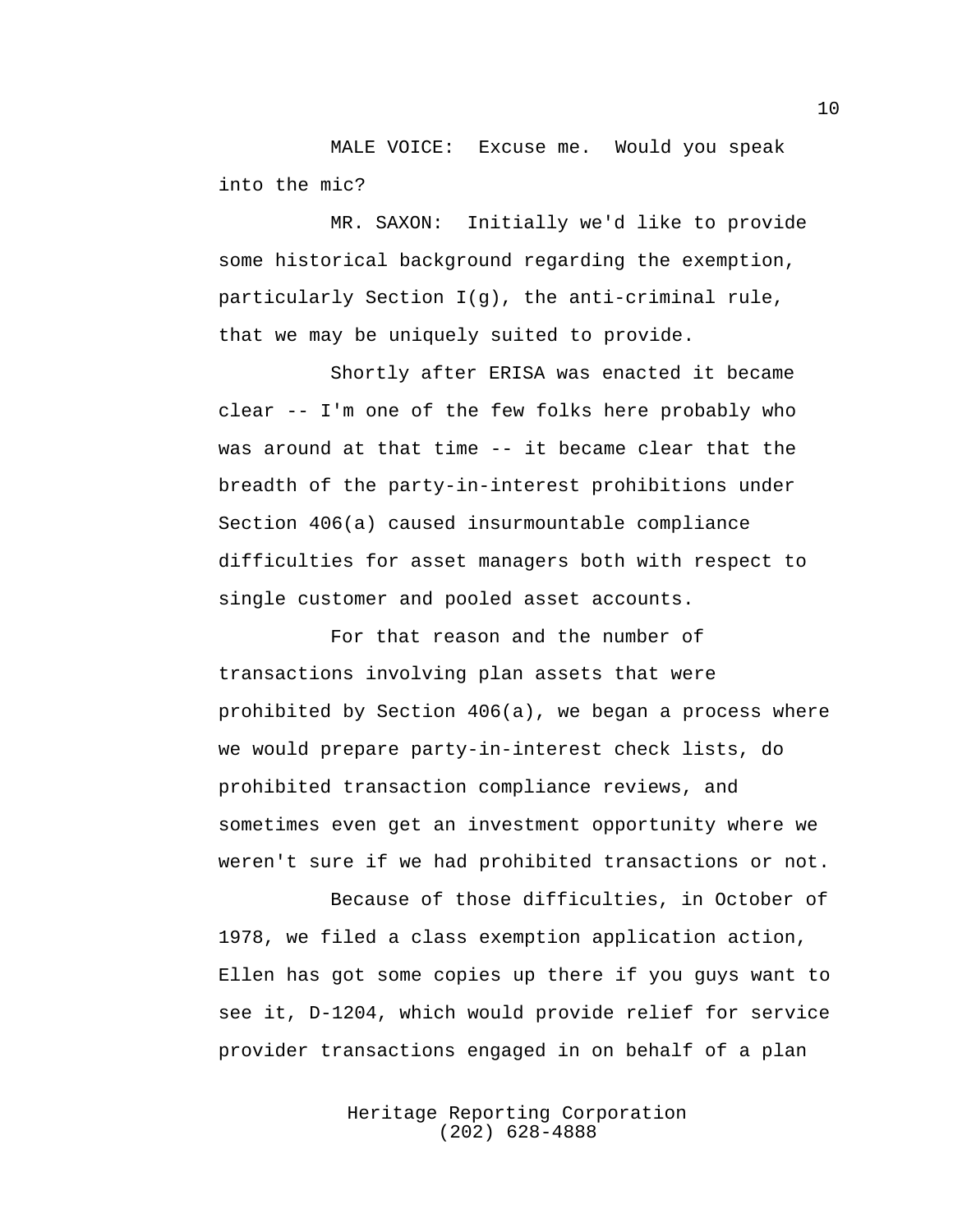by a bank, insurance company or registered investment advisor. There was no 406(b) relief requested. We believe this became the forerunner to the QPAM exemption. The DOL rejected that proposal, telling us that it was too broad.

What we did at that time is we went up to the Hill and we began speaking to folks there. We drafted legislation that we presented to the President's Commission on Pension Policy that provided exemptive relief under 406(a) for transactions directed by a qualified professional asset manager, and there were certain regulatory soundness provisions and financial network provisions that we included in that. There was an arm's-length condition, but there was no anti-criminal rule similar to Section 411.

Later on, in 1981, Senator Nickles introduced legislation called S. 1541 that would have made pretty dramatic changes to the prohibited transaction rules at least as they applied under 406(a). One of the things by way of example that it did, it would have created an exception from the treatment of plan assets for assets maintained in conjunction with a bank collective investment trust or an insurance company with a separate account.

I think, now I was there listening, I wasn't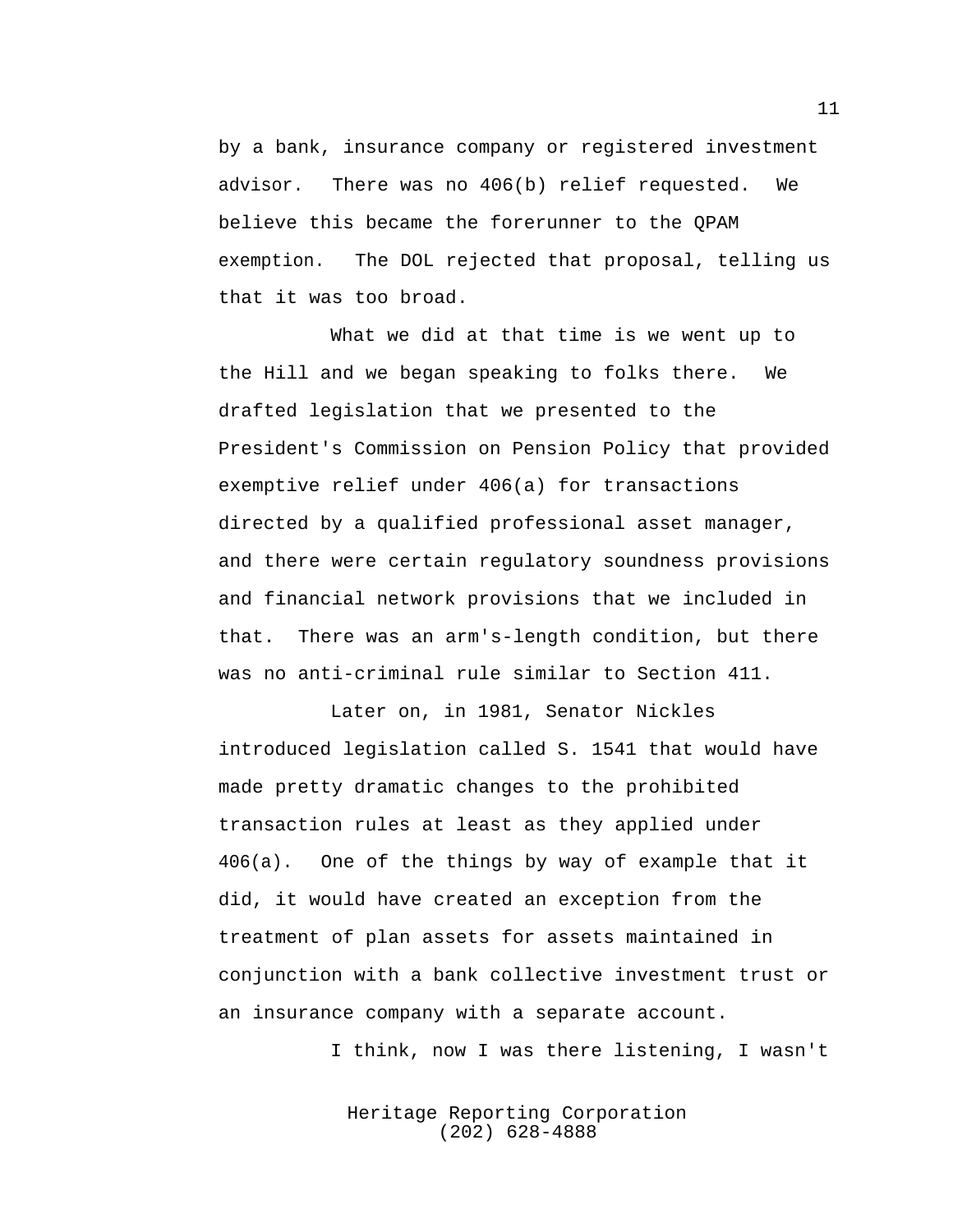too intimately involved, I was just a junior associate at the time, but at some Senate subcommittee labor hearings that occurred in early 1982, Secretary of Labor Raymond Donovan announced that they didn't support S. 1541, but the Department did support moving forward with the proposal, QPAM exemption proposal, and that proposal was -- that proposal came to fruition in December of 1982.

Our review of early drafts of the proposal show that there was no inclusion of a 411 -- well, they included -- there wasn't inclusion of a 411 anticriminal rule like we have today, but there was a reference to Section 411.

An interesting sidebar is that there was no anti-criminal rule under the pooled separate accounts exemption or in the bank collective investment fund exemption, both which were in effect at that time, and I want to talk a little bit more about that later.

If today we ended up with a Section 411 anti-criminal rule, we wouldn't be sitting here because that rule limits the anti-criminal application to the fiduciary that's engaged in the transaction, not the affiliates of the fiduciary. So it begs the question how did we get from Section 411 to Section  $I(g)$ .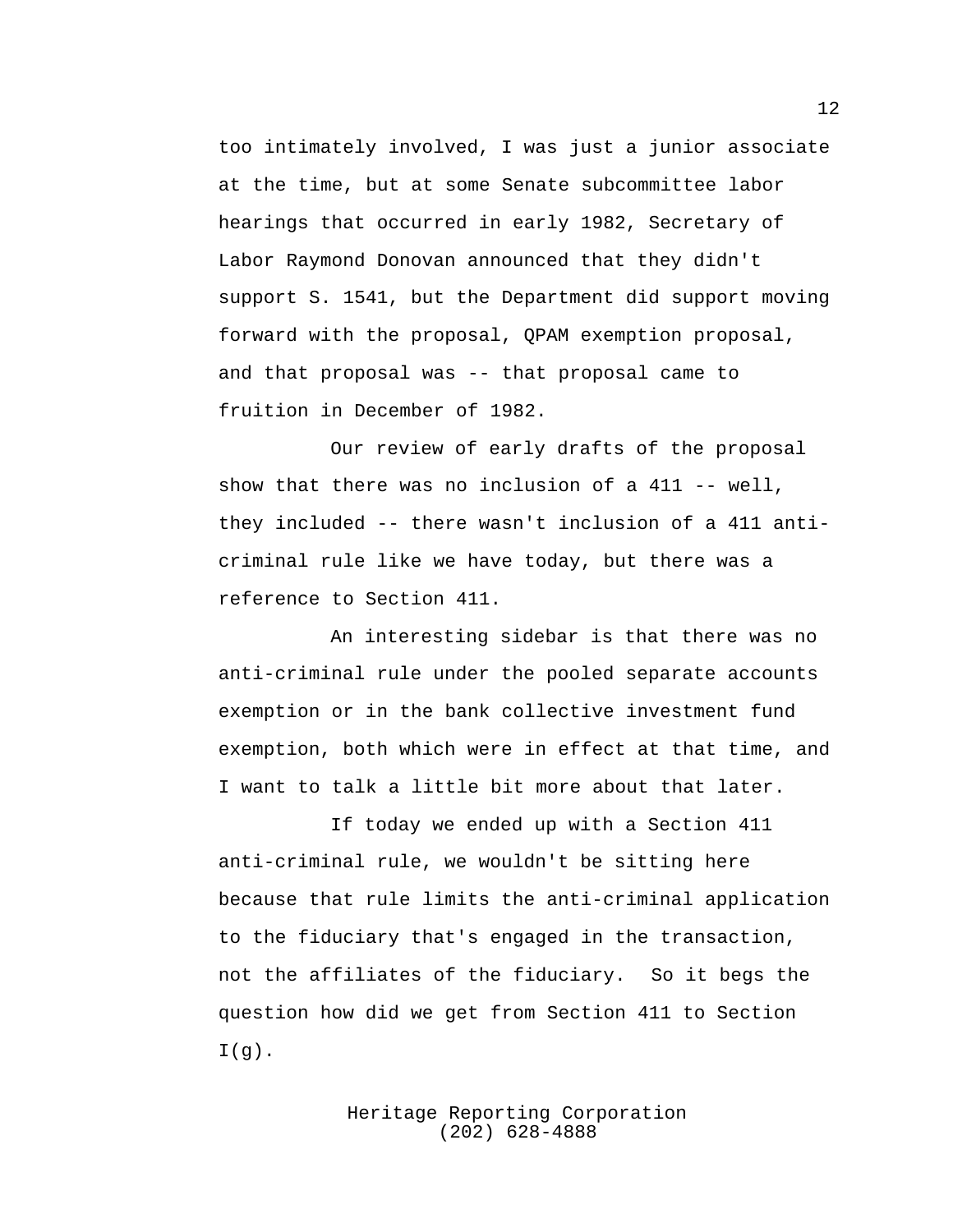When the QPAM exemption was proposed in December of 1982, there was a very broad anti-criminal rule contained in Section  $I(q)$ . It was broader than the rule that we have today both in terms of the number of crimes covered and in terms of the breadth of the affiliate definition. We made a number of comments. We objected to the breadth of the rule. We objected to the breadth of the affiliation definition. The Department took some of our comments. They didn't take all of our comments, and we ended up with -- a zillion other folks also commented on that, and we ended up where we ended up today.

One of the things I wanted to discuss, and it's really just to point out some facts, is that when we do prohibited transaction compliance protocols for financial institutions we look at the QPAM exemption, we look at  $408(b)(17)$ . We include, as applicable, the bank collective investment trust exemption and the pooled separate account exemption.

Neither the bank collective investment trust exemption nor the pooled separate account exemption, which in my professional opinion is just as important as the QPAM exemption because there are so many ERISA assets that are maintained in conjunction with those exemptions, they don't include a Section I(g) type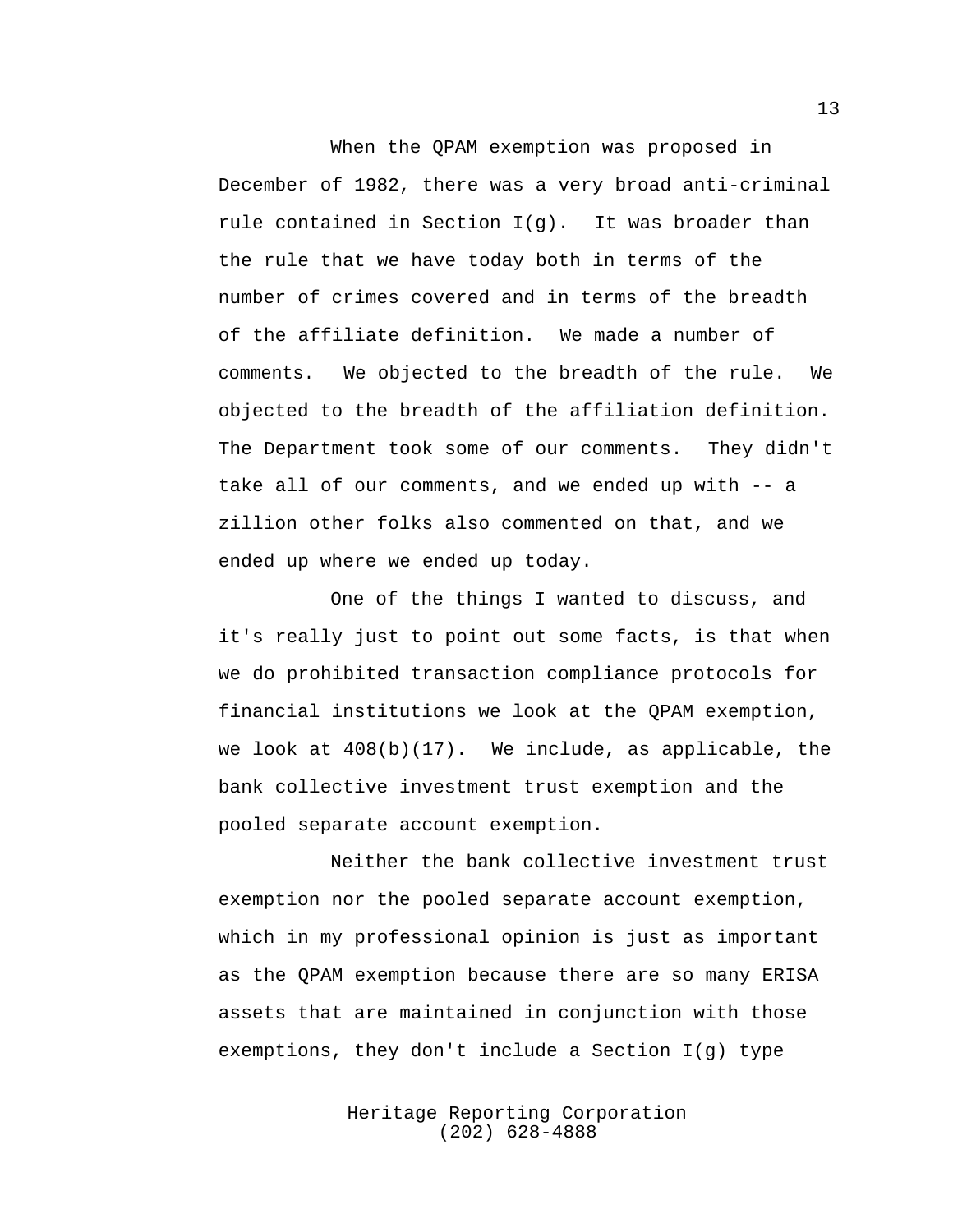anti-criminal rule. Only the QPAM exemption includes that.

Now I've been asking myself a question, well, what is the relevance of that, and, look, the Department of Labor has full discretion. They can add any conditions that they feel are appropriate in the granting of an exemption, but it was kind of instructive to me that the Department felt that it was appropriate to move forward with the granting of very important exemptions that did not include any expansive, you know, Section 411 anti-criminal rule in the case of bank collective investment trusts and pooled separate accounts, but they did feel that, you know, this was necessary in conjunction with the QPAM exemption.

So what that kind of says to me is that, well, obviously you need to comply with the anticriminal rule under I(g) in order to get the availability of the QPAM exemption. It has not been critical to the granting of many other important exemptions. Moreover, you know, the bank collective investment trust exemption and the pooled separate account exemption were both modified after '84, around 1990, 1991. The Department did not expand those exemptions to include a  $I(q)$  type condition in those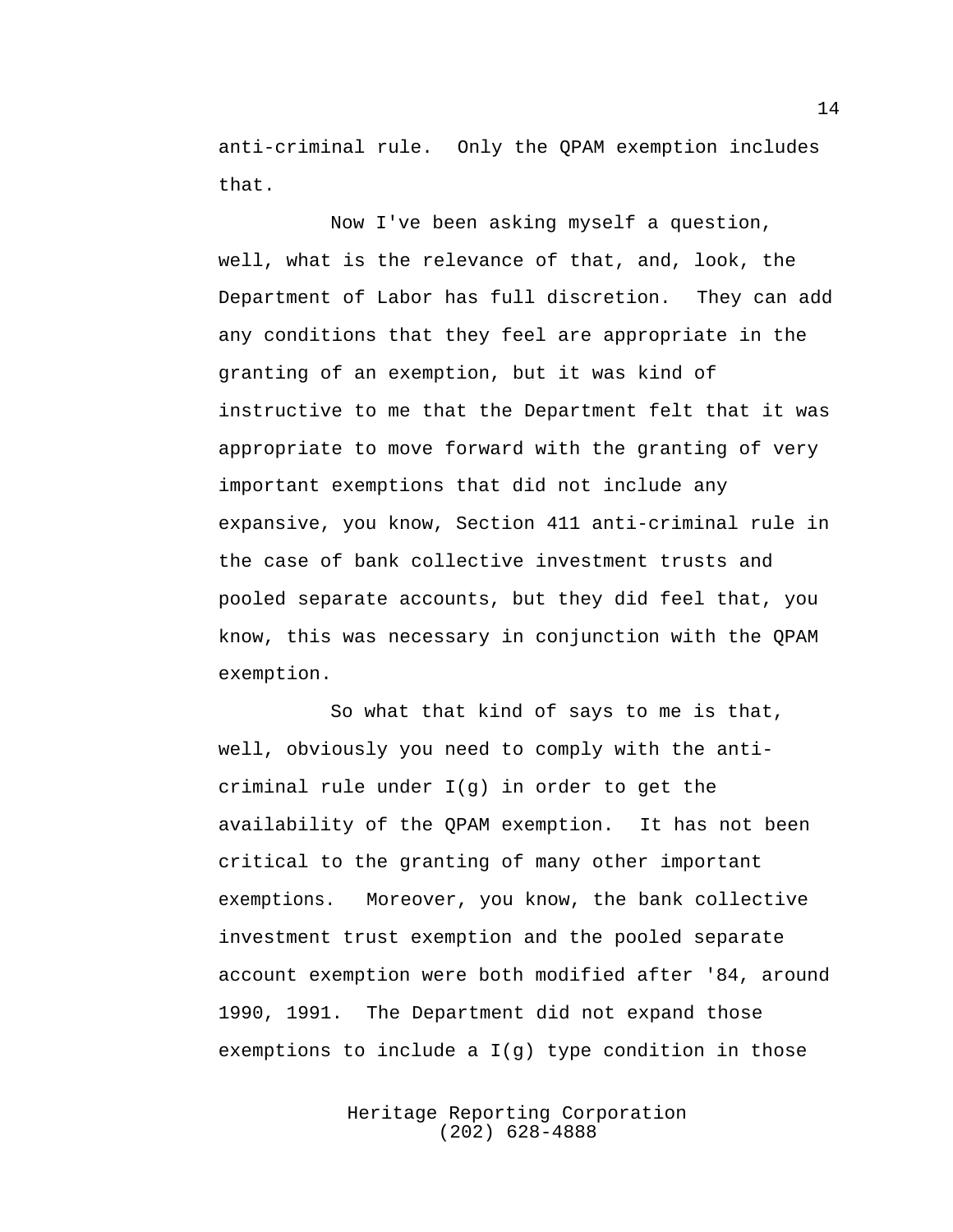proposals.

Moreover, you know, there have probably been 25 or 30 amendments to Section 411 since the enactment of ERISA, probably six or seven times where the Department has really focused on the prohibited transaction rules and Congress has not expanded 411 to include the affiliates, not that that's necessarily instructive to me. It's just kind of a worthy fact.

So one of the things that we've been trying to figure out is why did the Department expand 411 to the breadth of Section I(g). To the best of our review and recollection, the answer to that question is in the preamble to the proposed QPAM exemption, and therein the Department stated that the purpose of Section I(g) and the expanded range of affiliates was to ensure that the QPAM and those who may be in a position to influence its policies maintain a high degree of integrity.

A logical extension of this is that the range of affiliates covered by the anti-criminal rule ought to be limited to those affiliates who are in a position to influence QPAM decisionmaking.

Looking at the conditions to the Credit Suisse proposal, we believe that the November 18 proposal would satisfy the purpose of the anti-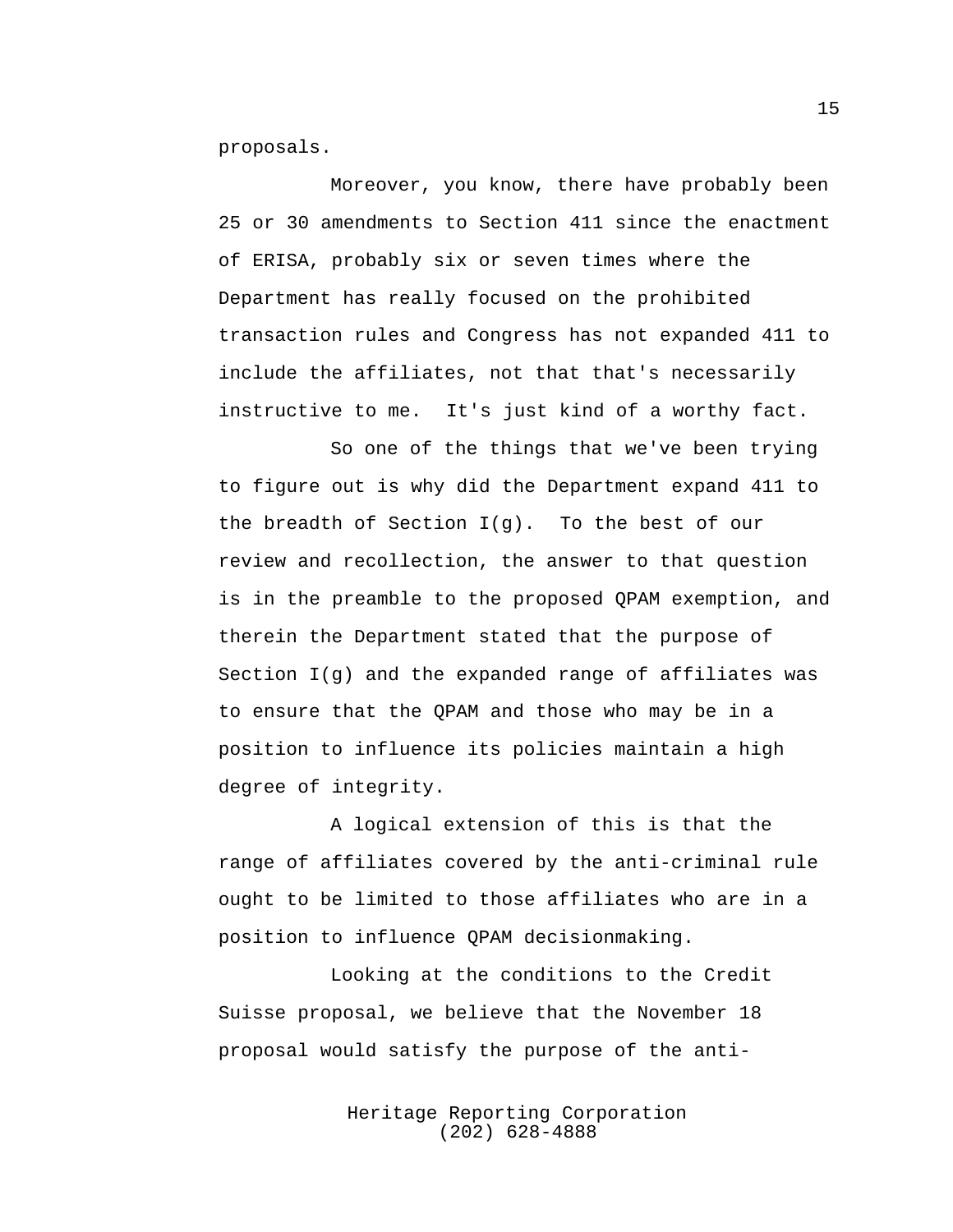criminal rule as laid out by the Department in 1982. The November 18 proposal would ensure that the misconduct engaged by Credit Suisse AG would not affect the policies, procedures, or ERISA asset management customers of Credit Suisse Affiliated QPAMs.

I'm not going to recite all of the different conditions that are in my written testimony. And by the way we brought 20 copies of the written testimony. Erin has got some of them. I hope you guys have them, and if you folks want a copy, just email. You can email my partner here, Ellen Goodwin, a[t](mailto:egoodwin@groom.com) [egoodwin@groom.com,](mailto:egoodwin@groom.com) and we'll send you a copy of our testimony if you want to read it.

But I thought it was worth emphasizing a couple things, and we've gone through our own negotiations with the Department on, you know, getting these types of exemptions. The exemption requires that the Affiliated QPAMs develop policies that ensure that the asset management decisions of the Affiliated QPAMs are conducted independently of the parent, Credit Suisse AG, and the exemption does not apply to Credit Suisse AG itself, and that reminded me in our negotiations with the Department on these types of exemptions it's always been important to the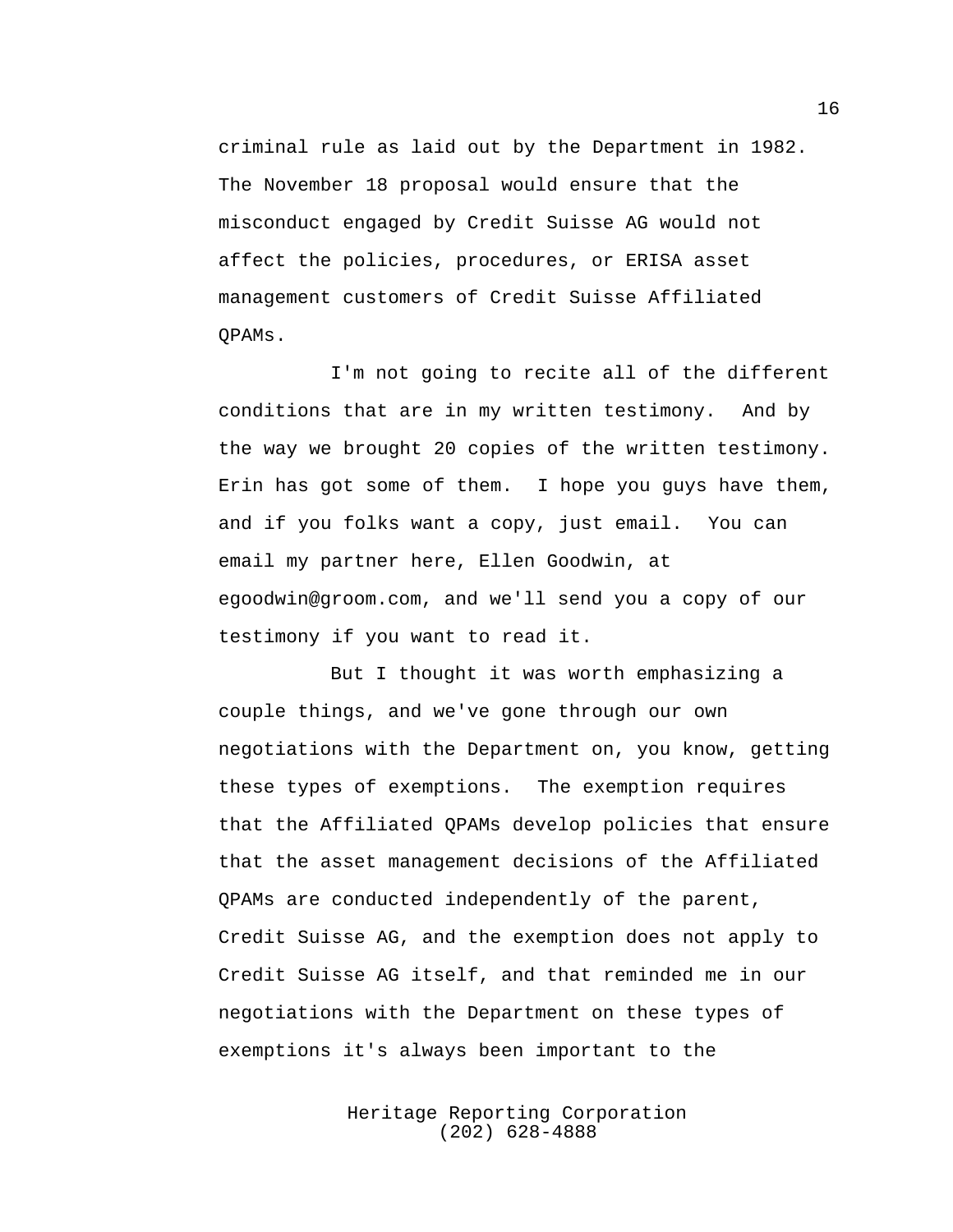Department that they looked at whether the misconduct, that is, the centerpiece, the reason why they're applying for the exemption, was engaged in by the QPAM or by some affiliate, and it was always easier, if you will, in my estimation to move the exemption through where the conduct was engaged in by the affiliate and not the QPAM. That seemed to be important and I think that made sense.

The conditions of the proposed exemption, they're formidable, especially when you compare those conditions against the conditions that the Department has used in the previous 19 or so exemptions that they granted in this space.

We think that the conditions when combined with the seven conditions under the QPAM exemption which would remain applicable more than provide sufficient assurance that the misconduct of Credit Suisse AG will have no impact on the policies and procedures of the Affiliated QPAMs in their management of ERISA assets. Therefore, we believe the rationale behind Section  $I(q)$  should be met in this case and that the exemption should be viewed as protective of the interests of ERISA plan participants and beneficiaries.

Do you have anything to add to that?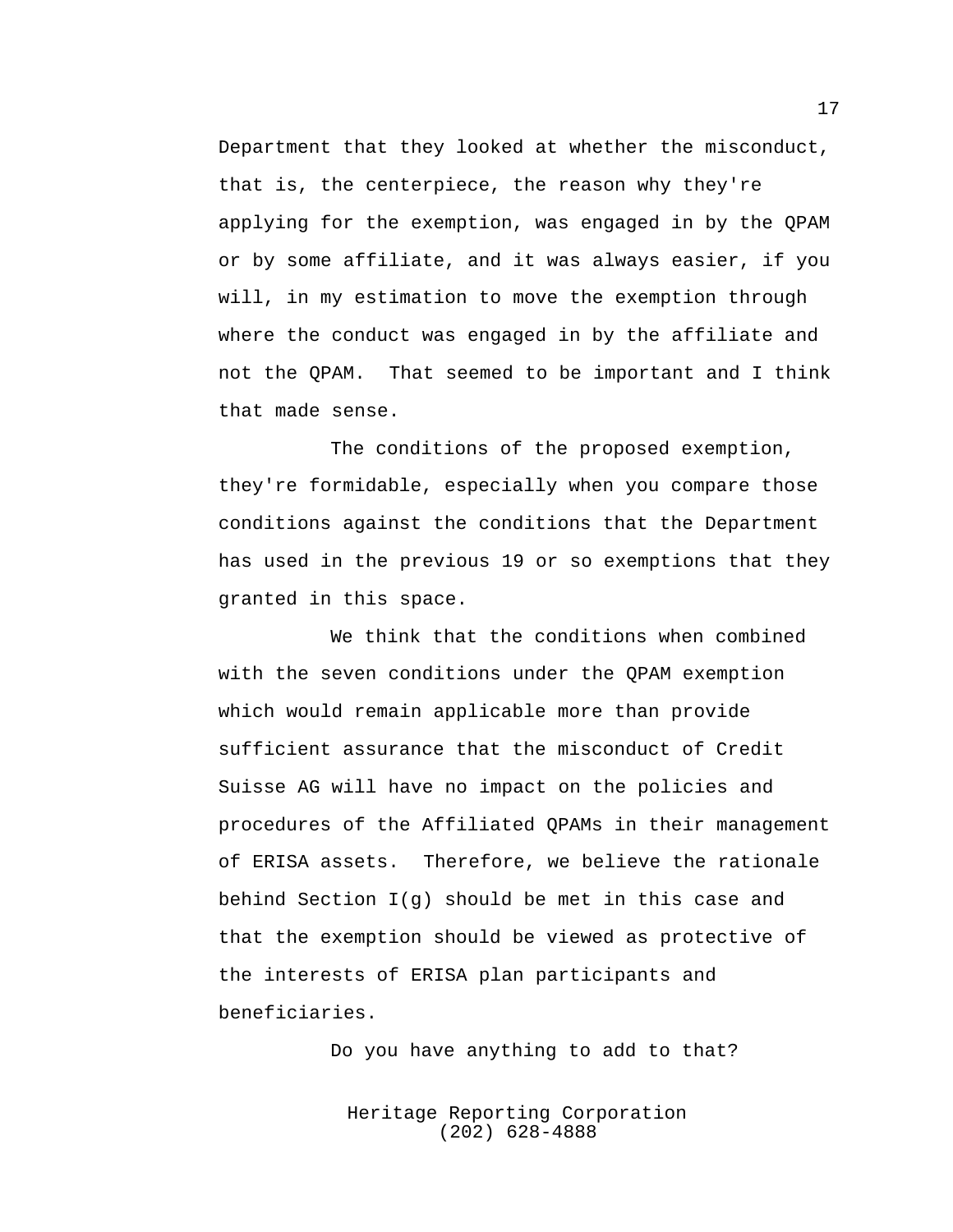MS. GOODWIN: Sure. My name is Ellen Goodwin. I work with Mr. Saxon at the Groom Law Group. I just want to add a couple of -- I just want to respond to a couple of specific concerns that have been raised by the commenters to this exemption in the public record.

One of the things that the witnesses have expressed concern about is that the DOL would be granting a "waiver" from the application of ERISA to Credit Suisse in this case. We would like to emphasize that this proposed exemption is far from a waiver of the application of ERISA. It's an administrative exemption from the restrictions of Section 406(a) of ERISA. That leaves the rest of Title I of ERISA, the rest of ERISA's fiduciary provisions, fully applicable to the QPAMs.

This is a very rigorous set of conditions that the Credit Suisse Affiliated QPAMs were a part of. In terms of alternatives, it's one of the most, if not the most, demanding exemptions that DOL has proposed in the QPAM anti-criminal area.

Secondly, I just wanted to mention the witnesses have also raised concerns that DOL would not be actively engaged in the oversight of this exemption, and on this point we note that the DOL has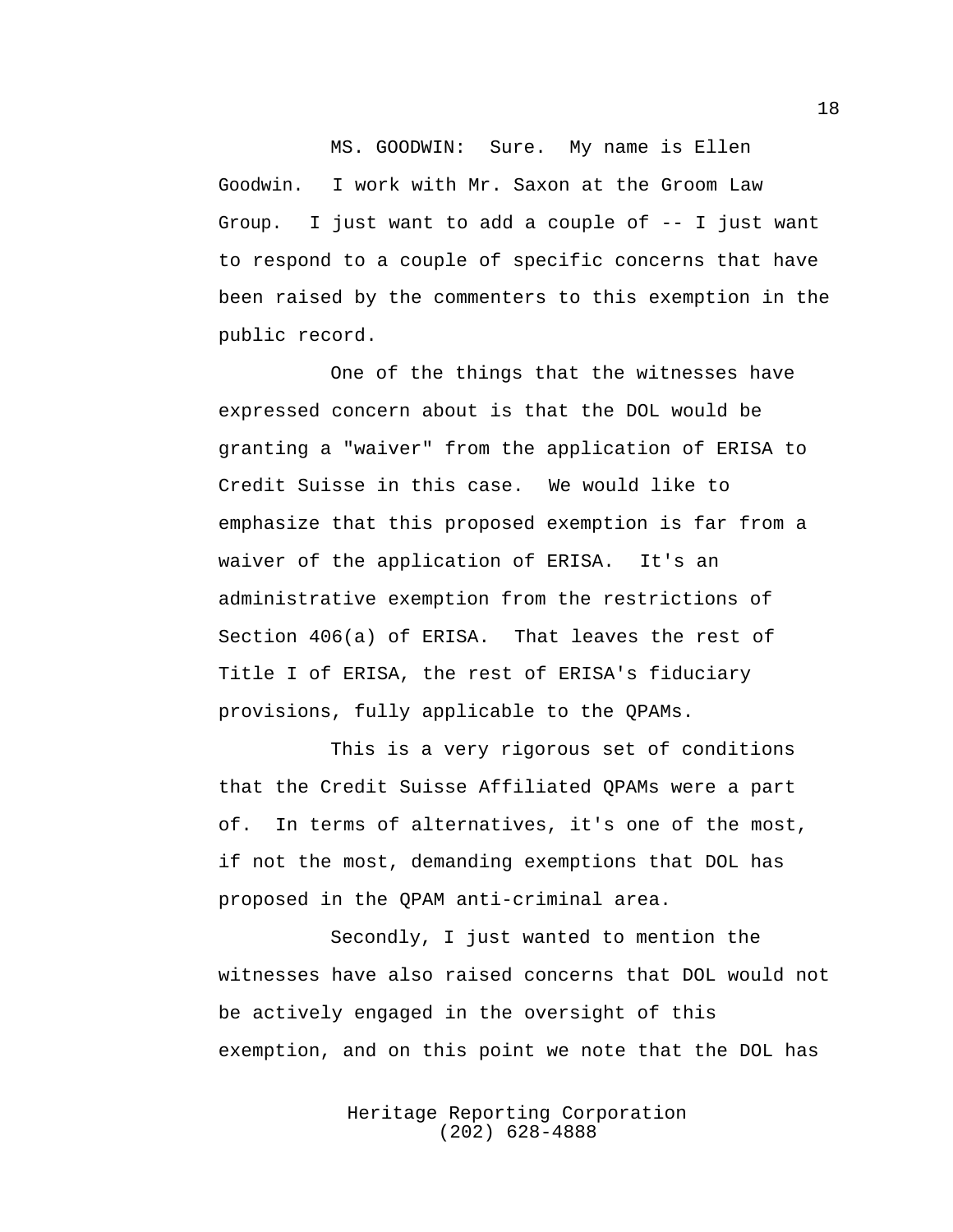issued hundreds, if not thousands, of administrative exemptions from DOL's prohibited transaction rules and we've worked with DOL on many of them, and DOL exemptions are by their very nature intended to be self-administered. The law requires them to administer both. Section 408 of ERISA requires each exemption to be administrable. So they are intended to be self-administered.

This exemption, which is unusual for exemptions issued by the DOL, specifically requires the engagement of an independent auditor that will provide a very active ongoing oversight role, and in fact the auditor is required to audit the affiliated QPAM's compliance with the exemption, among many other things, and note instances of noncompliance in its report which would then be provided to the DOL, so that gives DOL a very meaningful ongoing oversight tool and role in this case.

MR. SAXON: I'll make one final point. The conditions under which the Department grants exemptive relief are listed in 408(a) of ERISA, the exemption that's administratively feasible. Ellen was addressing that when she talked about the waiver provision. The exemption is in the interest of participants and beneficiaries. The exemption is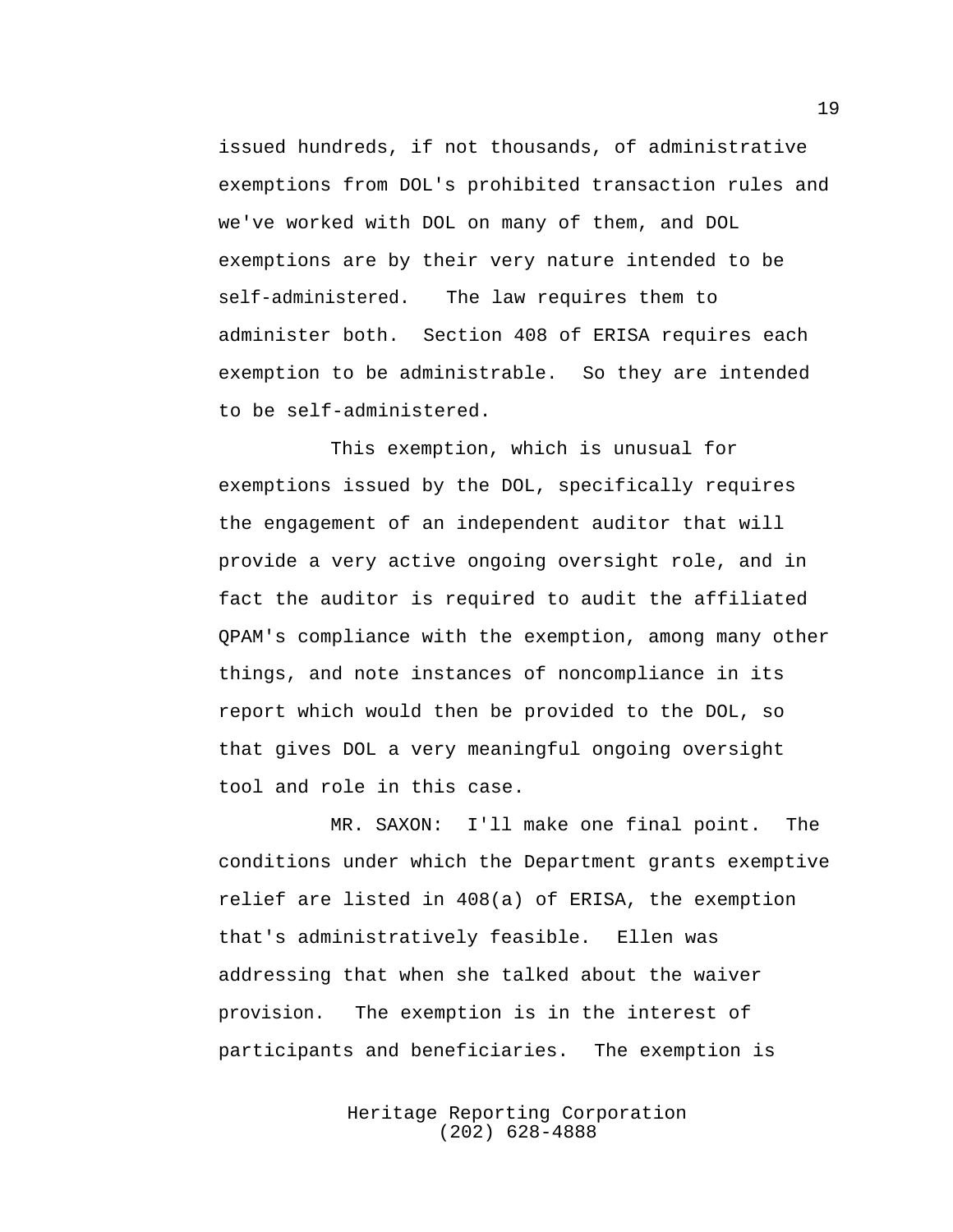protective of the rights of participants and beneficiaries of the plan.

It goes without saying that a lot of the witnesses, and we're not going to talk -- we know what a lot of the witnesses are going to say today. We have read their testimony as well. A lot of what they're going to say is quite compelling, but in our dealings with the Department over many, many years the Department has not ordinarily taken political issues into account, public policy agendas into account in determining whether to grant or deny an exemption.

And adding one thing to what Ellen has said, if you look at this exemption, it is obvious that there has been a lot of hard work, a lot of negotiations that went into the 14 separate conditions that the Department is requiring Credit Suisse to go through. I think it would be a mistake for the Department to entertain the types of public policy, political issues that heretofore you haven't engaged in.

I see nobody has been able to hear me for the last 20 minutes.

(Laughter.)

MR. SAXON: Yeah, that's pretty good. I'll start at the beginning.

## Heritage Reporting Corporation (202) 628-4888

20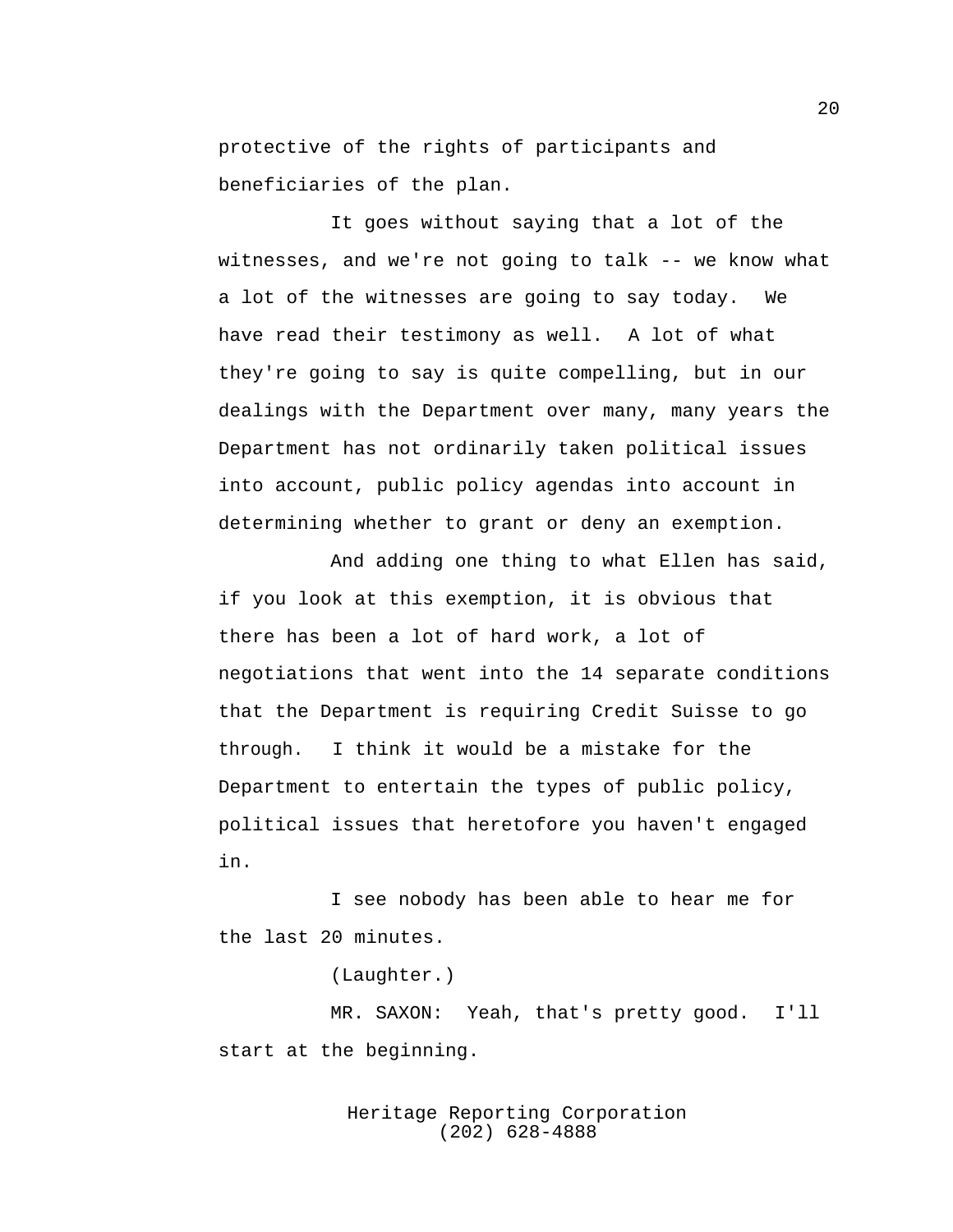(Laughter.)

MR. SAXON: And so I think that it would be a mistake to begin to do that at this stage, notwithstanding the fact that a lot of what will be said today is quite compelling. Thank you.

MR. HAUSER: All right. Thank you very much.

MR. SAXON: Thanks.

MS. GOODWIN: Thank you.

MR. HAUSER: Bill Johnson.

MR. HESSE: Could we take a moment to address the lights, re-situate a few things?

MR. HAUSER: Okay.

(Pause.)

MR. HAUSER: Okay, I think -- excuse me. I think we have our technical issues resolved now. Now my list shows as the next speaker Bill Johnson, but we seem to have two Bill Johnsons. Maybe you can just introduce yourself. I'd appreciate it.

MR. JOHNSON: I'm Bill Johnson.

(Laughter.)

MS. BORZI: Isn't there a TV show like this? MR. JOHNSON: The other Bill Johnson is

Roger Machlis.

I'm managing director and global deputy at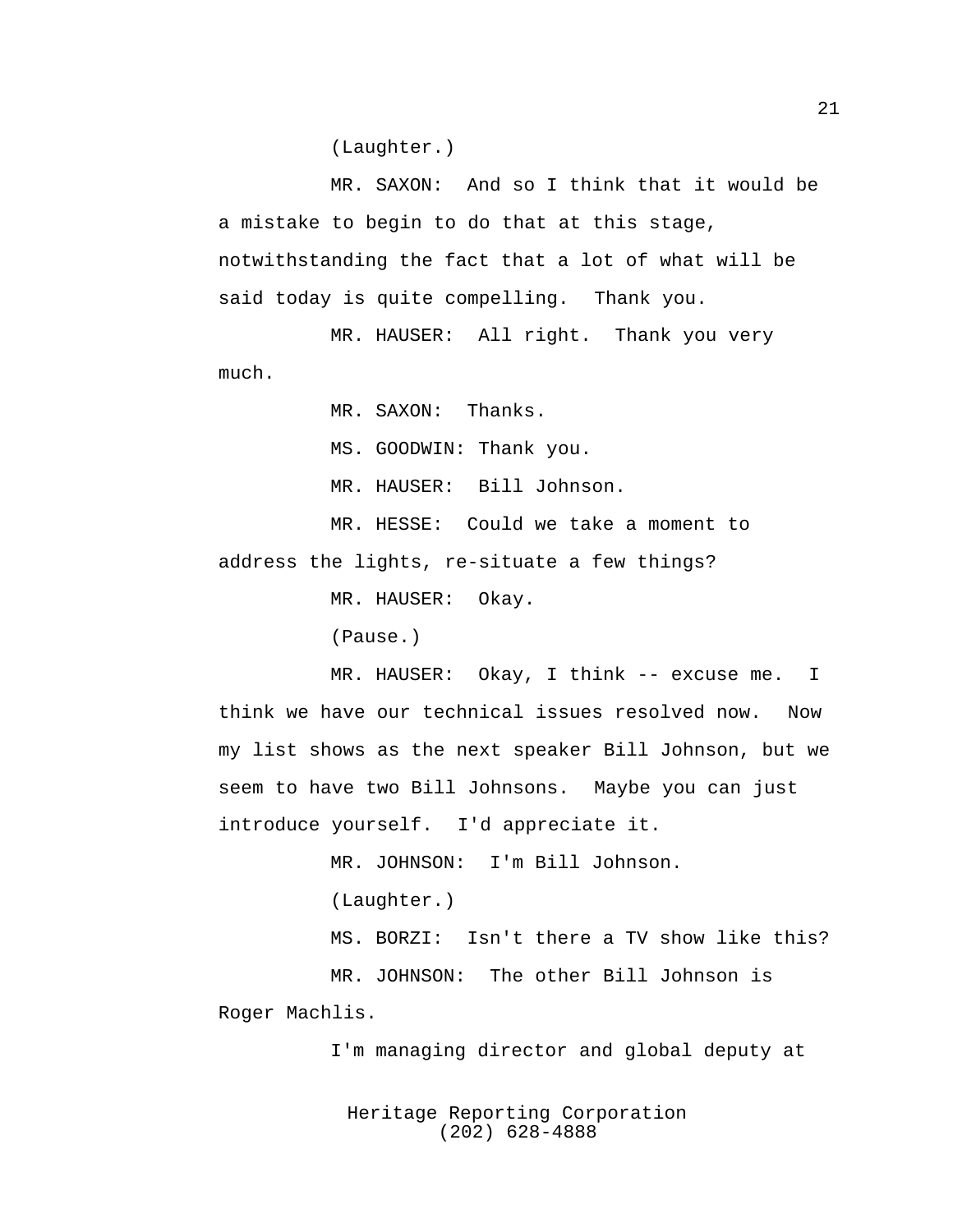Credit Suisse Asset Management. Roger is the head of the Credit Suisse Asset Management legal and compliance group. I've worked in the asset management and financial service industry for over 20 years in a number of different senior positions.

First of all, we apologize for the actions that lead to this hearing. Credit Suisse has been very proactive in addressing the issues that it's faced. Our board of directors and executive management take the issues of compliance with all laws and regulations very seriously. We're absolutely committed to a culture of respect for the laws that apply to our bank and its clients.

We want to assure you again that our asset management employees were not involved in the conduct of our affiliate that resulted in the conviction. The activities and decisions of Credit Suisse QPAMs take place in the U.S. independent from Credit Suisse AG and its Swiss operations. Our asset management business complies with all the laws to which it is subjected. Our asset management business has a long established culture of compliance, ethical integrity, and attention to both the letter and the spirit of the law. We operate a fiduciary business and put the interests of our clients first and foremost.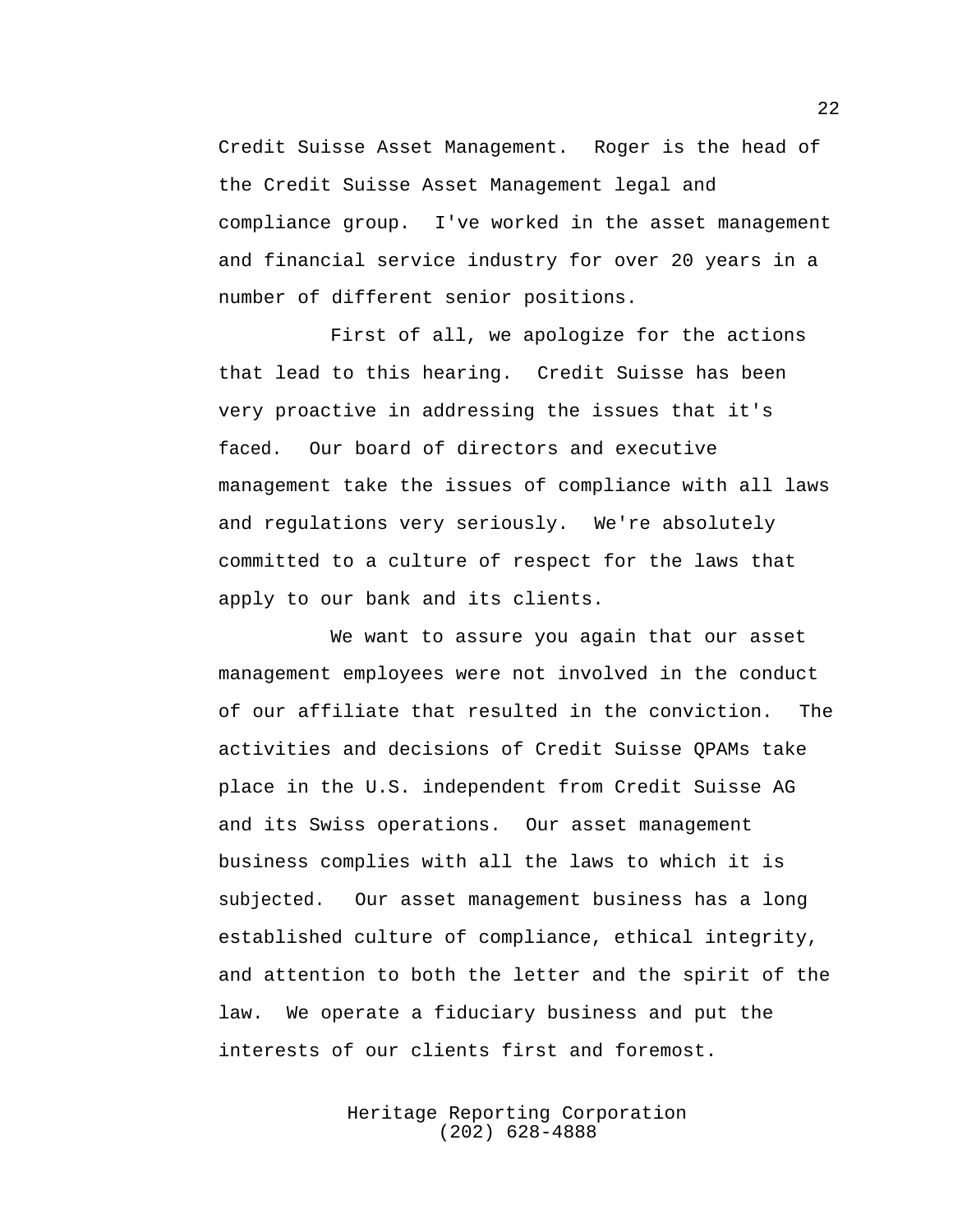We appreciate the opportunity to testify in support of our application for an individual exemption. We would like to thank the Department for its hard work on the exemption. We believe the exemption proposed by the Department is in the best interest of and protects ERISA plans and participants. We hope the Department will finalize the exemption as quickly as possible. This will remove uncertainty and provide closure to ERISA plans on this topic.

We believe a denial of the Credit Suisse request for a QPAM exemption would significantly hurt our plan clients. Our clients' counterparties know the QPAM exemption and are comfortable with it. Without a QPAM exemption certain transactions may be impossible. Alternatives might involve higher fees and transaction costs. If clients felt obligated to change managers, they'd be harmed by incurring costs and potentially adverse selection with the remaining pool of managers. Our clients have spent significant time and resources performing due diligence and negotiating contracts with Credit Suisse Asset Management. If ERISA plans have to change managers, they'll be forced to relocate their capital to their second choice.

If our clients are forced to terminate their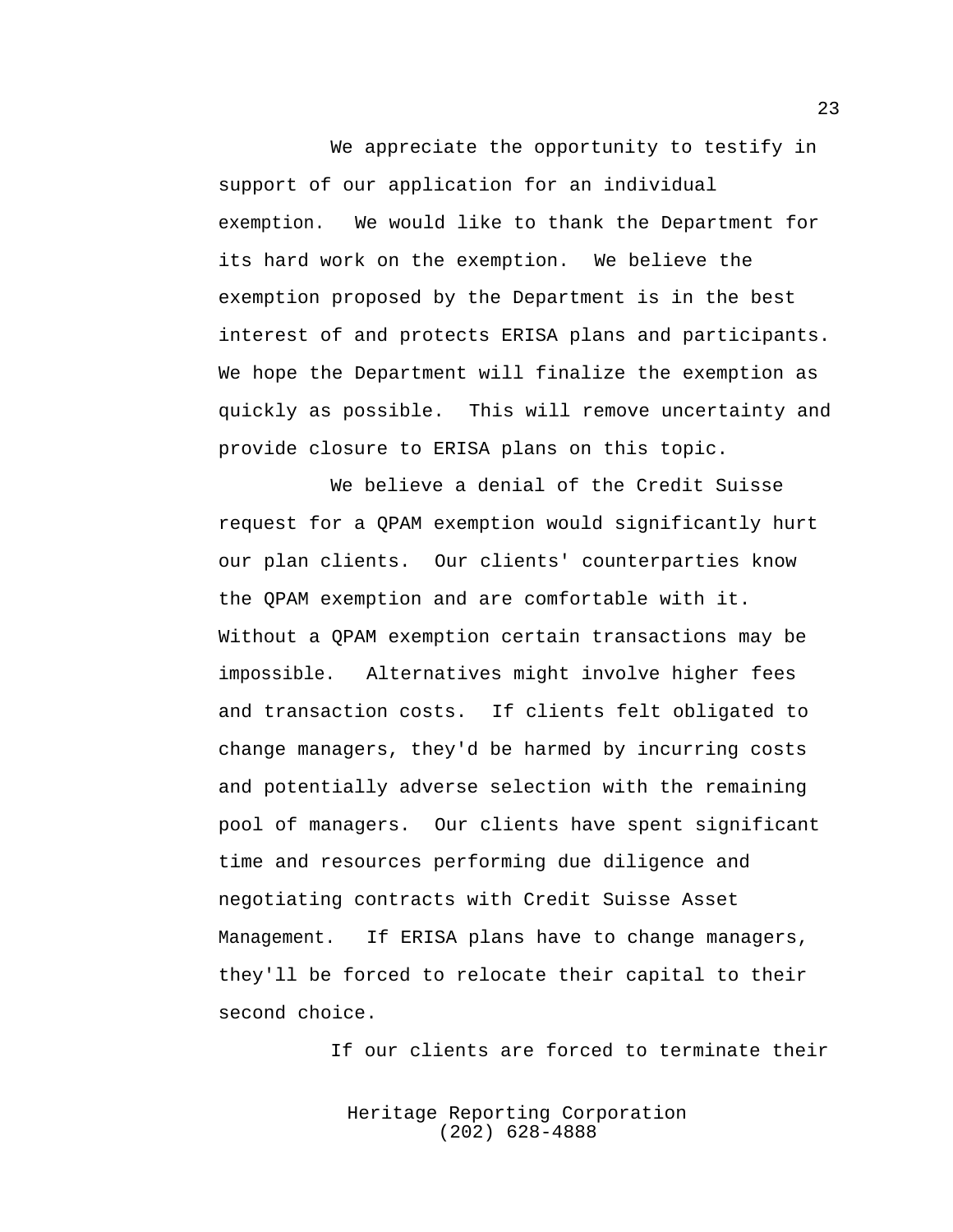asset management arrangement with Credit Suisse, they would incur significant liquidation costs for their portfolio. They would need to spend substantial time issuing requests for proposals to find alternative managers. They'd need to interview and assess the respondents. They'd need to negotiate and document these new investment relationships. And, finally, they would need to reinvest those assets once the new managers are hired.

Our estimation of liquidation costs during the exemption process was intentionally conservative. Spreads to reinvest our credit strategies can exceed a half of a percent because of the scarcity of particular issues and tranches. These costs would harm plans by reducing net returns. In addition, our clients would not be invested in their desired strategies during the transition period. They would lose the benefit of being fully invested. And some strategies, such as credit, there are no easy substitutes, such as ETFs or futures. Additional costs and burdens may include required communications with participants, revision of plan disclosures, websites, blackout periods, and potential confusion among plan participants.

We have spoken with many of our clients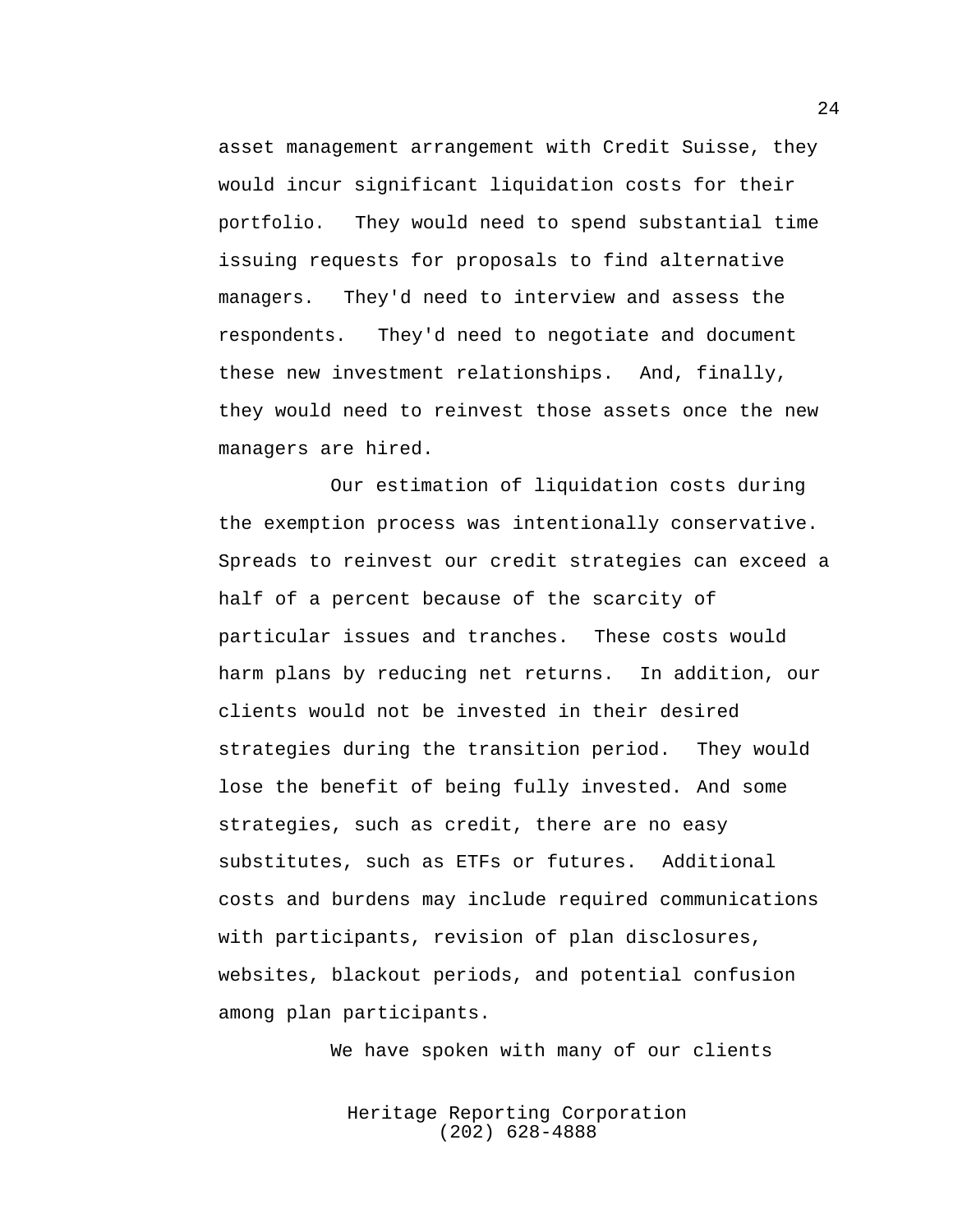since Credit Suisse AG pled. They are diligent, cautious, and judicious in selecting their asset managers. They exercise due care as they carry out their responsibility. Our clients and their advisors understand that Credit Suisse Asset Management employees were not involved in the conduct of our affiliate that resulted in the conviction.

We would like to emphasize that not a single institutional ERISA client has terminated its relationship with Credit Suisse Asset Management since the plea agreement was entered. We think this makes clear that our clients want to continue with us. It would not be in the plan's interest to force them to make a change because the QPAM exemption was not granted.

Further, we'd like to emphasize that neither a single plan or IRA client wrote letters requesting that the Department deny the exemption or hold a hearing.

We know we need to earn our clients' trust every day. We serve at their discretion. We seek to do the best job managing their assets, to uphold the highest ethical standards, and to be consummate professionals in how we do our job. I'm proud of our investment professionals. I hold them and myself to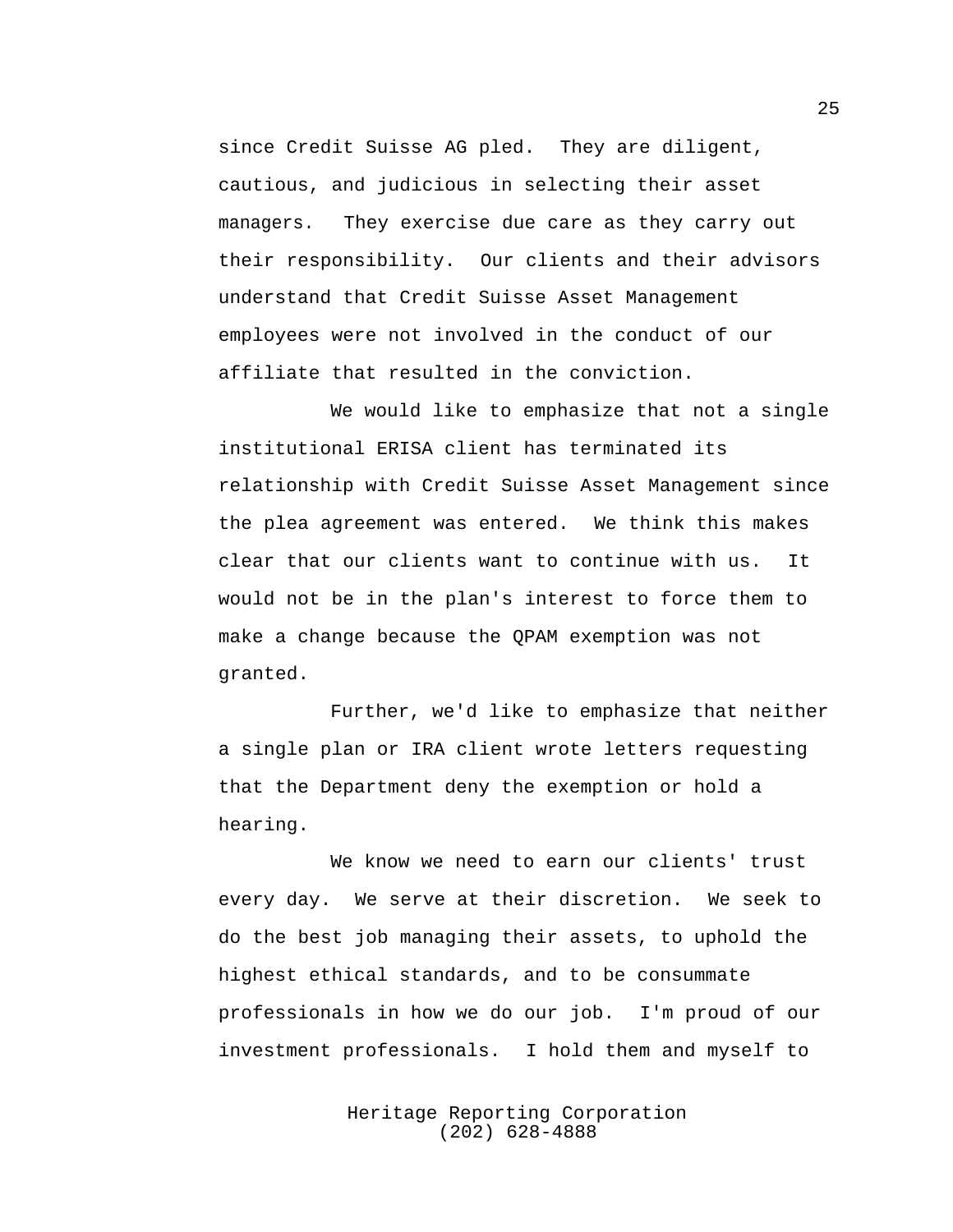the highest standard.

I now reintroduce the other Bill Johnson, Roger Machlis, again managing director, head of our asset management legal and compliance team, and Roger's been practicing law for over 28 years.

MR. MACHLIS: Thank you, Bill.

I manage a team of over 20 professionals in the United States. The team provides comprehensive legal compliance coverage to our asset management businesses and helps to ensure that they conduct their activities in full compliance with relevant laws and regulations.

As fiduciaries, our asset management business is committed to acting in the best interests of our clients. I also want to assure you that our asset management employees were not involved in the conduct of our affiliate that resulted in the conviction, and Credit Suisse has done extensive due diligence to support that.

Credit Suisse asset managers use QPAM in their dealings and agreements with counterparties to implement the investment strategies for their ERISA clients. The QPAM exemption is designed to improve the administration of the prohibited transaction rules by providing training and execution efficiencies to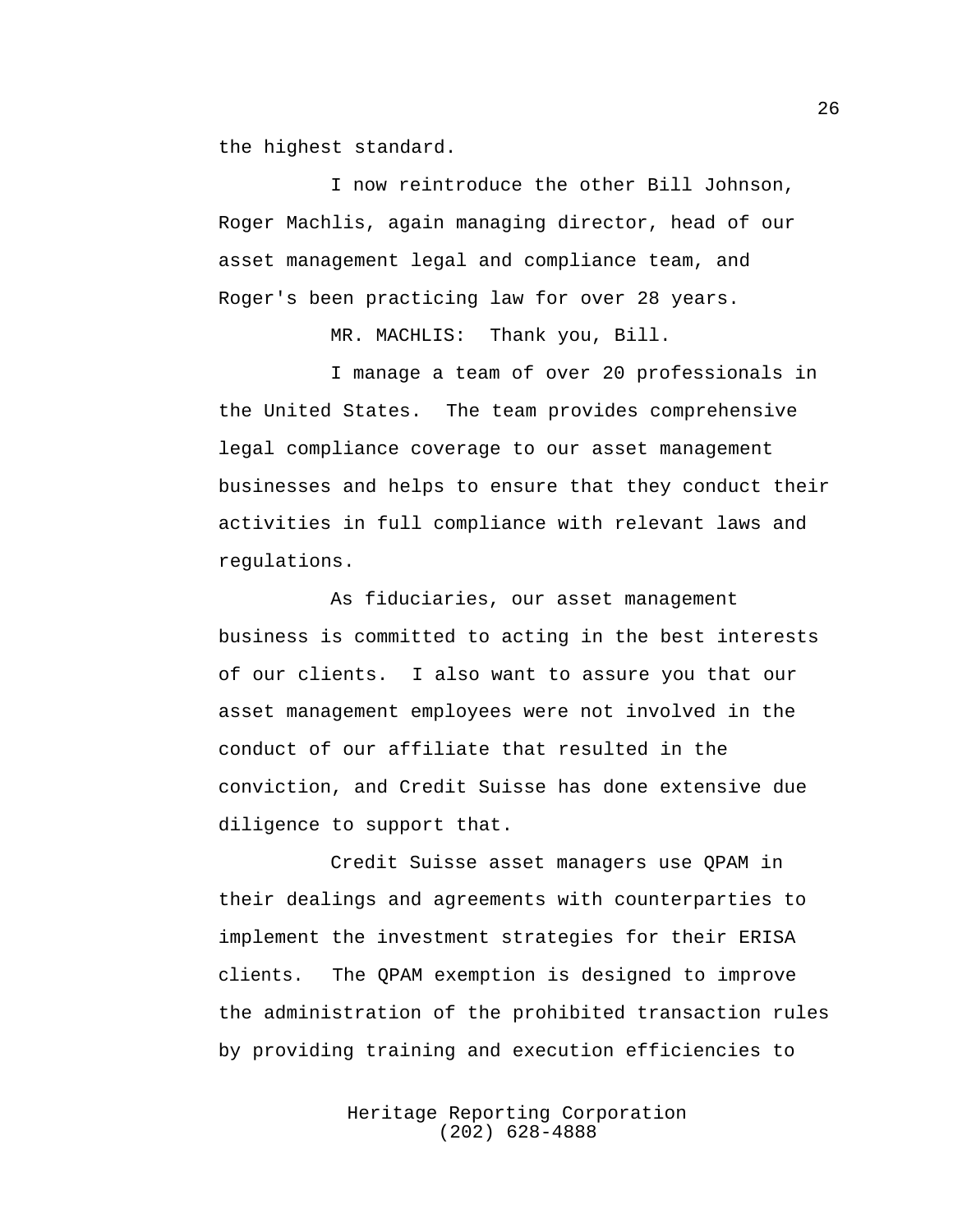retirement plan clients. It has worked well for 30 years, allowing counterparties to understand and assess their risk when trading with plans. It has become a proxy for sophisticated professional investment management, even if not technically required for every transaction with a client not covered by ERISA.

It allows ERISA-covered plans access to the financial markets on an equal footing with other investors since the exemption is well understood by our counterparties and transactions are priced to reflect this comfort. In addition, many non-ERISA clients use the QPAM status to evaluate the qualifications of their managers.

QPAM is critical for certain transactions, but other exemptions may not apply or be accepted by counterparties, such as cleared swaps and credit and loan transactions. It is efficient for many more transactions as QPAM allows plans to enter into transactions without conducting expensive and timeconsuming checks to determine whether a counterparty is a party in interest.

The Department has historically recognized that extensive party-in-interest checks could result in lost investment opportunities which would harm plan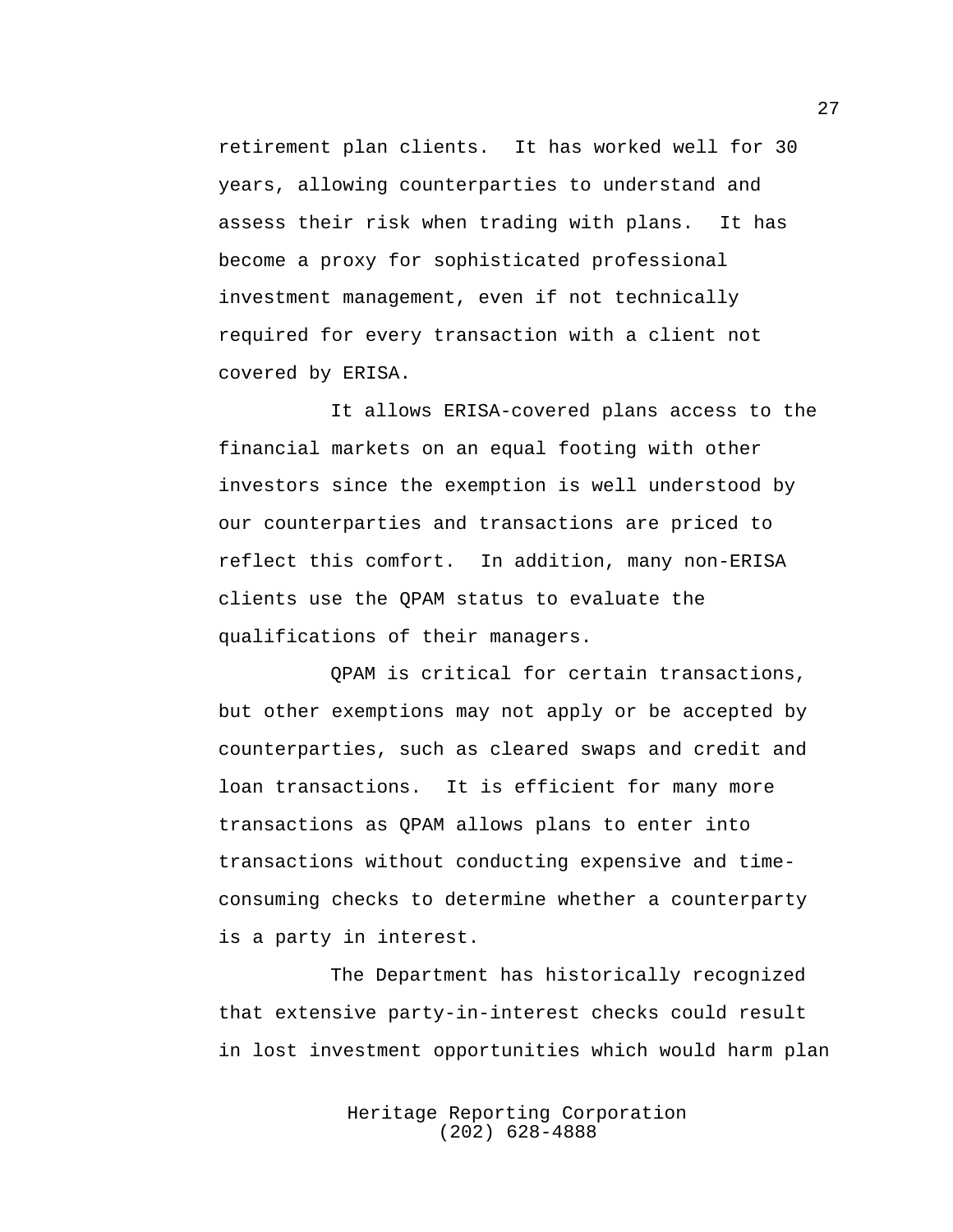clients and the participants. Over the years, as plans have become larger and have diversified their use of service providers in the financial markets and as financial institutions have consolidated, it would be difficult, if not impossible, to find counterparties for a trade who were not parties in interest, thus necessitating the use of a comprehensive exemption like QPAM.

Many of the transactions that hedge risk for plans and thus protect the participants and beneficiaries from volatility in the markets and interest rate risks depend principally on the QPAM exemption. Not surprisingly, the QPAM exemption is so common that practically all retirement plans expect their asset managers to use QPAMs, and many of our counterparties expect representations from us that it applies.

The job of appointing asset managers and deciding whether to continue to retain those managers belongs to the named fiduciary of each plan. ERISA is a comprehensive statute that embodies a decade of congressional study of the private employee benefit system. It makes plan fiduciaries responsible for selecting and monitoring their own asset managers. We do not believe it is in the best interest of the plans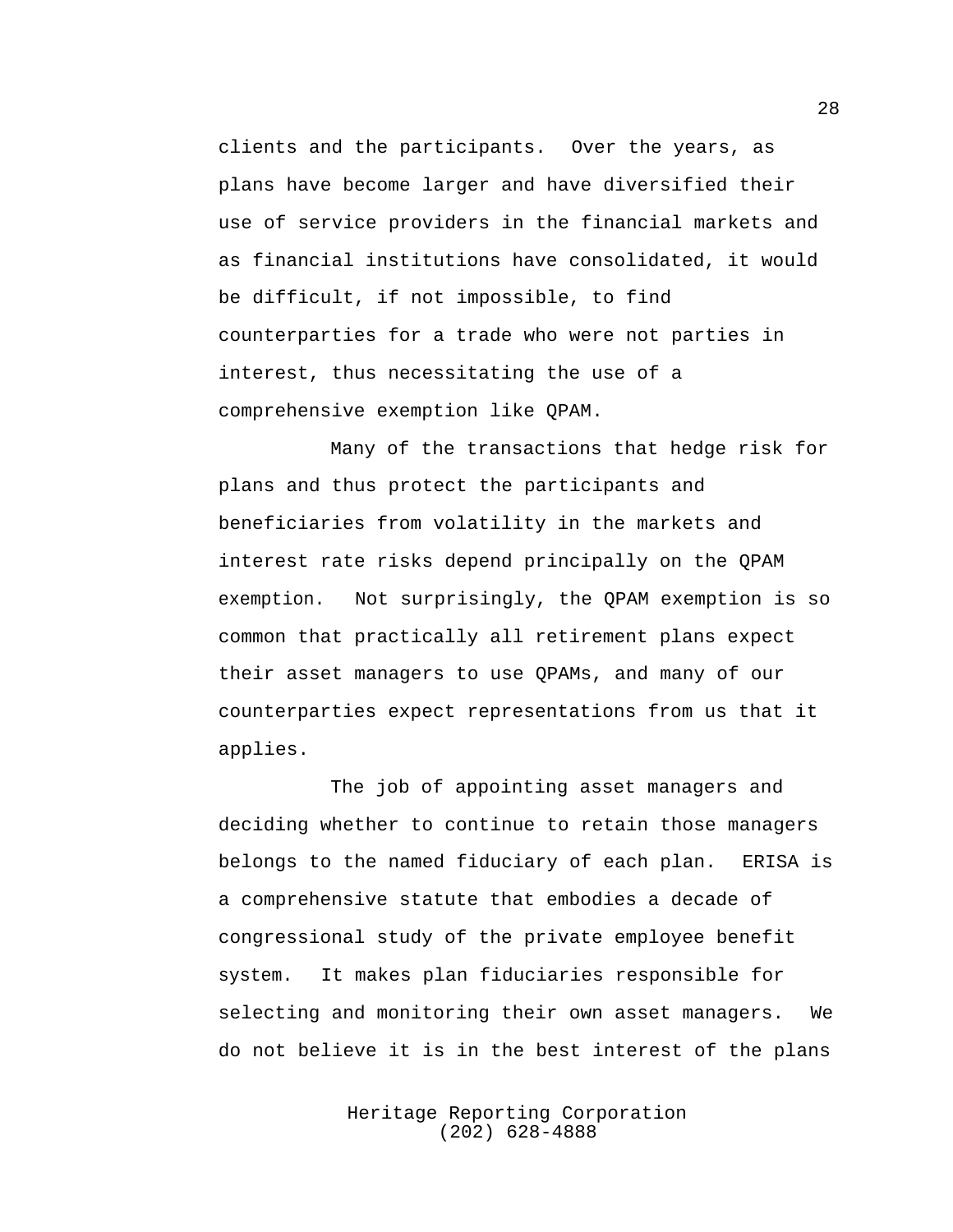for the government to substitute its judgment for the plan fiduciary's judgment, as some commenters have suggested. The structure of ERISA and its carefully designed allocation of duties reflects a congressional judgment that plan fiduciary choices will better serve retirement plans than top-down government decisions.

The Department has recognized this approach for over 40 years. In the event of a felony conviction, Congress authorized the Department to bar the convicted company from serving as an asset manager to the plan. Congress did not, however, authorize it to bar all of the convicted companies' affiliates. Our clients have fully considered the facts and determined that it is in their plans' best interest for us to continue in our fiduciary role for their plans.

We want to emphasize that the proposed exemption is not a waiver of the QPAM requirements. Instead, the Department has imposed a significant number of additional conditions that are protective of plans and their participants. Credit Suisse is fully prepared to meet all of the conditions in the exemption.

We would like to note that these conditions are comprehensive and far more stringent than those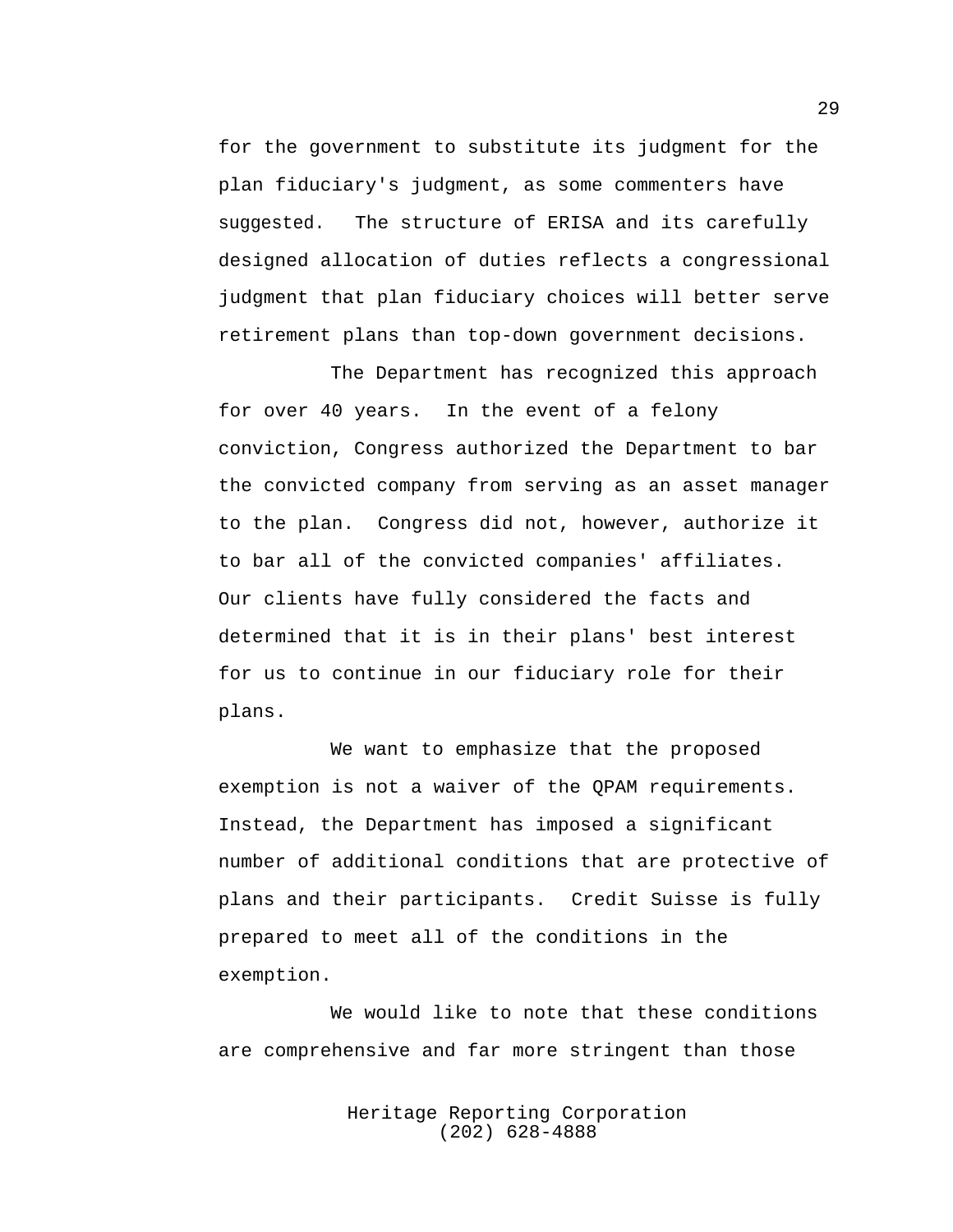imposed by the class exemption or any other individual exemption granted by the Department to a QPAM whose affiliate has been convicted.

As Bill noted, if this exemption is denied, Credit Suisse's QPAMs will no longer be able to serve ERISA-covered retirement plans in an efficient manner. Plans that have trusted and relied on QPAMs for many years may be forced to find replacements despite their demonstrated desire to retain Credit Suisse Asset Management.

Credit Suisse Asset Management takes the situation very seriously and is committed to showing our clients that we uphold the highest legal and ethical standards. Credit Suisse Asset Management has a strong independent compliance department and a culture of clear rules, training, detailed compliance policies, testing, oversight, and transaction review. This has enabled us to maintain a high level of integrity in the past and will continue to enable us to do so for the future.

MR. JOHNSON: Credit Suisse appreciates the Department's proposal for permanent relief. We hope you'll finalize the exemption as quickly as possible. We appreciate this opportunity and time. Thank you.

MR. HAUSER: Yes, thank you. Last night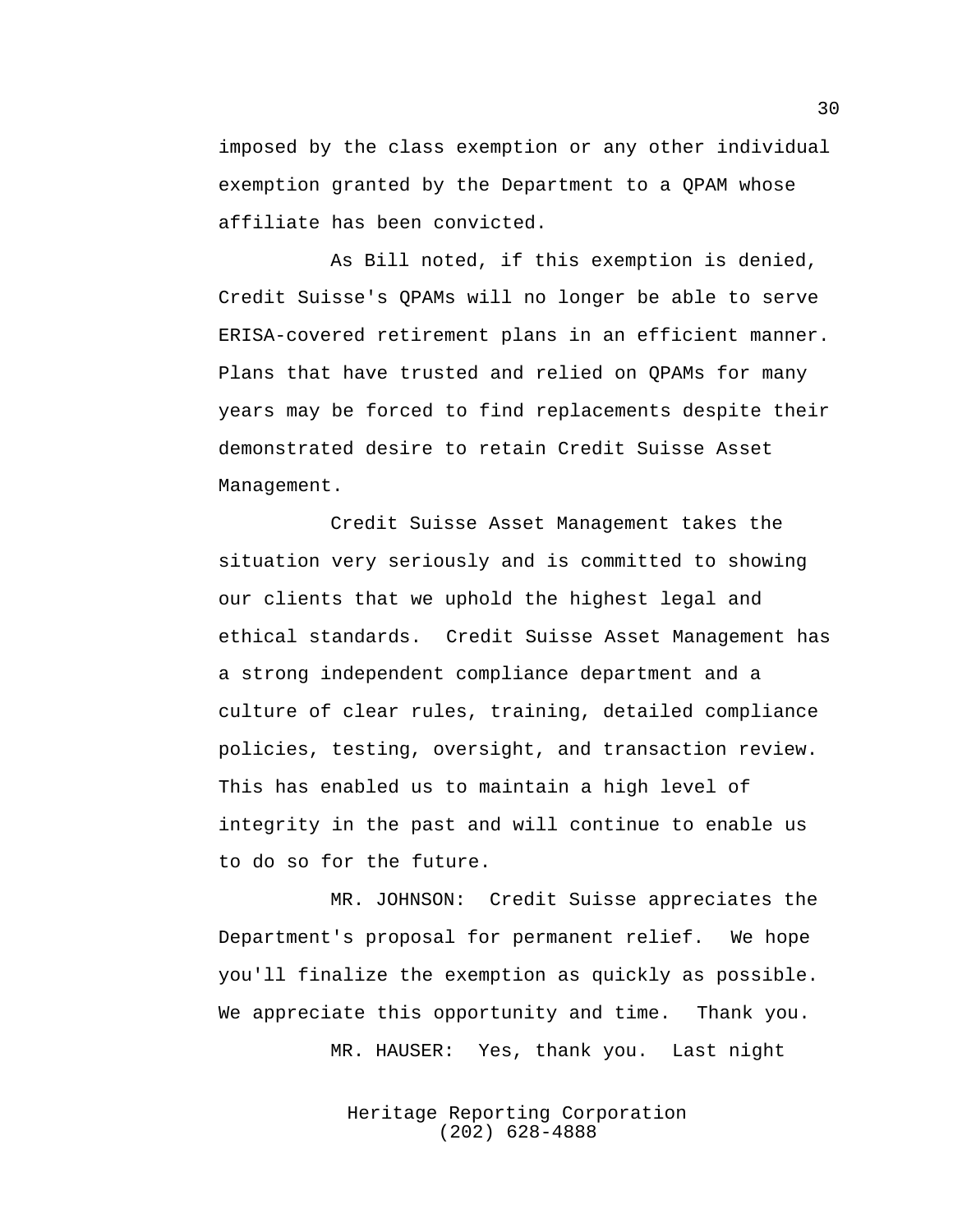when I was thinking about this hearing I read back through the stipulation of facts that were filed in the criminal case, and, you know, from my standpoint as a regulator, and I take your point that Credit Suisse AG is a separate company and it's not getting any of this relief, but, you know, one of the sections in the document, in the statement of facts which was signed off on by Credit Suisse AG is headed "Credit Suisse's Ineffectual Policies, Training and Audits", and what's described in that set of stipulations is that, you know, there were a set of procedures in place to keep, you know, illegal cross-border advice from being rendered and to prevent some of the illegalities that, you know, ultimately Credit Suisse AG, you know, admitted that it had engaged in, but an admission that the policies really hadn't been followed, and what's more, that the audit was ineffectual in the sense that there wasn't followup with the specific managers that were involved. There appeared to be some alteration as I understand it of the evidence so that documents were changed not to reflect the advice moving across the country, emails were destroyed and the like.

And I guess a question I have, and, you know, it's kind of a general question is while it may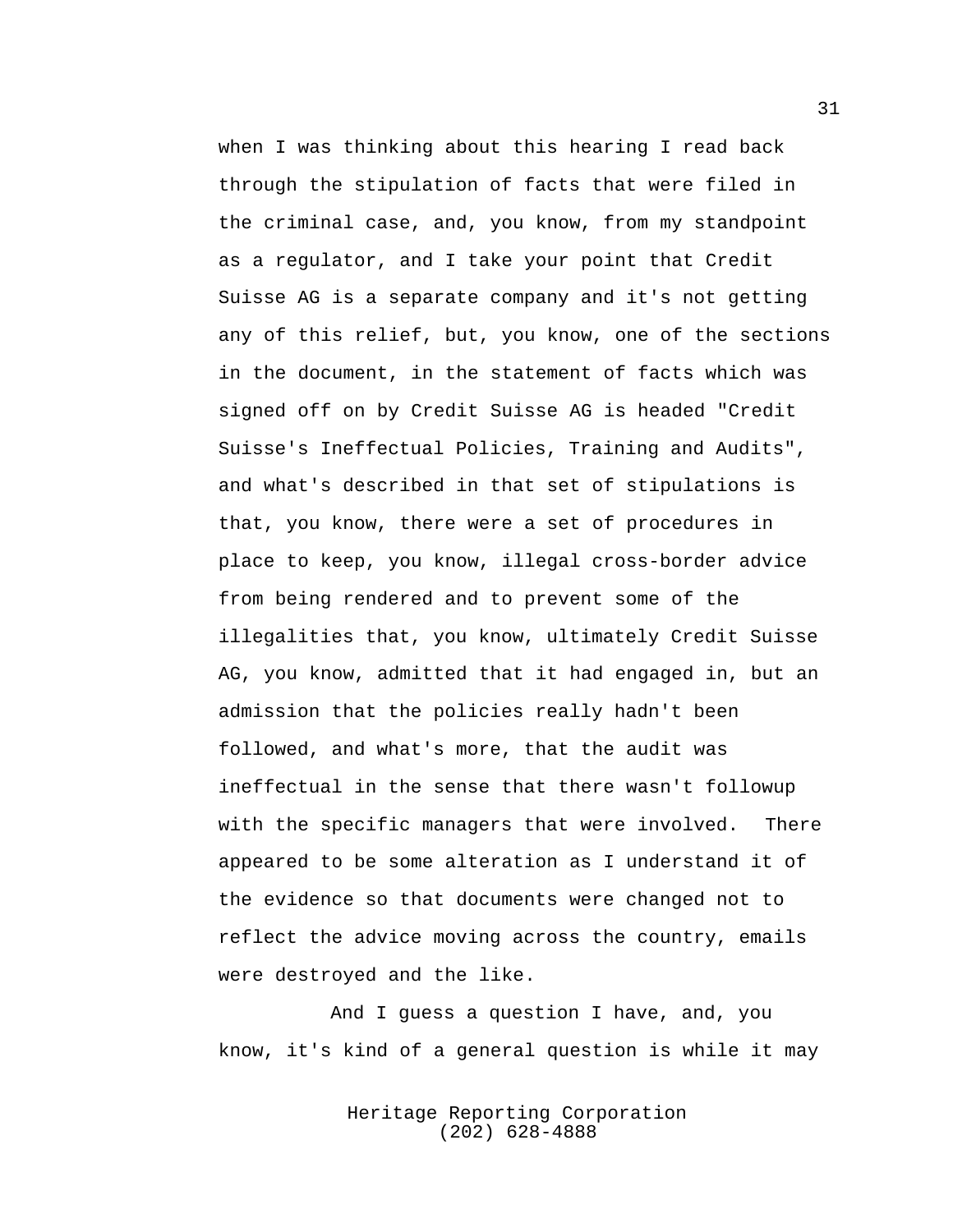be one more, you know, factual point, and then I think if I go to Credit Suisse's website, you know, clearly, on the one hand, Credit Suisse AG and the affiliated QPAMs are certainly distinct entities, but you hold yourself out as an integrated family of companies obviously, you know, offering a whole range of services in a fairly integrated way.

So the question is, you know, given this sort of conduct, how can you give us some assurance that the kinds of additional protections that we've proposed to impose here will actually do the trick? Because, you know, they significantly center on audit requirements and document production and the like.

MR. JOHNSON: I understand the concerns that you're raising. I think what's important is not only to have a very strong framework of policies and procedures but to have monitoring, surveillance, testing, and quality assurance to assure that those policies are being complied with at all times by the business.

Credit Suisse Asset Management, which has a strong record, an exemplary track record managing ERISA assets, that business has been managed independently from Credit Suisse AG; has an excellent history in terms of its compliance with policies and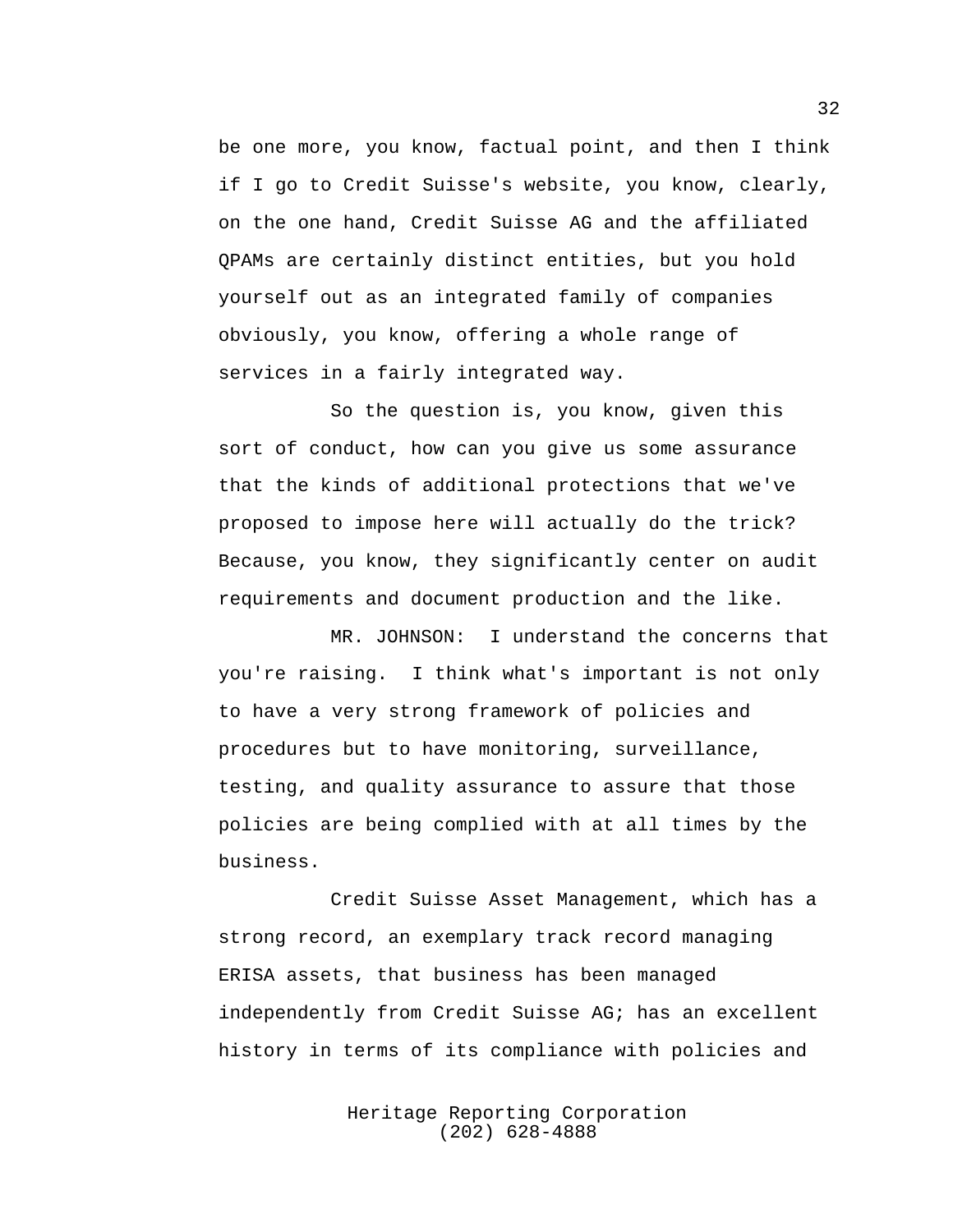procedures and relevant regulations and so forth, and its monitoring and testing is a very important prong of it. We've invested significantly in our infrastructure and systems in view of that.

When we enter into a process, an RFP process with plans that are looking to engage an asset manager, it's a very competitive process. They're looking not only to see that Credit Suisse Asset Management has a strong performance record, track record, and a stable asset management team, but also has strong compliance policies, procedures, and personnel, and we're tested on that by our clients all the time. We live that every day.

We've now added as an additional exemption intended to protect the plans and the participants an independent auditor who will be auditing this business for a 10-year period.

MR. HAUSER: So, in the wake of the criminal case, did you revisit the sorts of policies and procedures that were in place? Were there systemic sorts of changes that were made at the affiliated QPAMs? You know, was there a certain amount of, you know, just reflection about what needs to change in the organization?

MR. JOHNSON: Yes, we did and we continue to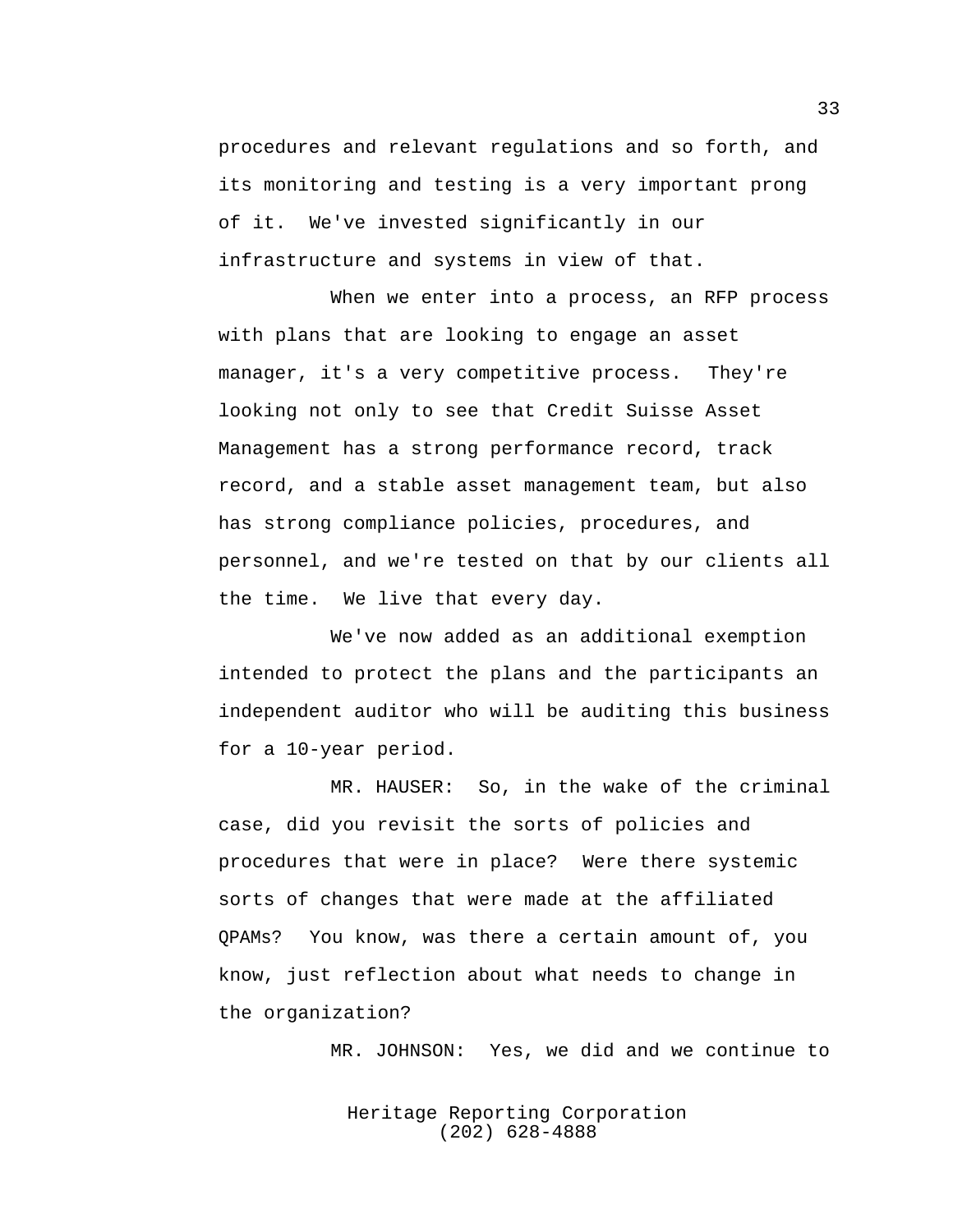do that on a regular basis. We did review all of our, for example, ERISA compliance policies and procedures, found that they were strong, a strong framework. We did make certain tweaks and enhancements as appropriate, and we continue to do that.

MR. HAUSER: Have all the QPAMs that are beneficiaries of the proposed relief, have they entered into contracts with independent auditors at this point to, you know, satisfy the conditions that are proposed?

MR. JOHNSON: Yes, we have entered into an arrangement with Evercore to be the independent auditor.

MR. HAUSER: And could you submit a copy of the contract with Evercore into the record of these proceedings?

MR. JOHNSON: We can submit it to the Department. I'm not sure it's appropriate as a public record, but we can certainly give it to the Department.

MR. HAUSER: What assurances can you give me -- anything you submit to the Department is a matter of the public record. What assurances can you give me as to the auditors' access to -- you know, if it identifies problems, breaches, you know, whether foot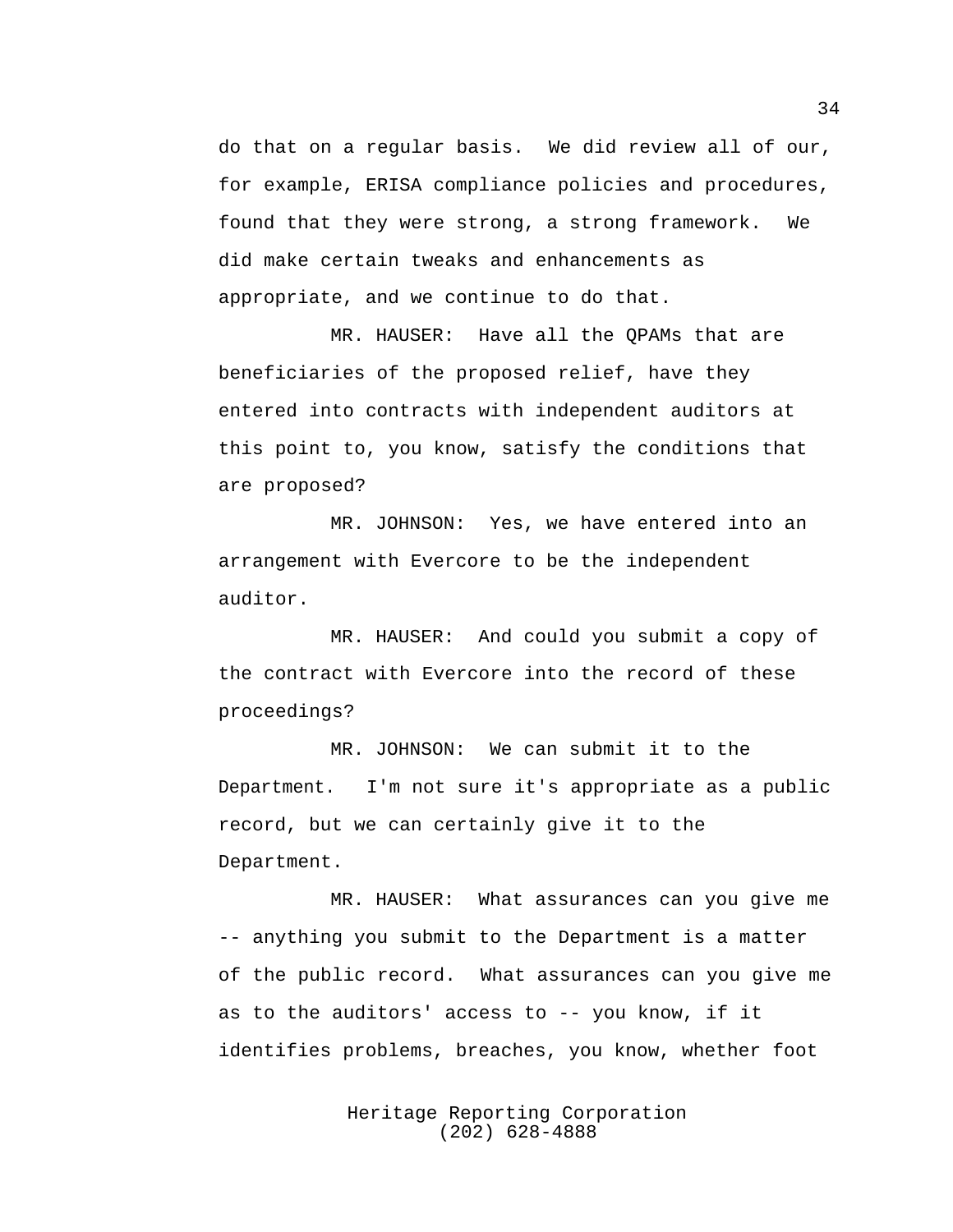faults or more serious things, what access will it be given to the employees and the people who are actually involved in the misconduct?

MR. JOHNSON: The auditor will have full access on an independent basis to work and to escalate findings to management, yes.

MR. HAUSER: And is that built into the contract?

MR. JOHNSON: I do not know, but that is certainly the protocol that we would expect from an independent auditor.

MR. HAUSER: Are there any restrictions imposed on the audit's access to --

MR. JOHNSON: Not that I'm aware of.

MR. HAUSER: Has the company agreed or would it be willing to agree to, you know, waive any assertion of attorney/client privilege with respect to communications with the QPAM fiduciaries, you know, in its dealings with the auditor so the auditor can see those records?

MR. JOHNSON: We would need to evaluate the facts and circumstances of it. Clearly the intention is to give the independent auditor full access so he can do his job properly.

MR. HAUSER: How many different QPAMs are we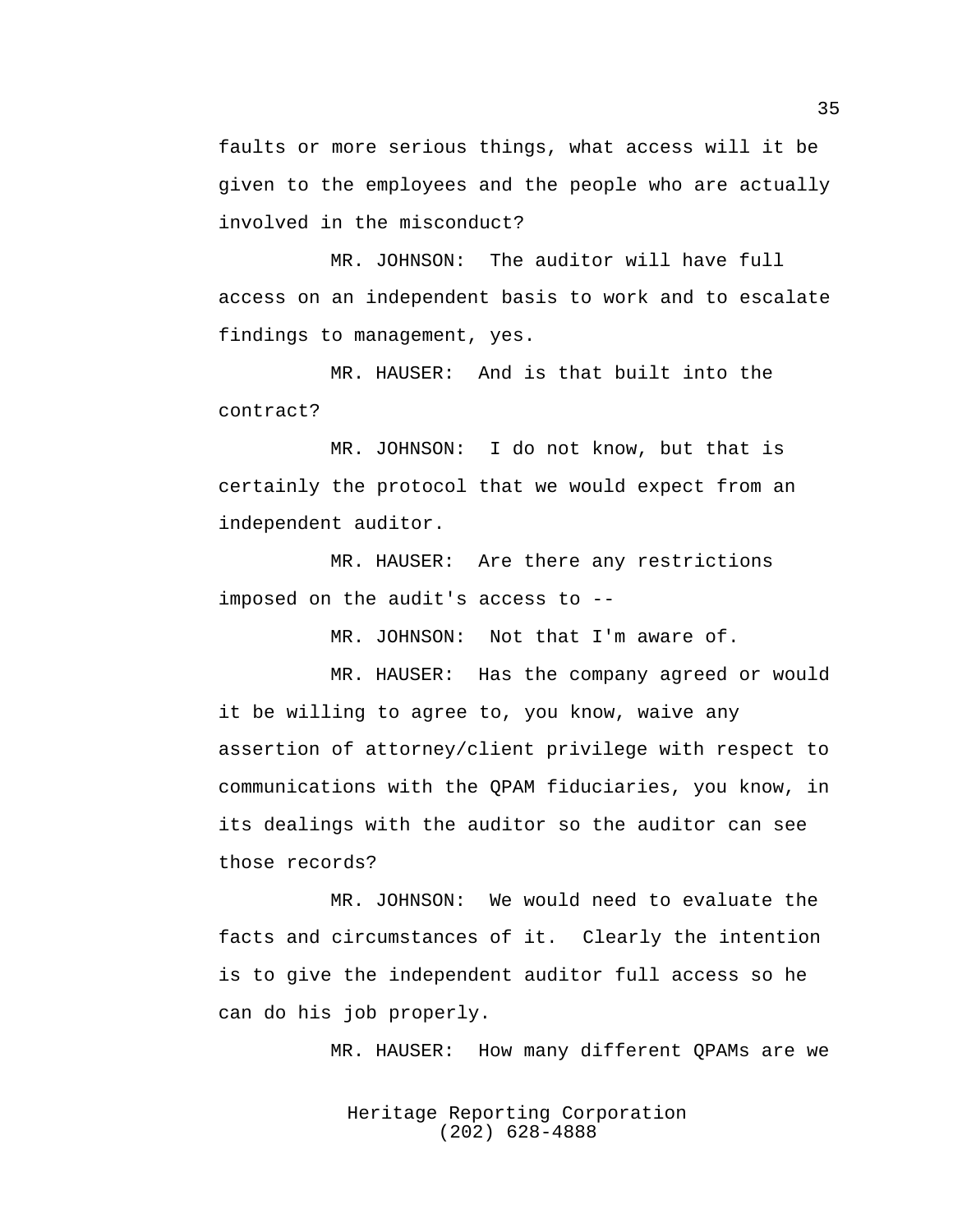talking about?

MR. JOHNSON: To date, three.

MR. HAUSER: Three. And is this one contract for all three or is it separate contracts?

MR. JOHNSON: It would cover all three.

MR. HAUSER: Okay. And have you also -- I think the conditions of the exemption also include terms for training. Have you similarly made arrangements for the training?

MR. JOHNSON: Yes, we have. We have annual compliance training through ERISA and we've engaged an external law firm. We have a kick-off session with that law firm who is going to be providing intensive ERISA training to all asset management employees, to all support personnel that work with asset management.

MR. HAUSER: Okay. Switching over to, you know, at the start of your presentation Bill made a point about the various costs the plans would incur if the QPAM weren't granted, which as I understood it included, you know, the costs associated with liquidating investments, finding another, you know, money manager and the like, as well as for those plans that stuck with you costs associated with, I suppose, availing them -- you know, using other exemptions, not being able to make certain investments, engage in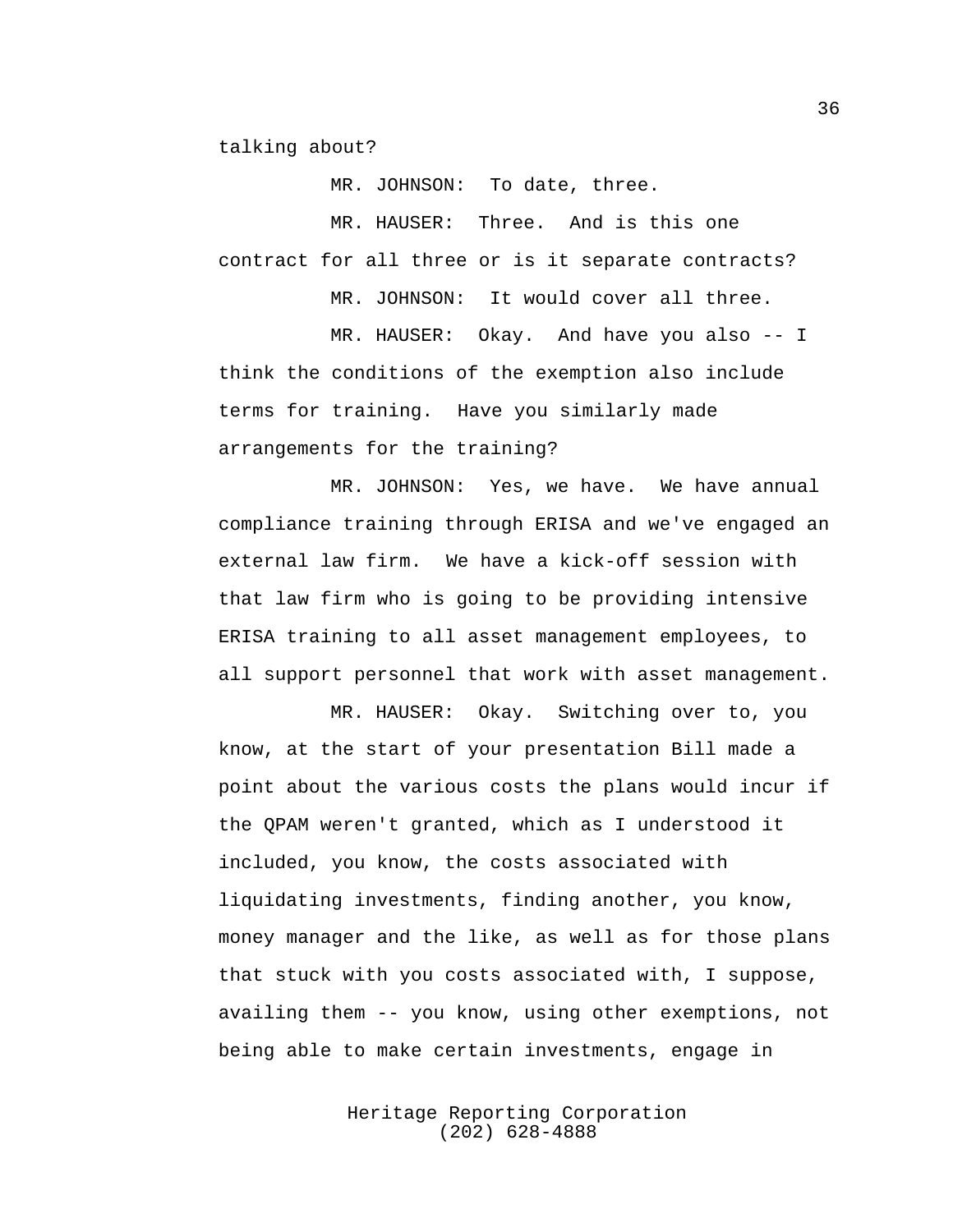certain transactions.

But is there any way to quantify what those costs looks like more specifically? The one number that's cited in your papers is something like \$450,000 associated with three different asset management styles, but, you know, if you have \$2 billion in assets under management or whatever the number is, that doesn't seem like a very huge number in context.

MR. MACHLIS: I think your characterization of the various types of costs outlined, categories of costs, you know, market conditions change, so it's difficult to predict. Obviously we take our responsibilities for the participants, the fiduciaries, quite seriously, and so, you know, any additional cost is too much the way this is.

MR. HAUSER: Yeah. I mean, I guess let me just before I let other people ask questions, I'd just make an observation, and it was rightly pointed out in the proceeding, the testimony that preceded yours, that the Department of Labor isn't obligated to go in and oversee the process at Credit Suisse or look over the shoulder of the auditor, and that, you know, is obviously a cost savings in some ways for the taxpayer and points to administrative feasibility.

But that said, if we finalize this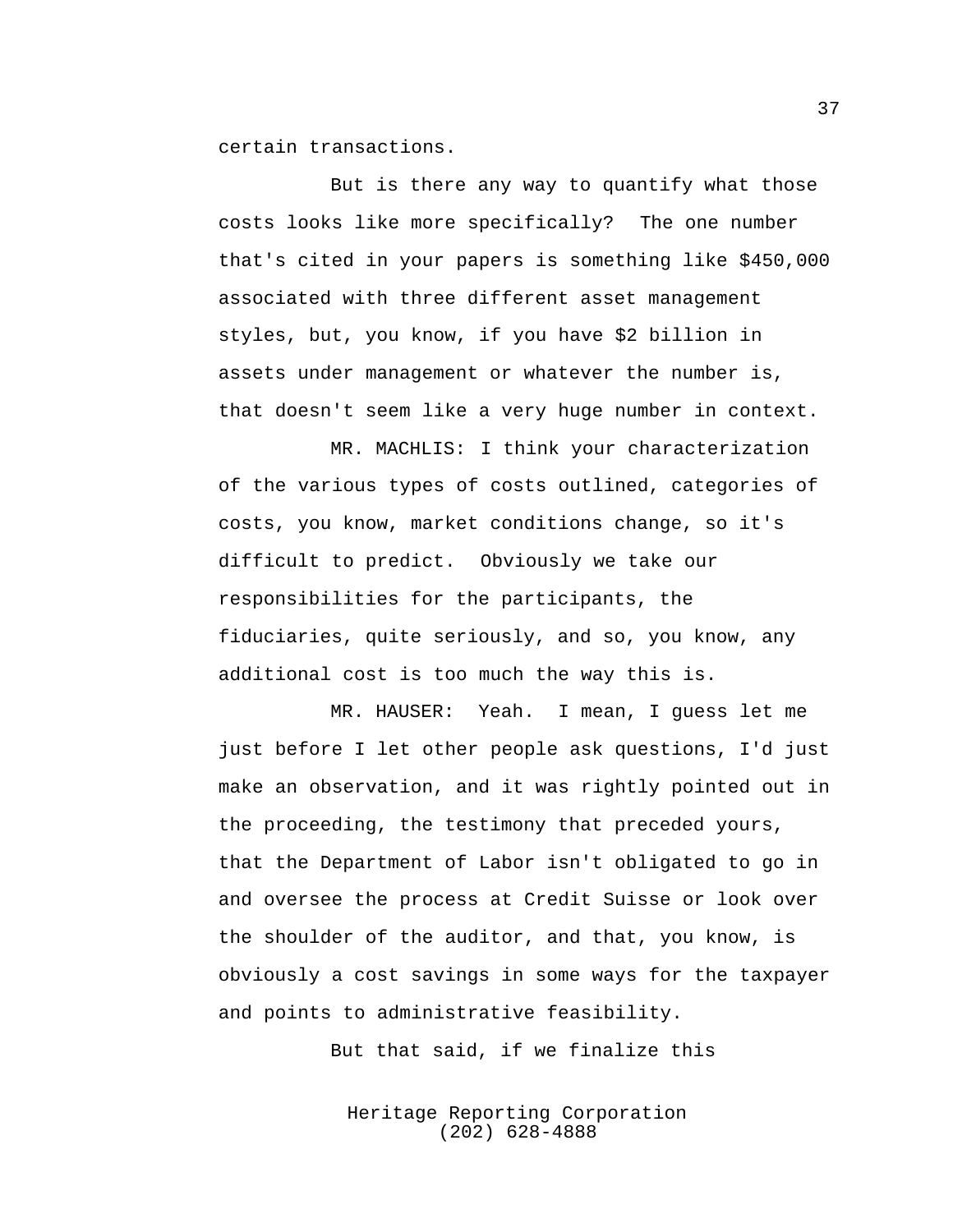exemption, I have to say that my expectation is the Department of Labor will be -- you know, I will send my investigators in in this coming year, and I think what we'll be doing is taking a look at the rigor with which the audits have been done, the seriousness with which the audit's been taken, making sure that in fact the conditions of the exemption are being met.

And I just say that because it's very hard for me sitting here without, you know, conducting an entire separate investigation to really have an appreciation to what extent those problems at Credit Suisse AG are cultural problems that involve the entire organization, and what we do not want if an exemption is finalized is for the exemption to be as conditions or the audit requirement to be treated as a cost to be minimized or as a set of boxes to be checked. You know, we mean for it to be a serious set of requirements.

And I guess I just worried a little bit when I read the preamble to our exemption that it may almost have led somebody to think that that was something we had decided not to do when in truth it's quite the opposite. I expect we'll be there looking at least, you know, initially. So I would just say that, and anything you can do, anything you can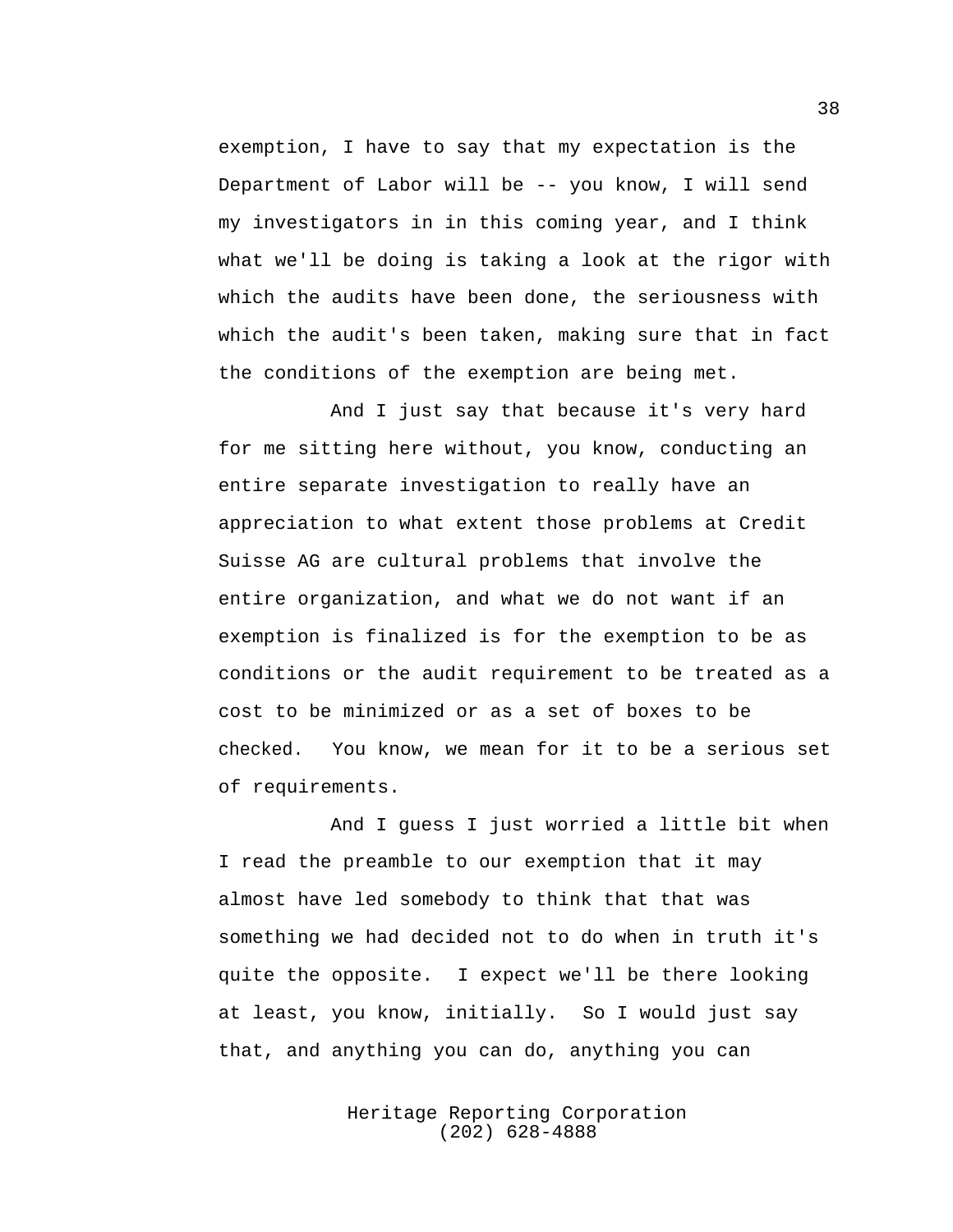supplement, you know, you can provide as a supplement to the record that would explain why we should have confidence in the audit process, what the terms of the audit process, you know, what you've agreed to contractually, the kind of access you're going to give the auditor would be very much appreciated.

Anybody else?

MR. MOTTA: I think you stated that the asset management business of the QPAMs operated independently of Credit Suisse AG. Has compliance always operated independently at Credit Suisse AG?

MR. JOHNSON: Yes, it has. We have a compliance team that is dedicated to covering the asset management business. It has sets of policies and procedures that are designed to protect and ensure that the business is conducting its activities as a fiduciary in compliance with the laws and regulations, so it does function as a team. It has an independent and strong culture of compliance. In fact, a number of policies and procedures that we've adopted here in the U.S. the compliance team for asset management actually exported to other areas of Credit Suisse outside the United States because they were being held up as high standards.

MS. BORZI: I just have a couple questions.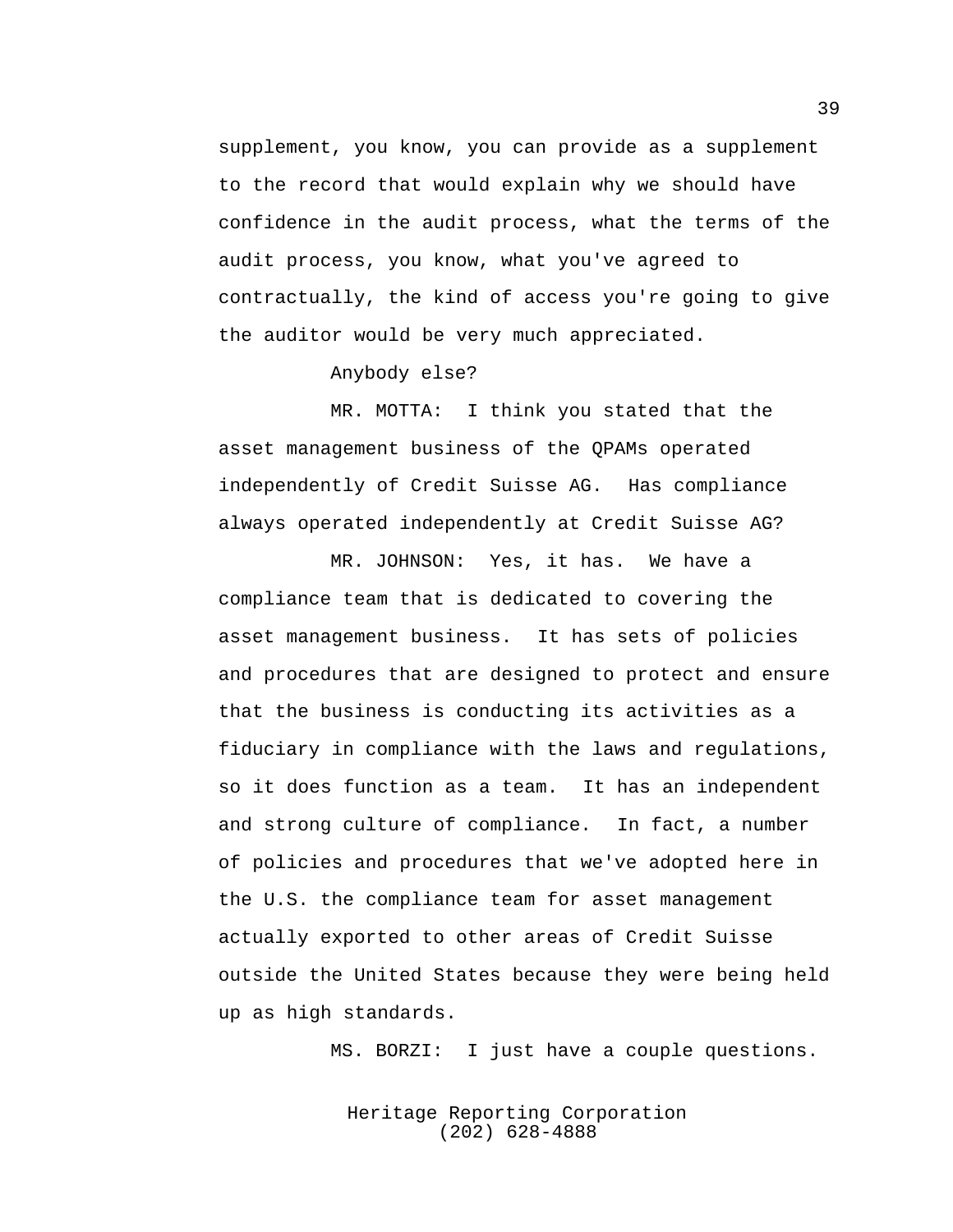I want to underscore the importance of what we're doing here today. The idea that these exemptions should be fully transparent, they're subject under the law to public notice and comment, and this hearing really gives people the opportunity, and as Tim said, everyone who requested an opportunity to testify we gave, we're giving that opportunity.

But the format doesn't usually lend itself to anything but a series of presentations and no opportunity for people to challenge or ask you questions. Similarly, the witnesses that we'll hear later on during the day today won't have an opportunity, you won't have an opportunity to ask them questions or challenge their assumptions.

So I'm going to take on that role for you and the other witnesses that support the exemption. I'm going to try to channel some of the concerns that have been raised by the other witnesses and vice-versa when the other witnesses come to the table. So I do want to underscore Tim's comment at the outset that you should take nothing from the nature of our questions or the questions themselves.

So let me start with what Tim ended, this notion of how seriously we intend the audit to be taken and how if this exemption were granted we would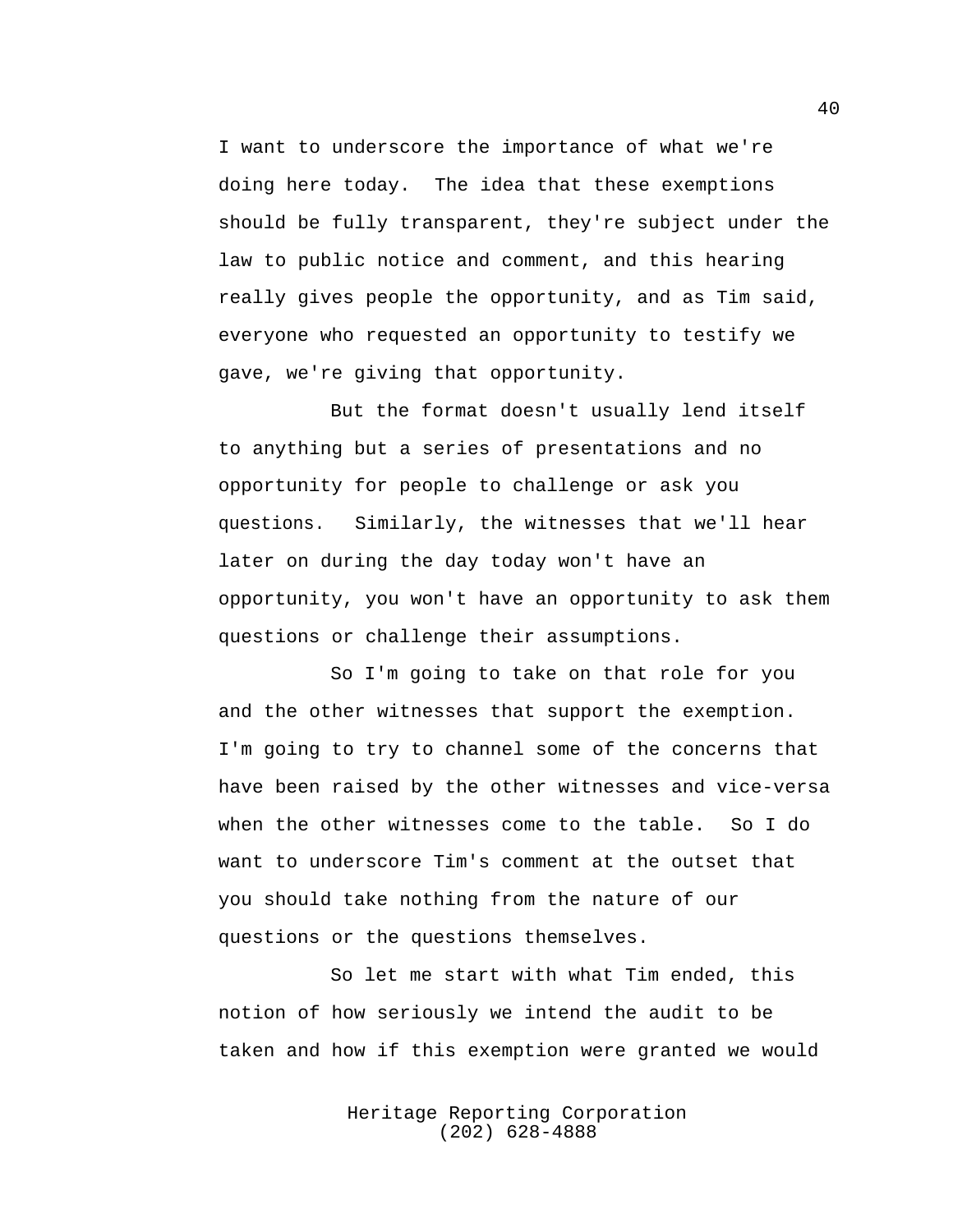expect that you all would take it.

So tell us about the procedure you used to select the independent auditor that you say you now have a contract with.

MR. JOHNSON: I will defer actually to my colleague, ERISA counsel who worked extensively in meeting with --

MS. BORZI: So is that somebody we're going to get on another panel?

MR. JOHNSON: Yes.

MS. BORZI: Okay. All right. Then somebody remind me that that's a question I'm going to ask.

MR. JOHNSON: Yes. I wasn't personally involved.

MS. BORZI: Because the last thing I want is people giving answers --

MR. JOHNSON: Yes.

MS. BORZI: -- that are outside their area of expertise.

MR. JOHNSON: Yeah. I was not personally involved in that.

MS. BORZI: But you did talk a little bit based on the selection question, so let me just follow that theme another bit. You did say in response to Tim's question that you've already begun the training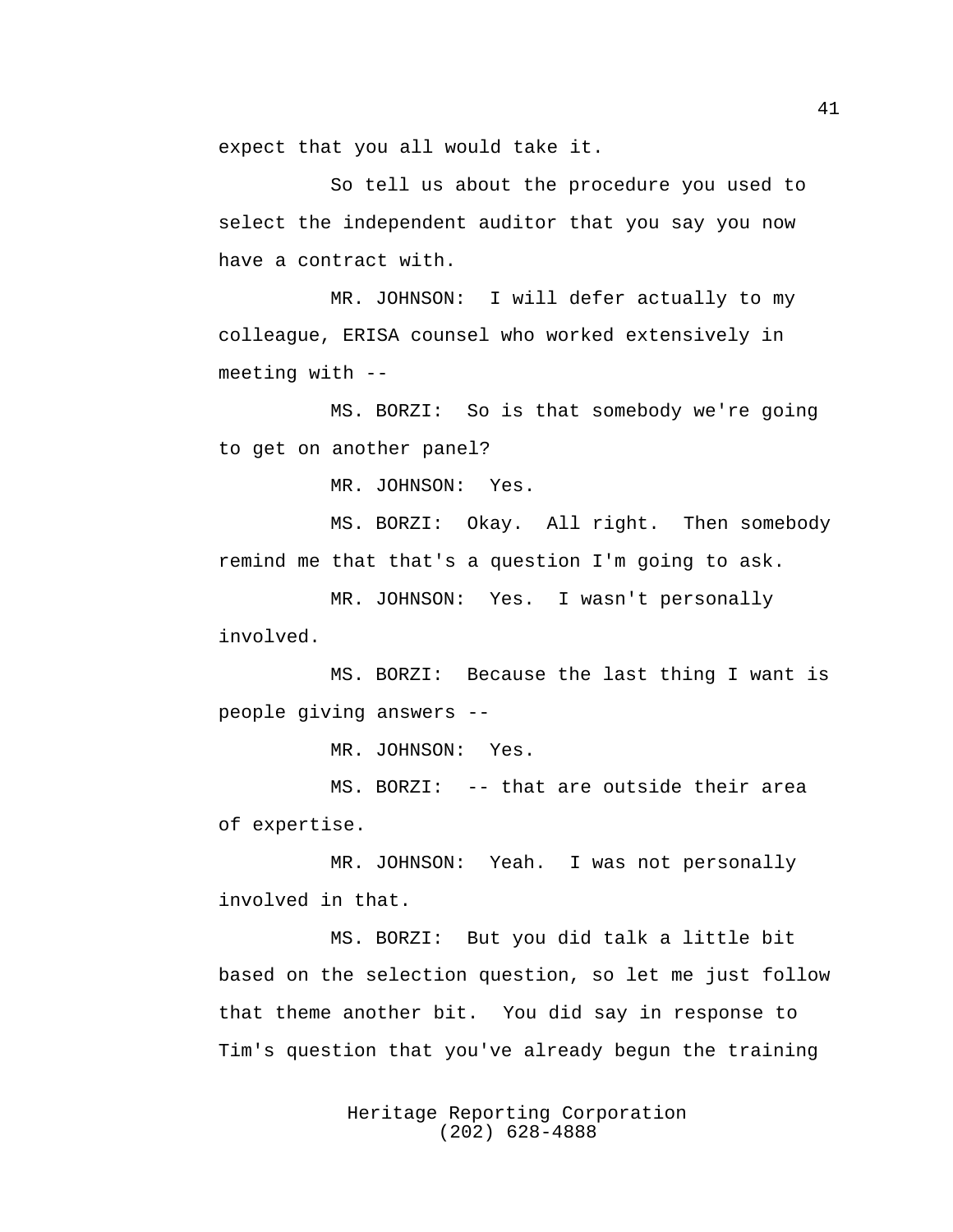and that you had hired an outside law firm.

MR. JOHNSON: Yes.

MS. BORZI: How did you select this law firm?

MR. JOHNSON: The law firm is Fried Frank, and they have a lot of expertise in the ERISA area, and we felt that they were in a good position to provide enhancement to internal training that we already do on ERISA for asset management.

MS. BORZI: Have they provided any other legal services to Credit Suisse AG or any of the other affiliates?

MR. JOHNSON: AG, I'm not aware that they do. They provide some legal work for -- Credit Suisse is a large organization.

MS. BORZI: Sure.

MR. JOHNSON: So we have a number of law firms that assist us. Fried Frank is not our main law firm that we use. We do not have a significant relationship with them in asset management, so they are in that sense independent, and they have a very strong ERISA team that will come in and give the professionals in asset management support team additional enhanced training, knowledge, and information to inform our compliance with ERISA.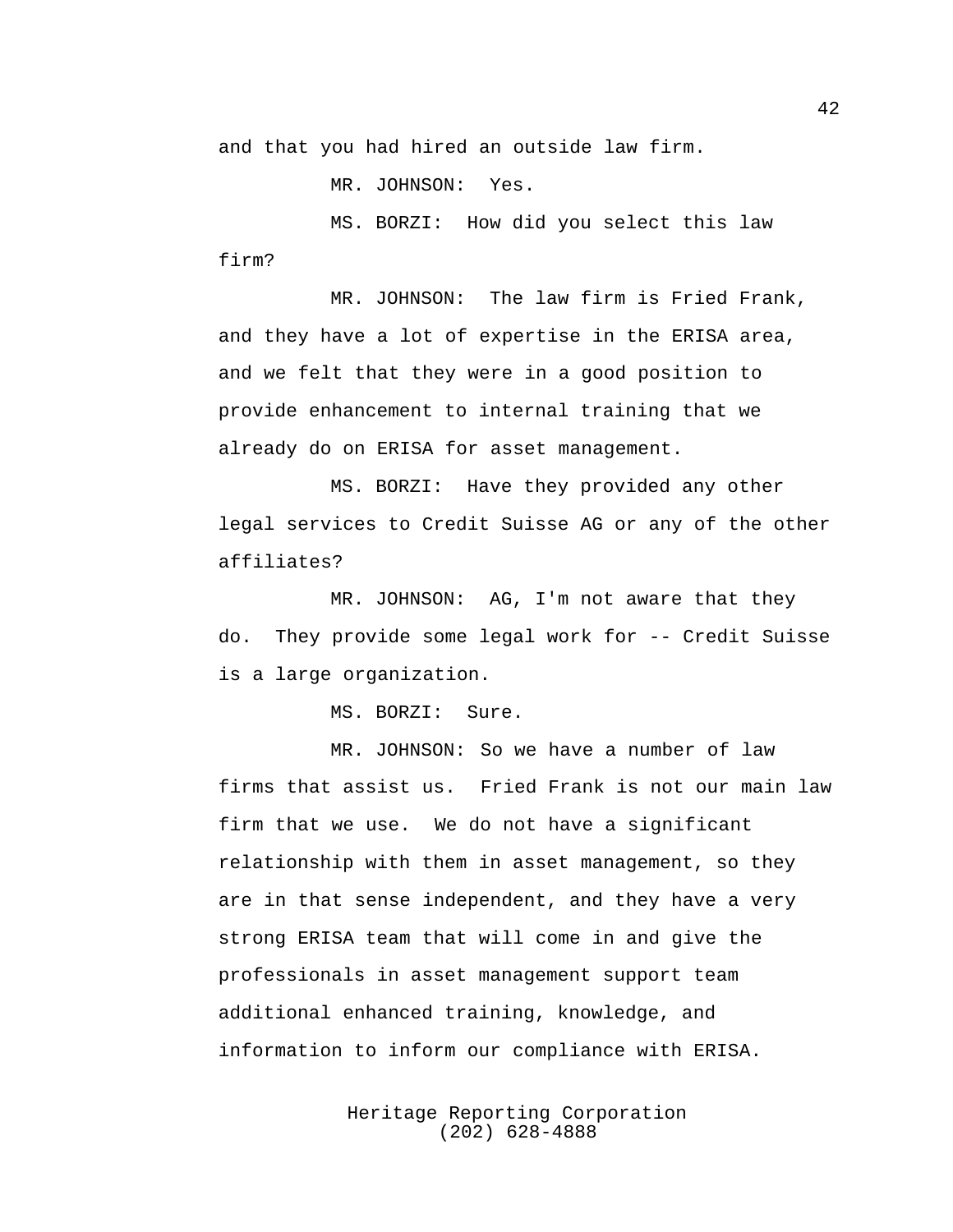MS. BORZI: Well, you can see what the nature of our concern here would be, that again going back to the statement of facts that were part of the plea agreement, Credit Suisse AG admitted to the fact that its training program wasn't sufficient. So we would be very concerned if anybody who had a hand in that insufficient training program was also going to be doing some of the training.

MR. JOHNSON: Yeah. Not all of the ERISA. As I mentioned earlier, the asset management business operates independently from Credit Suisse AG. Credit Suisse AG is not at all involved in the training. This is the training on ERISA, and we've got U.S. experts and Fried Frank coming.

MS. BORZI: So part of the reason I'm asking these questions is that a recurrent theme in the testimony, in the written statements of the people who have asked us not to grant this exemption is that there exists -- I'm not even going to say "existed", but exists certainly a culture that seems quite different from the culture of compliance that you two gentlemen have emphasized in the asset management side, that the mothership, if you will, Credit Suisse AG, doesn't seem to have that -- again, representing the comments that were made by the others -- that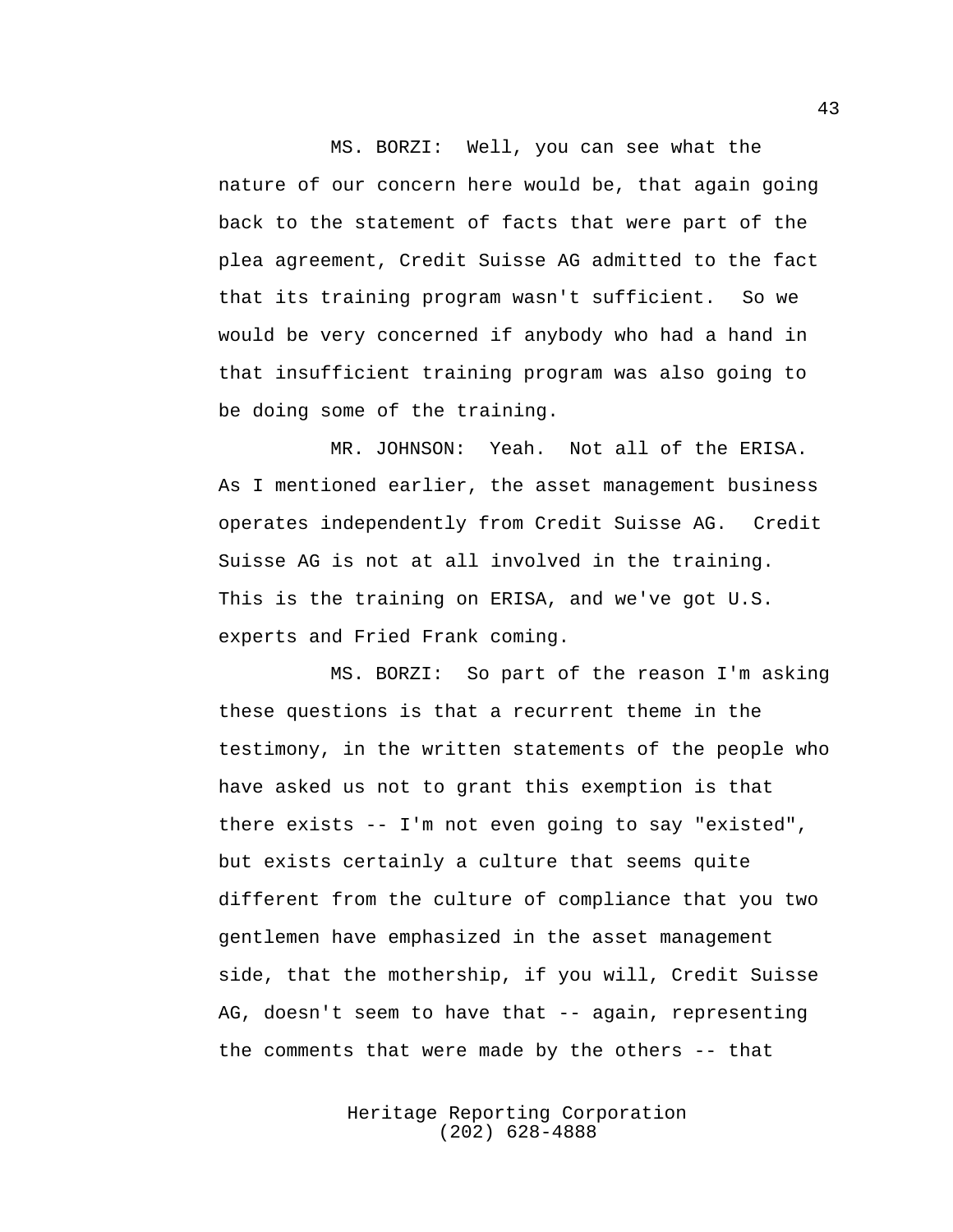culture of compliance doesn't seem to be part of the culture of the mothership, of Credit Suisse AG.

MR. JOHNSON: I can certainly speak for the asset management business that I cover, and I've been here at Credit Suisse for 18 years, and we are very committed to a culture of compliance and we've always run the business with integrity, subject to the highest standards. Our clients or plans, participants and beneficiaries, they expect no less from us.

So we are very comfortable with the compliance environment that we have developed as a whole. And it is a business that is separate from the problems that did occur there. We are not involved, our employees are not involved in Credit Suisse Asset Management. And certainly the firm as a whole overall has taken many great strides and invested very significantly in compliance infrastructure, and certainly all of us at Credit Suisse deeply regret the conduct that led to the conviction and necessitated this hearing.

MS. BORZI: Okay. I have one question for Mr. Johnson, and that is -- well, actually both of you talked about the costs that your clients would incur were the exemption not granted, and maybe it was just the way I was hearing what you were saying as opposed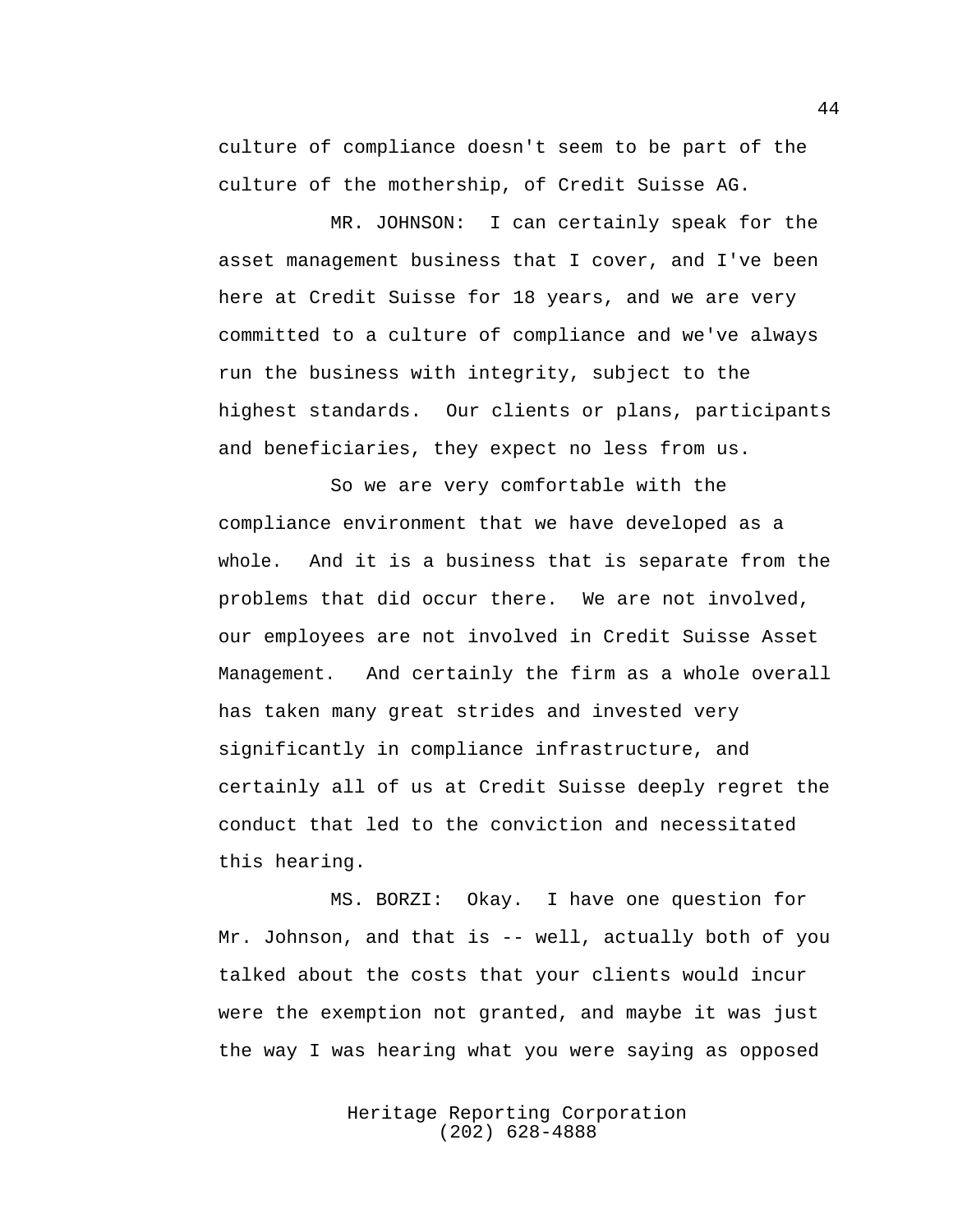to the way you were trying to communicate to us, but I got the clear sense that the assumption behind these costs would -- was -- is that people don't change QPAMs, that there never comes a point that people make a decision to move from one QPAM to another. Is that the industry practice?

MR. MACHLIS: They will make changes, but it's their decision based on the merits of their evaluation.

MS. BORZI: Yeah, again I understand that, so I have two follow-up questions. The first is clearly their decision to go with you all as the QPAM, the circumstances have changed somewhat because the whole point of this hearing is to focus on the  $I(q)$ condition in the prohibited transaction exemption. So one might argue, as some of the witnesses who don't think the Department should grant this exemption, that as a result of this changed circumstances some of your clients may decide to move on.

And so then the question is what is it in the list of things both in your written materials and in your oral statements, the costs that people have to incur when they make this change? Is there anything unique to this situation except the timing that they may have to make it on a quicker timeframe than they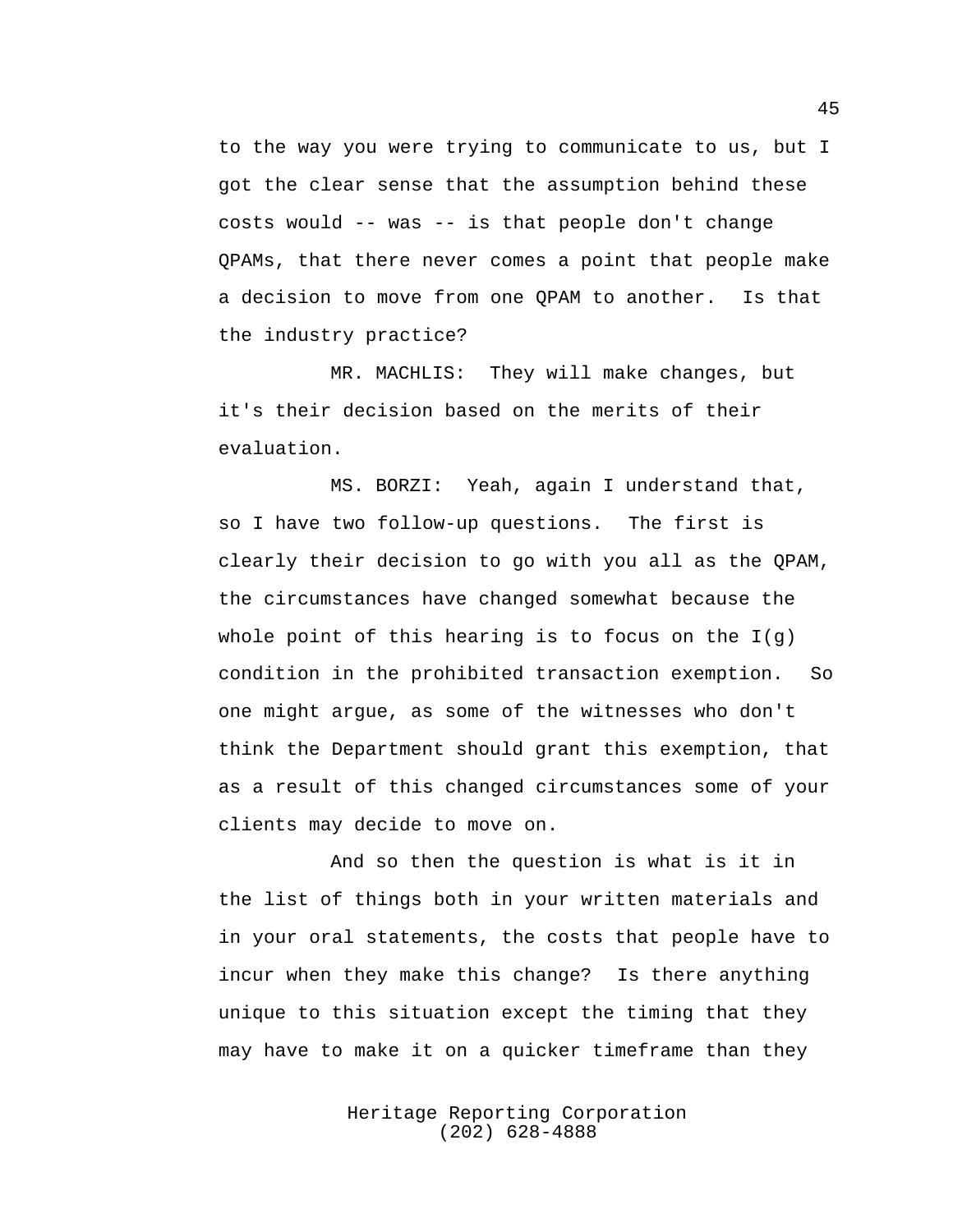would normally? Are there any unique costs is I guess the nub of my question?

MR. MACHLIS: I think you characterized it correctly, meaning in comparing the situation where they decide to fire us at a normal course --

MS. BORZI: I didn't want to use that word because people change -- it has a connotation. People change, I mean.

MR. MACHLIS: At a normal course versus as a result of the hearing.

MS. BORZI: Well, as a result of the criminal conviction --

MR. JOHNSON: Correct.

MS. BORZI: -- and the failure, if you will, if that's the decision to grant the exemption.

MR. JOHNSON: Correct. It's the same cost. It's the nature of who makes the decision, when they make the decision, and the remaining universe of suitable choices for achieving their investment objective.

MS. BORZI: Okay. Thank you very much for your testimony.

> MR. JOHNSON: Thank you. MR. MACHLIS: Thank you. MR. HAUSER: So, according to my schedule,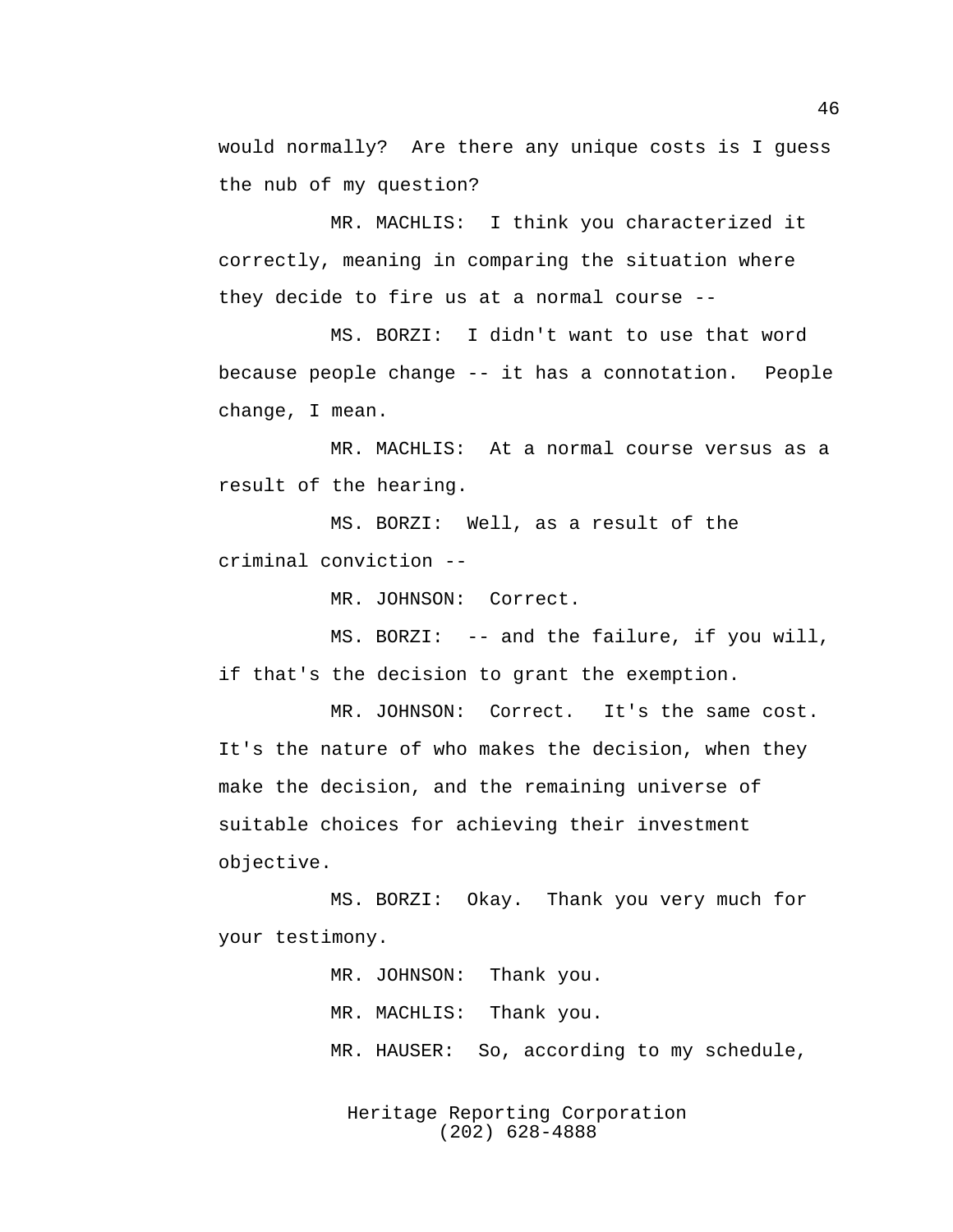the next speaker is Dr. Paul Morjanoff, and I apologize if I mispronounced the name.

> Okay. We have a brief technical issue. (Pause.) MR. HAUSER: Mr. Morjanoff.

MR. MORJANOFF: Thank you. Good morning.

application, which is your document one. It was a cut and paste adaptation of an old application, but it copied obsolete questions and omitted current questions. The regulations in force at the time of the application is your document two.

Firstly, we will examine the bank's

At question two the following information was needed: a detailed description of the exemption transaction; identification of all the parties and interests involved; and a chronology of the events leading up to the transaction. None of these were supplied.

A list of all the Credit Suisse affiliated QPAMs and Credit Suisse related QPAMs is missing. We don't know the scale of the operation, millions, billions or trillions. I understand it's more billions from the conversation. The directors, degree of CS ownership or the connections to secrecy jurisdictions or tax havens.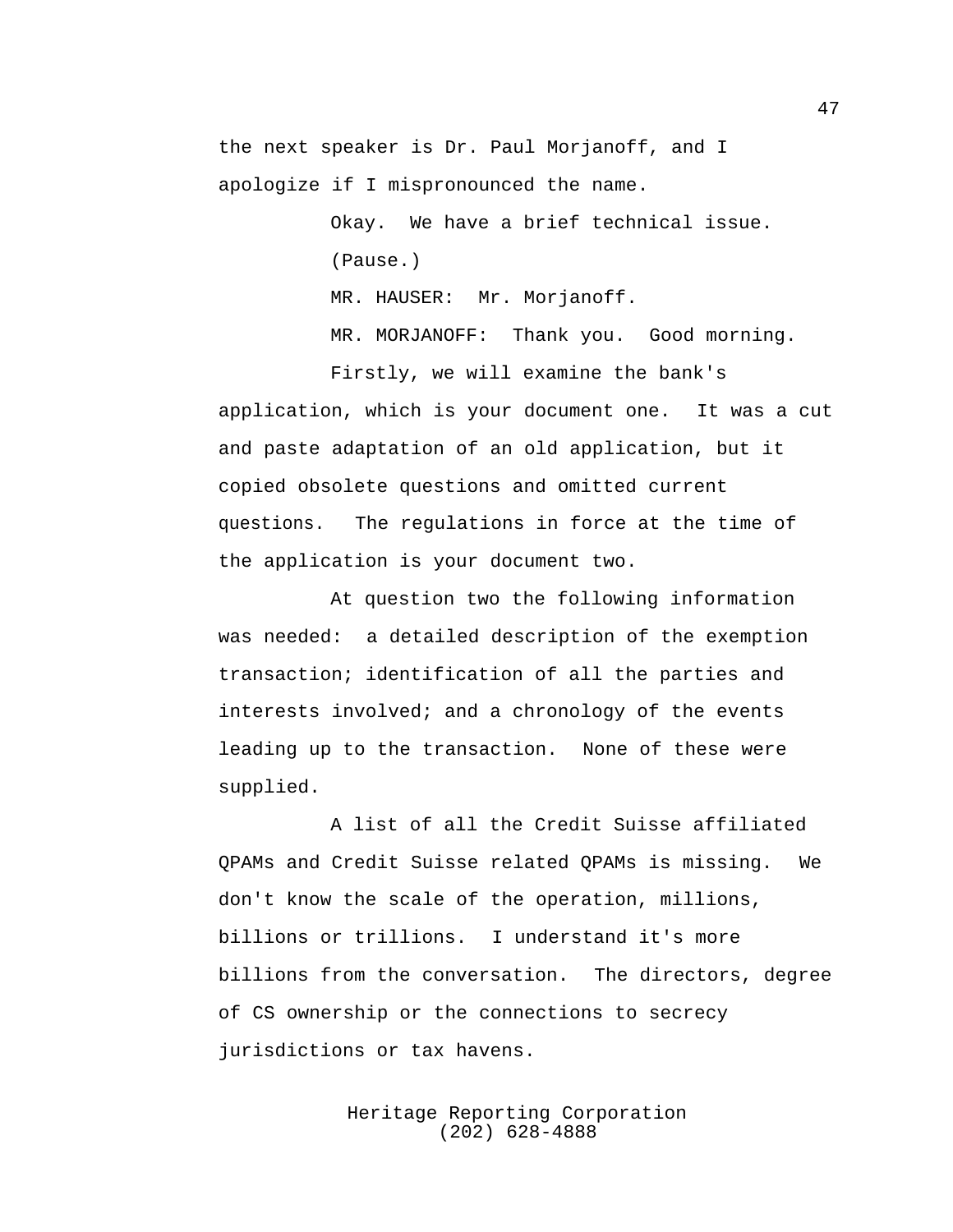We are ignorant of the complexity of the structured financial products and if laundered or untaxed money could be commingled with pension funds.

At question six, the bank claimed it would use what is called "everyday investment transactions" which it defined as foreign or domestic, registered or unregistered Rule 144A, dealer equity securities, swaps, the hedging the risk through a variety of instruments and strategies.

This is a blank check which permits all manner of shady, nontransparent dealings, proprietary trading, the mess that brought around the global financial crisis. Even worse, CS is one of the biggest operators of dark pools, anonymous trading platforms in the country.

The bank, however, summarized it with a statement. All of these transactions are customary for pension funds. In my opinion, they're not suitable for IRAs and the majority of plans.

No chronology of events was given. The crime lasted over a century, and the government complained that the applicant bank had refused to submit necessary documentation. The bank has a confirmed history of obstruction, criminal activity, and stonewalling, summarized in your document three.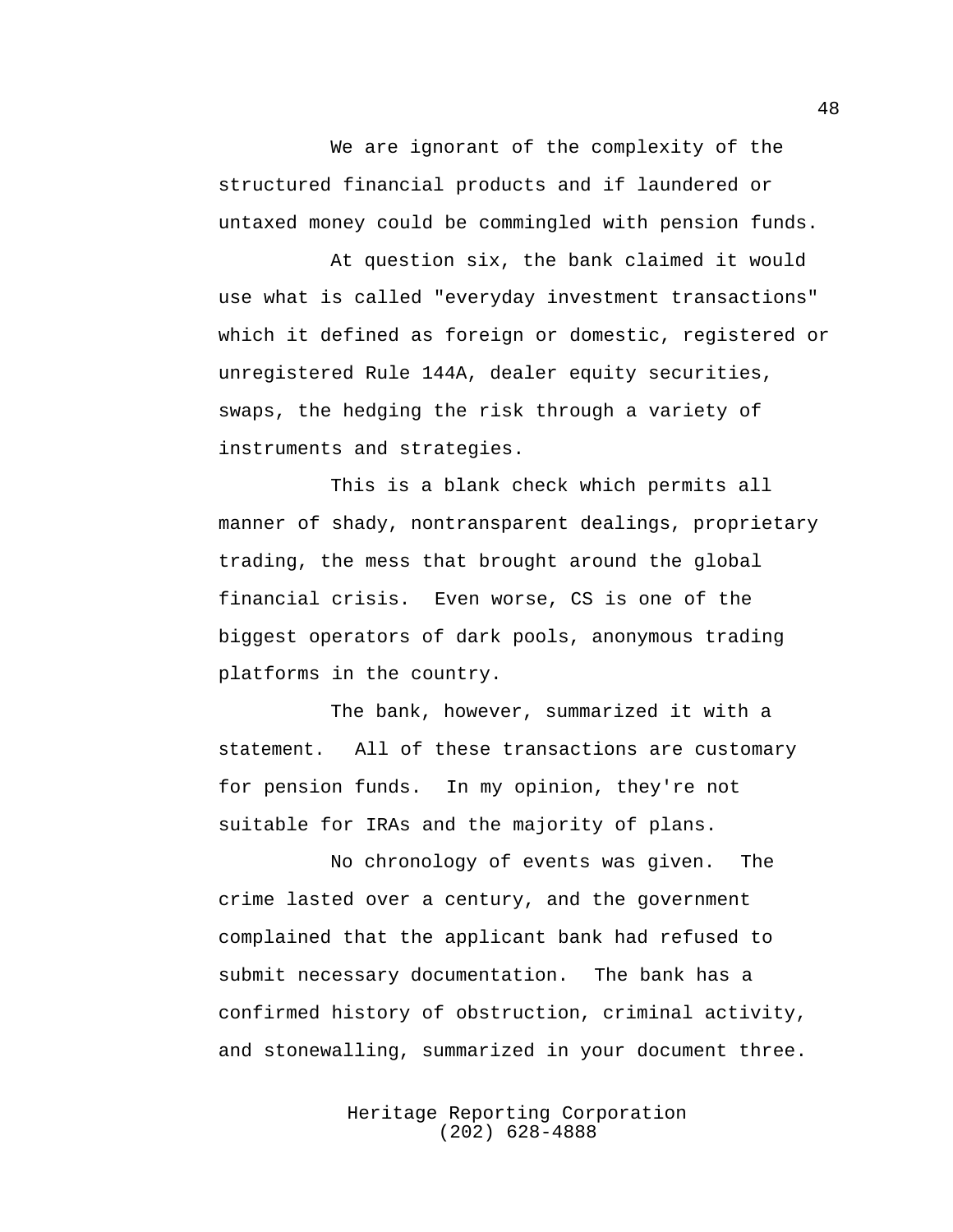Consequently, there can be no credibility of the bank's assurances that the assets -- sorry. The bank was convicted of two felonies. The more serious one, conspiracy, was not mentioned in the application. Consequently, there can be no credibility of the bank's assurances that the assets or staff of the QPAMs were not involved or did not benefit from the conspiracy. We don't even have a list of these entities, and the bank's representative apparently was not aware of the conspiracy crime.

The conspiracy felony is by far the greater threat to plans, participants, and beneficiaries because it involved a conspiracy of management to facilitate crime. This is of universal relevance to asset management. The legal reference for this is United States v. Helmsley from the Second Circuit, which states that "Conspiracy is a crime distinct from its underlying predicate acts and purposes and involves additional harms."

Despite the best efforts of the DOJ it couldn't determine the extent of the bank's crimes. All we know is the point at which the DOJ gave up. The bank had obstructed the investigation by destroying documents, tampering with other documents, discharging involved staff without being interviewed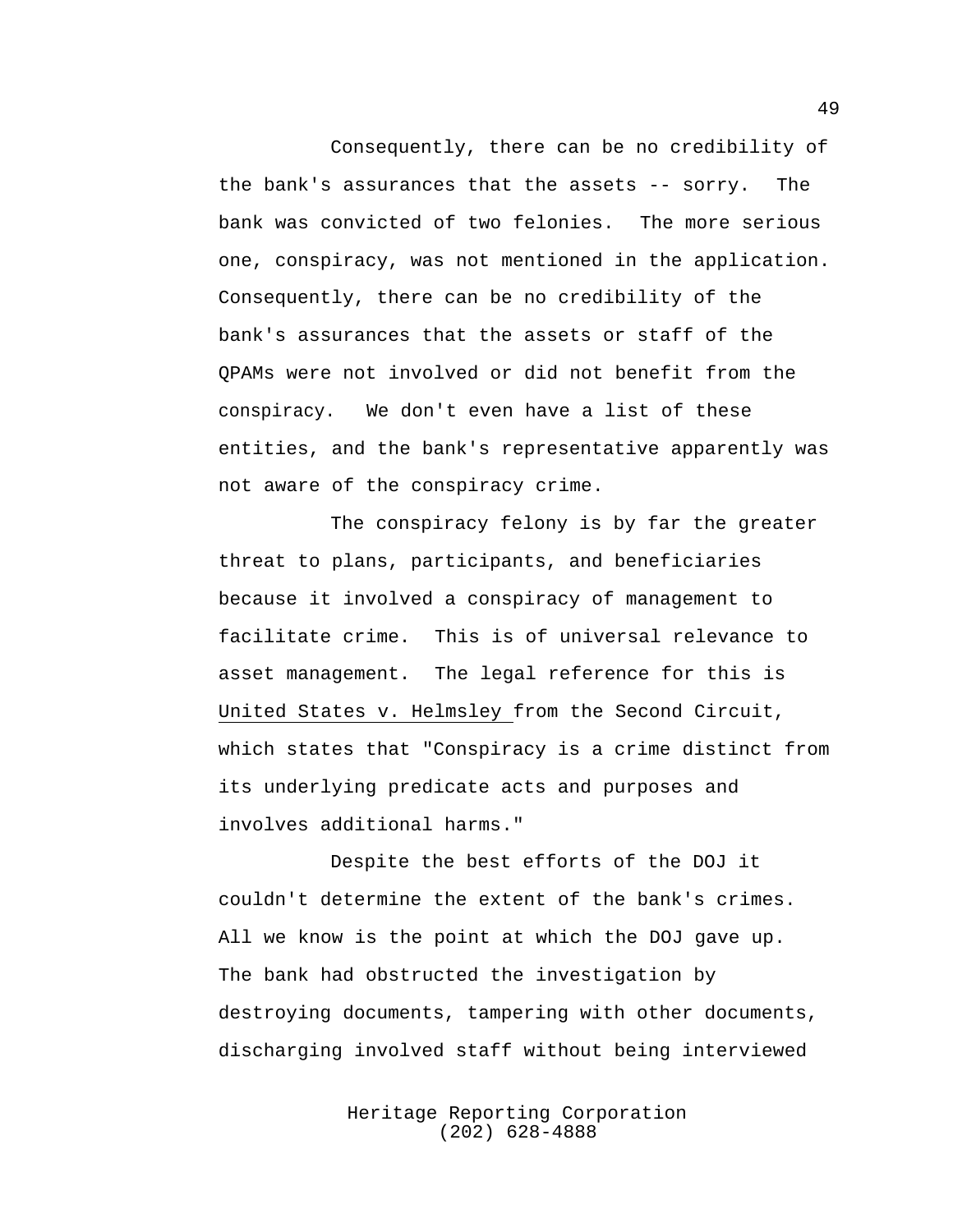or refusing to submit documents which it had in its possession.

Other than criminal conduct was omitted from the application. Credit Suisse subverted the QI agreement. Now this is the fundamental agreement that gave it permission to operate in this country. The normal consequence for this is loss of banking license. The bank was gambling with its banking license, but the DOL doesn't have to gamble with its pension funds by granting the application.

Then there was Credit Suisse's ineffectual policies, trainings, and audits. Since the ineffectiveness was not discussed, we would logically assume that the projected policies, trainings, and audits would also be ineffectual. The bank has had these in place for years and apparently has become highly skilled in circumventing them. If the bank had been serious about changing, it would have included details in an accountable program.

At question nine, the bank explained why it thought the exemption would be administrably feasible. The bank said the DOL didn't have to monitor the plan and it relies on an independent auditor. I think your questions covered that point quite well already. I note that Holocaust victims waited 50 years for their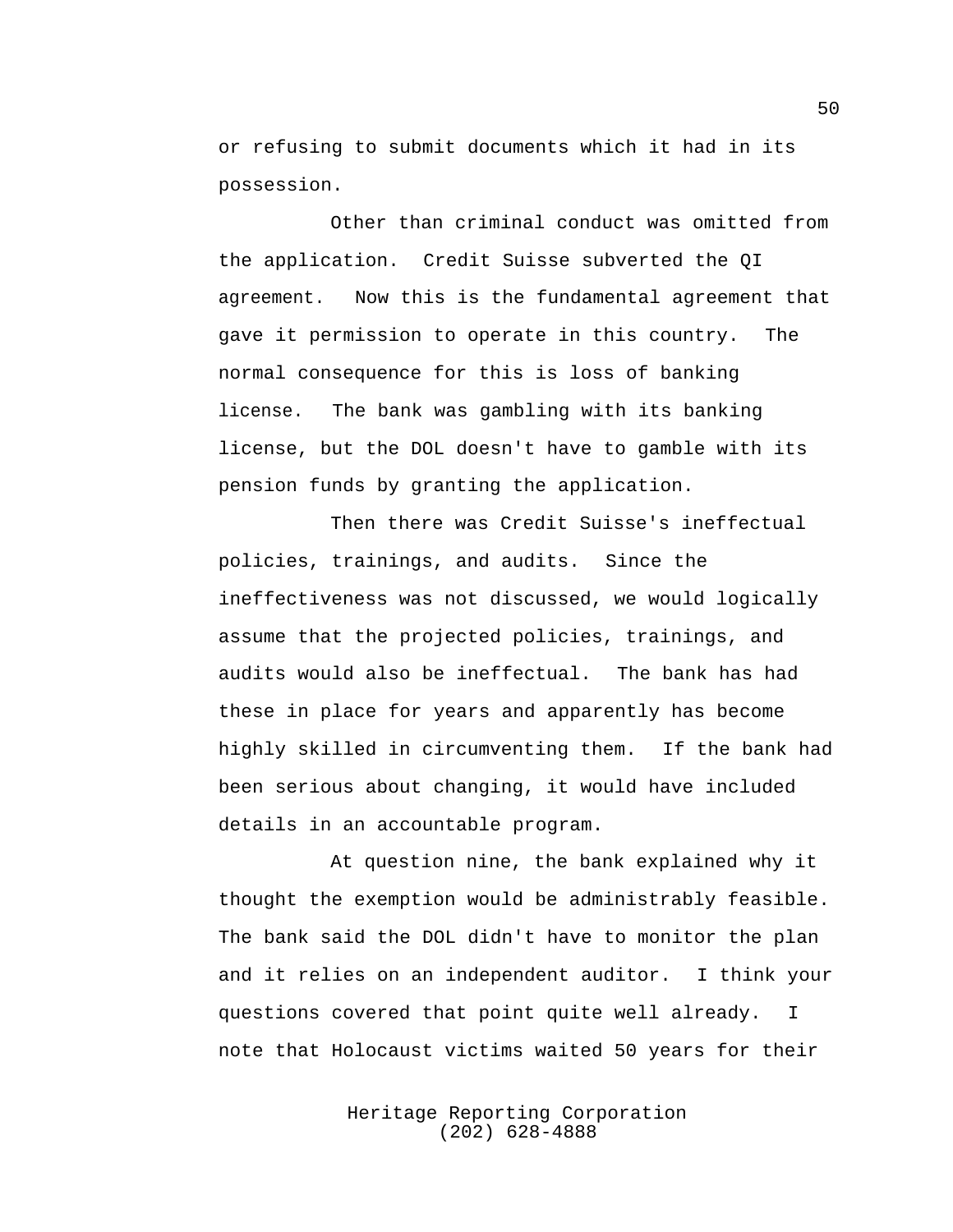documents. Would an auditor wait 50 years?

At question 13, a declaration was required. "Under penalty of perjury, I declare I am familiar with the matters discussed in the application and to the best of my knowledge and belief the representations made in this are true and correct." There is no such declaration. The author was unfamiliar with the content.

There are people in the bank who do know the truth of the matter. Why were they not chosen? Was it in order to keep the truth secret?

All of these are major matters for access to \$7 trillion of hard-earned pension funds. By ignoring them, the bank has omitted mandatory content, trivialized criminal justice, and advertised contempt for the law.

Some illustrative examples from our investigations: We had a team of experts investigating alleged criminal activity in the bank for several years. We had extensive contact with Credit Suisse legal department and offered our assistance to Credit Suisse internal fraud bureau, but this was declined. We had several well-connected Swiss people on the team with good intelligent sources inside the bank and inside the Zurich canton and Swiss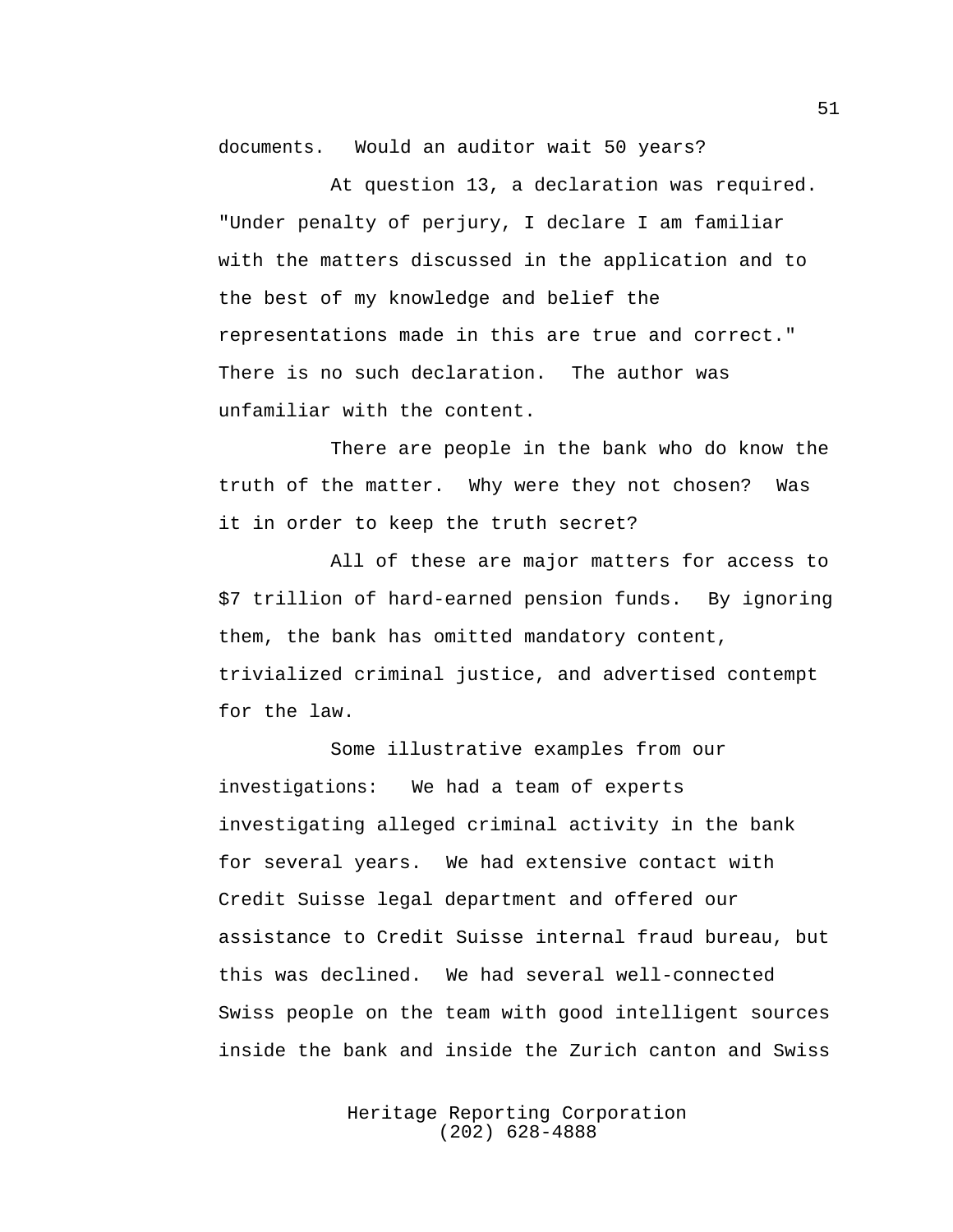federal criminal authorities and the Zurich economic police. We also had significant contact with the Swiss banking regulator and the Swiss money laundering authorities in Bern.

We obtained documents legally which are not available to the DOJ. In this way we are able to pierce the veil of Swiss bank secrecy and we saw what was behind it. This report is tabled as your document four.

We confirmed a significant criminal combination inside the bank and also that CS legal department had obstructed and deceived the Zurich district attorney. We formally notified CS senior and top management of this and offered to fully document and justify our findings, expecting that they would be interested in this. In fact, they stonewalled us and refused to accept our reports. We made formal notification to CS top management multiple times but were rebuffed.

At document five, there's the copies of the most recent notifications which summarize the earlier ones. This makes a mockery of the bank's claim to not tolerate criminal activity. This notification is dated post the application's date.

What was of extreme concern to us was that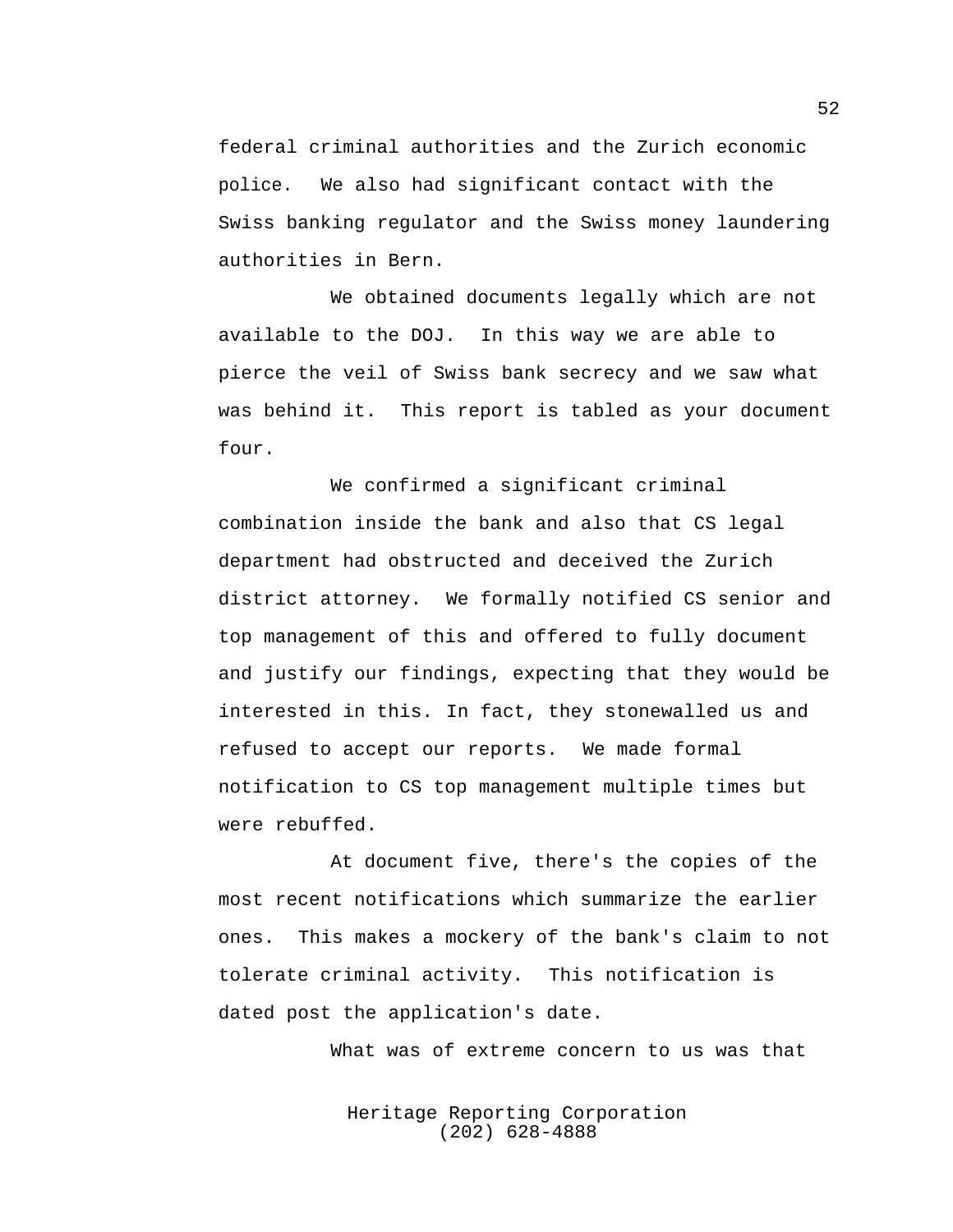this criminal combination operated across five separate Credit Suisse units and several crime syndicate units across two continents in a manner which required tight integration and protection from senior management across so-called independent units. It allegedly involved a heartless bait and switch scheme that ordinary investors were enticed with the savings and the securities which were promoted as top rank. Once the bank had the money, the supposedly top-ranked securities were switched to other but worthless securities with a similar name but which were indistinguishable for these consumer level customers.

The bank refused to document the transactions to the criminal investigation authorities. When someone on the criminal investigation team embarrassed the bank, typically they disappeared from the team and were not replaced. The bank consistently withheld documents which would have made the crime obvious but which we eventually obtained.

The Zurich district attorney complained about CS's obstruction and admitted privately there is not a single DA in Switzerland that would go up against Credit Suisse. We later became convinced that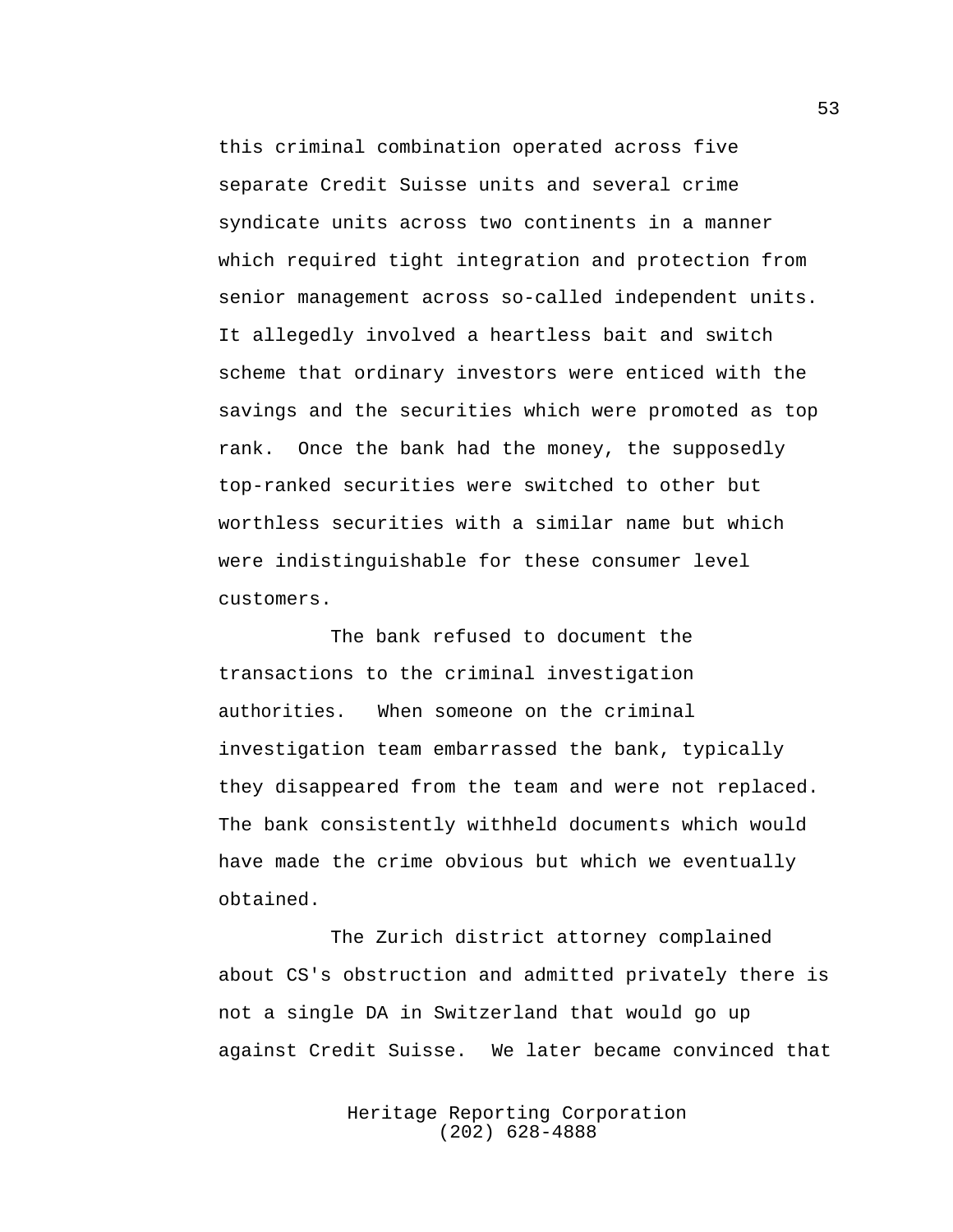Credit Suisse exerted corrupt control over what the DA would be allowed to receive, investigate, and prosecute as far as criminal activity inside the bank was concerned. In this, the bank was supported by its regulator, who on at least one occasion deceived all EU regulators who had wanted to know why the Swiss were doing nothing.

Bank secrecy was abused to protect the crime. This criminal combination, because it was protected by the Swiss authorities, is virtually impregnable. Approving the application is support for bank secrecy, which would undermine the majority of honest financial providers, forcing them either out of business or to engage in risky or illegal activities in order to compete. By undermining the integrity of the market, it will be against the interest of plans, participants, and beneficiaries.

Lack of monitoring will -- you will have to monitor, of course, an impossibly high workload for auditors chosen by Credit Suisse guarantee ineffectiveness. There is no effective strategy available while Swiss bank secrecy remains and the bank resists real change.

Denying the application gives certainty and provides an ordered transition with minimum disruption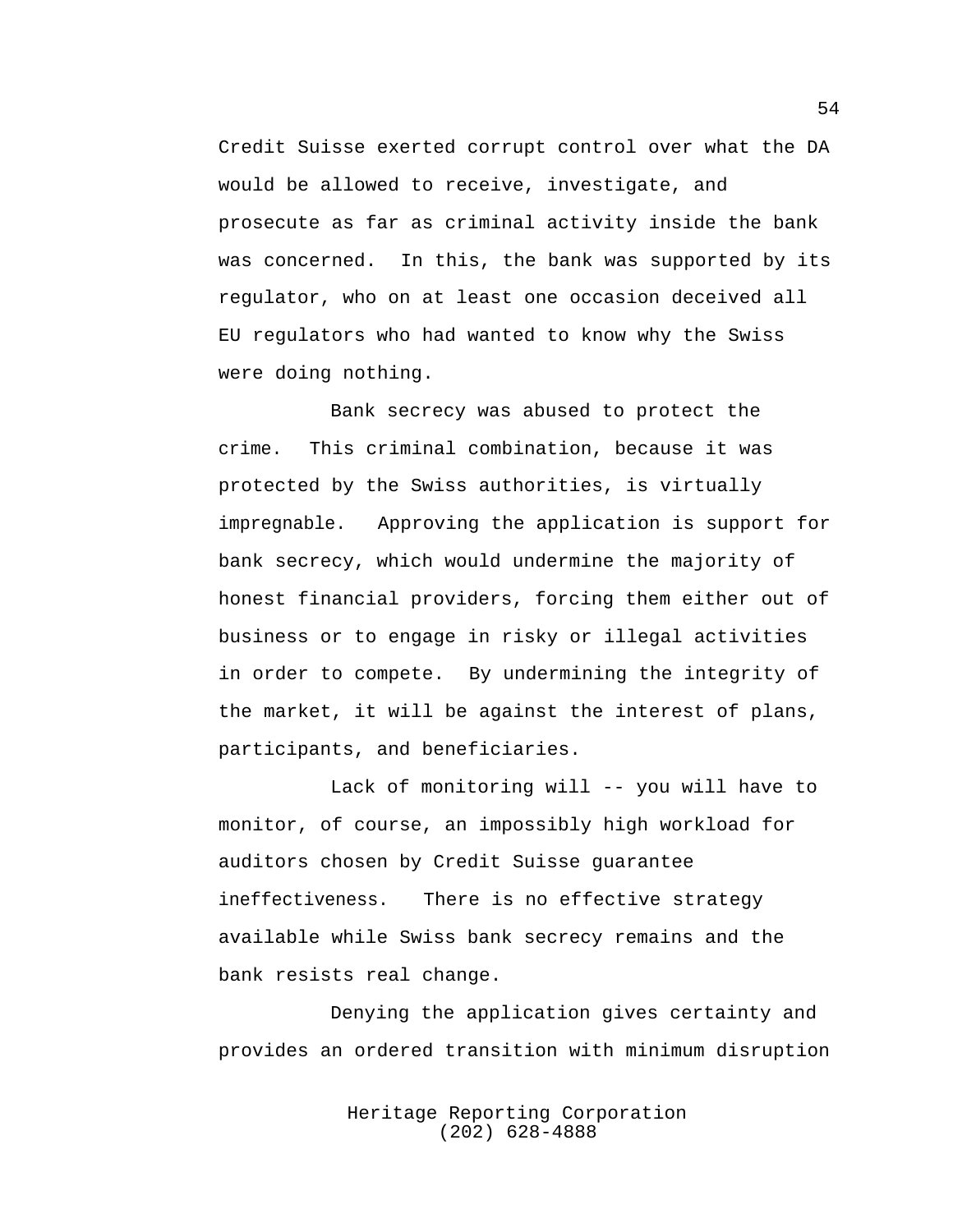over the coming year and will enhance market integrity.

MR. HAUSER: Thank you. You know, you submitted a quite voluminous document with a lot of allegations and concerns, and I guess one question I have is in this package, and I understand the issues you've raised, but do you have any specific instances of, you know, entities outside, you know, of the QPAMs that are at issue here actually engaging in misconduct? Do you have anything that goes specifically to plan assets or IRA assets being mismanaged or, you know, abused in some way?

MR. MORJANOFF: Okay. I'd have to go into the black box of the proposed investments which covered all or wide range of investments, including OTC unregistered securities. That's the best I've got to go with, so that's what I'll run with.

All right. So we had cases with -- because unregistered securities are basically made by marketmakers, trading can be very, very thin, and, of course, in the dark pools it's even worse.

Now it's not unusual for marketmakers to conspire to establish a closed market, what we could call wash trading or circular trading between marketmakers where they can fix a market, they can fix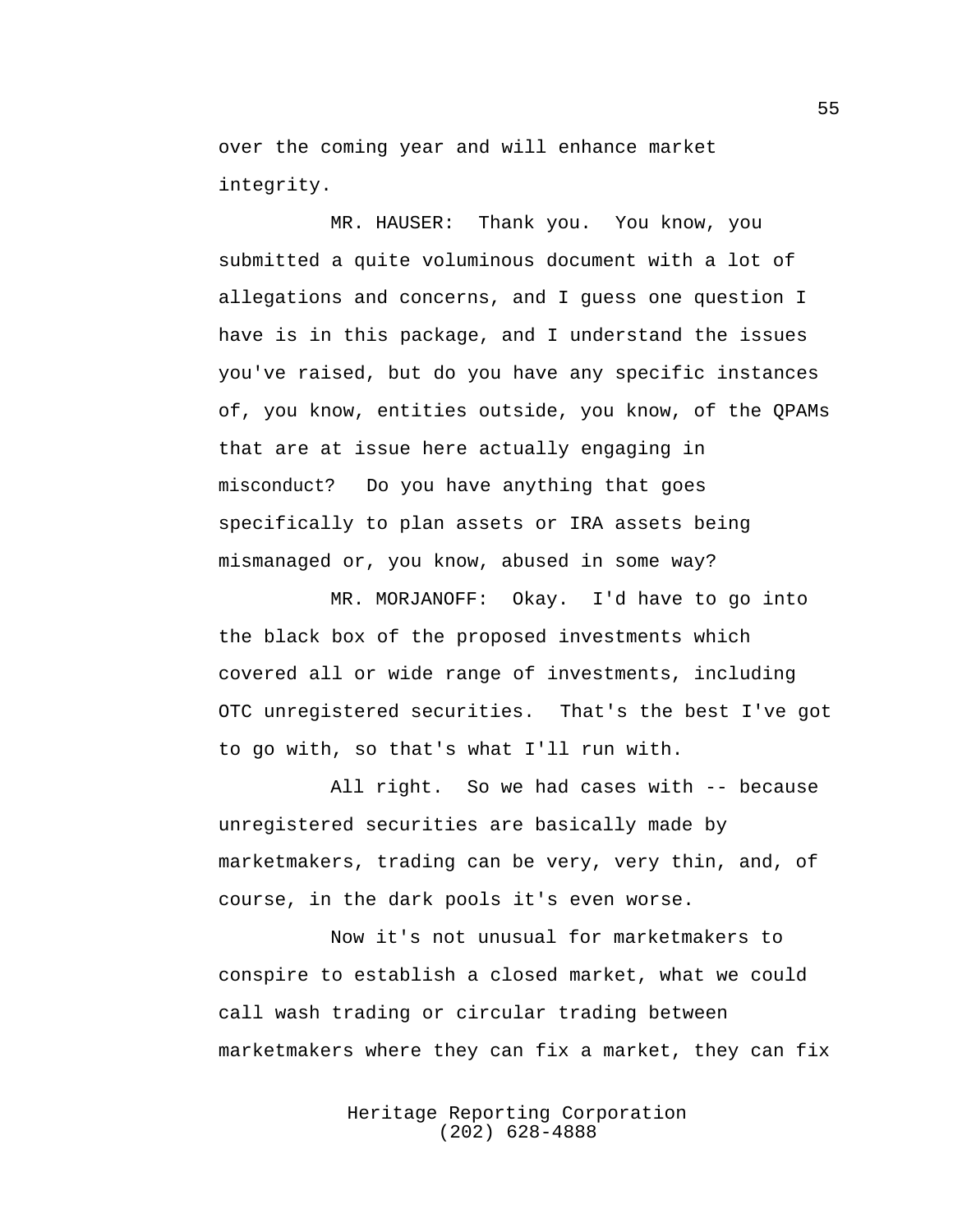the turnover. It will all be published on the website and certainly can be seen by investors. But even sophisticated investors will trust the NASDAQ website, look at the market, look at the turnover, look at the charts and say, hey, there are a lot of people interested in this. Actually there are only two marketmakers and are colluding.

So the case, in fact, that we were able to document, I have to establish, we had to fight tooth and claw to get to these documents because of Swiss bank secrecy and the other issues concerned and also because the fact that they use cross-jurisdictional concealing. It's not just a matter of Swiss bank secrecy in Switzerland, then the Americans. You've got American bank secrecy saying we can only disclose this to the Swiss parent.

So, if you have any connection to any secrecy jurisdiction or any tax haven, you have a real problem because you have an accountability issue. You also have mechanisms like attorney/client privilege. They might have their lawyers in the Bahamas, and you can't get the documents from them.

MR. HAUSER: Okay. So I think I understand your point of view, and just -- I mean, essentially is it the case that -- I mean, your conclusion really is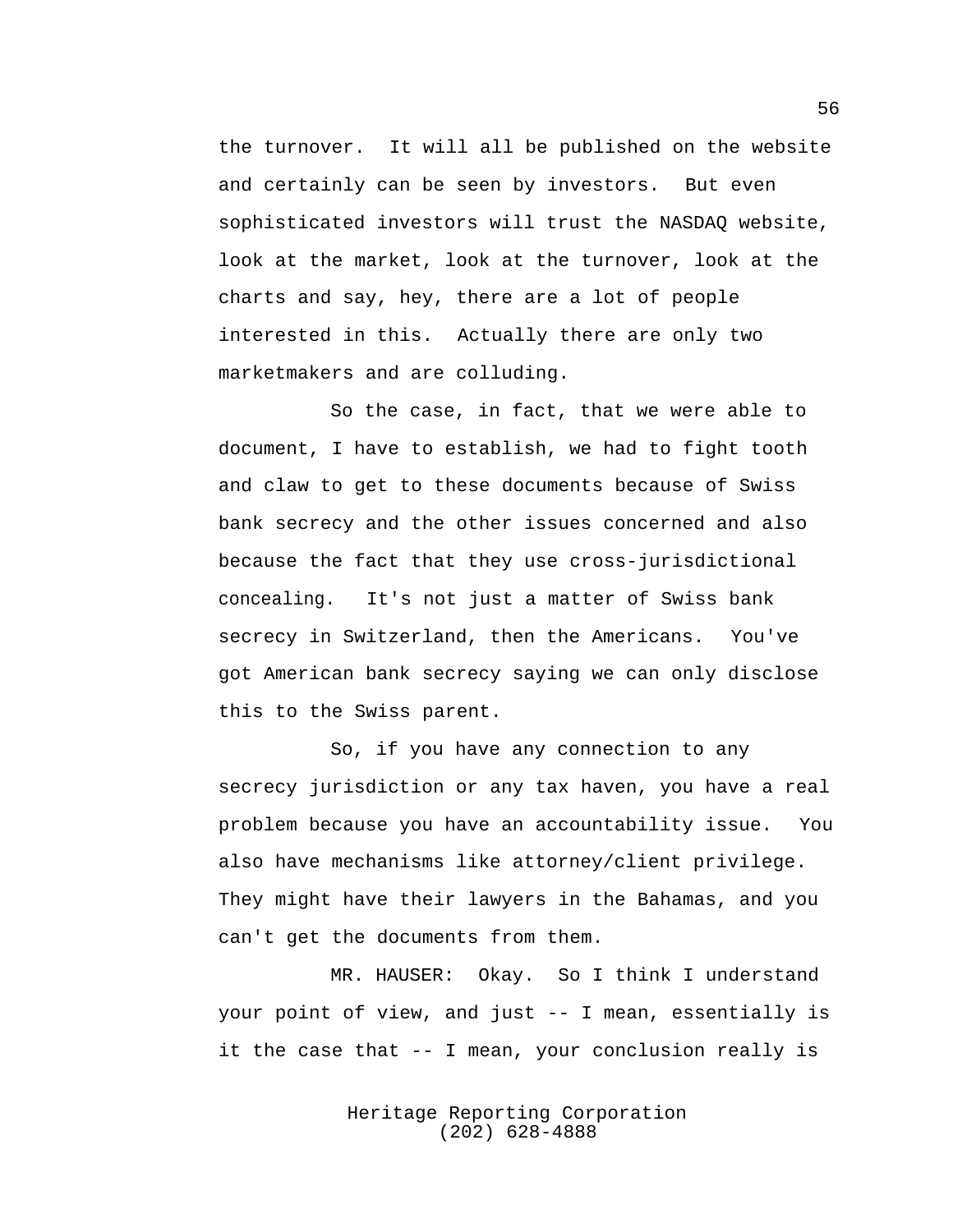that given the course of conduct that you feel that you've documented in this submission there is no set of conditions, you know, or no circumstance in which we really should grant an exemption to these entities, I mean, that the only right course of action is a denial no matter, you know, what conditions we might come up with?

MR. MORJANOFF: I'd go even further than that. I think it's important to make the denial so that you can monitor the process of the denial because, as we know, when UBS had to divest its U.S. bank customers, all they had to do was flop around to the next customer, which in some cases was Credit Suisse. So that I'd go one step further.

On the basis of our findings, I would expect that unless there is real change, and I'll say dramatic and radical change compared to what we've seen and heard today, there will be further loss of financial privileges by Credit Suisse. And so what we're going through now is an ordered, timely process to learn about a new situation.

The new situation is we have criminal banks coexisting with legitimate non-criminal banks and this new gray area, and to date the overwhelming reaction has been denial. Okay, we'll just say they're a

> Heritage Reporting Corporation (202) 628-4888

57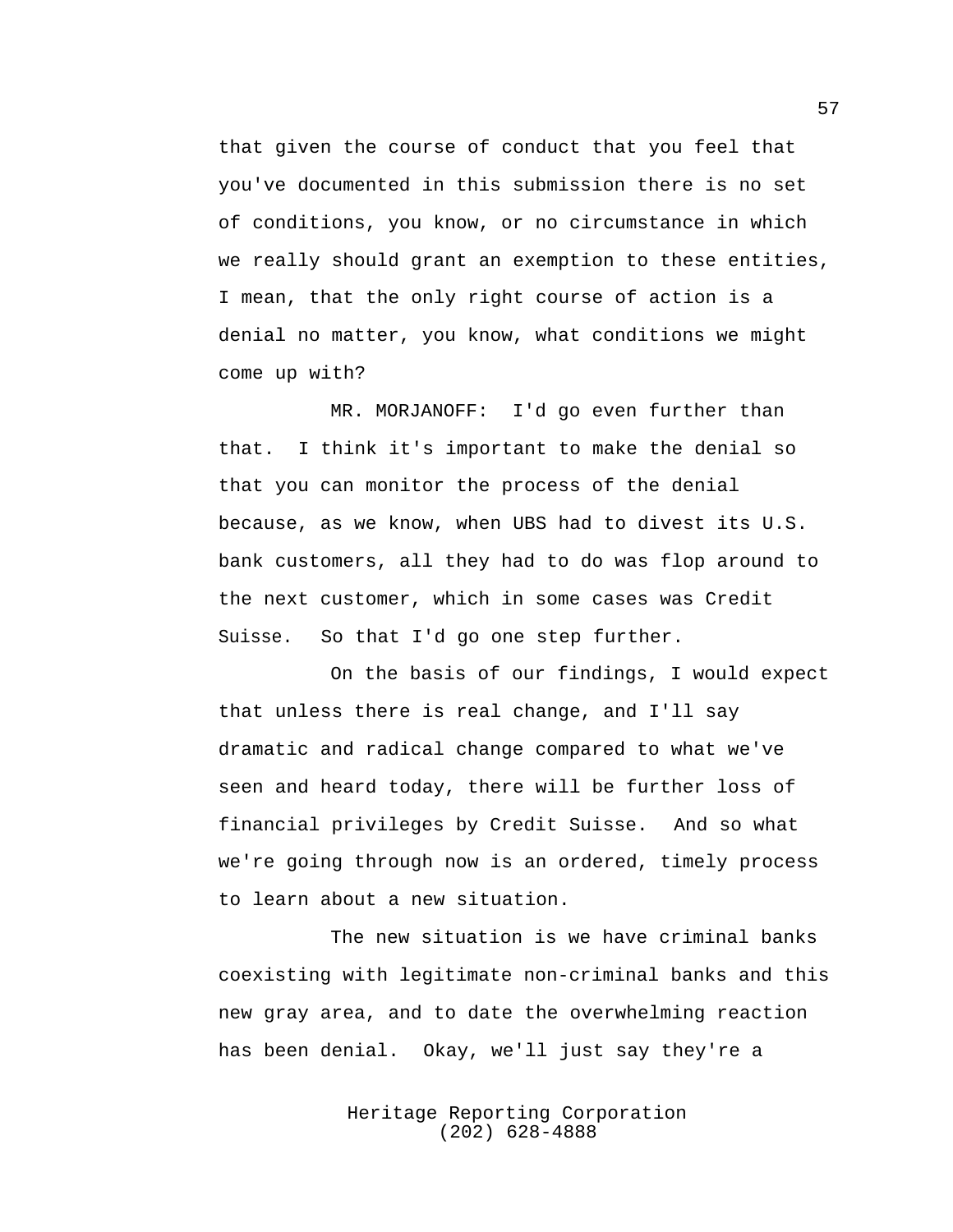normal bank. No, that's not the situation. There are deep-seated problems that have to be addressed. They don't have to be closed down today as a result, but if they don't change, we must never remove that threat that unless there is change that is the ultimate sanction, and that normally follows with a -- this is a repeat offender of loss of privileges, loss of privileges, loss of privileges, and this causes ripples through the financial system that you need to monitor.

You need this as practice because I'm predicting that this is not the first time it's going to happen, but you have time and leisure to study this process and see what happens and put your spies in all the other QPAMs, see what they will do. See if they go through the Bahamas to get back to Credit Suisse or to sue or I don't know, but there's a lot of learning to go on because it's a new day and I've got to say that no one here is up to speed. No one is really even admitting the scale of the problem because they're too frightened to admit it.

MR. HAUSER: All right. Well, I very much appreciate your comments. If there is anything more you want to submit, do it. Unfortunately, we actually don't have a lot of leisure, so we'll need to move on,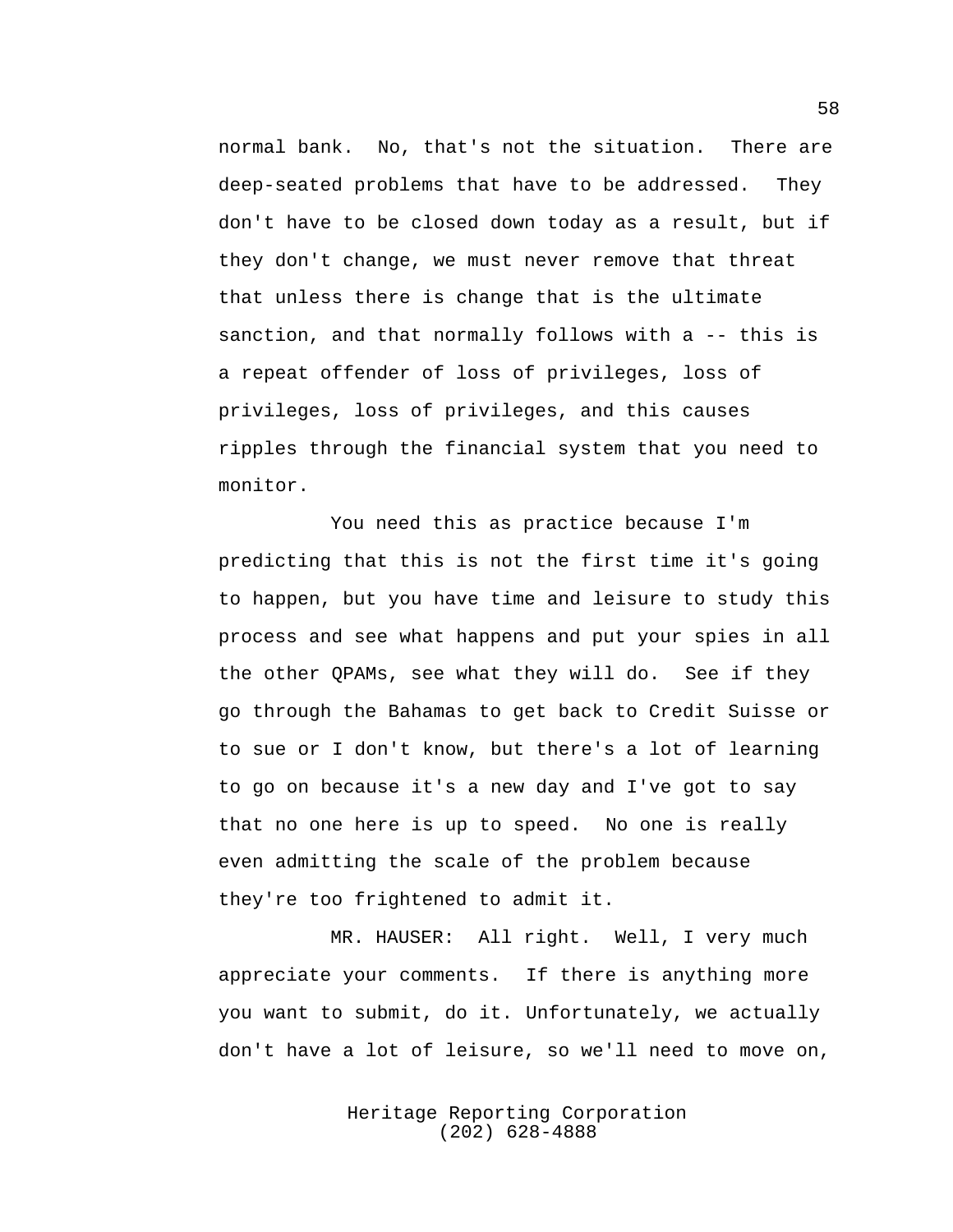I think, to the next witness. Thank you very much.

MS. BORZI: I have a couple questions.

So, for the record --

MR. MORJANOFF: Yes.

MS. BORZI: -- would you please tell us about what you do, who did this investigation, who were the clients, what the point was?

MR. MORJANOFF: Okay. Basically, FRCS is an organization that works for the victims, our consumer investors in a scam, which was a partnership between Credit Suisse and a second company, TNST. And when we started the investigation, this was before the global financial crisis, we had no idea or suspicions of what we were to find. In fact, if someone told us, we probably wouldn't have believed it. But by launching criminal investigations, we hired fraud firms, investigators, lawyers, legals, we spoke to countless lawyers, we became skilled in a field which it seems that no one else is apparently very skilled in. So now it seems by circumstance we've become knowledgeable in something that the DOJ is not admitting about.

MS. BORZI: And when did your investigations begin?

MR. MORJANOFF: It basically began about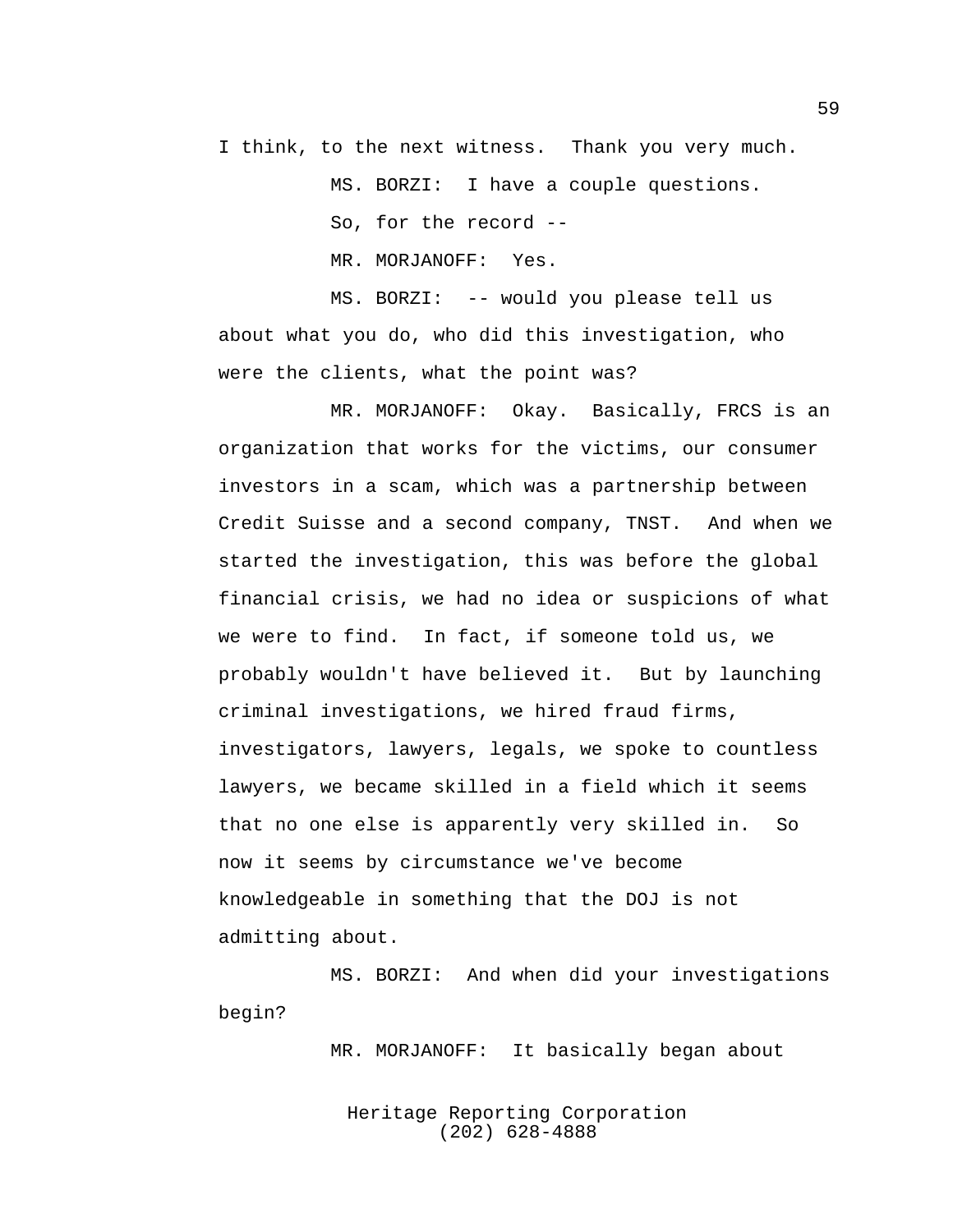2001, but they continued continually since then.

MS. BORZI: Okay. You filed lawsuits presumably?

MR. MORJANOFF: There have been, but fundamentally the nature of the case is criminal. It is not fundamentally a civil matter. Obviously there are civil law consequences as there are in what we're looking at today. But the nature of the criminal matter was it had to be already predesigned to circumvent the civil law process.

We allege that this is a very large matter, that a lot of thinking, a lot of legal expertise has gone into creating schemes that were basically unlitigatable, and the simple truth was it was a criminal matter and the criminal process was the correct procedure which we followed. We've had extensive liaison with international law enforcement at UJUST, at CS's part, at the very highest level, and also we shared our findings with the DOJ here and also state law authorities.

MS. BORZI: So I just have one other quick question, and I will start by saying I know nothing about Swiss bank secrecy or American bank secrecy for that matter. So to what extent do these Swiss bank secrecy laws protect not just the bank, if you will,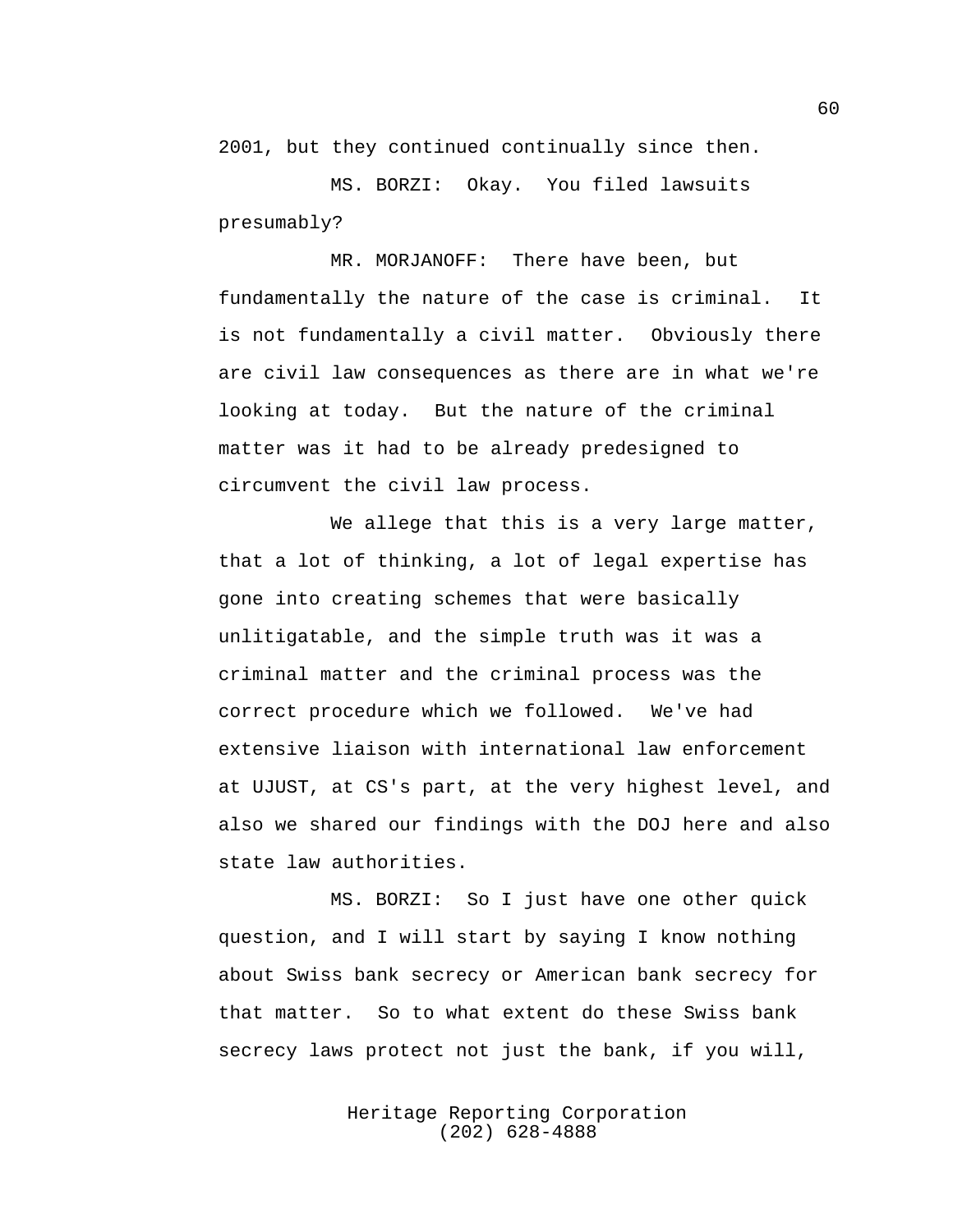but of the affiliates, like, for instance, how would they -- is there a specific provision in Swiss banking law that would extend the secrecy protections, for instance, to the asset management business?

And if you don't know the answer, we'd be happy to  $-$ 

MR. MORJANOFF: Okay, no. Basically yes, but again it involves the field of forensic accounting, which goes to the point that it would be administratively impossible because the auditors couldn't do it. It depends on how the QPAMs are structured.

Now, in modern day tax avoidance, tax avoidance has become legitimate, having shell companies in the Bahamas has become legitimate, and virtually all the big companies have them, and they do it, so that's not necessarily obviously evil because it's everywhere now.

MS. BORZI: Right.

MR. MORJANOFF: But once you have a financial entity in a secrecy jurisdiction you can wash your transactions through that where they become almost invisible. Now they all claim, and if you work hard enough and spend a lot of money, you can find them. But what can happen is you can wash that from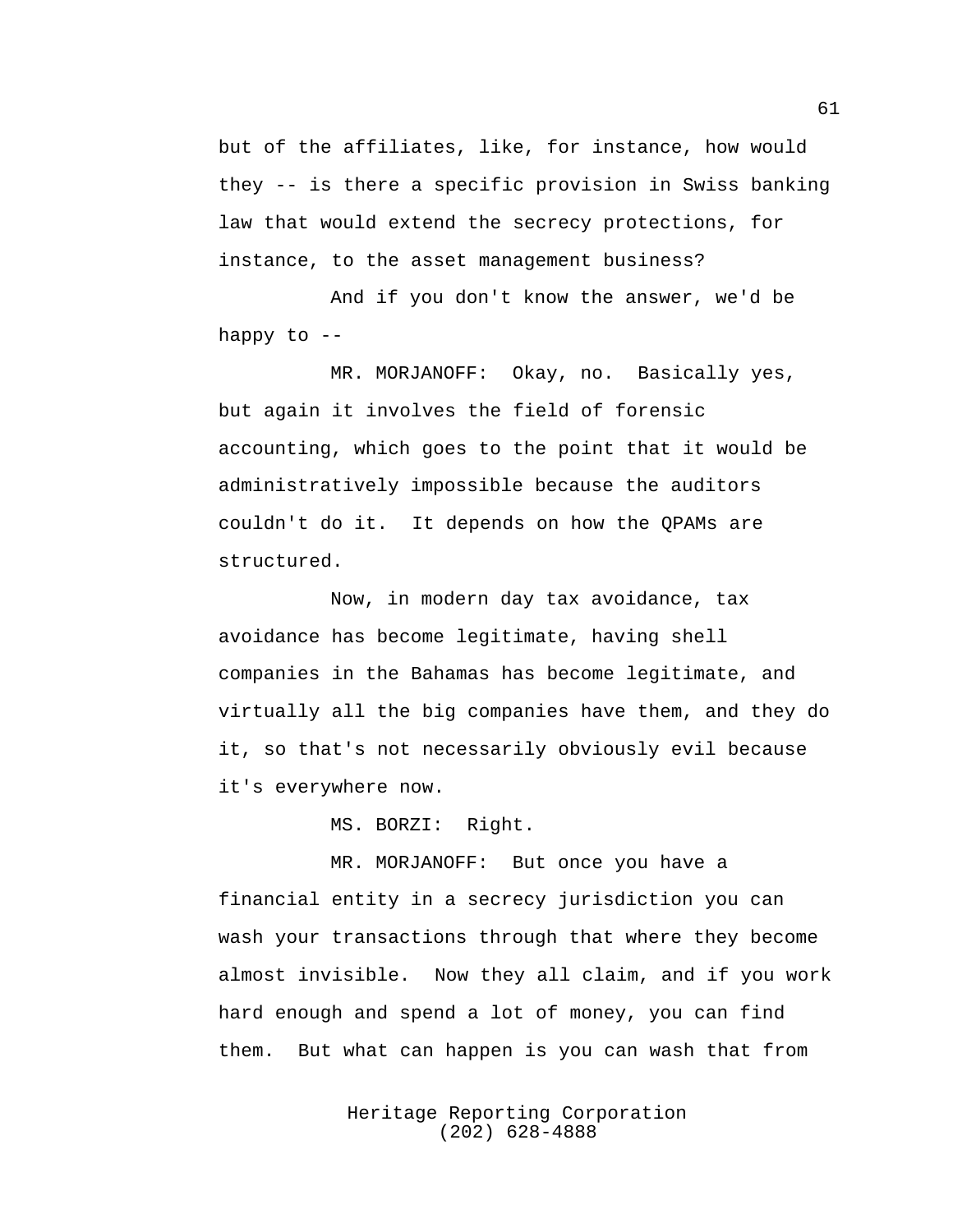there around the world through another 30 tax haven and secrecy jurisdictions so that no auditor would have the budget to follow the money.

So the problem is if you want to hide the money, if you have any connection at all in any secrecy jurisdiction or any tax haven, it's basically unauditable in terms of the standards we're looking at today.

MS. BORZI: Thank you very much for your testimony.

MR. HAUSER: Thomas Spalding.

MR. SPALDING: My name is Tom Spalding. I'm a retiree, so I thought I would weigh in on this, and thank you very much for this venue and appreciate everybody's attendance.

I guess speaking the obvious, the reason why we're here and the root cause of our meeting today is an ethical failure, so I've got two points that I want to make this morning, and then I'll have a little summary statement at the end.

So this one has to do with my first point, culture of compliance. Culture of compliance exists when in the end you get followers to do the right thing even when you're not looking. And which followers are we talking about? We're talking about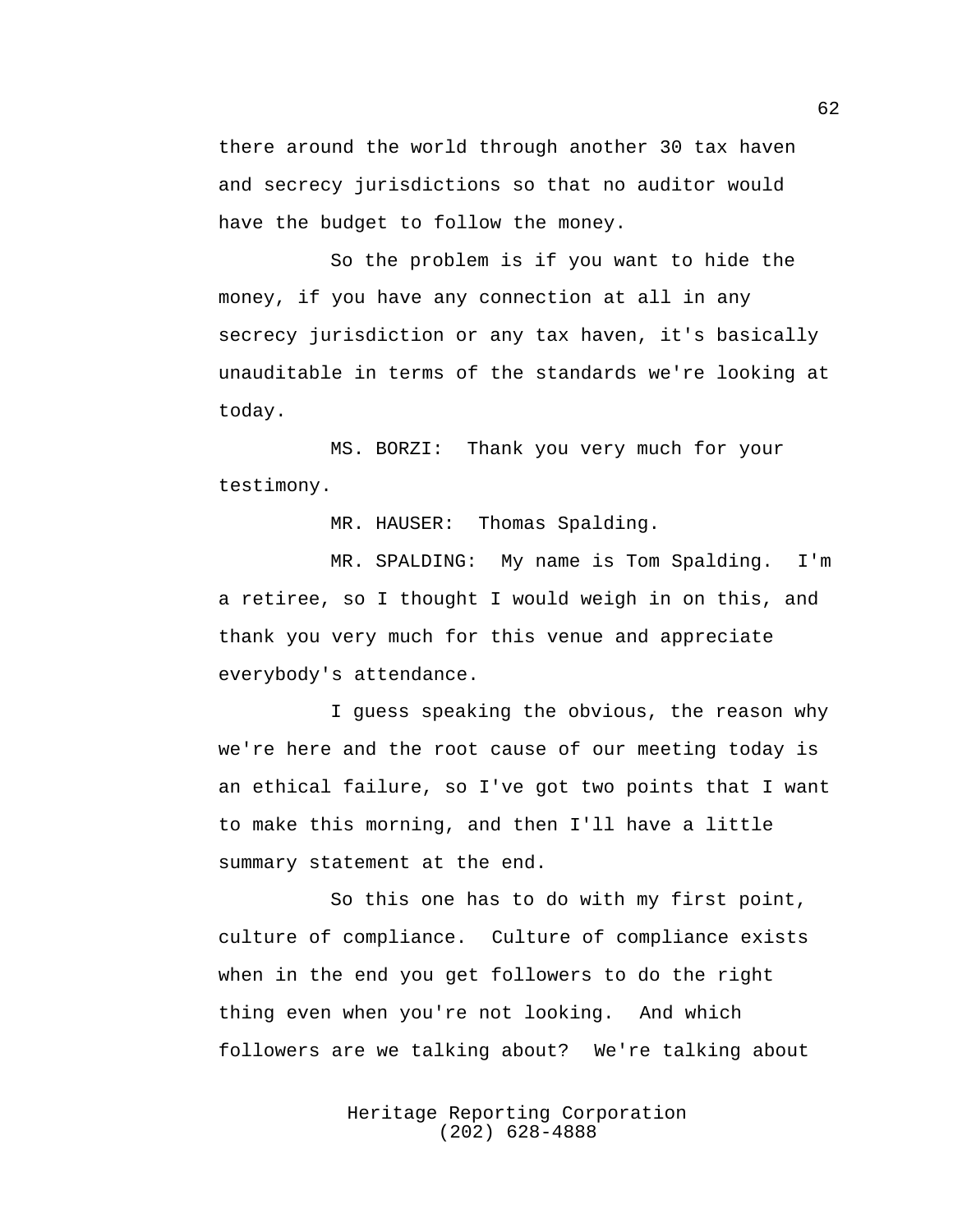employees, we're talking about maybe the regulated entity. So I wanted to bring to the fore FM 22-103, which is about ethical trading and it's entitled "Leadership and Command at Senior Levels", and I'm going to put that in as Exhibit A.

In particular, the whole document is really great about how to be a leader, what the requirements are, and I think that there are probably a lot of leaders in this room, so I would recommend it to you for your review, and I'll give you a teaser quote.

"Senior leaders and commanders have specific ethical responsibilities to their organizations. These responsibilities flow directly from the attributes required of senior leaders to successfully implement their vision. First, they are worthy role models. Second, they promote the ethical development of their subordinates by teaching them how to reason clearly about ethical matters. Finally, they sustain an ethical climate that promotes trust and professional commitment."

So I hope you're interested in reading that. In the long term, it's a game changer and I think what we're looking at here is probably colored somewhat by the concerns we all have for the ethical integrity of the financial system.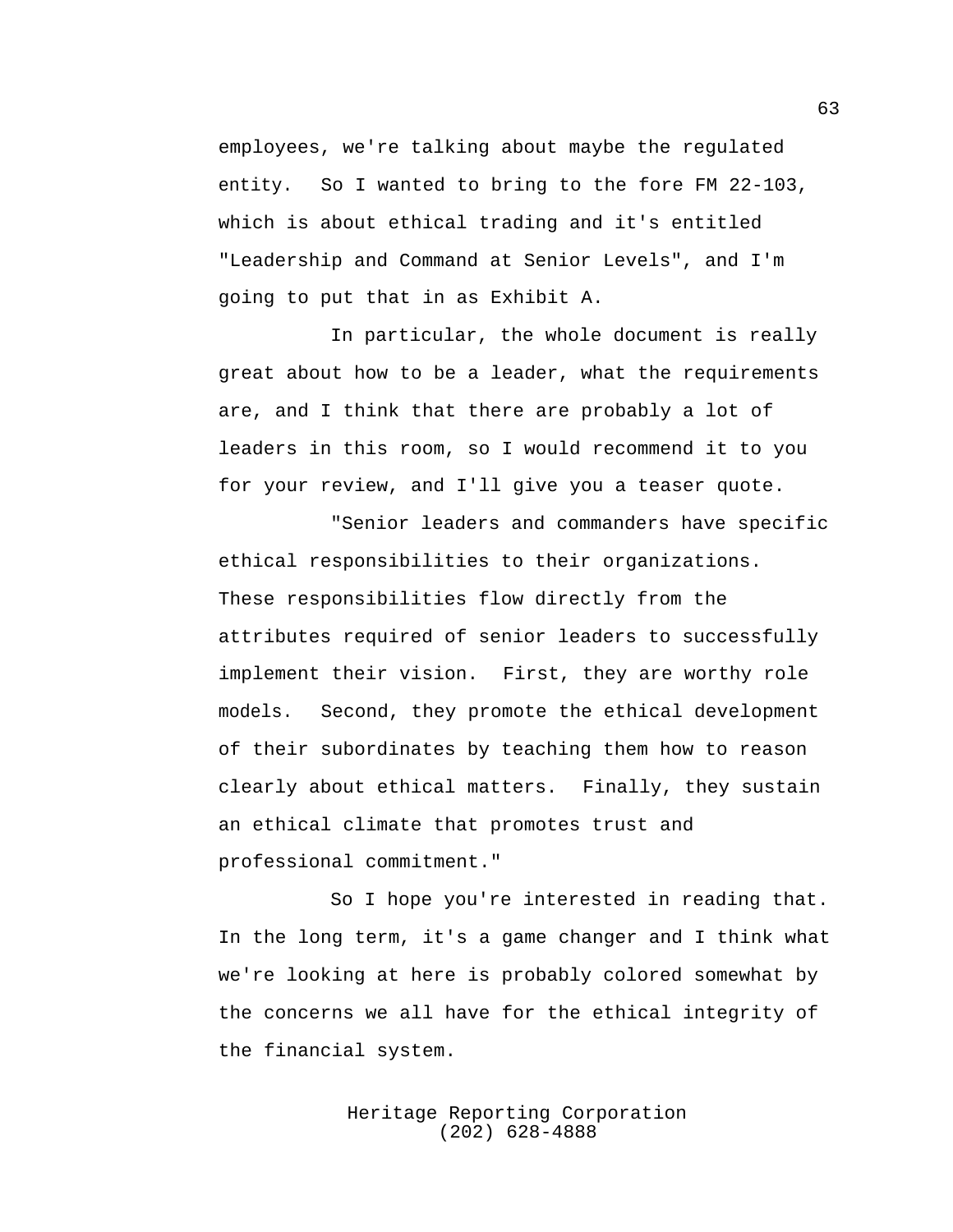So, in the short term, though, I did bring up Appendix C, which I'll show you a little bit. You won't be able to read it obviously, but two columns: healthy versus unhealthy. This is a 1987 document, so if you go through it, it really spells out a continuum, and if you look at it from my perspective, I'm interested in it because, as a database geek, I find in this appendix an Easter egg by the terminology of those people, and so it's a set of 25 questions to determine if you have an ethical, healthy ethical climate, and you could convert this type of information into an anonymous form or a web app to get a picture of an organization, for example, on a monthly basis or on monthly intervals or after a meeting or before an inspection or after a public meeting or to evaluate your sister agency, the regulated, a stakeholder. So conceivably an anonymous web app open on the internet Credit Suisse could use to evaluate Department of Labor.

So this type of thing is of interest to me. The process is analogous to a recently published study of corruption in the States. Harvard did this, and it was reported in my local newspaper just recently, so it's not in my comments, but I took a little bit of it.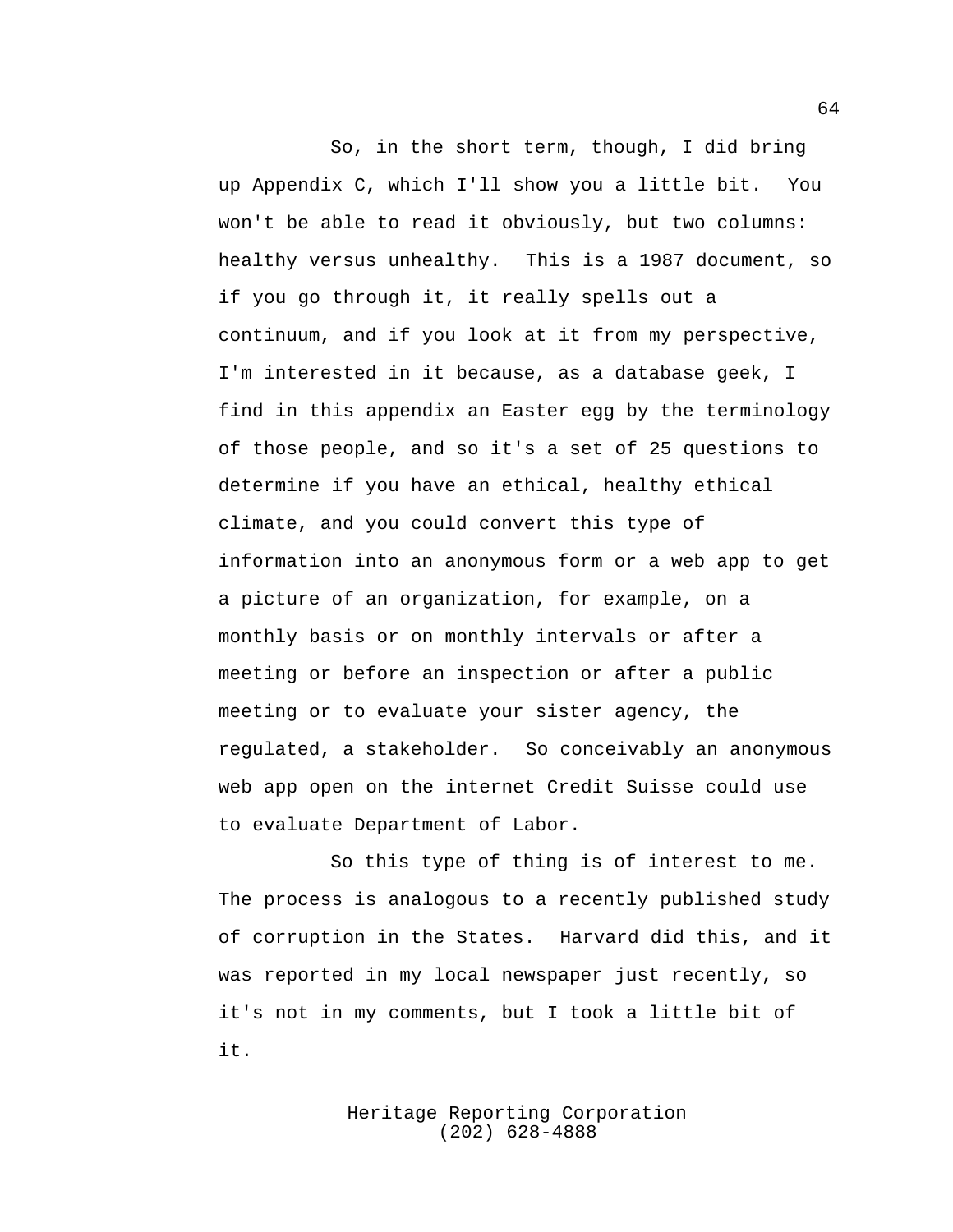The report was done December 1, 2014, from the Edmond J. Safra Center for Ethics, and so now I think I've identified a business brand for somebody. I think it's a worthy thing to pursue. It seems like it's mainstream to evaluate organizations this way. To get some kind of evaluation done would be quick and easy with a database setup on the back end, and I could go on and on in the details of that.

But as a web application, the secret to compliance is convenience. So, if something is done, basically it's whatever is the easiest. The compliance items that you put in place should follow human nature and this may be something that gives you a window on you, your partners, your competitors, and so that's why I offer it.

Once you have it in the database, this data, you could derive reports from it. You can find out how many people responded. So, if your organization is 12,000 people and no one responds, you know you've got a problem, so management has to reach out, right?

Which questions does the organization fail? That would be of interest. Twenty-five questions. You can kind of pierce these issues up front by these anonymous postings.

Where are the areas for future work? When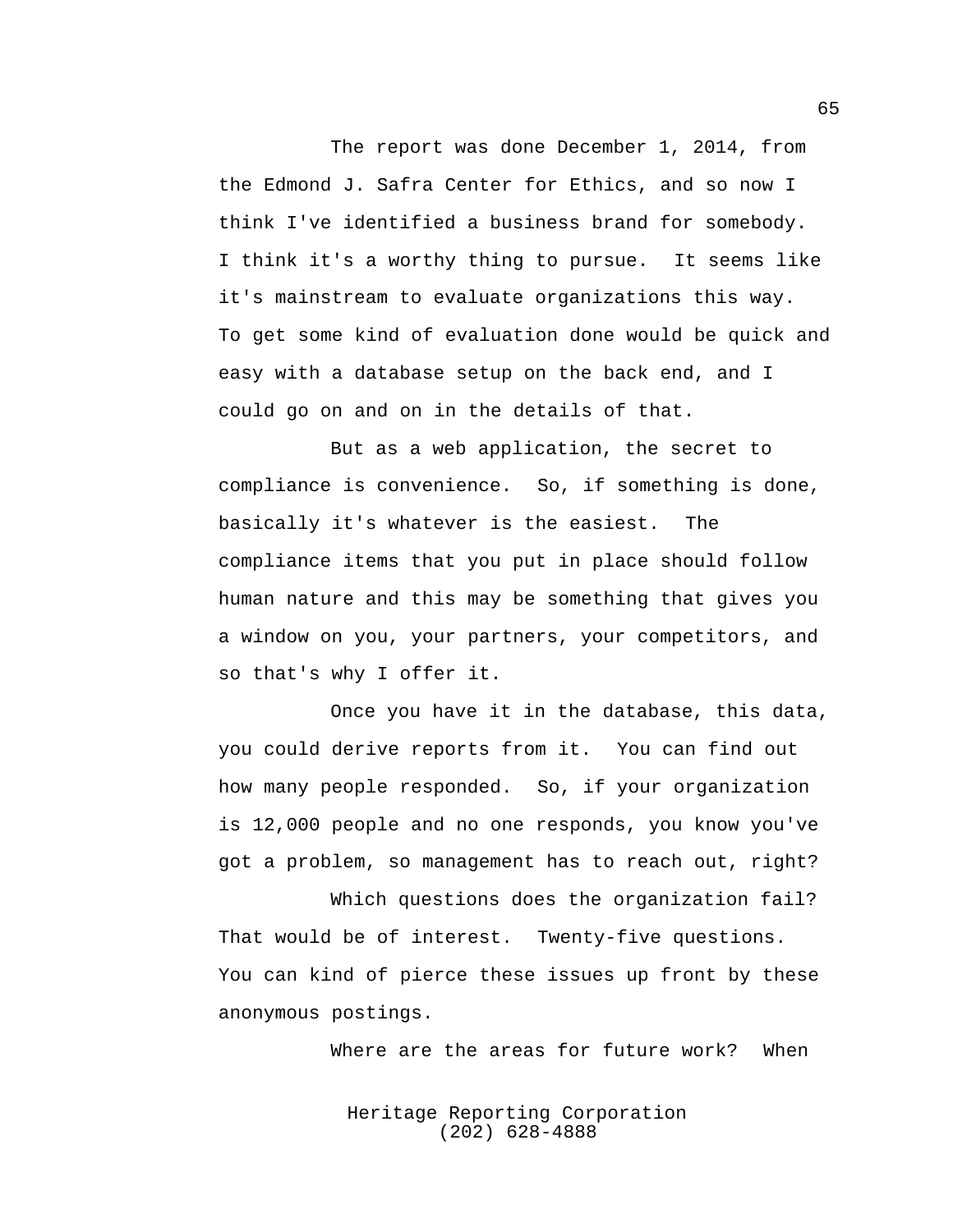did we turn the corner is another question you could ask and potentially find an answer to. So DOL should solicit a scope for its own use, at least that, and maybe add it to those 14 points.

The second point that I have is about the content of pension programs, and I brought this book, Hazel Henderson, a good read, *Ethical Markets for General Reference*. I'll just limit myself to one instance in particular.

There evidently is this potential for a pension to destabilize another pension through the use of the Bankruptcy Code, and I cited a Cayman Island reference in my written summary. I would refer you all to that. I would encourage the DOL to see if it can't close that and attain some type of priority for pensioners in bankruptcy. A pension should not be treated as an ordinary creditor. It seems to me that Credit Suisse when it brought up the idea that it would be using a hedge fund-like approach, this article specifically calls out to hedge funds to use this type of approach, and I just don't like it, so I thought I would bring that up to you.

In summary now: There is a viral contagion in the financial system and I think if management commits to an ethics program it could be fixed. This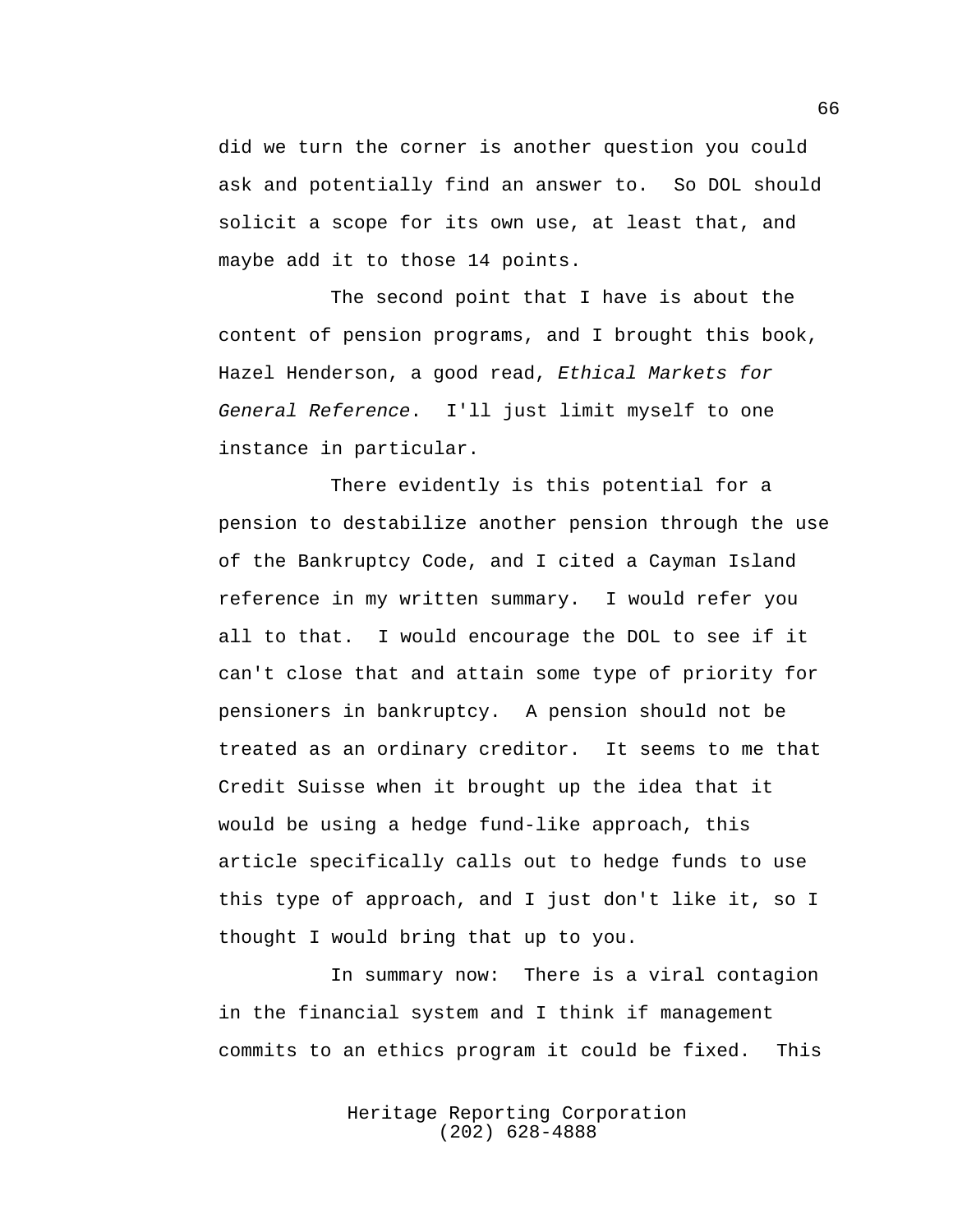is a bonus season for finance obviously. Bonuses are coming out. Does the applicant recognize -- what do they do to recognize and reward ethics? What did it do to retrieve the group that was in error and caused this violation and criminal activity?

I read about Chinese walls in the filings in the *Federal Register*. Isolation really does not address the root cause. I would say that a culture of compliance is often very difficult in companies because we all know as human beings we joust with each other. We have situations where maybe there's a code word that we use, maybe it's done by a wink and a nod, but fraud is perpetrated in these strange type of situations, but it's everyday activity really. So how do you address this?

As a financial leader, I would ask you would you be willing to be seen with an ethics app on your phone by your employees or your contractors? After a meeting are you willing to go to the water cooler and ask, "Hey, Bob, did you complete the ethics app? I did." When your best friend sits in the front row of the ethics training and he kicks up his feet and opens up the newspaper, what are you going to do?

These ethical situations certainly would not be covered by a fig leaf. This is reassuring, this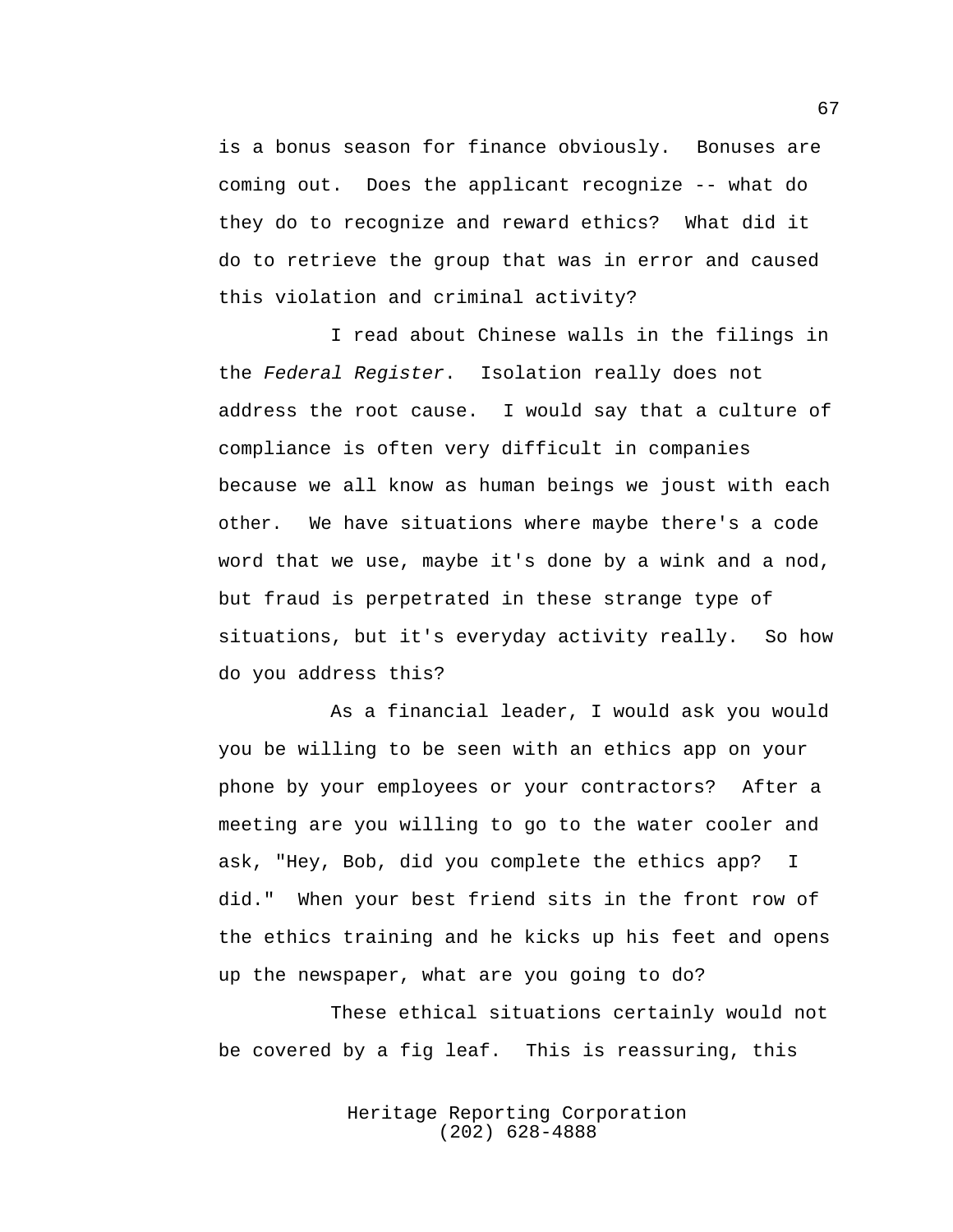meeting here today is giving us a lot of good, new information I hope. I don't think an app -- I think if there was something like that, some small thing that everybody did in these boardrooms and so forth that was as simple as checking off a 25-question list maybe we wouldn't be sitting here today. Maybe we wouldn't have the ethical questions if you just do the small thing a little bit every day. If you commit to it as a leader, and it sounds like some of you are ready to say and do that, maybe today, then ethics starts today, and maybe it will wash over the entire financial sector because that's how thorough the ethical problems are in my opinion from my reading, from all the billions and billions of dollars that have been paid in fines.

That's all I have. Thanks.

MR. HAUSER: Thank you for your suggestions, Mr. Spalding. If there is anything you want to include in the record, you can just submit it in the next couple weeks.

Bartlett Naylor.

MR. NAYLOR: Thank you, Mr. Hauser, Officers of Department of Labor, and special thanks to Erin Hesse, who has been more responsive to email requests for this type of information than I think I've ever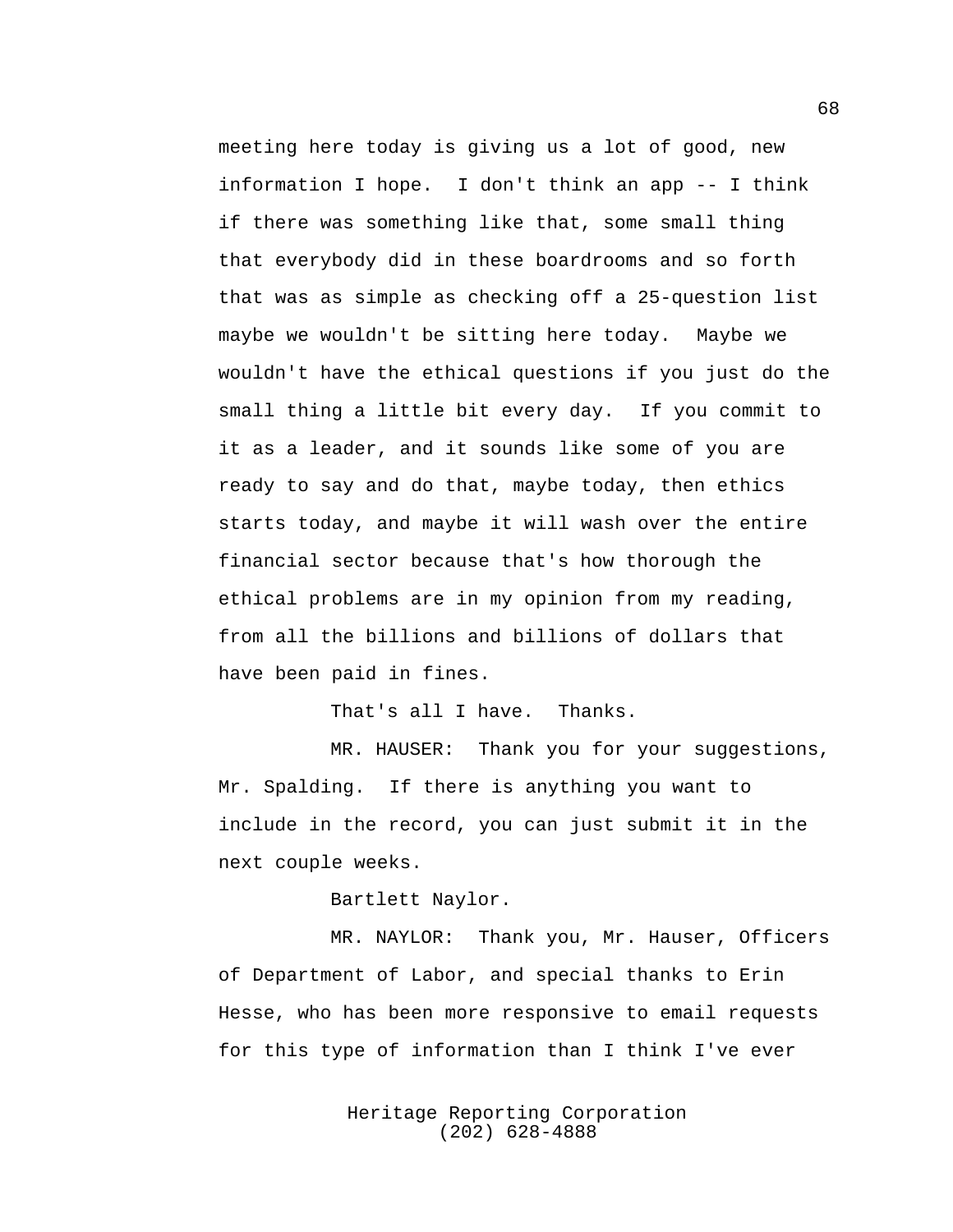enjoyed from any government staffer, and so thanks to you, Mr. Hesse.

Again, my name is Bart Naylor. I'm the financial policy advocate for Public Citizen. I think later today you may have the honor of hearing from our founder, Ralph Nader.

Public Citizen is an organization of roughly 350,000 members and supporters, so I think it's a statistical inevitability that many of our members are themselves beneficiaries of plans that are managed by Credit Suisse. Our members are also self-selected activists and progressives that believe that government requires daily exercise of citizenship, and it's that exercise that I hope to engage in today in going over some of the points that we tried to make in our letter, and I'm very anxious, very hopeful, Ms. Borzi, that I'll get to answer some of your questions.

I've also worked as the head of investigation for the Senate Banking Committee where I had a front row seat to some of the financial crimes that visited this country during the last financial crisis during the 1980s. That was a time when there were some 1,000 savings and loan executives who went to jail, who paid the price, if you will, in very real terms for crimes.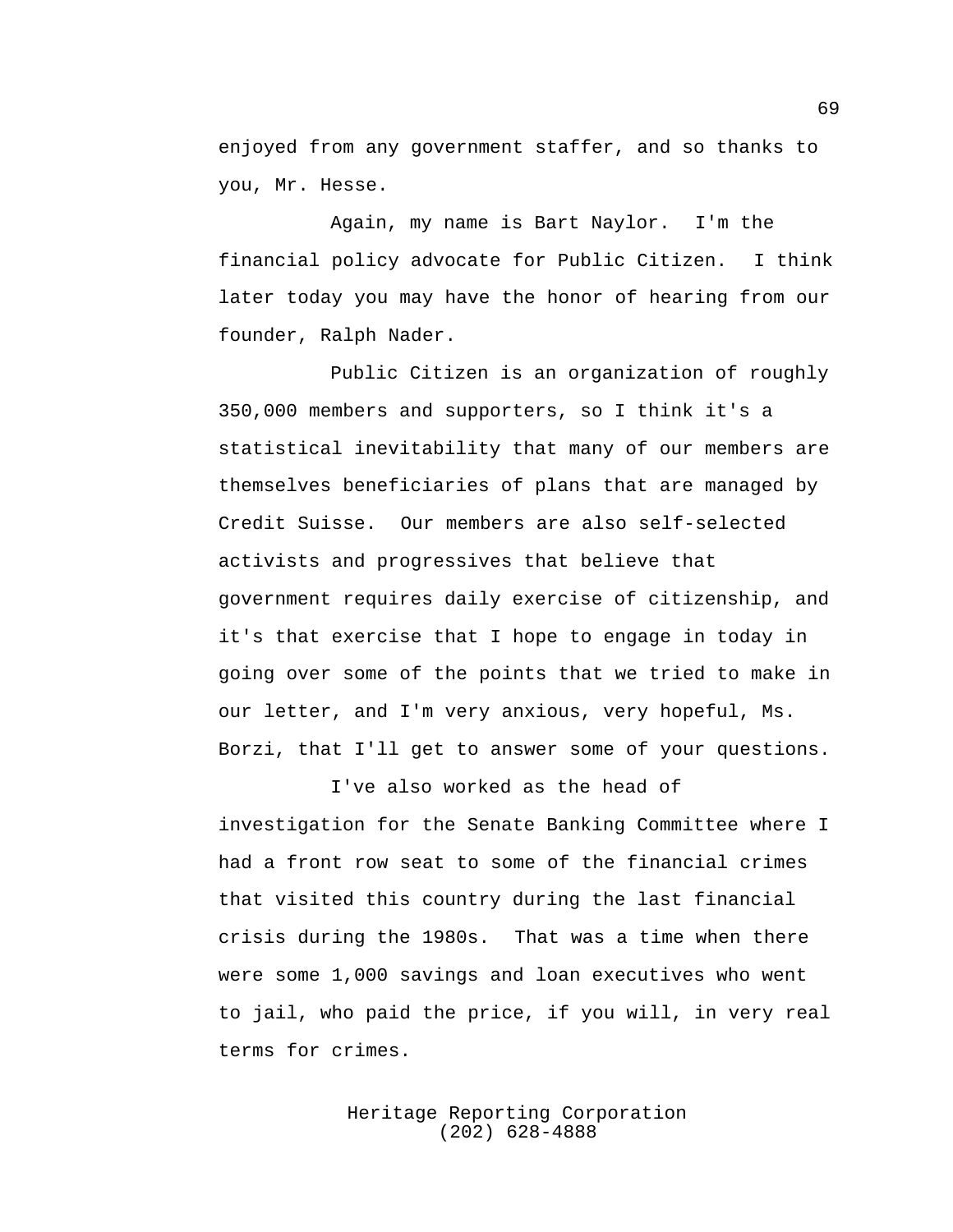I've also worked for the Teamsters. I was the head of the Office of Investment, Corporate Affairs, and needless to say the Teamsters has an intimate relationship with ERISA given the fact that some of the abuses of worker pension money led to some of the very strict rules about how truck drivers' and other workers' money should be managed.

I was intrigued by the legislative analysis by the fellow from the Groom law firm, and I am aware that law-making has a sausage-making element to it, but in the end there are statutes and the Department of Labor does issue rules that those of us can actually read even though we did not see what went behind the curtains.

So we come here today for two basic reasons. One is that Credit Suisse has engaged in a massive crime that involved many of its employees. This crime was not a rogue employee who ran off the field for a short amount of time. It was essentially a business model complete with a Credit Suisse Bank convenient to the Zurich Airport so that American clients wouldn't need to be bothered with the beautiful Swiss scenery before they returned to the United States having deposited their funds. Some 52,000 American clients were apparently helped in avoiding paying U.S. taxes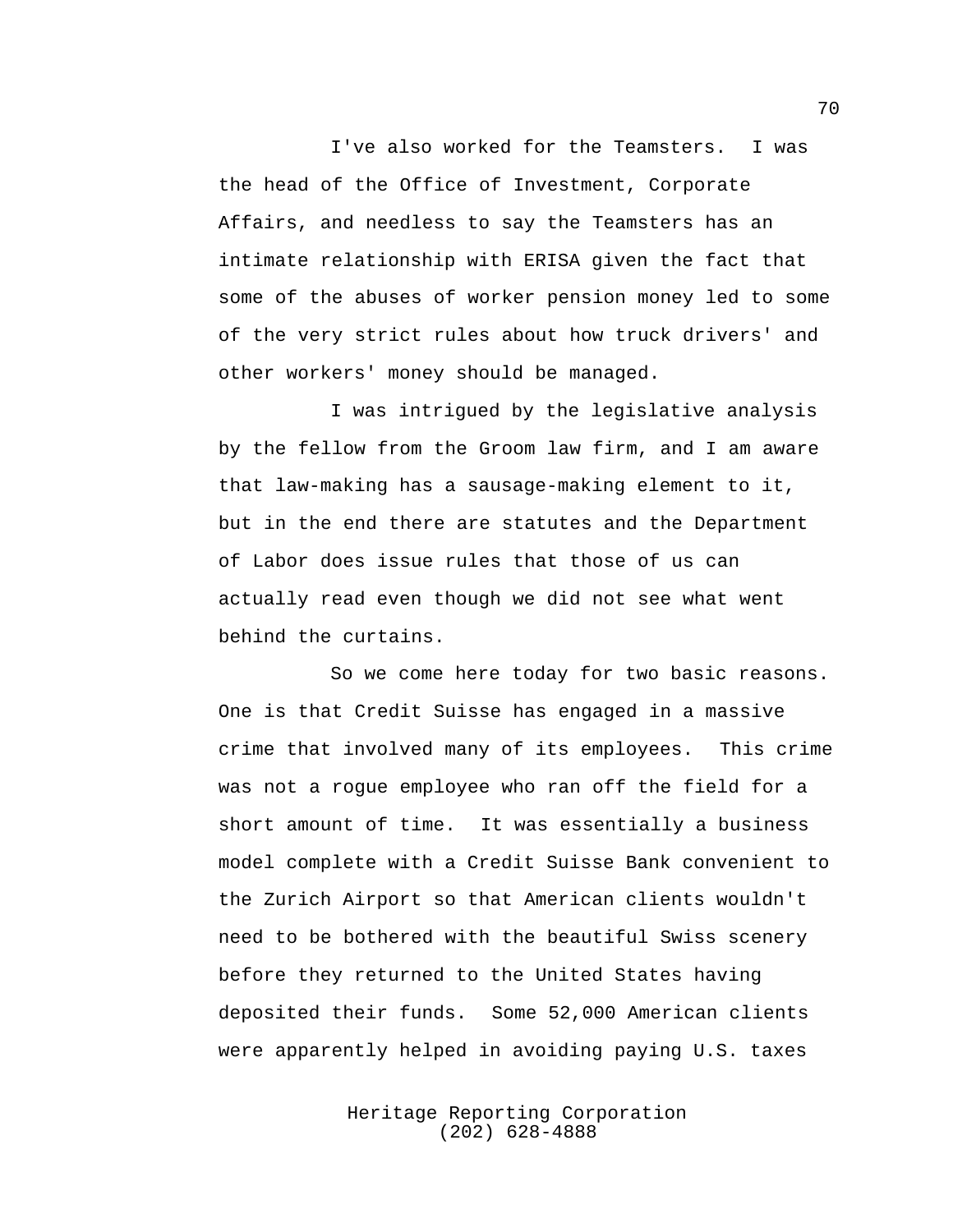by their Credit Suisse enablers. You'll hear later today another or a litany of Credit Suisse crimes.

Now returning briefly to the QPAM statute as it's related or as it's discussed in the 1982 rulemaking. In the printout that Mr. Hesse kindly sent to me, you can't get this online, it talks about how the QPAM or crime of a company will eliminate the ability of a QPAM to enjoy certain privileges involving any affiliate of the company, and what is an affiliate?

In other words, we're hearing Credit Suisse make strong representations that the QPAM people were not involved in the crime. But you go to some length to say that that is beside the point. Any affiliate, in fact, you even say a relative, apparently the husband or the wife of somebody at Credit Suisse AG, if they commit a crime, then you remove some of the privileges of QPAM.

Further, a QPAM isn't a person. It's a business. These businesses work in a hierarchy, and there is a boss above the QPAM department and then a boss, and then pretty soon you get to a boss who has other supervisory responsibilities and as you go down that chain you'll fairly soon find the crime. And so I'm not sure why we can take comfort that the QPAM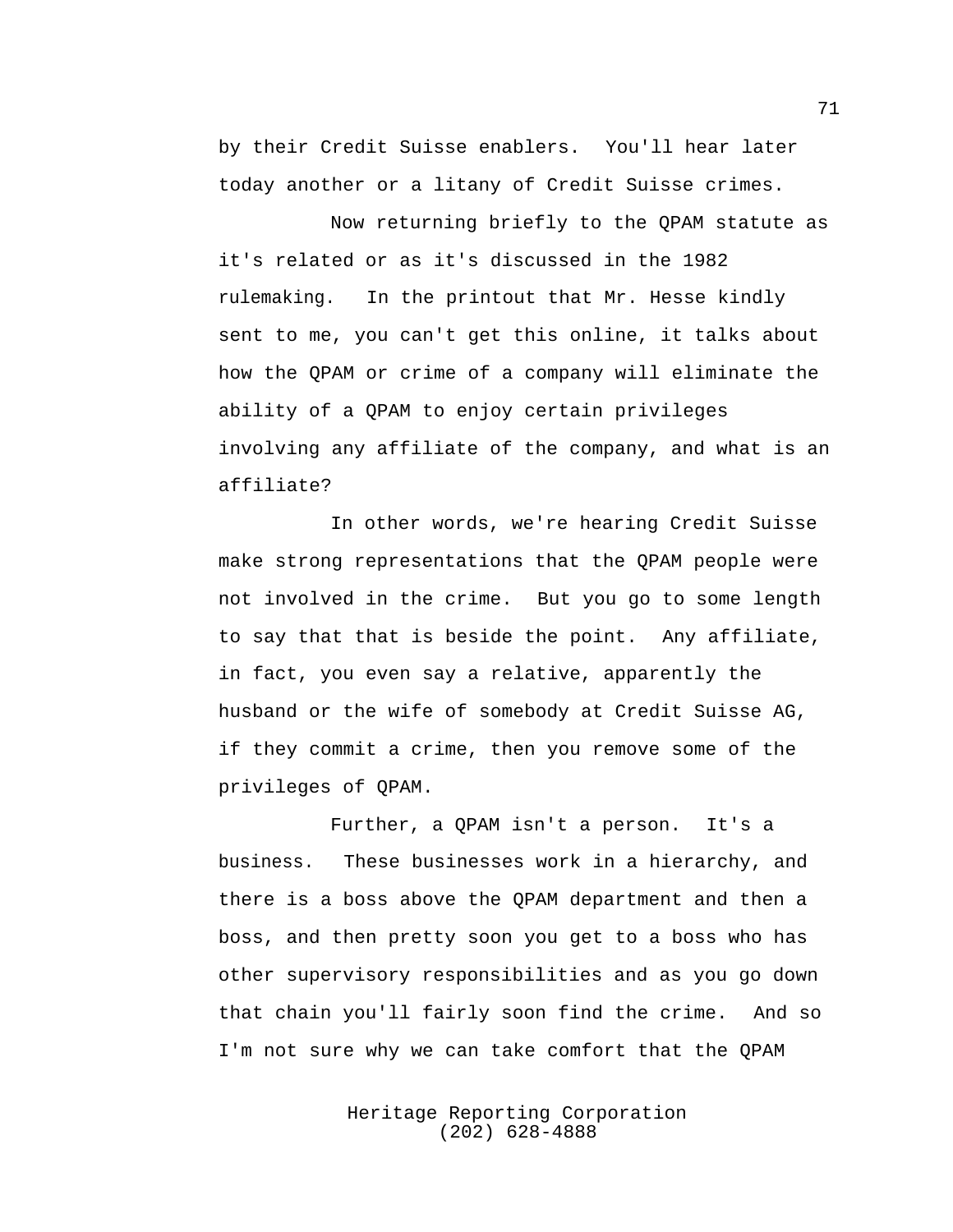people were not involved in a crime when in fact structurally in this company they were through supervision.

I understand that we're not supposed to be concerned with public policy. It's difficult to see Credit Suisse and its crime as anything other than part of a culture problem. JPMorgan in 2013 paid penalties on any number of its businesses. CitiGroup has committed massive fraud. So has Bank of America. I know this because Eric Holder says so. He says so in very colorful terms in press releases even though we don't actually enjoy the details of the trial because these companies are not taken to trial. They're given either civil settlements, in which case we don't know some of the details, or there are deferred prosecution agreements, and so we lack many of the details.

The Permanent Subcommittee on Investigation looked at the Credit Suisse case and while they say a great deal, they offer a lot of color, they also come into brick walls. I'm quoting, "When asked how many of the U.S.-linked accounts opened in Switzerland were hidden from the United States, Credit Suisse told the subcommittee that he's been unable to determine or estimate that number. When asked how much money was

> Heritage Reporting Corporation (202) 628-4888

72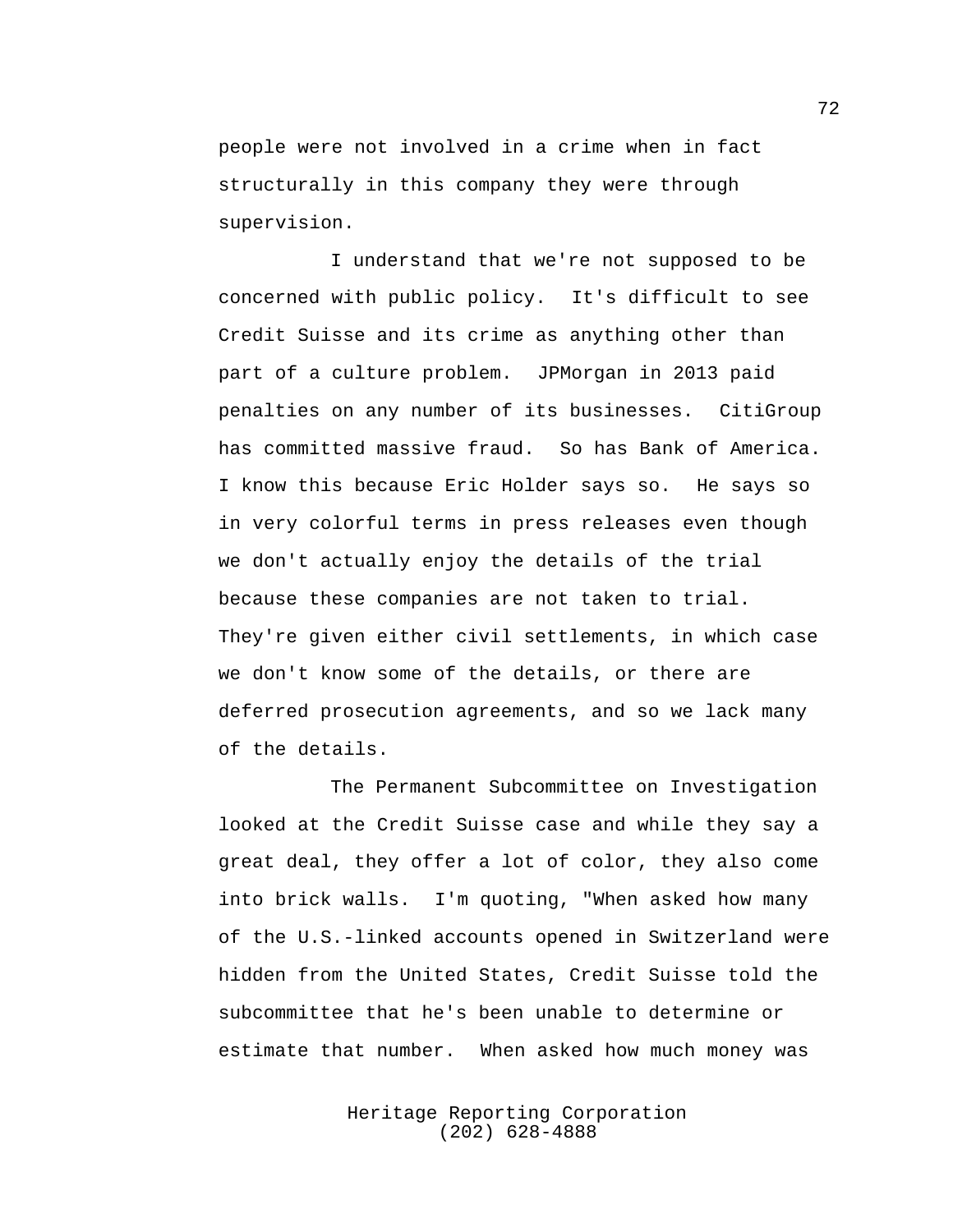involved in the undisclosed Swiss accounts, Credit Suisse was again unwilling to answer."

So I caution those of you who will make this decision when you assess the credibility of the assurances of Credit Suisse that nobody was involved, that somehow the culture is fixed.

The New York Federal Reserve President William Dudley gave a speech recently where he lamented the corruption of culture, the corruption on Wall Street, and he said that maybe what we should do is take the most senior executives of a bank and cut their payment into two parts: one, the cash that they would get, but then another would be a deferred pool, and this pool would be used to pay the fines regardless of the responsibility of the person.

So, in other words, you would take the top 2,000 people at JPMorgan or top 1,000 at Credit Suisse and part of their pay would be put into a deferred account, and if Credit Suisse pleaded guilty or entered into a settlement where they had to pay a \$3 billion fine, then this pool would be used first.

I raise this because this to me is part of the same spirit of the QPAM statute where you say that these privileges are lost to manage truck drivers' money and so forth in complex instruments or engage in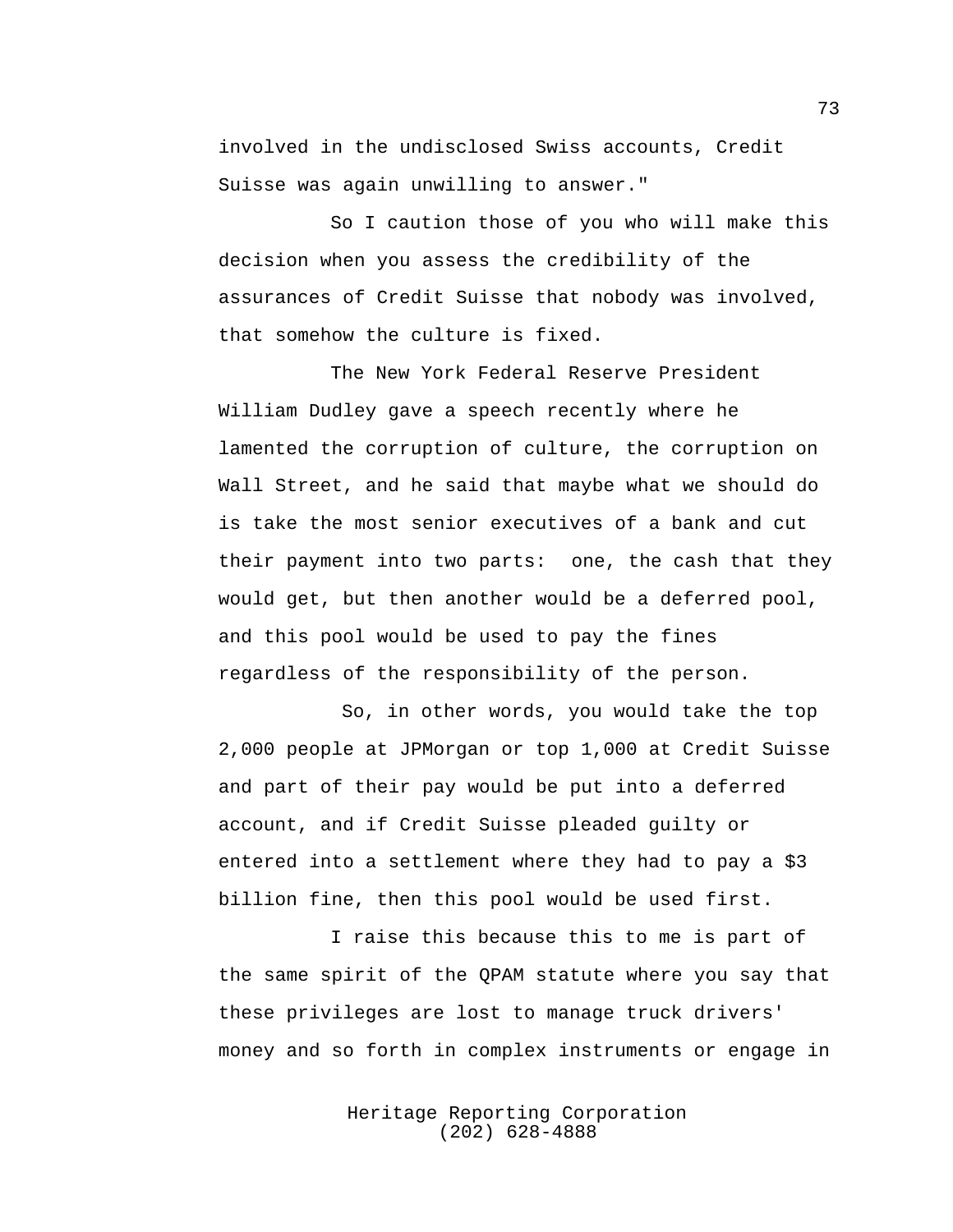things that are otherwise a conflict of interest. If even the affiliate of the company engages in wrongdoing, I think the best way or our way is to oblige your statute to make sure that everybody at Credit Suisse, even the QPAM folks are going to be policing the tax evasion department of Credit Suisse and/or the newly honest tax evasion department will make sure the QPAM department is honest.

One small point I hope you will foresee or others is how much Fried Frank will be paid. We're told this burden, financial burden on Credit Suisse will be \$400,000 or something like that, a couple basis points of the \$2 billion they manage. I assume Fried Frank is not doing this pro bono or the monitor that will be hired. I'm wondering if the expense of becoming more honest than normal at Credit Suisse will be somewhat similar to the other burden of simply divesting of these complex instruments that are otherwise unavailable to them if they don't enjoy QPAM status. Thank you.

MR. HAUSER: So I think it would be helpful to me if you could maybe just explain where you stand vis-à-vis, you know, the exemption. Is your objection essentially that in your view we just shouldn't ever - - you know, anytime somebody engages, anytime a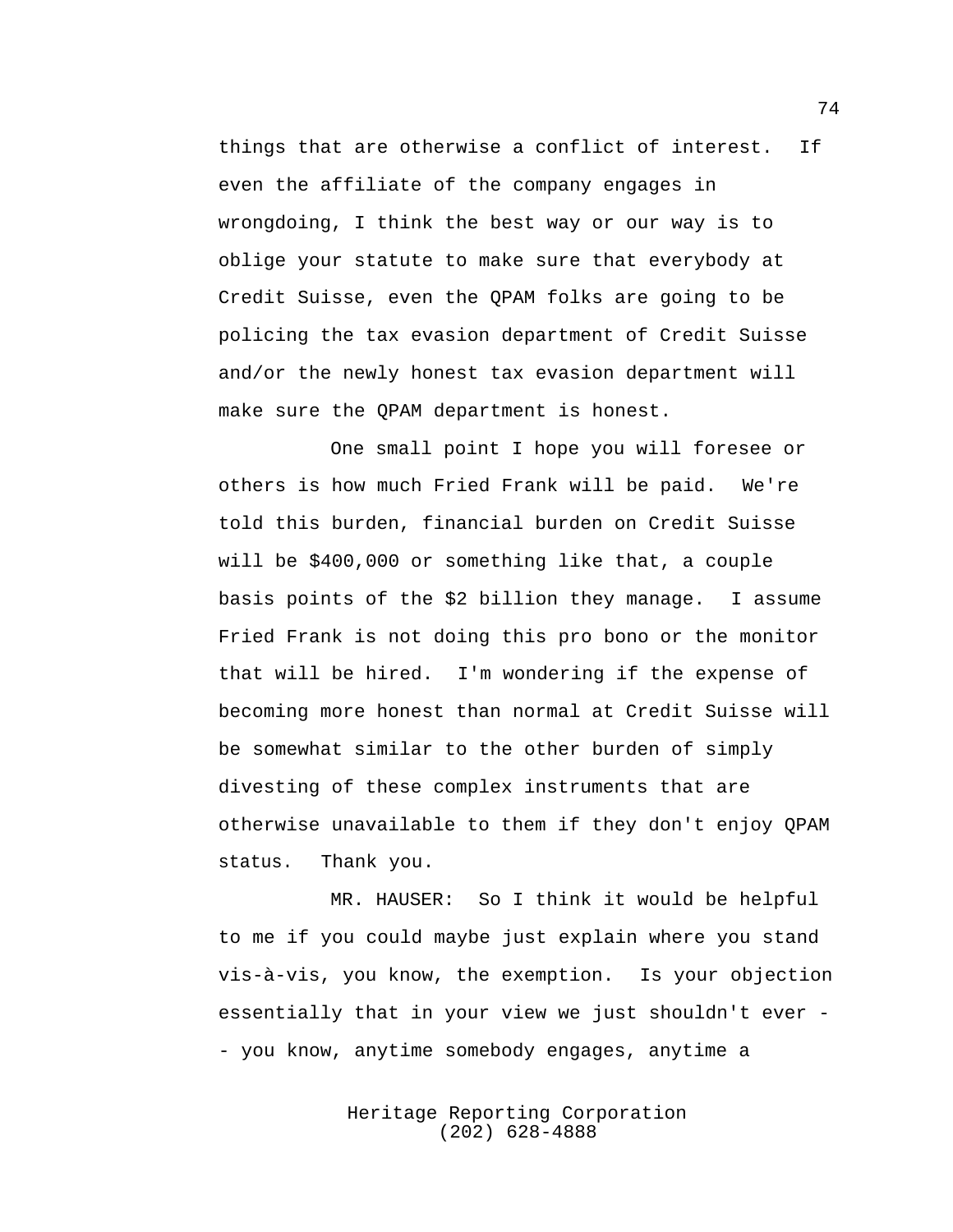corporation, a QPAM, or an affiliate of it engages in a crime we should just stick to, you know, the I(g) conditions and say they cannot serve as a QPAM and that's that, or are you saying something more nuanced?

MR. NAYLOR: Well, I think if the rules of the road are clear, then yes, I think the simplest course of action is that. Your concern needs to be about the beneficiaries. Beneficiaries have plenty of choices for a QPAM though. Lots of investment managers out there that presumably -- there are a few left, I hope, without criminal convictions, deferred prosecutions or civil settlements, so yes.

MR. HAUSER: And so I think I understand -well, let me -- I mean, I think your view is that the cost really to the plans of eliminating access to the Credit Suisse QPAMs is not particularly great, and there may be some benefit from that. But what is in your view the additional benefit that would accrue to the plans?

I mean, in this case at least, Credit Suisse, you know, this wasn't a case where there wasn't some factual development. There are stipulated facts. There was an entry of a judgment of conviction. Credit Suisse was required to pay 2.8, you know, plus billion dollars, and it's hard to at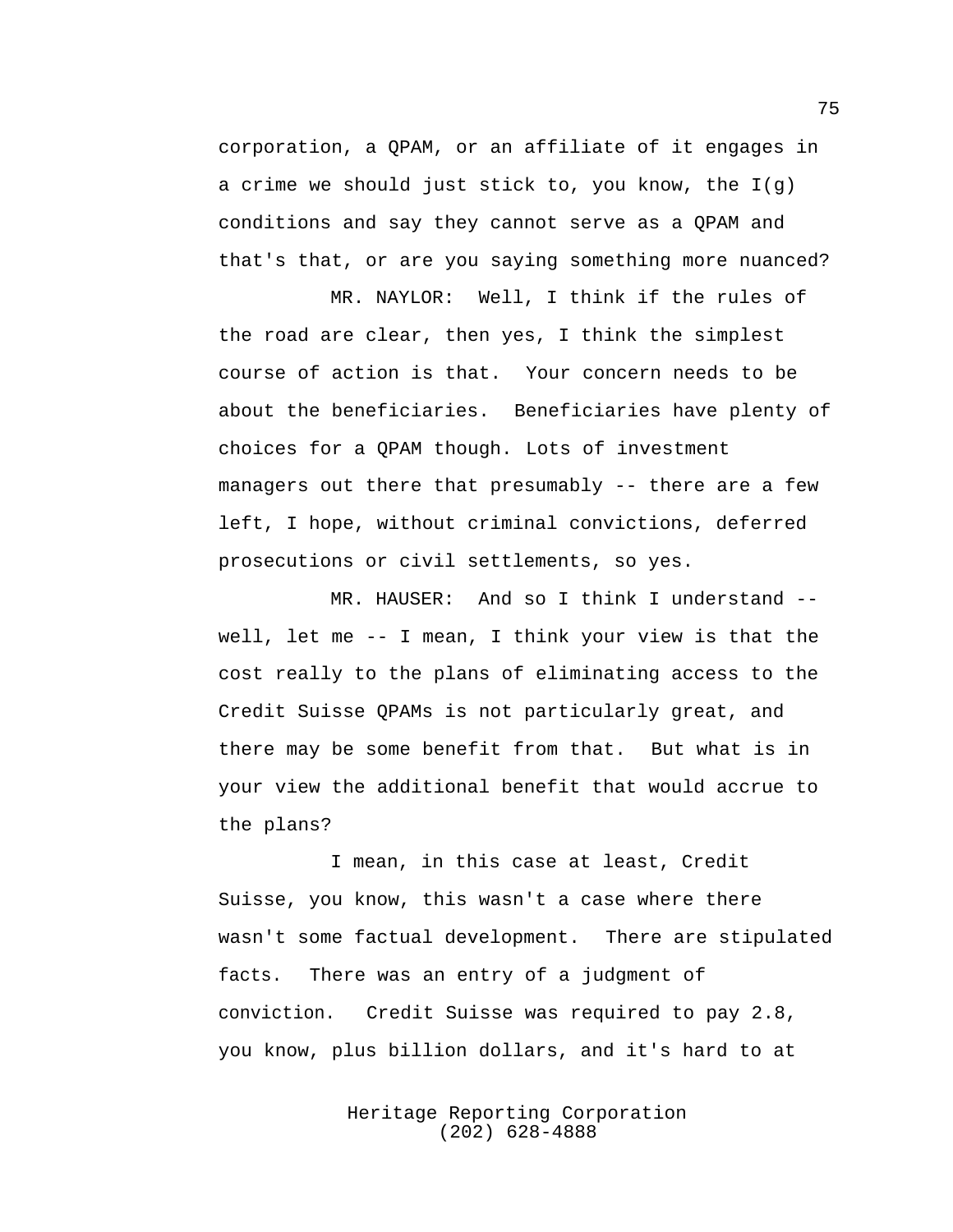least from my standpoint, it's hard to see how what we do here is going to appreciably -- if that isn't a sufficient deterrent, you know, for misconduct, it seems even if I thought it were appropriate for us to make decisions based on that deterrent issue, it's hard for me to imagine that what we do here is going to make an extra difference, you know.

MR. NAYLOR: Well, I actually take almost a completely opposite viewpoint. I view that as a painfree guilty plea. That \$2.8 billion as far as I could tell was paid by shareholders. I have seen no disclosure that senior executives reached into their own personal pockets and paid that money. I have not seen anybody with handcuffs and their arms behind their back walking off to jail. In fact, I'm told that there have been conversations with the Comptroller of the Currency, the Federal Reserve, the Federal Deposit Insurance Corporation, the Securities and Exchange Commission to make sure that nothing really happened other than there is this black mark in a piece of paper that says guilty on it and that shareholders are \$2.8 billion poorer with Credit Suisse.

So, in fact, if these other promised penalties are removed, if banks do not get their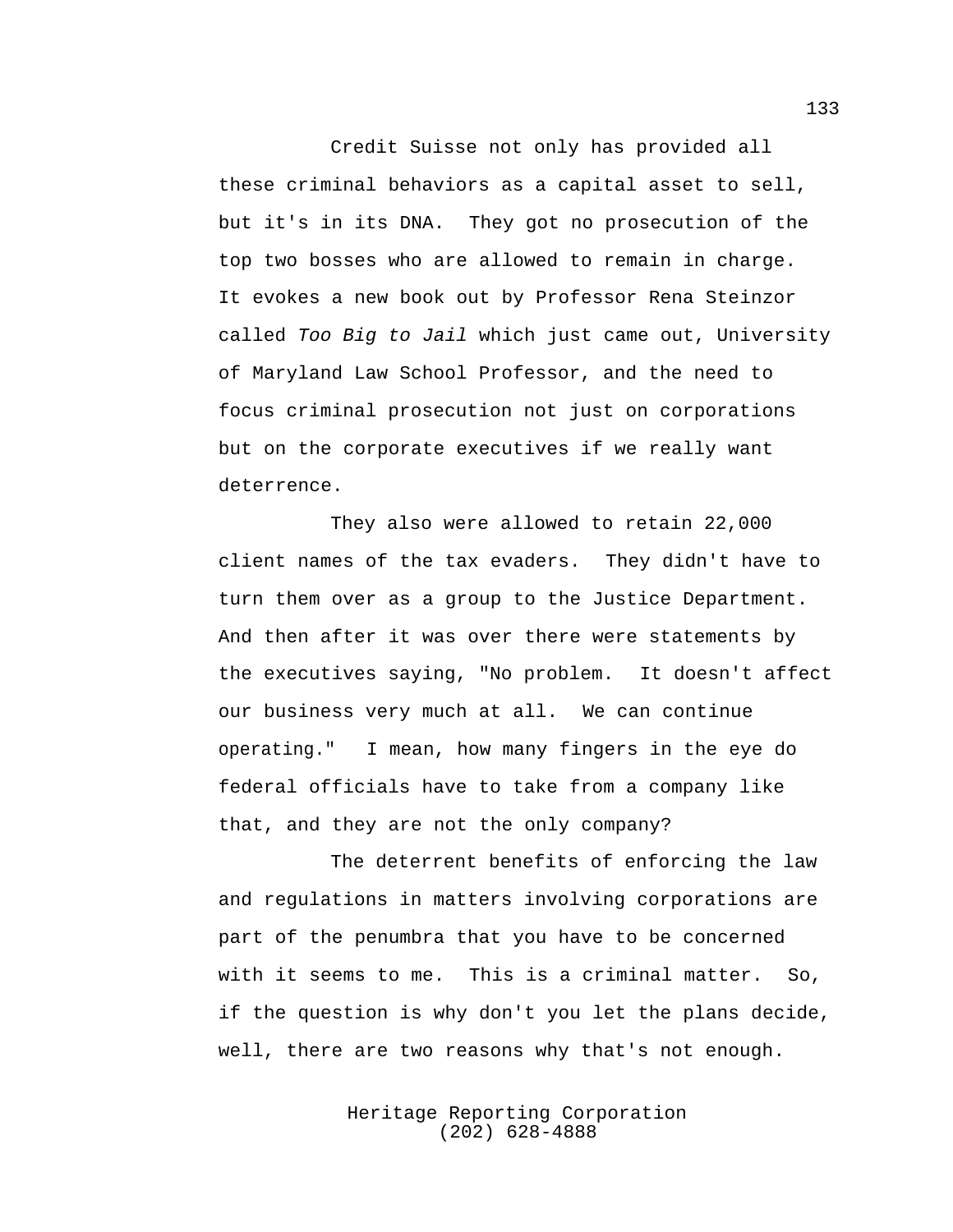One, we don't even know what they believe because there doesn't seem to be any evidence in the record. I don't know if you've surveyed the 100 plans. I know one Texas retirement system quit in May after the criminal plea, with a press release saying we suspend trading with them at this time, which meant -- for the Texas Employees Retirement System manages \$25 billion to state workers, and then the memorable quote, "We have a policy against hiring firms convicted of felonies."

So the question is, are you letting the workers have a view here who have their money in these plans? Are you letting the plan administrators be informed about their options? There's a kind of routine that operates here. It's like how hard it is to change your bank these days. But more important is this. It's like the civil justice system and the criminal justice system. If someone's wrongfully injured by a perpetrator and doesn't pursue tort law claims, that's not the end of it. The government has a prosecutorial interest in that. So there's a civil side and there's a criminal side. And so whatever the plans think or do or are engaged in or whether they've been wined and dined by Credit Suisse, et cetera, you have an independent responsibility, it seems to me,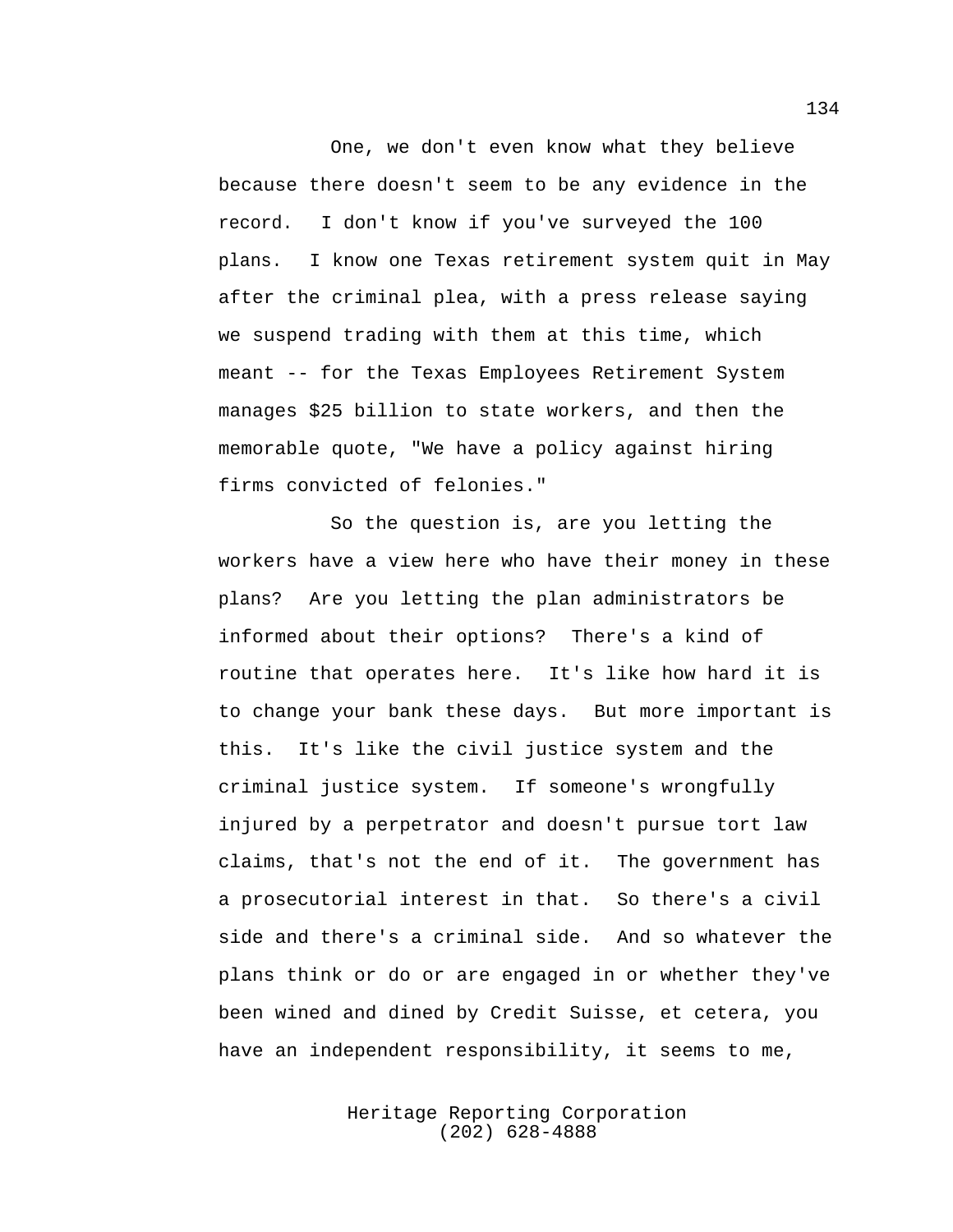because of the criminal nature of this.

And then I do what I often have never done before, and I say if you continue your unblemished record of exceptions, why do I ever concede that? I have a whole list of conditions that you really should consider here.

Thank you. Oh, by the way, the material is still coming over the transit. A whole body of information just came to us from Texas on a case a few years ago where the -- and it was a concluded case involving Credit Suisse where the judge said, "Credit Suisse's actions in this case were so far overreaching and self-serving they shock the conscience of this Court."

Now watch the ending. The parties engaged in an agreement where the counsel for Credit Suisse conditioned the agreement on vacating the judgment. They now obliterate the law. All this should raise our collective sense of urgencies here. We're witnessing a massive corporate crime wave in the United States and other places in the world where the law is being perforated. The rule of law is being corporatized, commercialized by people in government as well who are under political pressure to go easy and adjust requirements on these corporate criminals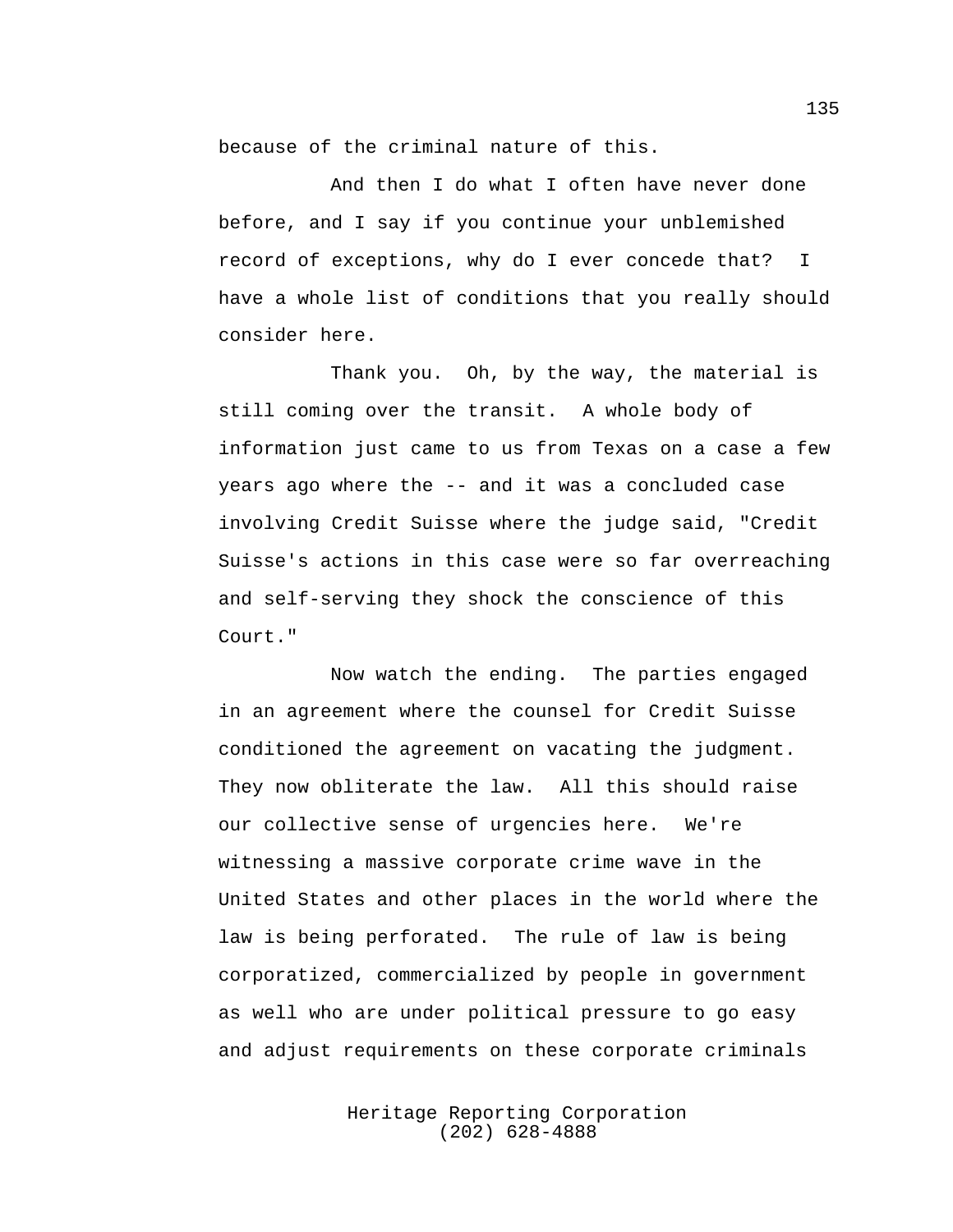and they're looking forward to jobs in Cahill Gordon or Cravath Swaine when they leave the government. That's not a healthy environment for equitable prosecution of law against the big guys, and to try to convince the little guys and the little people that there's an even-handedness here that can be established and defended. Thank you.

MR. HAUSER: So we'll certainly look at the additional conditions you laid out. I guess the one question I have is in a sense just what do you think is at stake here. I mean, a lot of the rhetoric in your answer to me seemed a little out of keeping with what's actually at issue here.

I mean, you know, we aren't granting a waiver really. We're granting an exemption that only has to do with transactions that don't involve selfdealing. You know, it's essentially we're letting them engage in a series of transactions with parties related to plans and pretty garden variety sort of transactions if we give the exemption. We aren't giving them a pass from the self-dealing provisions. We're not giving them a pass from the duties of loyalty or prudence. We're not giving any relief whatsoever to the entity that was actually convicted of the crime, you know. But if we did it, we'd be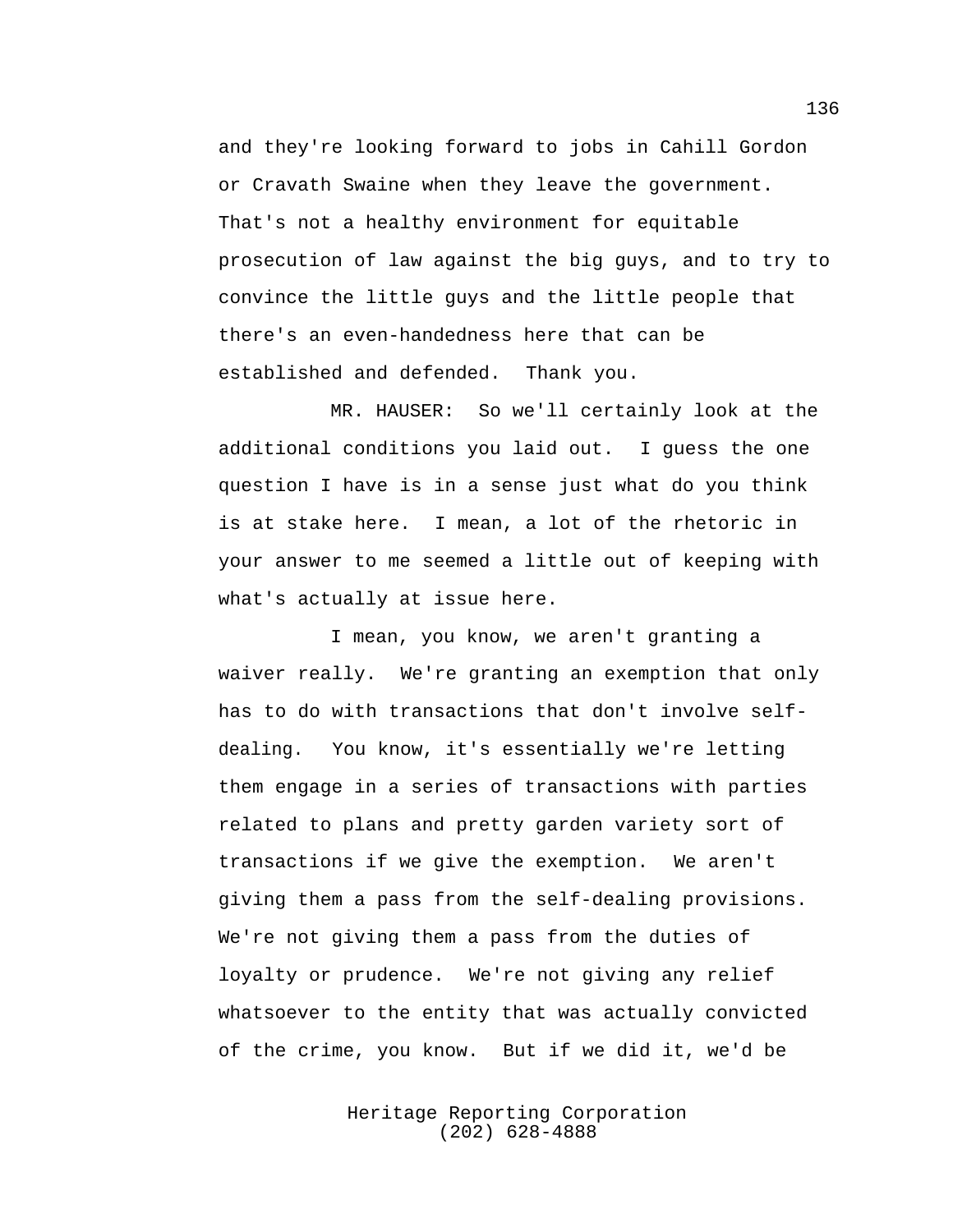permitting these affiliated entities to continue to engage in this sort of one set of transactions but with a lot of additional conditions.

And I guess one way I heard what you were saying was just given kind of the conduct and maybe given the current environment, from your standpoint, if we're going to ever get to where you think we need to be, we just have to say no almost kind of regardless of whether, you know, from kind of a dollars and cents standpoint that has that much impact in a particular case.

The other possibility is what you're saying is that if we would actually deny this exemption it would have a deterrent impact, and to me, I'm just having a harder time seeing that piece because it just doesn't seem that the magnitude of the relief -- if the penalties that the Justice Department got in their case weren't good enough and the money that these folks have already paid wasn't good enough to deter them, it's hard to imagine just from a cold cash kind of standpoint that this is going to be the thing that puts us over the top. You know what I mean? And so I'm just -- that was a little bit rambling, but how do you -- I'd appreciate a response.

MR. NADER: Thank you. I think, first of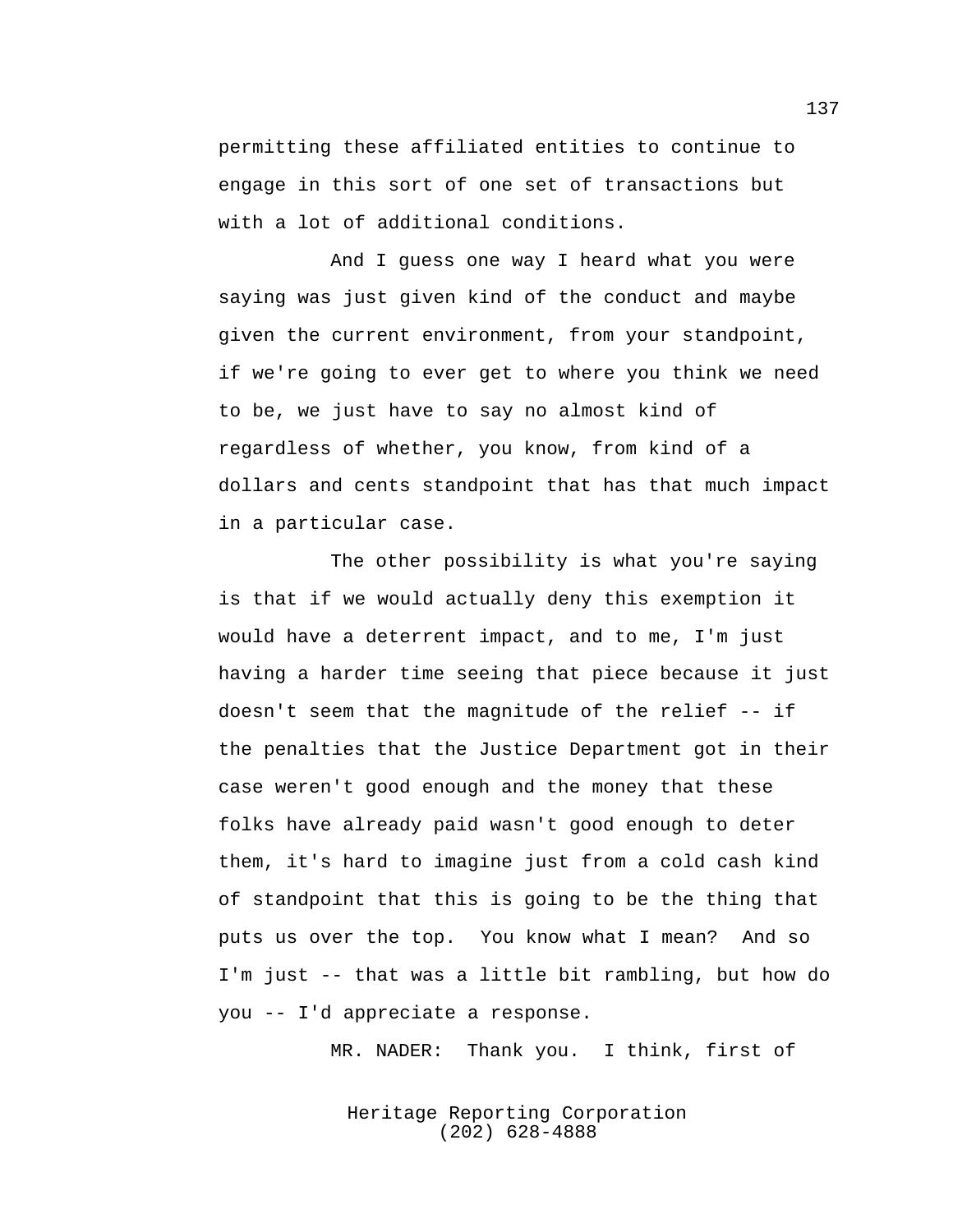all, in any legal system worth its salt Credit Suisse would have had its charter pulled right there. That's the way you do it. I mean, history of corporate charter, they pulled the charter of Standard Oil in Ohio in the 1890s. So, I mean, there's a tradition here. But that sort of is off the table these days.

But secondly, just look at laser-like on the pension plans. Put yourself in the place of that world when a Department of Labor in effect does not require Credit Suisse to rebut a presumption that they are going to continue their ways. You would think they would have a severe burden of proof here for a rebuttable presumption all the way down to the plans to find out are they wining and dining, is there something going on here, are the plans oblivious as one of you mentioned to what's going on.

So I think you would be assisted if you saw yourself in an educational role to confer with these plans, and you already have one that's quit, and say, look, do you really want to be associated with somebody like this? Do you want to have a reputational taint? Do you want to have an unrebutted presumption by a corporate criminal that it's going to be as clean as a whistle from the top down from now on?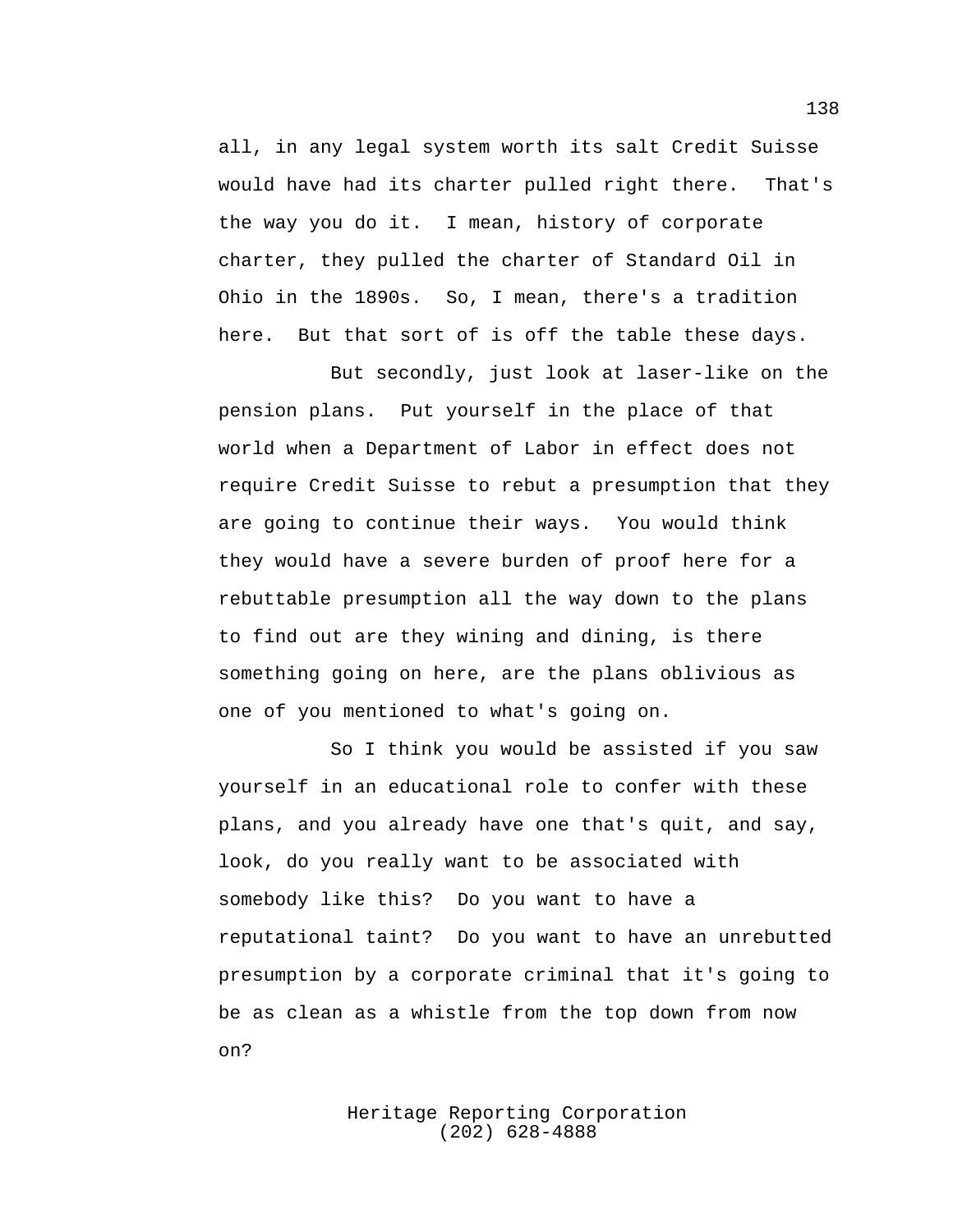And, of course, I don't buy this idea that this is a subsidiary, you know, that didn't engage in all this. That's just another example of how corporations evade responsibility. This is a centralized bank. All these banks are centralized from the top. They make mistakes and they don't know what's going on sometimes, but there's no doubt about how authority is hierarchical and top down.

So I suggest that you go to the pension plans, survey them or do all the things you know a lot better how to do than any of us, that's your work, and say do you really want this, and if they say, no, we love Credit Suisse, we can even pronounce it in French, you're still not finished with your obligation because you have a parallel obligation reflecting the criminal nature of this, this whole operation.

You know, there must have been something that happened in Austin to immediately put this press release out for the Texas Workers Retirement System. Maybe they know something none of us know. Maybe they can sort of extend this reputational taint that they said they didn't want to have anything to do with.

Also, it's all part of the thing that corporate crime pays, that corporate crime pays. The Texas system, the retirement system gave \$800,000 in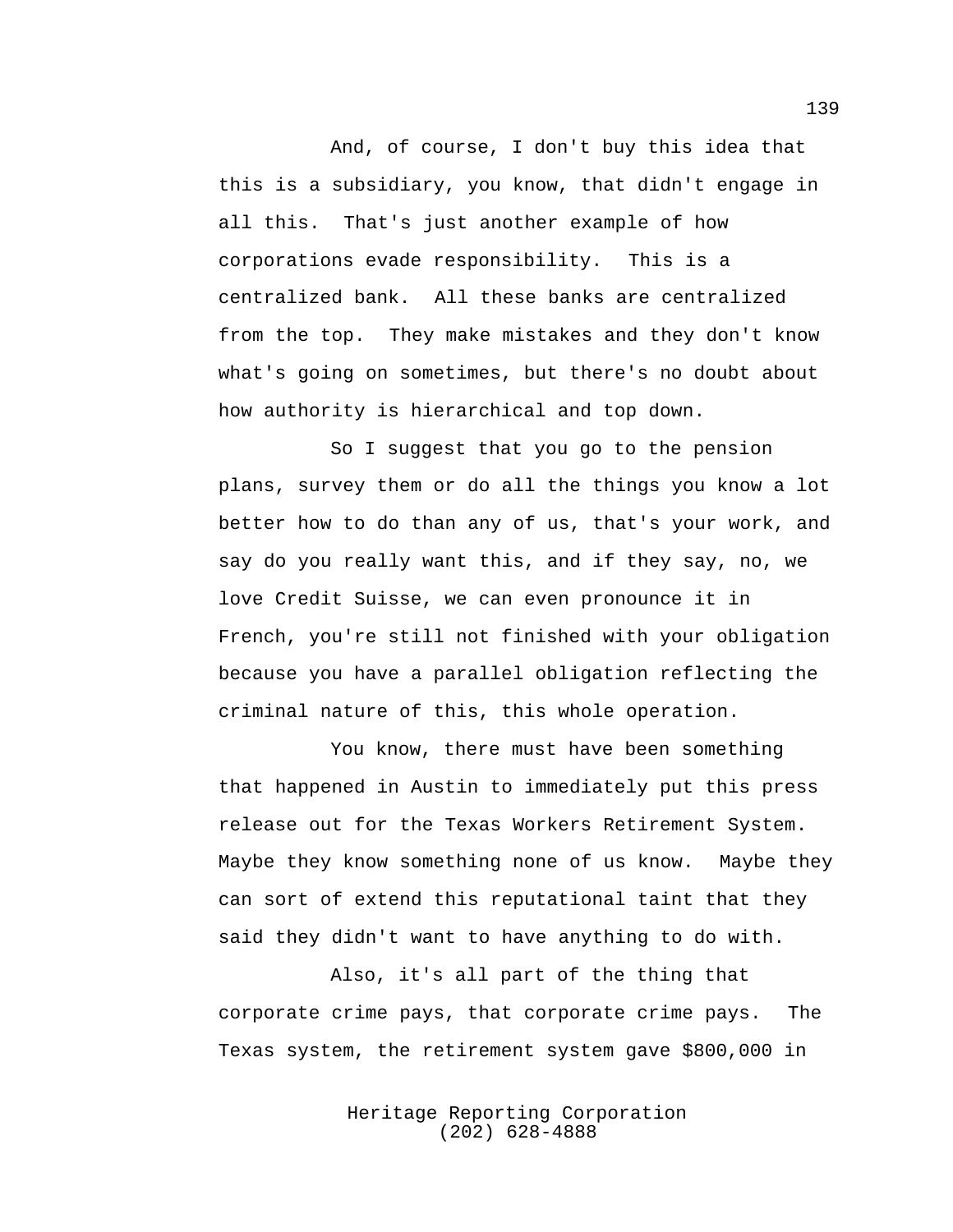fees a year to Credit Suisse. So isn't that something to ponder? Why should corporate crime pay?

MS. BORZI: Well, I think that you've raised some very interesting issues. I do notice -- I quickly scanned down some of your suggestions that some of these things are questions that I asked this morning. We have one more Credit Suisse witness, and my staff reminded me I forgot to ask one of the questions because the first group couldn't answer it. So I'll try to get to the bottom of some of these, but I think you pose some very interesting things for us.

MR. NADER: I do want to thank my colleague, John Richard, for helping in preparing this, and I want to make one other point.

There is a remarkable correlation in the world of corporate crime and how easy corporations get off by who represents them, and if they're represented by any of the top 20 or 30 giant law firms, it's just remarkable the effectiveness of watering down what would otherwise be more strict sanctions, and this is part of the routine press release that we see where the top enforcement officer of the SEC leaves, and there he is, he's got a 4 or 5 million dollar job now with a law firm. This is a merry-go-round that is extremely corruptive, and nobody who knows anything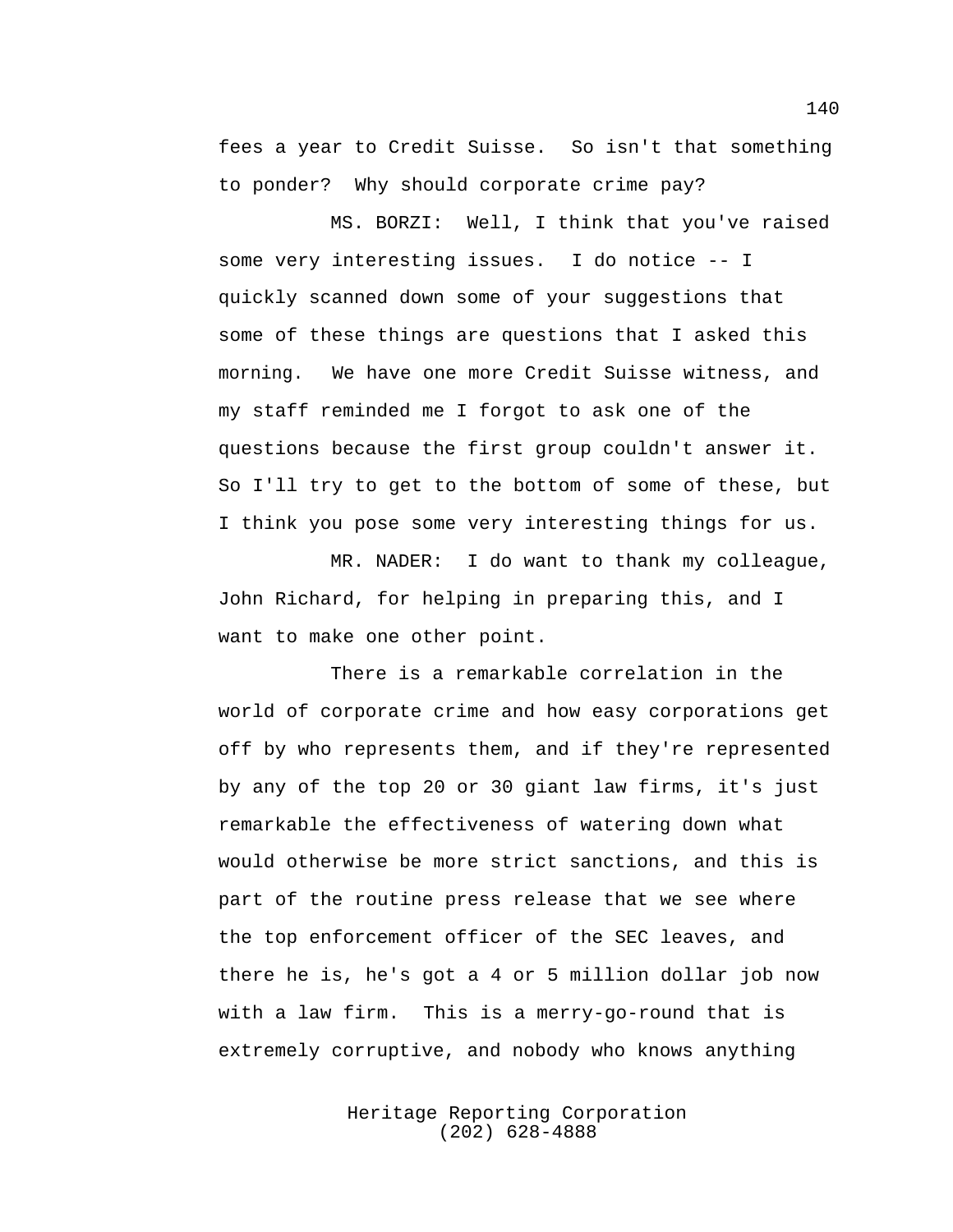about top level government employees and what they're paid, the moment they see that they have a real capital asset in their expertise they're jumping ship, and that has an effect in terms of their anticipation of do they want to be known to be patsies? No. Do they want to be known to be partly firm? Yes. Do they want to be known to be really tough? No. And this all comes from shrunken enforcement budgets. The budgets are spectacularly deficient compared to the size of the corporate crime scene. The entire legal staff of the Justice Department can fit in the room of Baker & Botts in criminal prosecution.

You know, as I say, I did go beyond the culde-sac, but it is important to look at these from a broader frame of reference because the broader frame of reference is going to be affected by what you do. Thank you.

MR. HAUSER: Thank you for your testimony.

Emidio Morizio. You folks travel in twos.

MR. RADEY: I'm Bill Johnson. We tried to confuse you today.

MR. MORIZIO: Sure, my name is Emidio Morizio, and I'm here today with Neil Radey, our general counsel.

MS. BORZI: I'm sorry.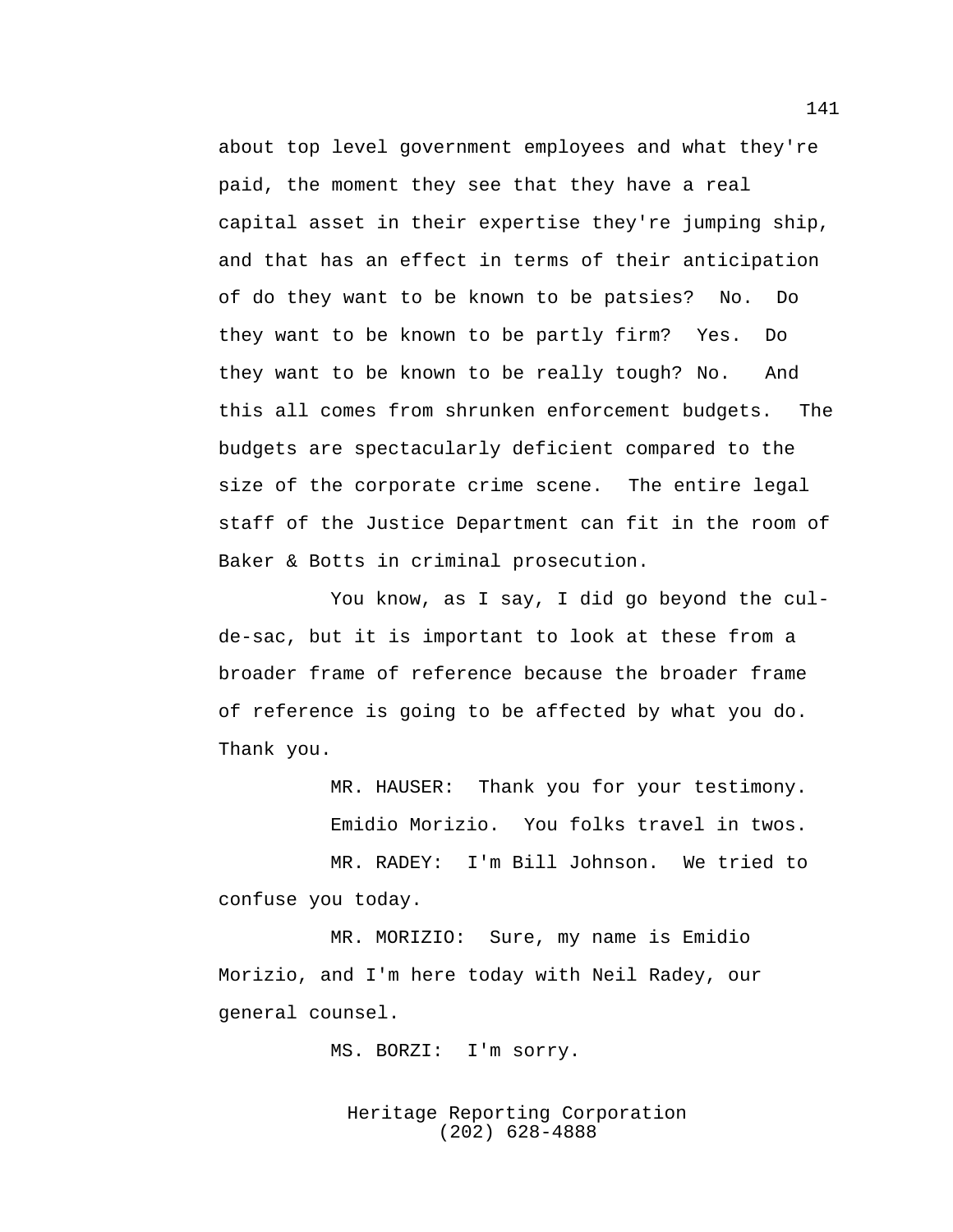MR. RADEY: Oh, I'm sorry. Go ahead. MR. MORIZIO: My name is Emidio Morizio. MS. BORZI: Yes.

MR. RADEY: And my name is Neil Radey. I'm the general counsel in the Americas.

MR. MORIZIO: Okay. Before we start I thought it might be helpful if we address a couple of points that were raised earlier by some of the commenters. One of the most important was on ethical behavior. One thing I would like to point out is that CS has instituted training with respect to ethical behavior and it impacts all employees, and what this does is effectively states how employees should be conducting themselves on a daily basis, and it addresses transparency; integrity, which I know has been addressed quite a bit this morning; respect; compliance with law; confidentiality; and trust.

Secondly, I want to point out that Asset Management has a long history of complying with all applicable laws. I know there's been a number of discussions today about, you know, failure to comply with laws with many CS entities around the globe, but for the QPAMs themselves, which we're speaking about today, there is a long history of compliance with laws.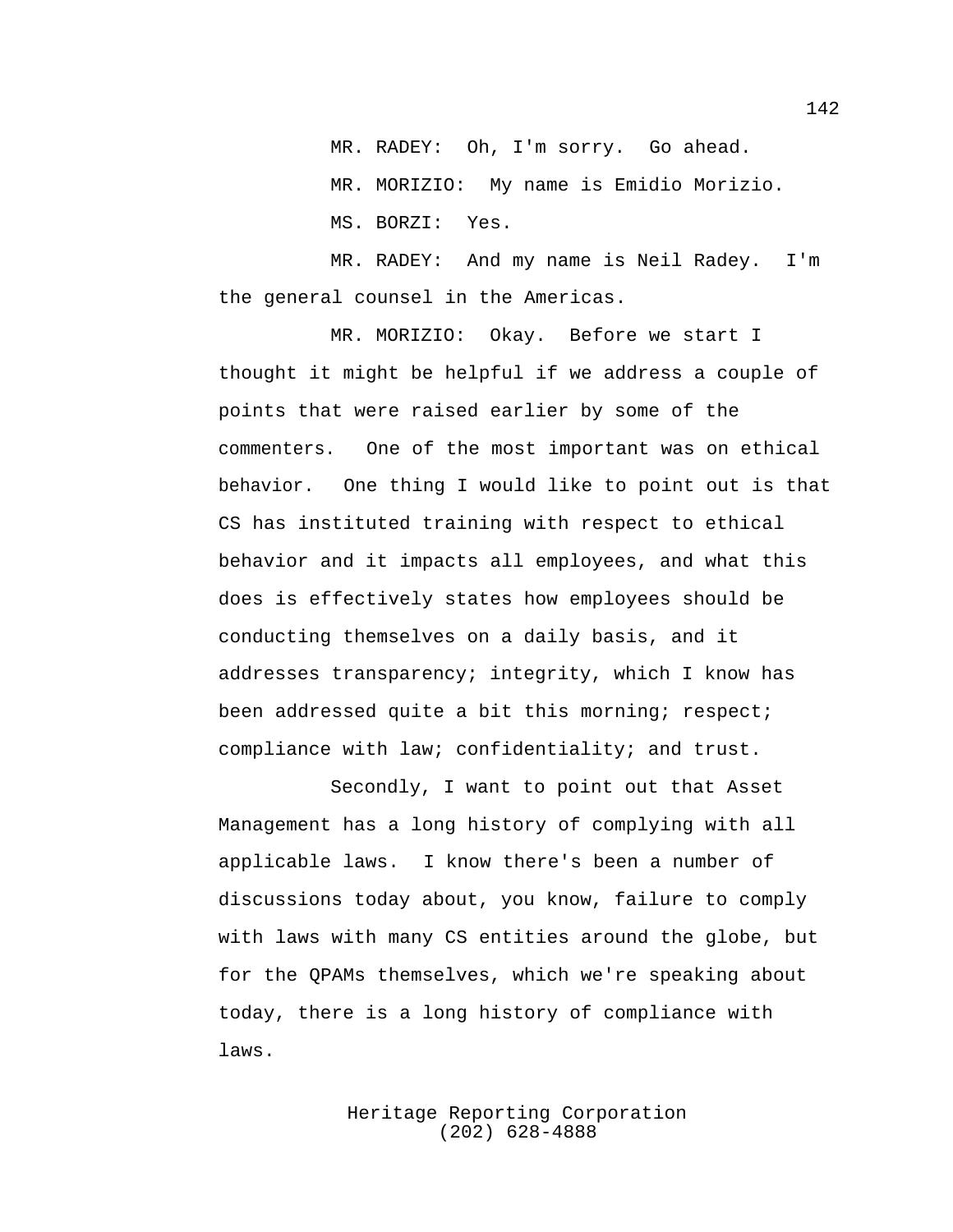Also, Asset Management, we are a fiduciary to the plans and to their participants, and we take that role and responsibility very seriously.

The culture of compliance of the QPAMs is very strong in my impression. I've been with the organization for over 15 years. The tone at the top from both senior management as well as with legal and compliance professionals is exemplary from my perspective.

I also want to rebut a few points that were made a few moments ago. Texas Retirement System is not a client of CSAM. It is not a client, so they have not terminated us, so that statement is not correct.

Also, I'd like to point out that we do have a robust gifts and entertainment program policy. All gifts and entertainment with ERISA plan officials must be pre-cleared with the legal compliance department.

Okay, now to my prepared testimony.

Good afternoon. My name is Emidio Morizio. I'm the global head of compliance for Asset Management. I'm here with Neil Radey, our general counsel, and so Neil?

MR. RADEY: I also had one question that I wanted to address that's come up a couple times this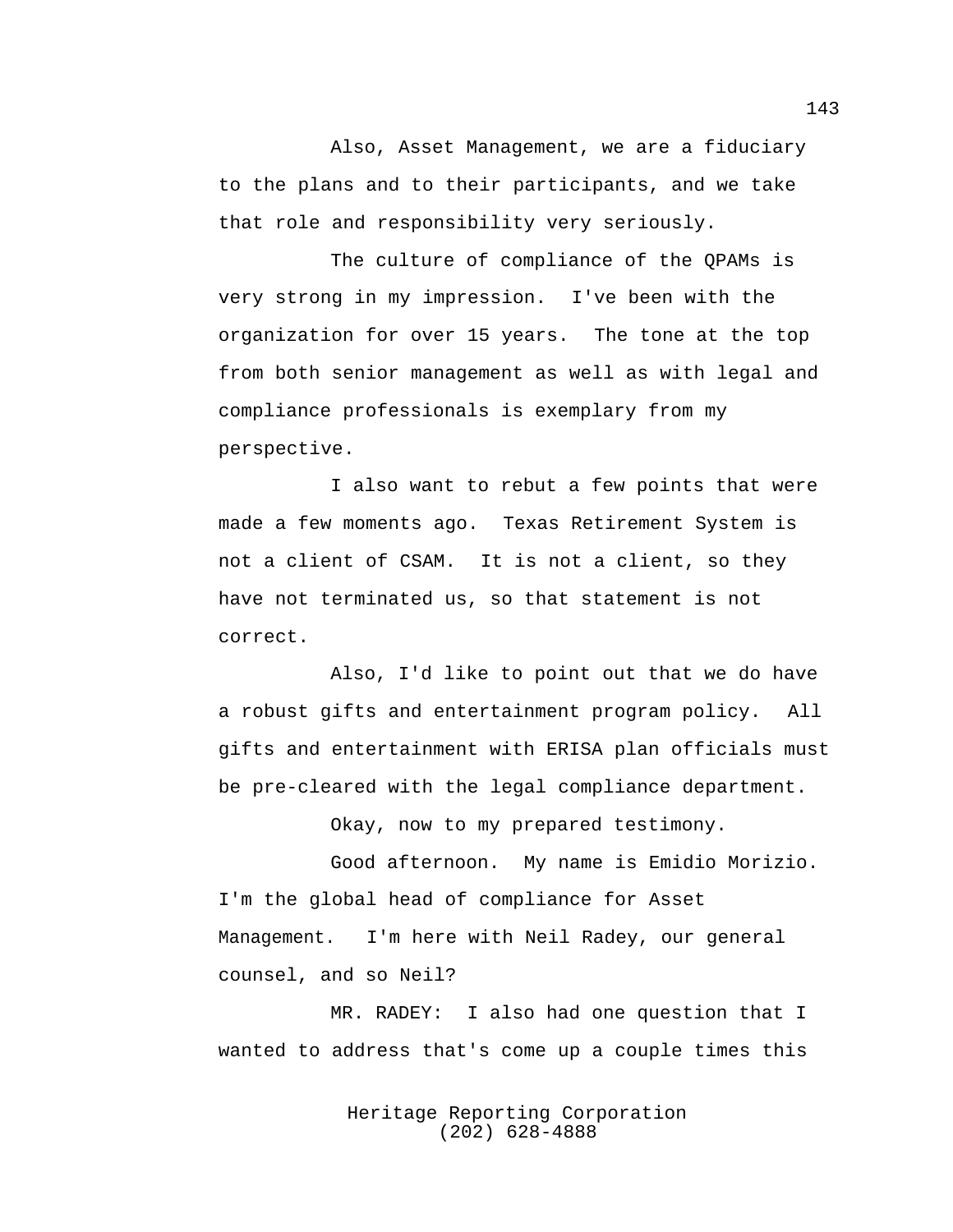afternoon and this morning, and it relates to Swiss secrecy. So Swiss secrecy relates to activities in Switzerland and it's for the benefit of clients, so it's not for the benefit of banks, and it has no extraterritorial application. So, again, the QPAM entities that we're talking about, none of their activities are in Switzerland. Every activity will be auditable by the auditor. We can give you trade information. We can give you time of execution. There is absolutely no limitation on your ability to examine any of those activities, so that question we should really take off the table for this.

MR. MORIZIO: In addition, they use U.S. custodians, so all that information is accessible in the U.S.

MR. RADEY: And then I have some prepared remarks and I'll go through those and then I'll also try to address some of the other questions that have come up and then, of course, you know, we'll obviously answer any other questions that you have.

So, again, as I think all of the CS witnesses have said, we really do appreciate you taking the time today, giving us the opportunity to come in and talk to you a little bit about this. And what I thought we'd try to do is talk a little bit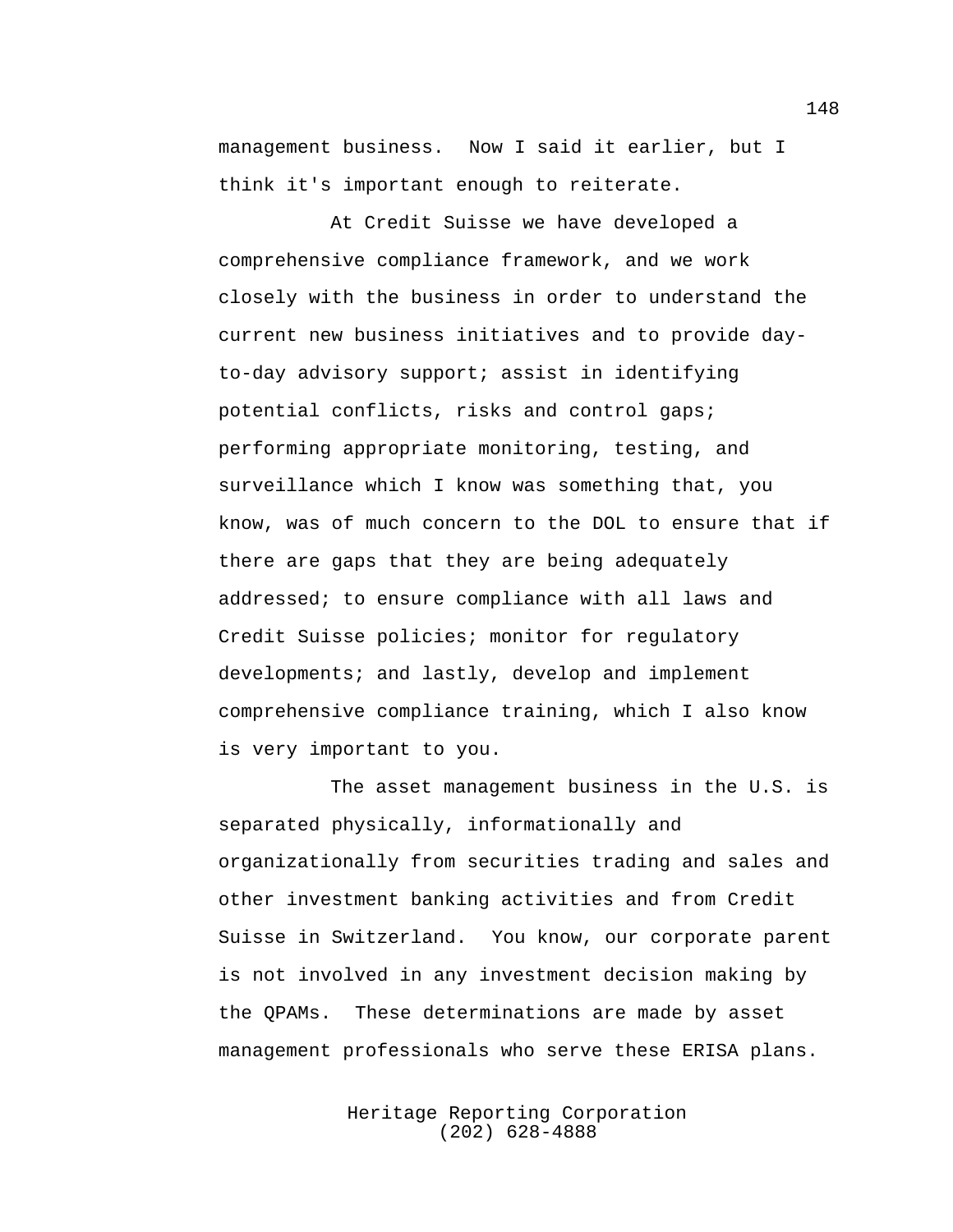We know mistakes happen. You know, no organization is perfect, but we require that all errors in guidelines be escalated to compliance, risk and asset management senior management, you know, as soon as possible. When these errors are identified, we fix them promptly. Corrective actions are always taken in the best interest of clients and with applicable law.

We use automated systems with pre-trade compliance functionality where possible to reasonably ensure that investment guidelines and regulatory restrictions are complied with on a trade-by-trade basis.

We do not trade with our affiliates for ERISA and IRA portfolios, and to the extent our systems can be designed to identify these accounts and monitor these limitations automatically, we have done so. Where that cannot be done we monitor manually. The legal and compliance team of the GC division is an independent control function covering the Credit Suisse asset management organization. We have over 20 dedicated professionals providing legal and compliance coverage support to the asset management business in the U.S.

We are supported by other groups within the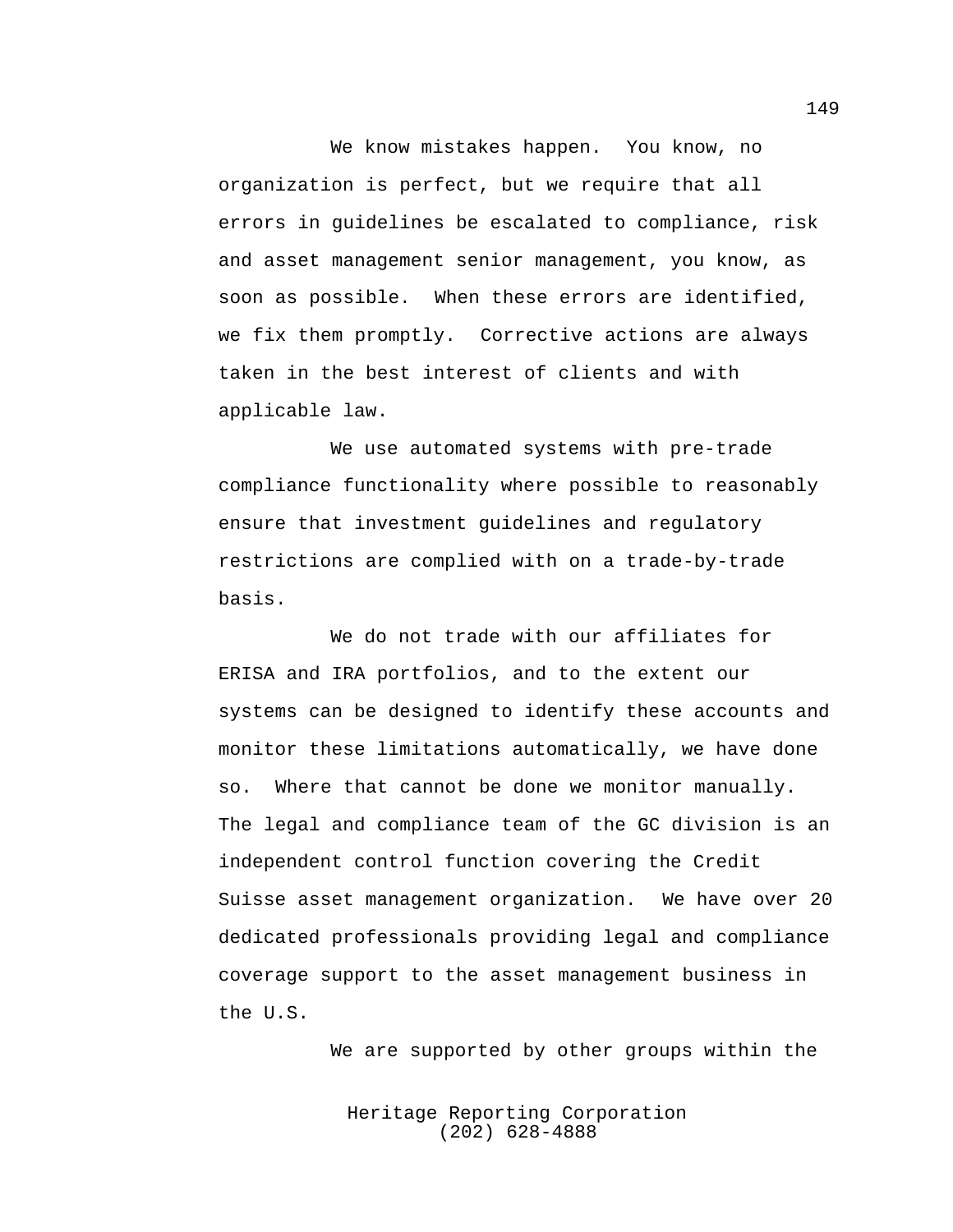general counsel division which report to Neil which are responsible for a number of different functions, some of them being anti-money laundering rules, sanctions, client identification, position limit monitoring, watch and restrictive monitoring. We also monitor for rules that apply to gifts and entertainment, which I mentioned earlier; for standard anti-corruption rules like the Foreign Corrupt Practices Act. We are responsible for the review and maintenance of registrations, associated regulatory filings, as well as for enforcing and interpreting the personal trading policy.

Compliance also performs risk-based testing. This would include targeted reviews of businesses or ad hoc unscheduled reviews where we think there might be a potential control gap to ensure compliance with firm policies and procedures.

The legal and compliance teams are the main contact with regulators to address inquiries and examinations. The activities I just described help to ensure that we satisfy all legal and regulatory compliance requirements and also to properly identify, assess, mitigate potential conflicts of interest, and ensure our clients are being treated equitably and fairly. I cannot emphasize enough that in the U.S. we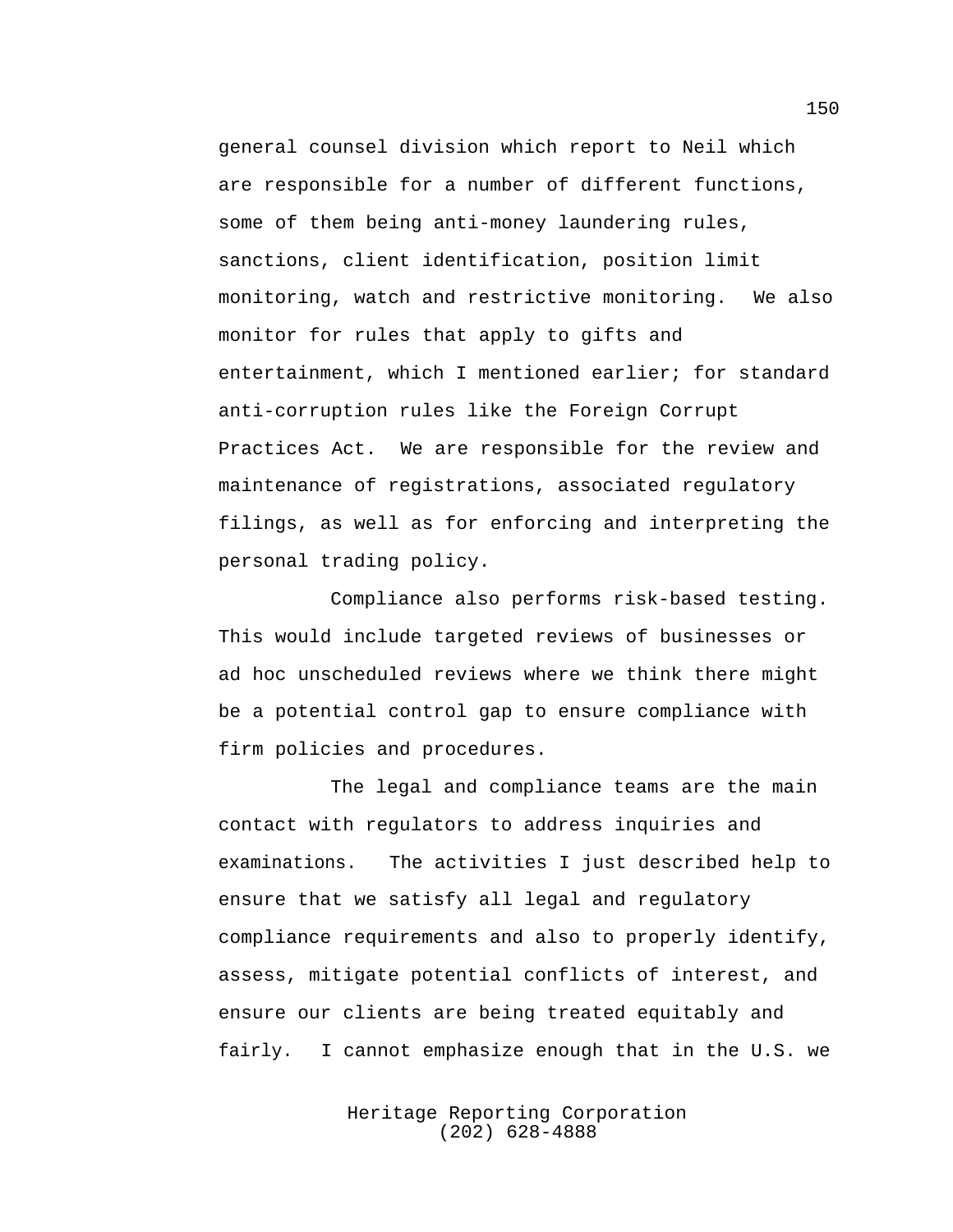have and will continue to maintain a culture of compliance. That is what the head of our asset management business expects, that is what our general counsel expects, that is what we expect of ourselves, and this is what our clients expect of us.

I hope my presentation this afternoon and my additional more detailed written statement will help the Department better understand how we at Credit Suisse Asset Management run this business in accordance with all applicable laws and regulations and with pride and integrity. Our strong track record with regulators and clients takes hard work, I can assure you of that, and we will diligently apply ourselves to meet every expectation under the interim and final rules. Neil?

MR. RADEY: I have just a few more things. You're going to hear shortly from the independent auditor, so we've heard a little bit about the independent auditor already today. Just a couple responses already. There was a question about providing the contract. We've agreed, since the question came up, to provide the contract to you, so that is something that we will be doing, but just a few more points on them.

They have a track record of acting as an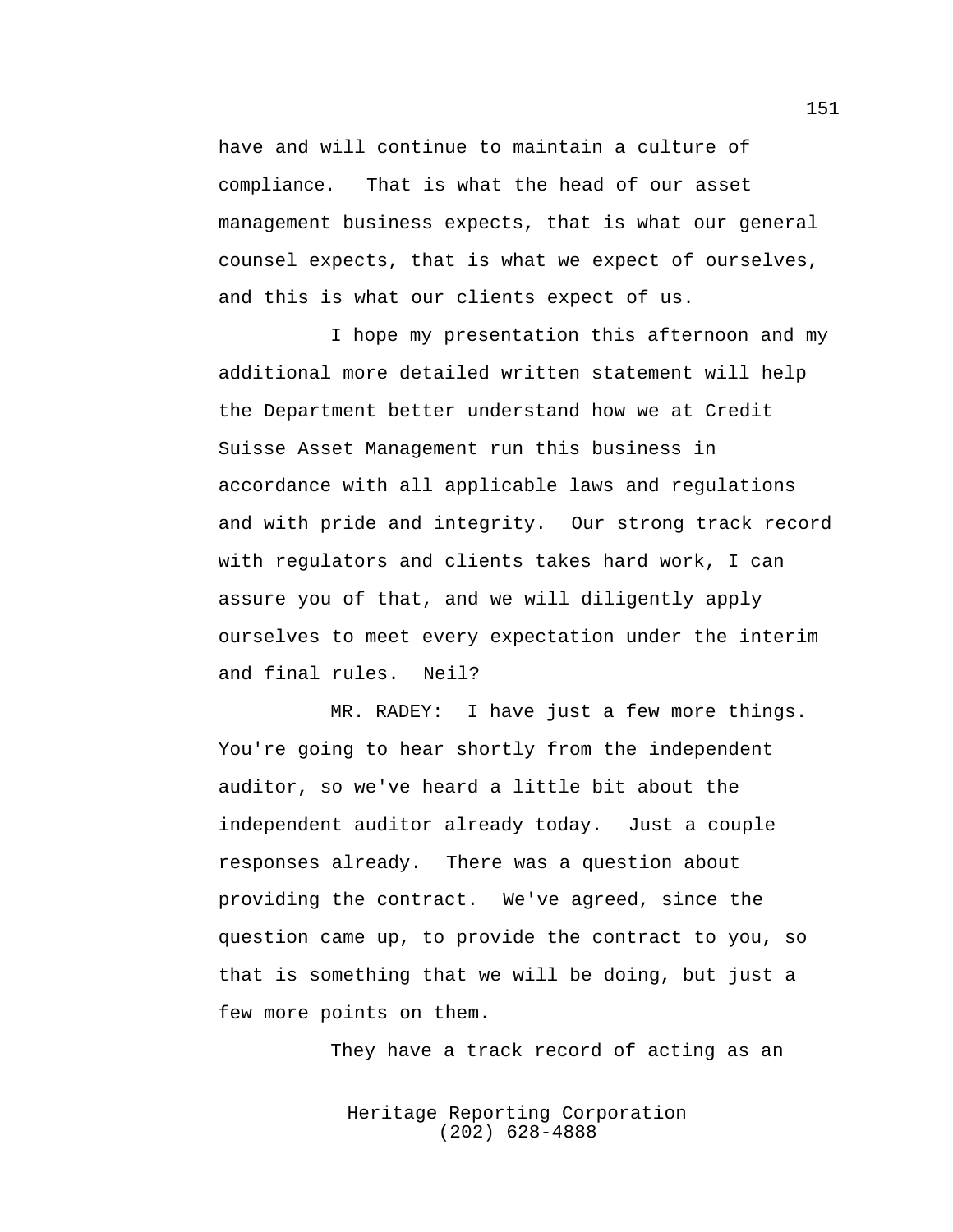independent auditor. This is not going to be a tickthe-box audit. This is a very serious audit. The compliance program is not a tick-the-box program. It is a serious substantive program and that's what I suspect they will find, and we welcome you and your examiners in too and we'll be completely forthcoming and transparent with you, with the auditor, and we will also -- we'll give you anything you want, and we have other regulators on site. We'd be happy to have you there for, you know, as long as you want, quite frankly. We'll give you whatever information you want.

You know, one small point, the Fried Frank point has come up. We checked over lunchtime. Apparently on their list of clients we're somewhere like 198, so we are not a significant client to them. We don't use them very much. Our thought here was to really get experts, experts who had ERISA expertise, bring the benefit of what they've seen at other firms and bring that to bear for the benefit of the plans and the participants in those plans who we manage. So that was really the thinking behind the Fried Frank choice.

MR. MORIZIO: If I can interject for one second.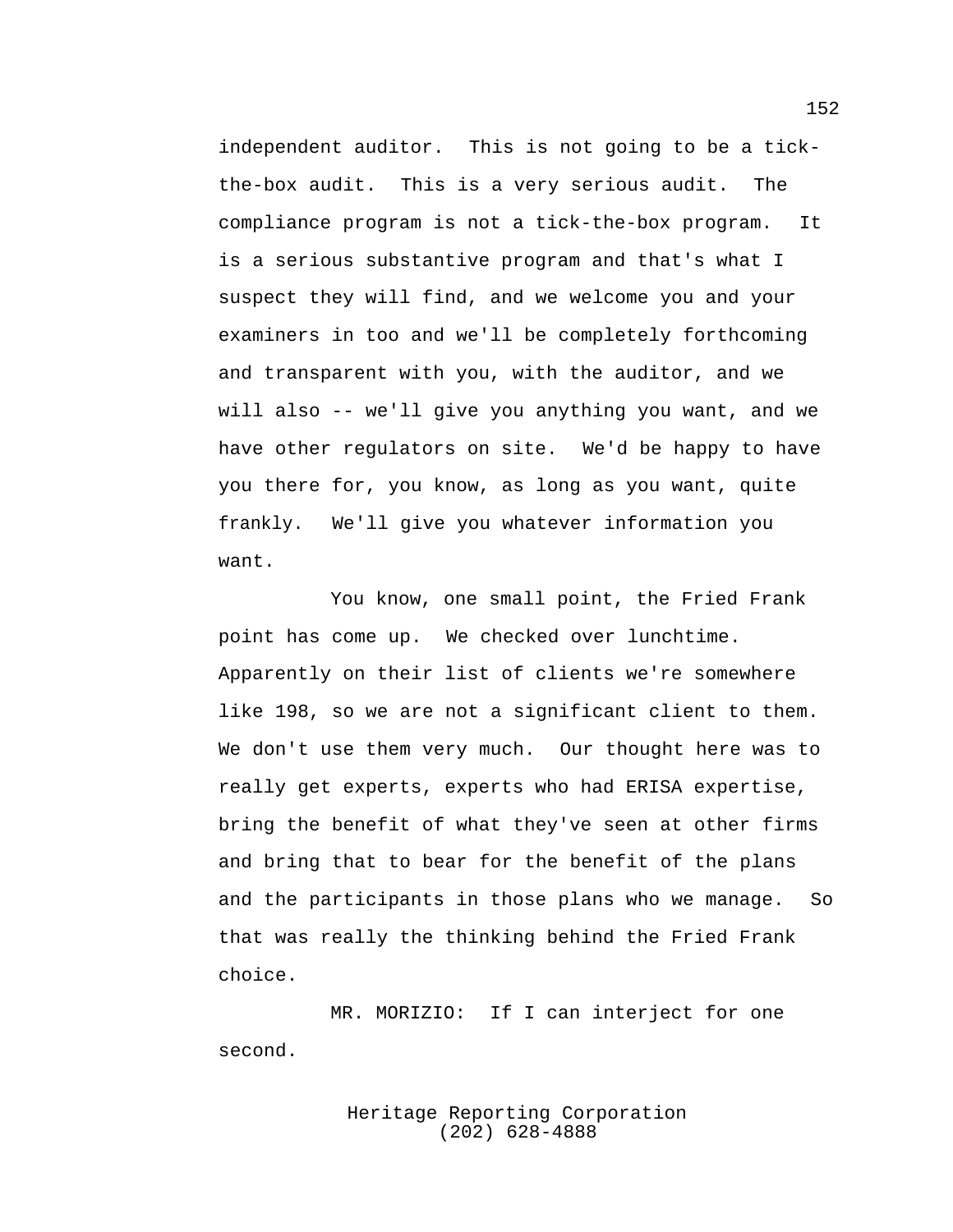MR. RADEY: Sure.

MR. MORIZIO: We intentionally did not use a law firm we typically use in asset management. We have not engaged Fried Frank for any, you know, typical advisory support or activities, and so we intentionally wanted to use a law firm we do not typically use, where we did not have a regular relationship with because we wanted that independence and we wanted a fresh set of eyes to look at our ERISA compliance program to ensure that we have not overlooked anything.

Sorry, Neil.

MR. RADEY: That's fine. And, you know, there are a number of other points that were made throughout the presentation. I'm not going to reiterate those but happy to respond. I would say a question of the tone at the top. You know, for probably -- I've been at the firm for over 20 years. I would say the tone at the top has been a very significant part of our message for probably 15 of those years. Really it's permeated the firm.

You know, you know that you've tailored an exemption to address this kind of conduct before. We think that the last 19 or 20 times that you've done it, plus all the additional conditions that you've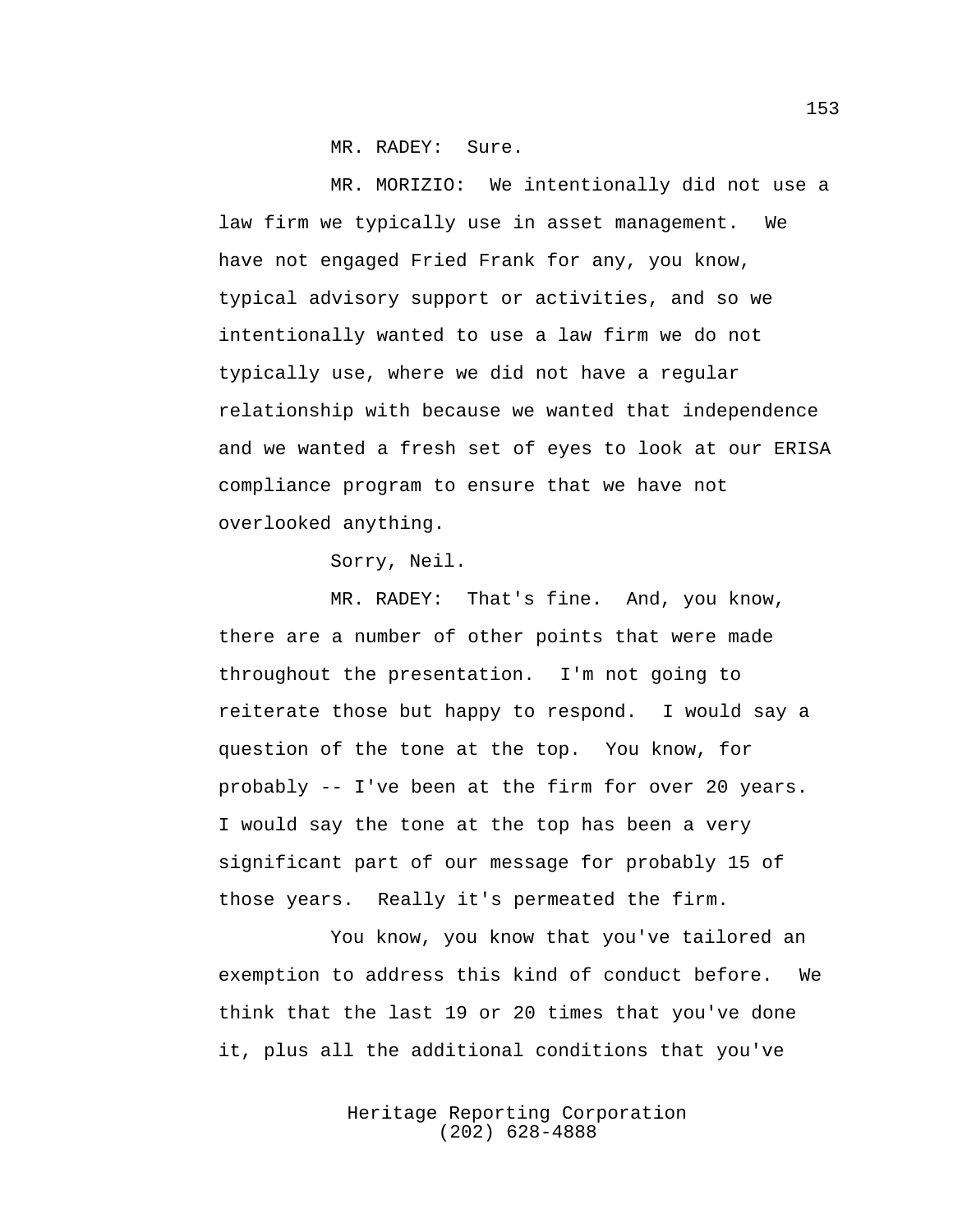added to our proposed exemption, you know, should be enough to give participants and plans the adequate protection that they need. Again, any additional conditions we're happy to talk to you about, you know, how we can make those work, how they can be audited, what are the substantive benefits that those could achieve because I think what we really are here is we're looking for substance and we're happy to come up with any good substantive ideas here.

You know, I guess the last topic I do want to say is, and, Madam Chairman, you addressed this a little bit. You know, there's not a back and forth between the witnesses, but I must say that a lot of what I've heard today, you know, some of it is very old. Some of it is unsubstantiated and obviously there's a lot that applies to the industry and other financial institutions.

So I guess when we all leave the room and you step back and, you know, take it all in really think about, you know, what is the legal standard, what is Credit Suisse, what is Credit Suisse Asset Management, what are these conditions, and I guess to me, you know, what's going on in the rest of the industry, I'm actually quite proud of what we've done in the U.S., and I do think that as you get to know us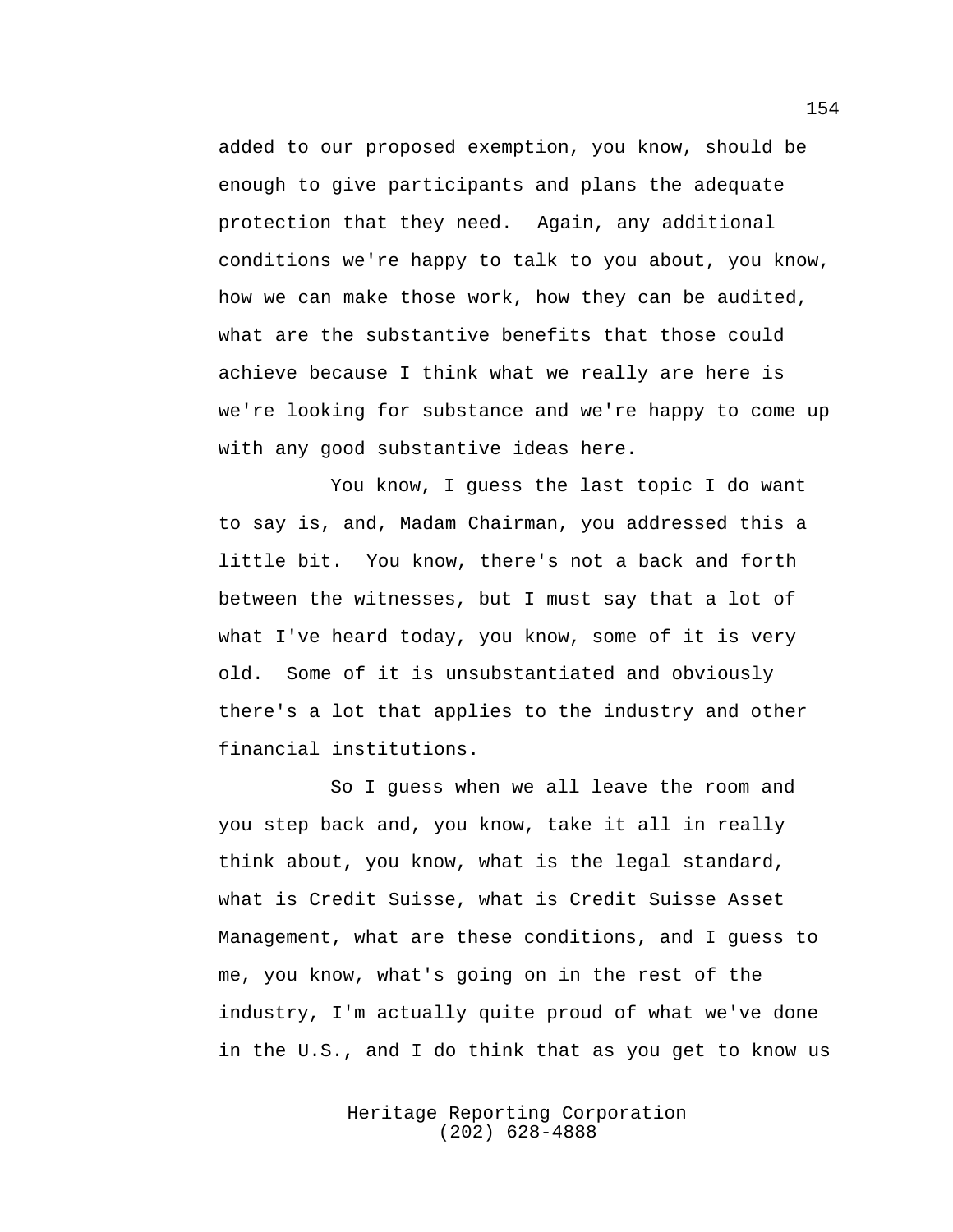and the auditor gets to know us and your examiners get to know us, I think that you'll walk away with a very different impression.

There's one or two other things I need to say. Some commenters have alleged that senior management at Credit Suisse knew of the active assistance to U.S. customers evading taxes described in the plea agreement. These are claims that are unsubstantiated. Indeed, it was an independent investigation. It was conducted by external counsel, but it concluded that senior management was not aware of that misconduct.

I also want to point out that during the financial crisis our firm has played a very constructive role. We worked with the government to study the economy, worked through necessary Dodd-Frank improvements to the system, and designed clearing functions and other reforms that make sure that these industry issues do not reoccur.

Credit Suisse did not take any taxpayer money, and some of my colleagues originated and have been thought leaders and worked tirelessly for the last six years to address the too big to fail issue; really come up with a concept called "bail-in" which really will move the risk of some of these large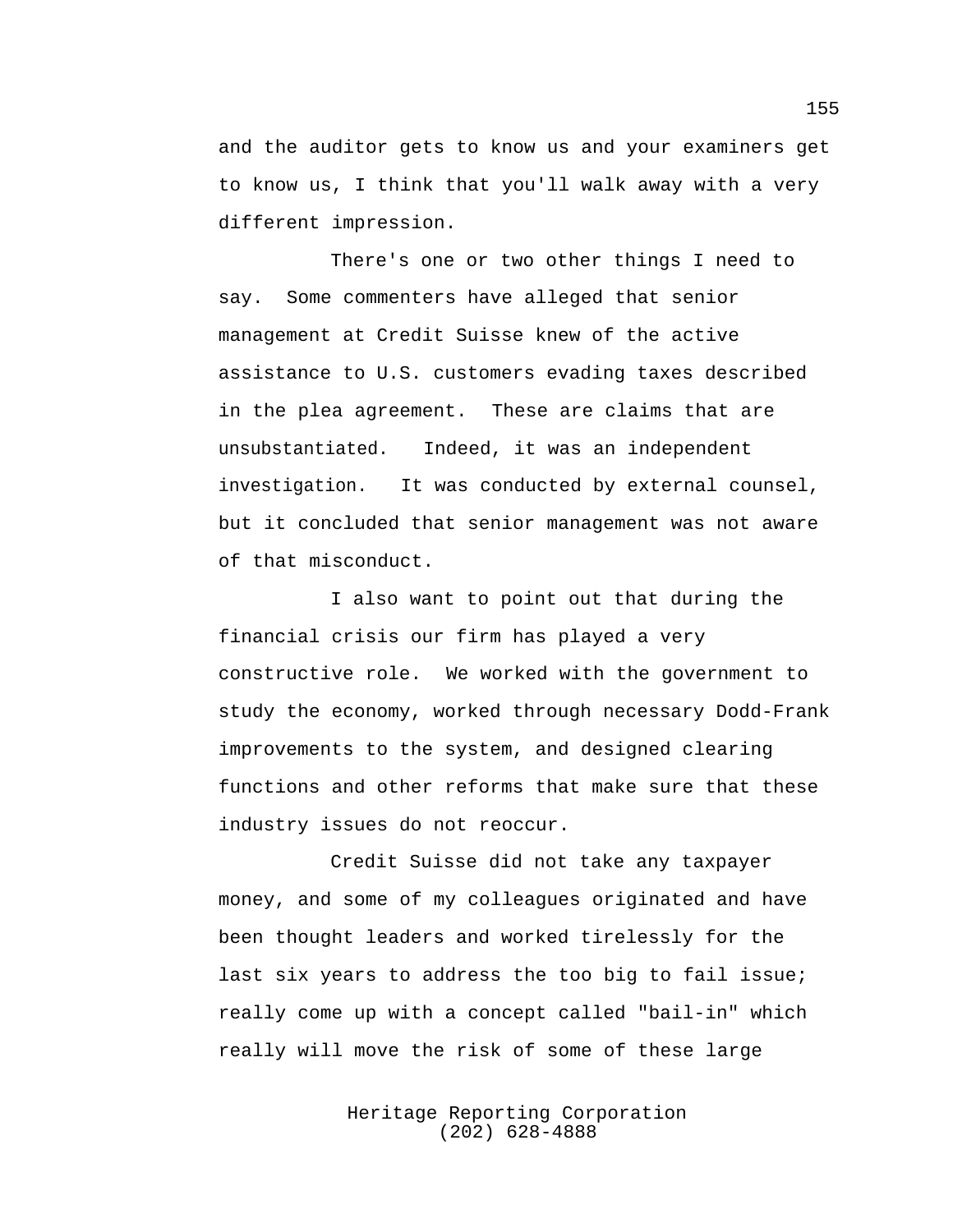financial institutions away from the taxpayer to debt holders.

We've not been implicated in LIBOR rate setting, foreign exchange or robo-signing matters, and this, I think, demonstrates a careful adherence to the law and some of our good business practices.

So I guess with that I want to say one last thing, which is, you know, we are an organization globally and in the U.S. We're made up of, you know, thousands of employees, and many of our employees give back to their communities. They do so financially but also with hours and hours of volunteer time, and you will hear from some of the grantees that the foundation, our foundation supports.

But volunteerism is really the way that we try to do this. It's in our DNA. Some of the organizations we support are in the fields of education, nonprofit legal services, mentoring. We don't ask for recognition for what we do here, but we do think that, you know, to help understand who we are a little bit more. There has been a lot of criticism of the institution, but there is very much a side of the institution that's composed of people giving back every day, dedicated to their jobs, pride in their institution, and that's who I think Emidio and myself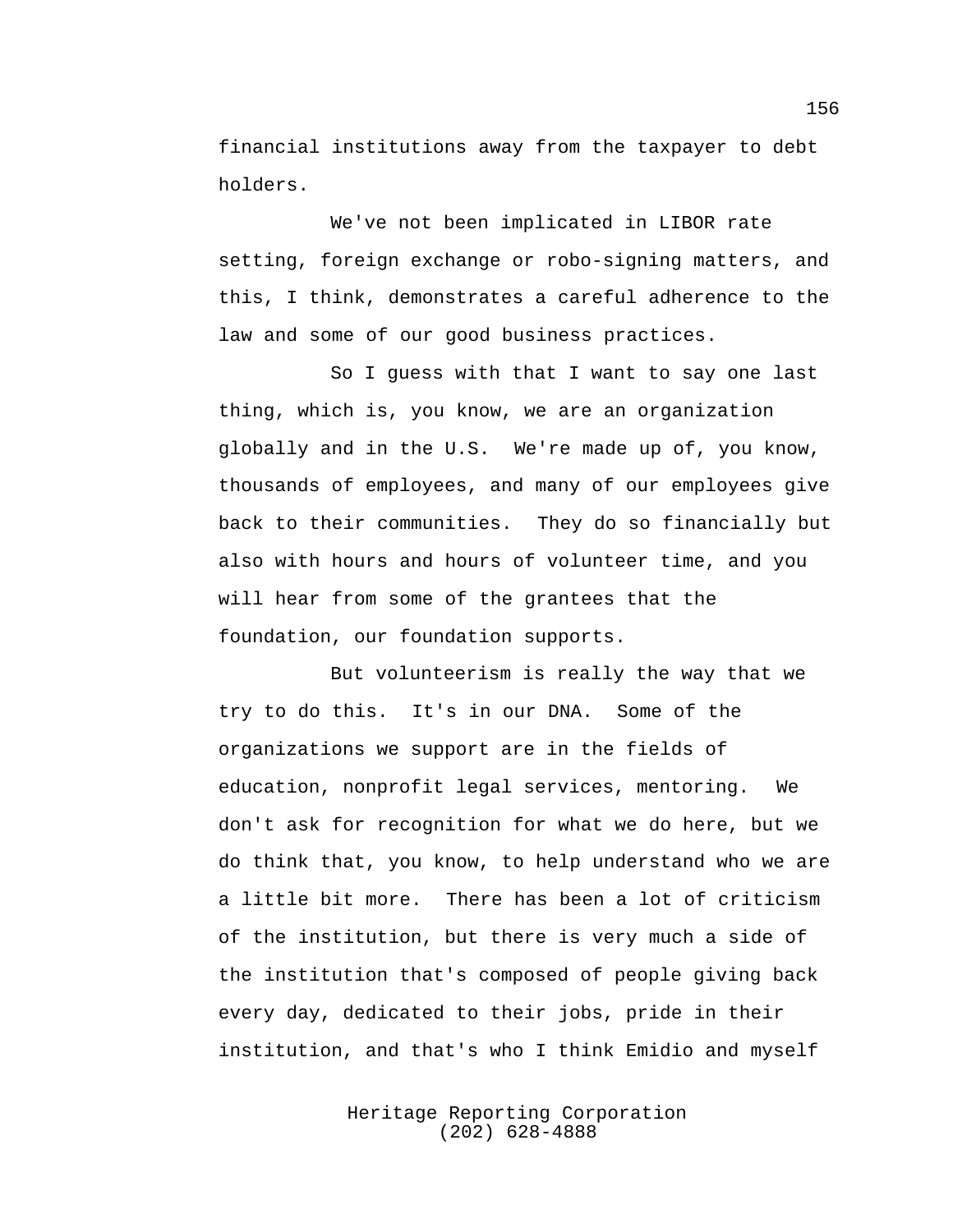and the other CS witnesses you have seen earlier today are representing.

Again, I want to thank you for your time. I want to thank you for the process that you've conducted, and I really want to thank you for your continued thoughtfulness as you go through all that you've heard today. So thanks very much for having us.

MS. BORZI: Yes, I have a question. So, in my immediate prior life, my life with the Department of Labor, among the many things that I did is I developed and ran a corporate compliance graduate certificate program in the School of Public Health at GW. So I'm extremely committed and concerned about the compliance culture, and one of the things I started my class with was something you actually alluded to and other witnesses have alluded to, which is this notion of it starts at the top. If the top of an organization does not overtly project that compliance is a core value of the company, it's not going to trickle down.

And so, as I listened to your description of the corporate compliance activities and the commitment that you have to that and I juxtapose that against other testimony that we've heard and certainly what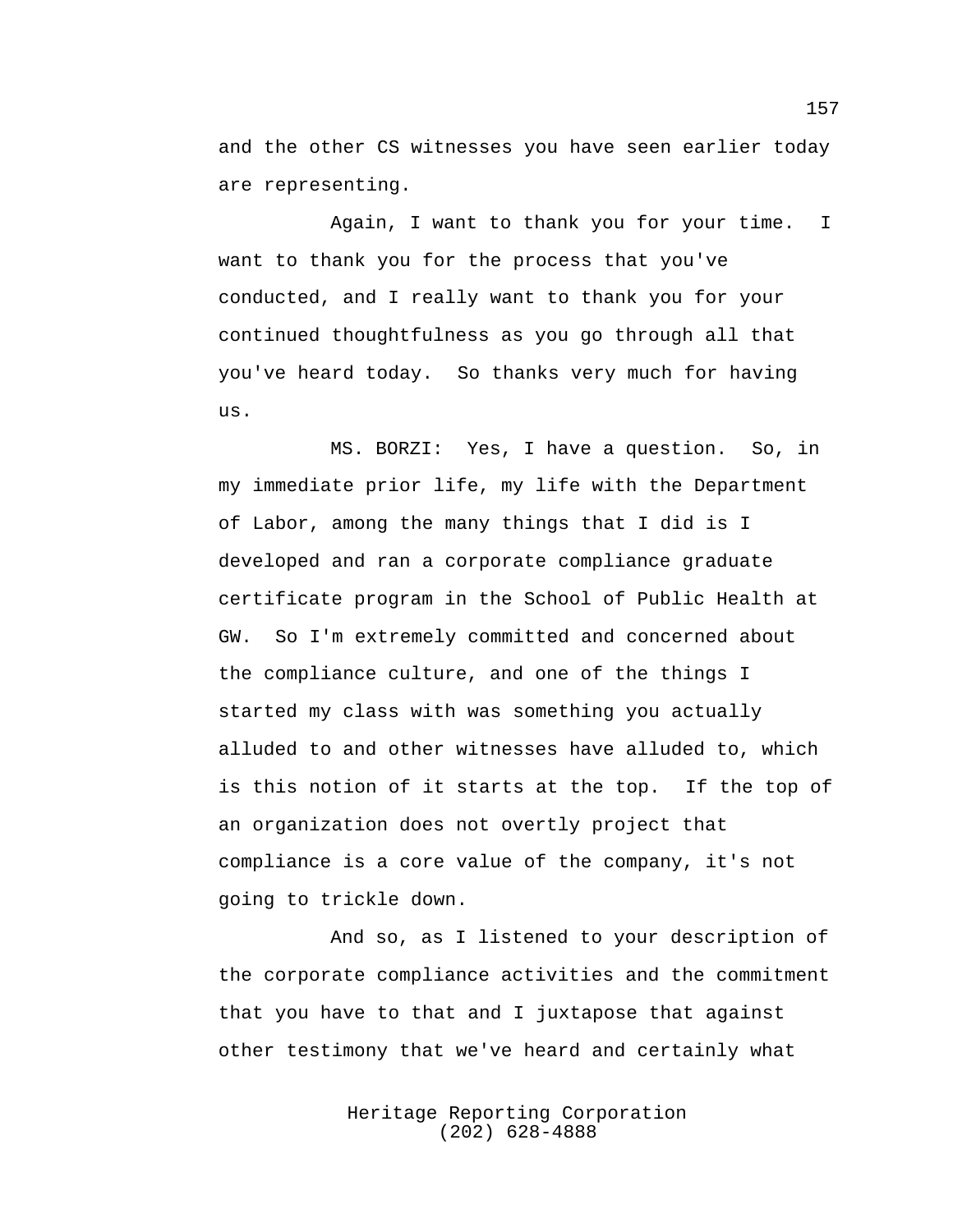I've read in the newspapers about what appears to me, Phyllis Borzi, citizen, taxpayer, not assistant secretary, but what appears to me as a lack of commitment to a compliance mentality, I can't help but wonder how you exist, because that's what you would like us to take away from this, as an oasis of ethical compliance adherence in a swamp of a culture clearly from the top down that doesn't appear to have those same values. So can you help me out?

MR. RADEY: Yeah, yeah. I'm sure I would not call it a swamp, but, you know, and I guess I'm also limited because, as I think you know, we've settled the matter with the DOJ, so we can't get into that.

MS. BORZI: Right. All I'm concerned about is why we should assume that you are as committed to that as some of the other parts of the business, including, as I said before, the mothership doesn't appear to be.

MR. RADEY: Yeah. Well, even some of the things at the mothership are really historical, and I think one of the things, and I think this is a good example, is in 2008 one of the witnesses this morning talked a little bit about the UBS matter and the UBS clients leaving UBS, and I think one of the first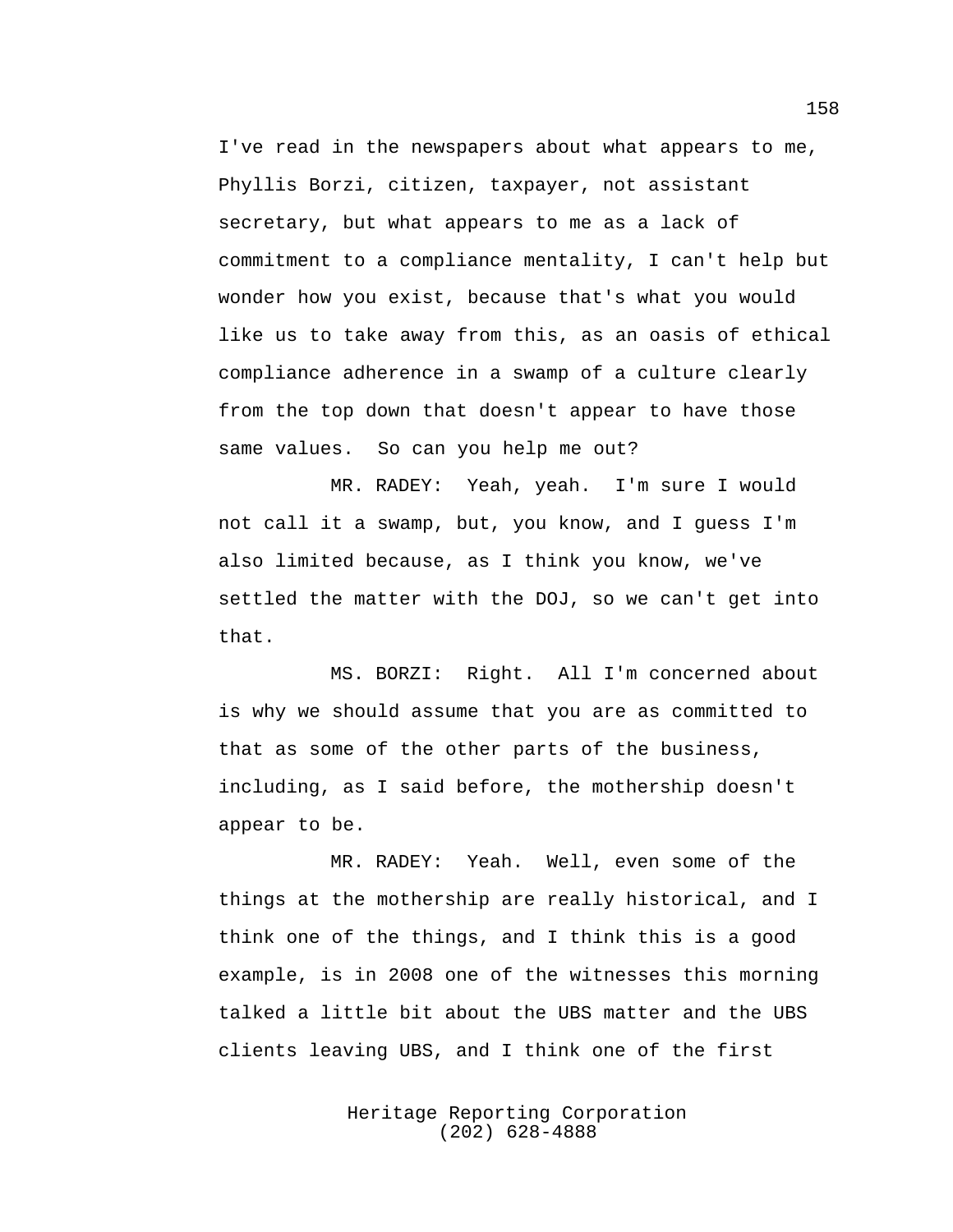things that we did, and we did this in Switzerland in 2008, was we said we are not going to take any new accounts from UBS.

Now you might say that, well, 2008 is a little late, but I think that that is indicative of the way that we started to address this issue very early, well before there was any, you know, CS matter, and this was, again, if you turn your clock back to 2008, that was also the time that, you know, Lehman was filing for bankruptcy. There were a myriad of different things going on in the world, in the financial industry, and at that particular time we recognized these -- you know, there is going to be a problem here. We are not perpetuating this problem. We are cutting it off then, and here we are, you know, seven years later and we're still talking about it a little bit.

But I think that that is the culture. And when I talk about a legal and compliance department of 400 people here today, you know, I joined the firm, as I said, about 20 years ago. The department at that time was probably about 27 or 30 people, so what we --

MS. BORZI: You service all three?

MR. RADEY: Well, no. For the QPAM business you'd have to say how big the QPAM business was, you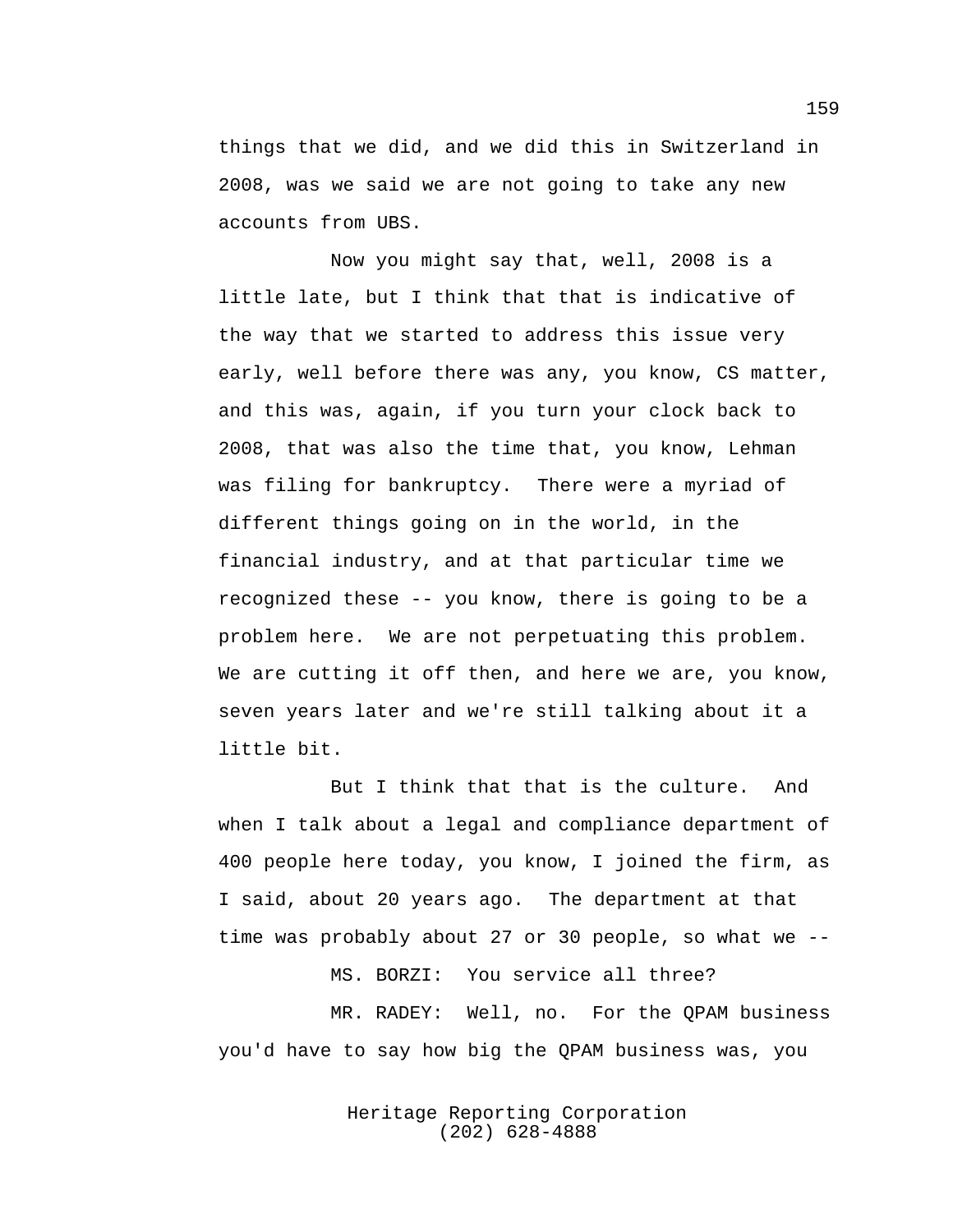know, historically.

MR. MORIZIO: Well, you know, the business has changed over the years since I was associated --

MR. RADEY: Yes.

MR. MORIZIO: -- with the organization, so, you know, we've divested of certain businesses and the like.

MS. BORZI: Right.

MR. MORIZIO: But I think in terms of the level of resources in asset management that we have dedicated to, you know, legal compliance to the asset management business, I think it's in line with what I would expect you would see at a typical asset management organization.

But like I said earlier, we have a substantial amount of resources behind it in the core legal compliance team who are providing additional resources to us and to our clients, being, you know, watch and restrict illicit monitoring, gifts and entertainment, you know, FCPA, things like that. So we have a core team which services the business, you know, very carefully, but we also have other support that we rely upon to ensure that, you know, we were covering all aspects of compliance.

MR. RADEY: And I think what you've also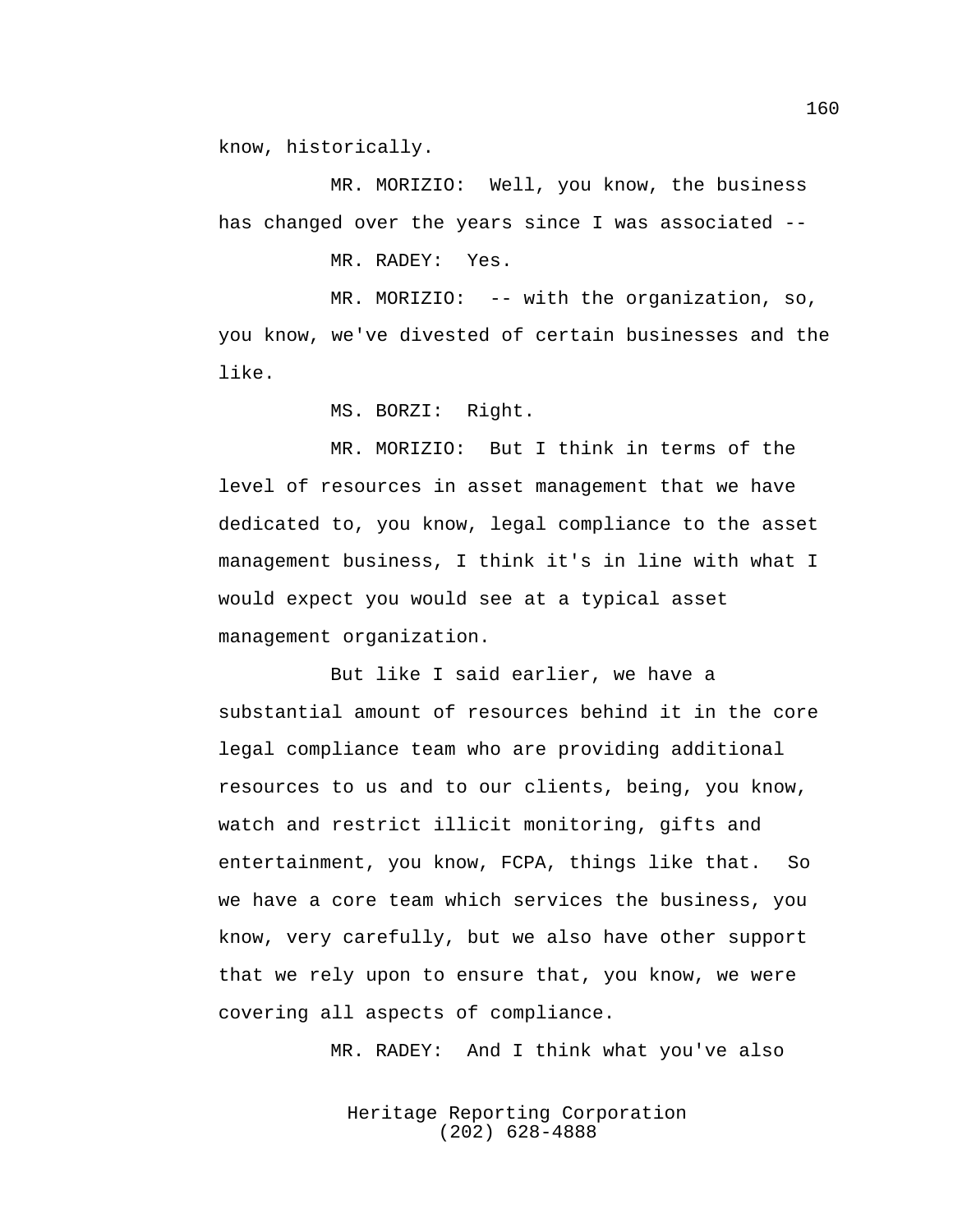seen over the years is, you know, if you again go back in time in the U.S., you know, starting with the insider trading cases in the mid '80s, mid to late '80s, what you've really seen since then is in the U.S. a very, very quick development of very sophisticated compliance and regulatory regimes. I don't think that those have been mimicked or quite developed at the same pace in other parts of the world, but I think that what we're seeing globally, regulators learning very, very quickly from other regulators, business practices in one jurisdiction being adopted and compliance practices being adopted that are effective in one jurisdiction being exported.

I think on that particular point Emidio has really been in the forefront of developing those practices in the U.S. for the QPAMs predominantly, which is, I think, your question, but then also exporting them to other areas of our bank globally.

MS. BORZI: Of just asset management or beyond?

MR. RADEY: I would say beyond, yes, very much beyond.

MR. MORIZIO: I've helped out on other projects where Neil has asked me to help out, you know, to help and just, you know, bring best practice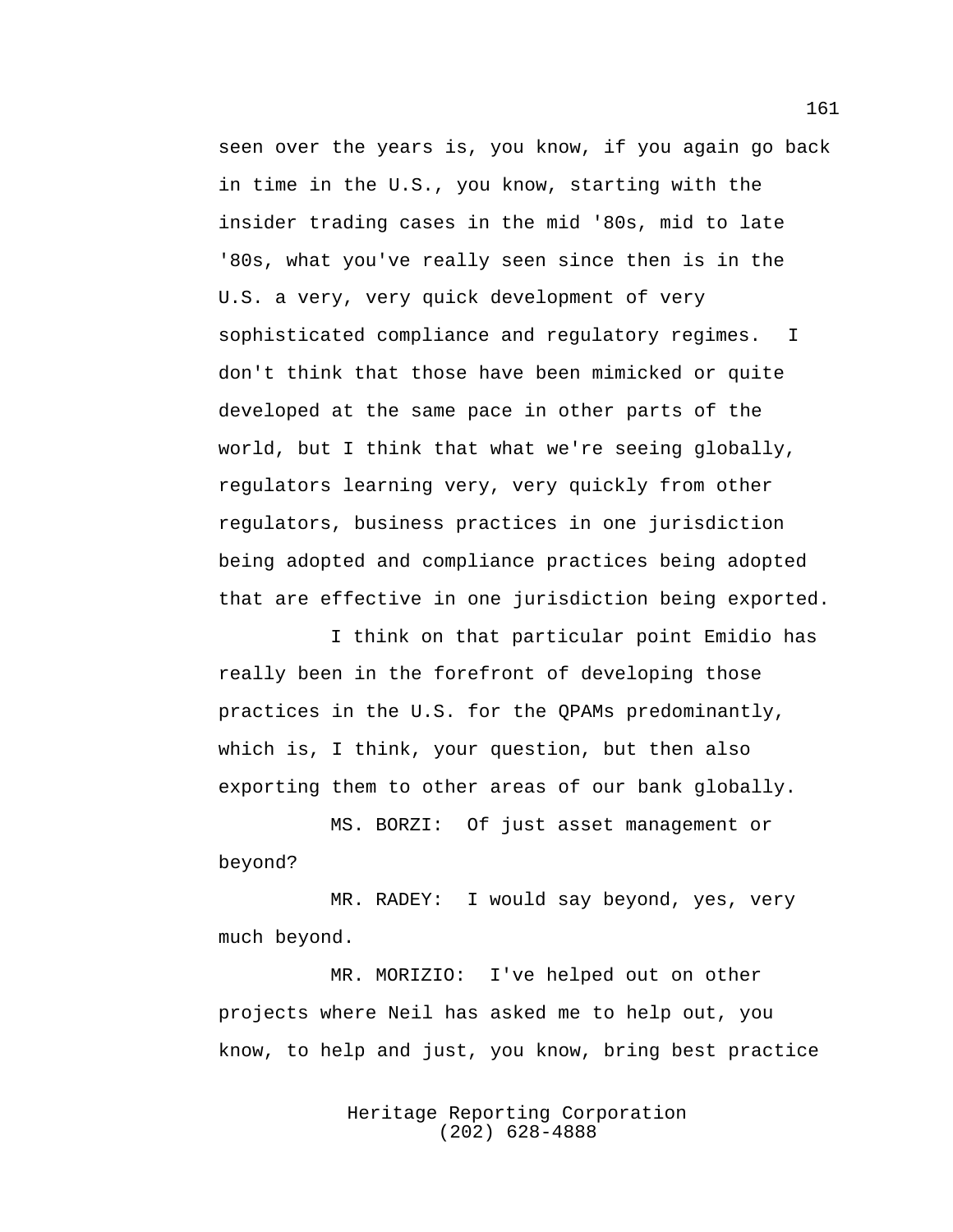where we can to addressing, you know, control gaps where we think we can, you know, improve things. So, while historically my focus has been on asset management, you know, I'll always lend a helping hand in other parts of the organization where I think I can add value.

MS. BORZI: Okay. And then I just want to sort of tick off some other questions because I've got a bunch of loose ends.

MR. RADEY: Sure.

MS. BORZI: You don't necessarily have to answer all these questions, but I'd like for the record my questions about how you selected the firms to do your training --

MR. RADEY: Yes.

MS. BORZI: -- and the audit.

MR. RADEY: Okay.

MS. BORZI: You kept talking about we selected Fried Frank --

MR. RADEY: Sure.

MS. BORZI: -- because they have done no other business with us. That really wasn't an answer.

MR. RADEY: Okay.

MS. BORZI: That was part of my question.

MR. RADEY: Sure.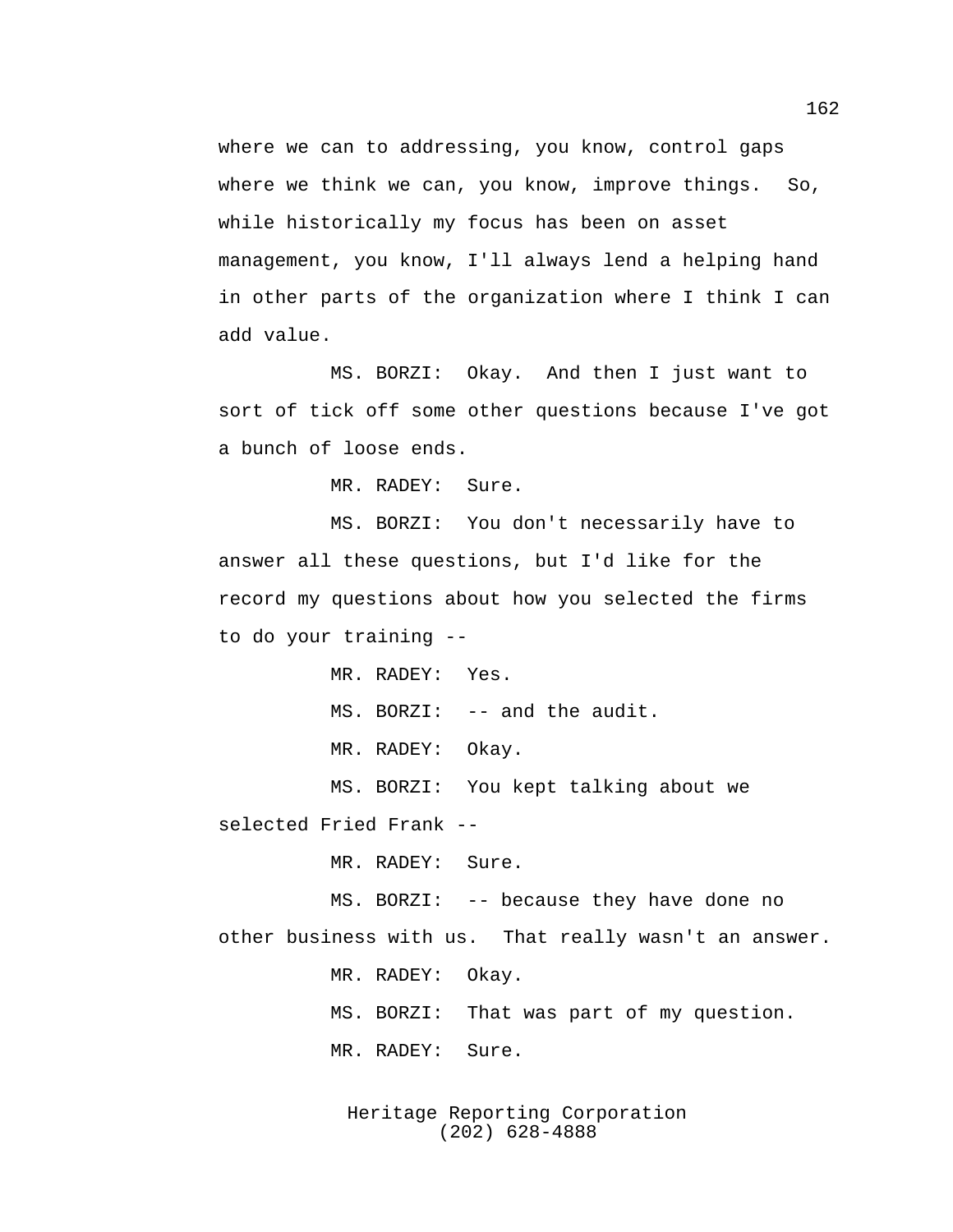MS. BORZI: But really what I wanted to know is have they done any business at any point for the bigger -- anybody in the bigger organization --

MR. RADEY: Yeah.

MS. BORZI: -- because obviously, as Mr. Nader suggested --

MR. RADEY: Sure.

MS. BORZI: -- and the point of my question this morning was to make sure that we weren't just - you weren't thinking about complying for these -- with these conditions by having a same-old, same-old --

MR. RADEY: No.

MS. BORZI: -- who has a prior relationship to the bank and, of course, I understand having --

MR. RADEY: Sure.

MS. BORZI: -- been at a law firm that there is always an interest in having a future relationship and that that --

MR. RADEY: Yeah.

MS. BORZI: -- sometimes might affect your ability.

MR. RADEY: Yeah, sure, go ahead.

MS. BORZI: So tell me -- we want to know about how you selected the firm to do the training and the other big component of the additional conditions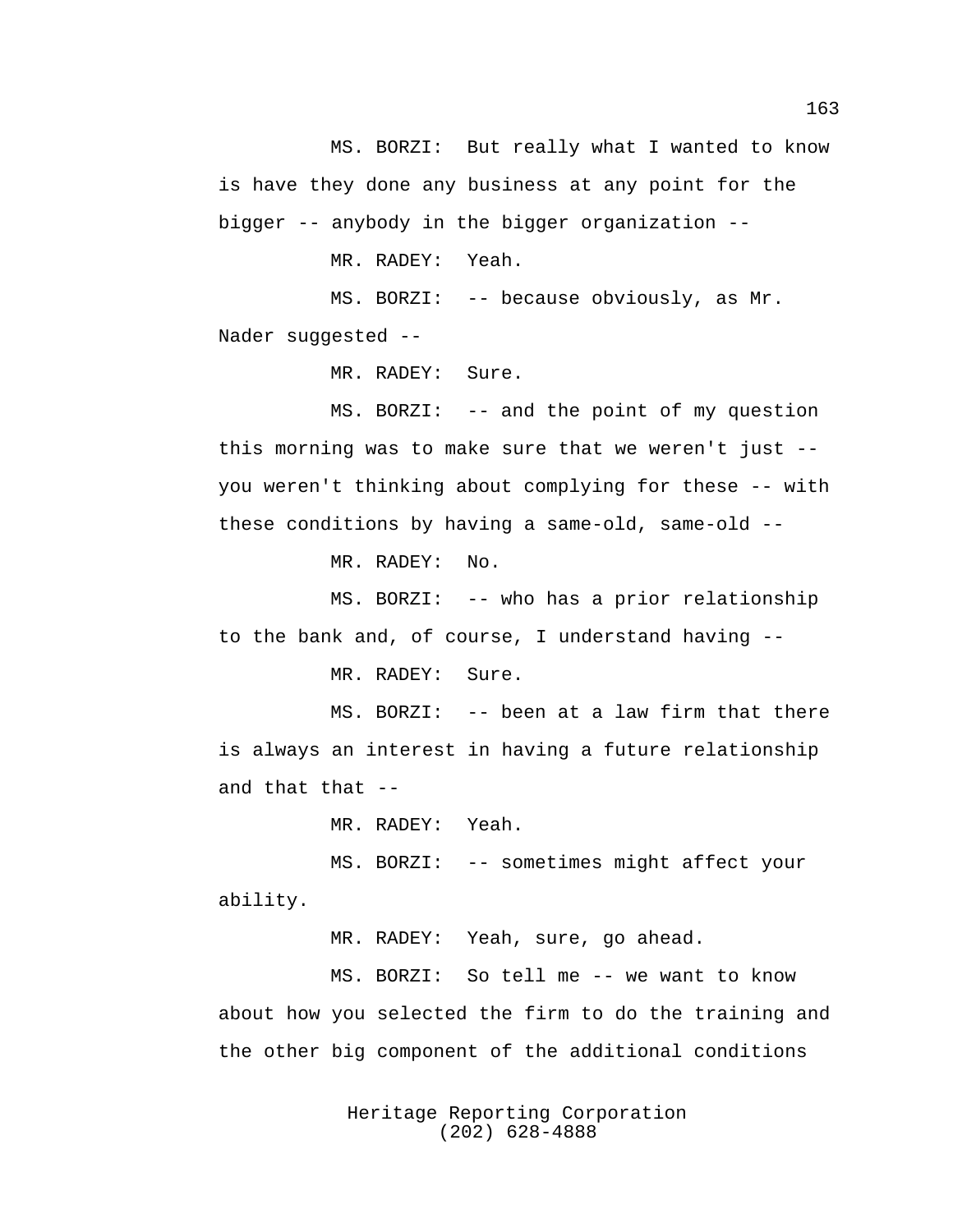is the audit, so what was your selection process like for that? And again, the same question, to what extent were the service providers you selected, have they had any prior relationship with Credit Suisse, the company as a whole, and its affiliates?

Thank you for telling us that you are going to give us copies of the contract. I'd like to see one for both of these service providers because I want to know what exactly the scope and nature of their duties is, what restrictions there might be, certainly what they're being paid. And I think that's  $-$  I know we'll have some other questions.

MR. RADEY: Okay. That's fine.

MS. BORZI: But I just wanted to let you know those are the kinds of things that we are interested in.

MR. MORIZIO: Sure, sure. I can speak to the engagement of the law firm.

MS. BORZI: Okay.

MR. MORIZIO: With respect to Evercore, unfortunately I was not directly involved in that.

MS. BORZI: So did I miss the one person I didn't ask the question to?

MR. RADEY: Well, actually, Evercore is going to be coming shortly. You can ask them. They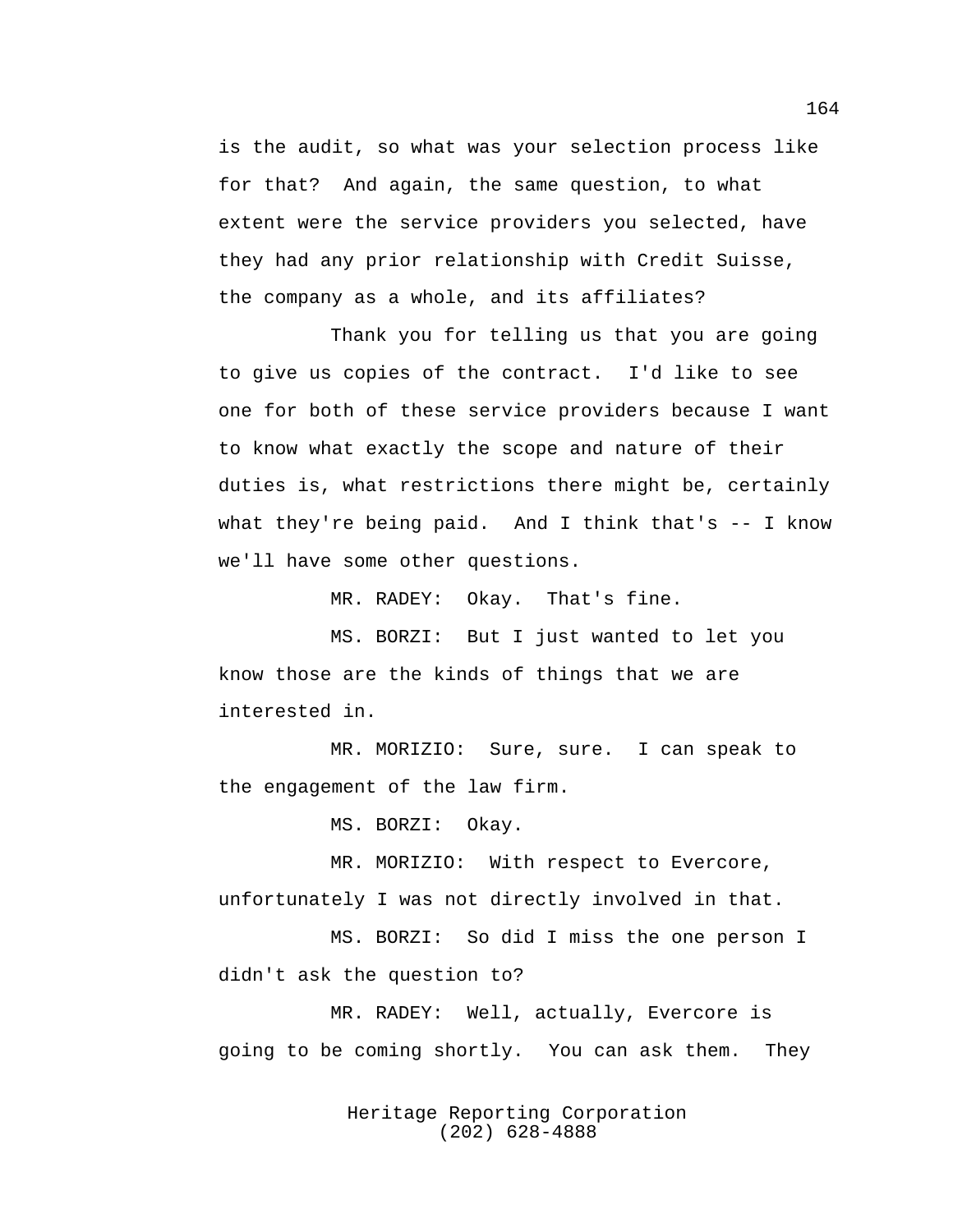won't know why we picked them, but --

MR. MORIZIO: Yes.

MR. RADEY: -- we'll tell you a little bit about that.

MR. MORIZIO: Yes.

MR. RADEY: Fried Frank, yeah.

MR. MORIZIO: So, with respect to Fried Frank, so we interviewed three law firms that have very strong ERISA practice groups, and we intentionally went to law firms that we typically don't work with in asset management because, like I said earlier, we wanted to get a fresh set of eyes. So while we have very strong and competent in-house ERISA lawyers, we wanted to go to people who we typically don't go to with questions on a routine basis because we wanted, again, to have somebody come in and do a little tire kicking and make sure we're not overlooking anything.

MS. BORZI: So did somebody give you advice on how to select these three firms?

MR. MORIZIO: No, I think, you know, we're very competent in terms of choosing, you know, ERISA counsel, like we engage law firms for many different projects.

MS. BORZI: Sure.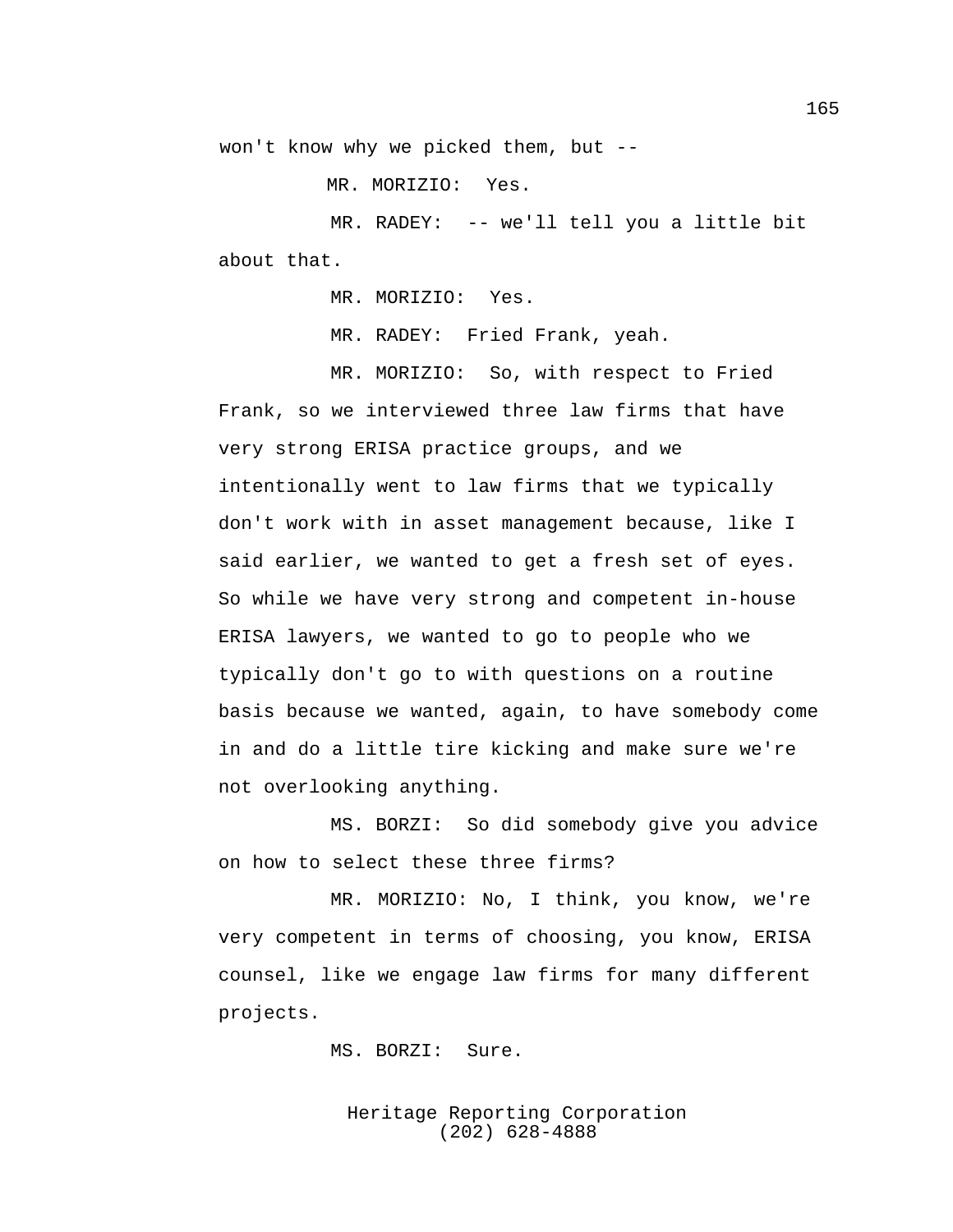MR. MORIZIO: And, you know, we --

MS. BORZI: So it was all done internally?

MR. MORIZIO: All done internally. So we had, you know, three law firms come in. They presented on their capabilities. We met after, you know, internally after we interviewed the three law firms. We had concluded that, you know, Fried Frank had done an excellent job. We felt very, you know, confident in their capabilities, and at that point I know we had done no business whatsoever with Fried Frank on the asset management space because I'm very familiar with what we do.

MS. BORZI: Did you ask them if they represented other clients who had been involved in other things, some of these issues?

MR. MORIZIO: I believe that question may have come up, but I can't say with certainty.

MS. BORZI: Okay.

MR. MORIZIO: But we do know they have a very strong practice group in that area, and that's really what we were concerned about mostly. And from that we determined that, you know, they were a great choice. They had a very strong asset management practice group. They had very strong ERISA counsel, so that was another big consideration of ours. And we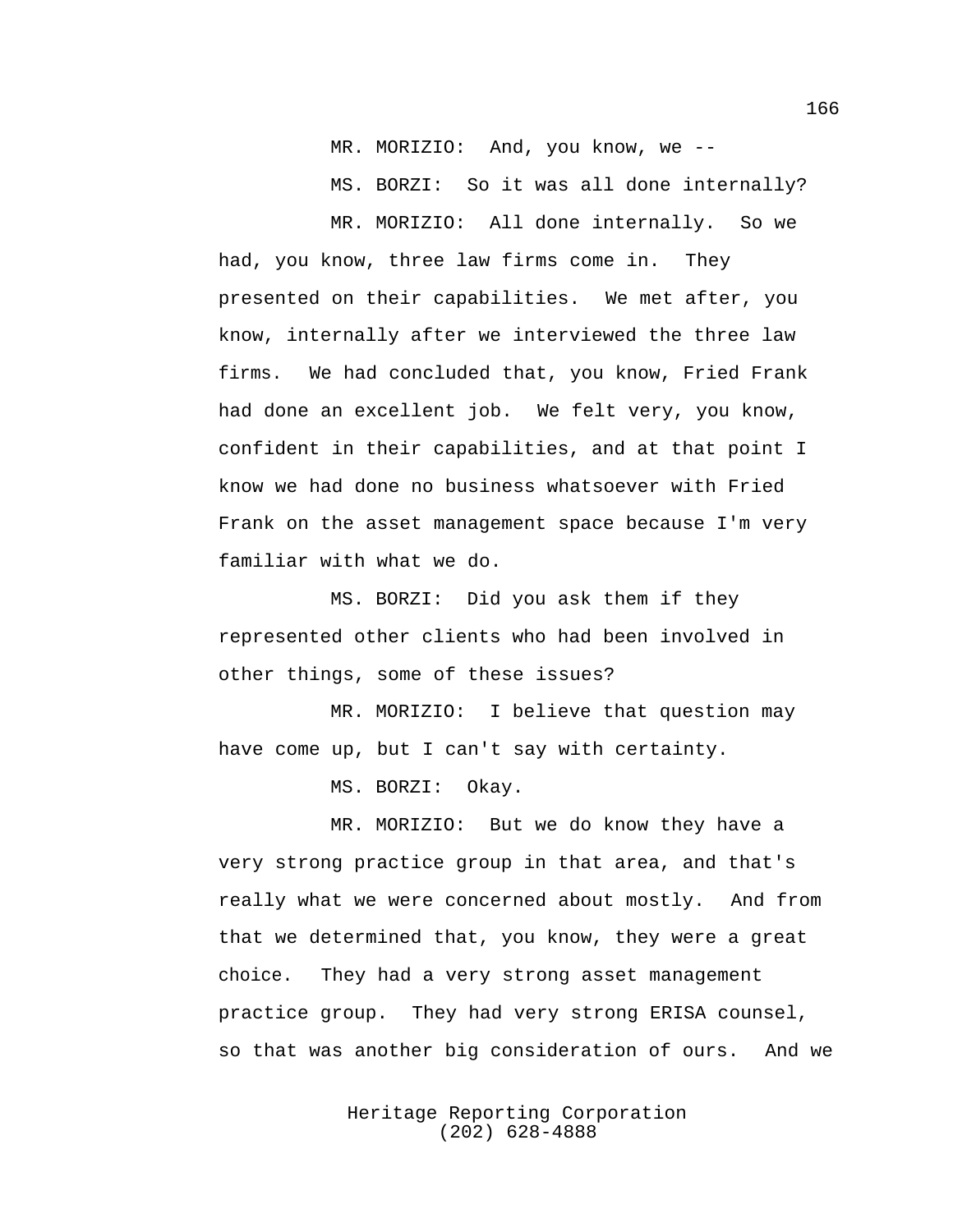just learned, you know, a short while ago that Fried Frank has done very little business with Credit Suisse as a whole. As Neil said, I think we are number 198 in terms of their total billing.

MS. BORZI: Yes, you said "we". I wrote that down because I wasn't sure who "we" meant.

MR. MORIZIO: Yes, Credit Suisse as a whole.

MR. RADEY: Credit Suisse, the big Credit Suisse.

MR. MORIZIO: The big Credit Suisse. So, I mean, the amount of revenue which Fried Frank attains from Credit Suisse is negligible, and when I mean negligible, it's less than one-half of one percent of their total revenue.

MR. RADEY: Just maybe a few comments on how we selected the auditor. You know, obviously it was very similar in terms of the kinds of expertise that we wanted. We really wanted somebody who was well versed in ERISA. We considered, you know, some of the consulting firms associated with the Big Four, but what we really wanted was that specific ERISA background. We also wanted somebody who understood from their own perspective the fiduciary business. So Evercore Trust suits that bill as well.

And then we looked at, as Emidio said, what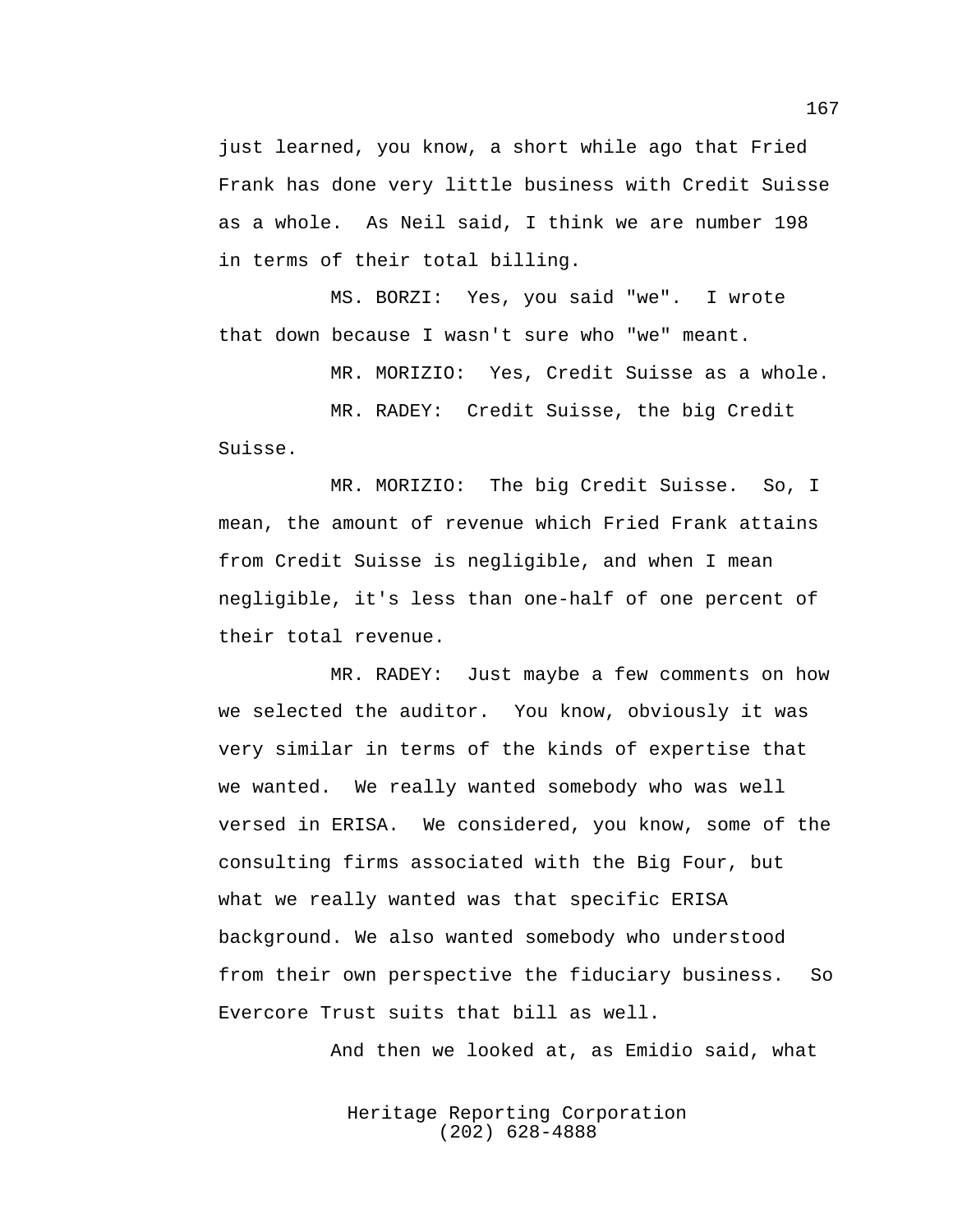kinds of similar engagements have they done. You know, do they have really the expertise here? And we are aware that they have done other engagements that are much larger, more sophisticated, more complicated, so that gave us also some comfort that they would be able to handle ours. But I think you could talk to them a little bit more about their capabilities, but that's where we ended up, yeah.

MR. HAUSER: You did a very nice job of anticipating also my questions.

MR. RADEY: Okay.

MR. HAUSER: So maybe just a couple more document requests, I'm afraid.

MR. RADEY: Okay.

MR. HAUSER: It would be helpful to get whatever compliance manuals, compliance procedures you now have for the fiduciaries --

MR. RADEY: Okay.

MR. HAUSER: -- as updated. Presumably you --

MS. BORZI: All the training materials. MR. HAUSER: Presumably you reflect the terms of the exemption.

> MR. RADEY: Sure, absolutely. MR. HAUSER: You know, the conditions. I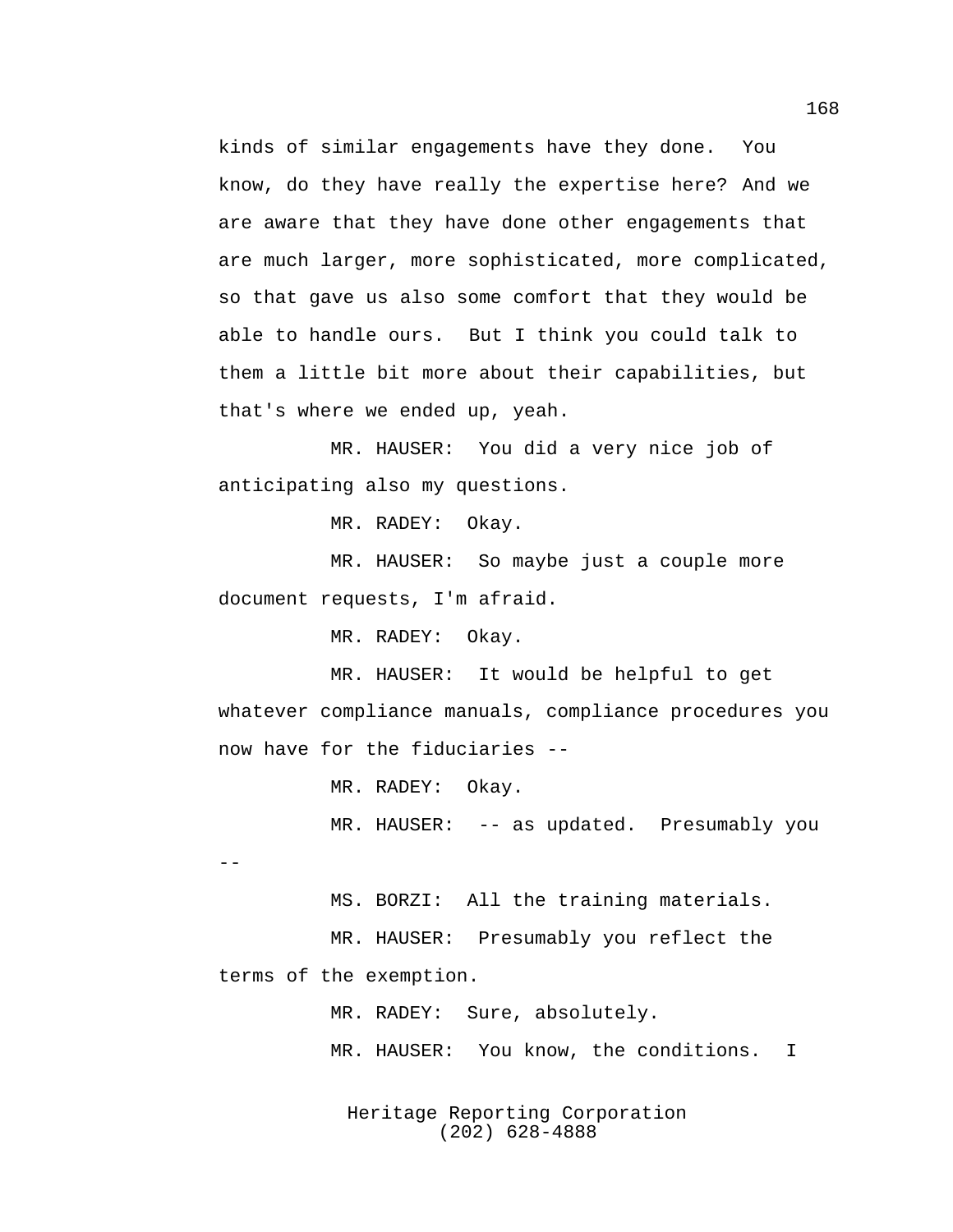know you've given us material like that in the past, but if we could just be sure we have the current --

MR. RADEY: Most recent, sure.

MR. HAUSER: -- versions. Similarly, I'd appreciate it if you could provide us with a syllabus, materials, whatever you can on the training program.

MR. RADEY: Uh-huh.

MR. HAUSER: I think that would be helpful as well. And probably this could wait for a more precise formulation, but a number of the witnesses throughout the day have faulted I think both you and us really for not having received necessarily precise answers to some of the more numerical questions about the number --

MR. RADEY: Okay.

MR. HAUSER: -- of participants, plans --

MR. RADEY: Yeah.

MR. HAUSER: -- the size of assets. Certainly, to the extent we can get precision, we should try to do that, I think.

MR. MORIZIO: Yeah. But for today's discussion, so a good approximation is \$2 billion in institutional ERISA money and approximately 1 million plan participants behind that.

MR. RADEY: And we'll supplement that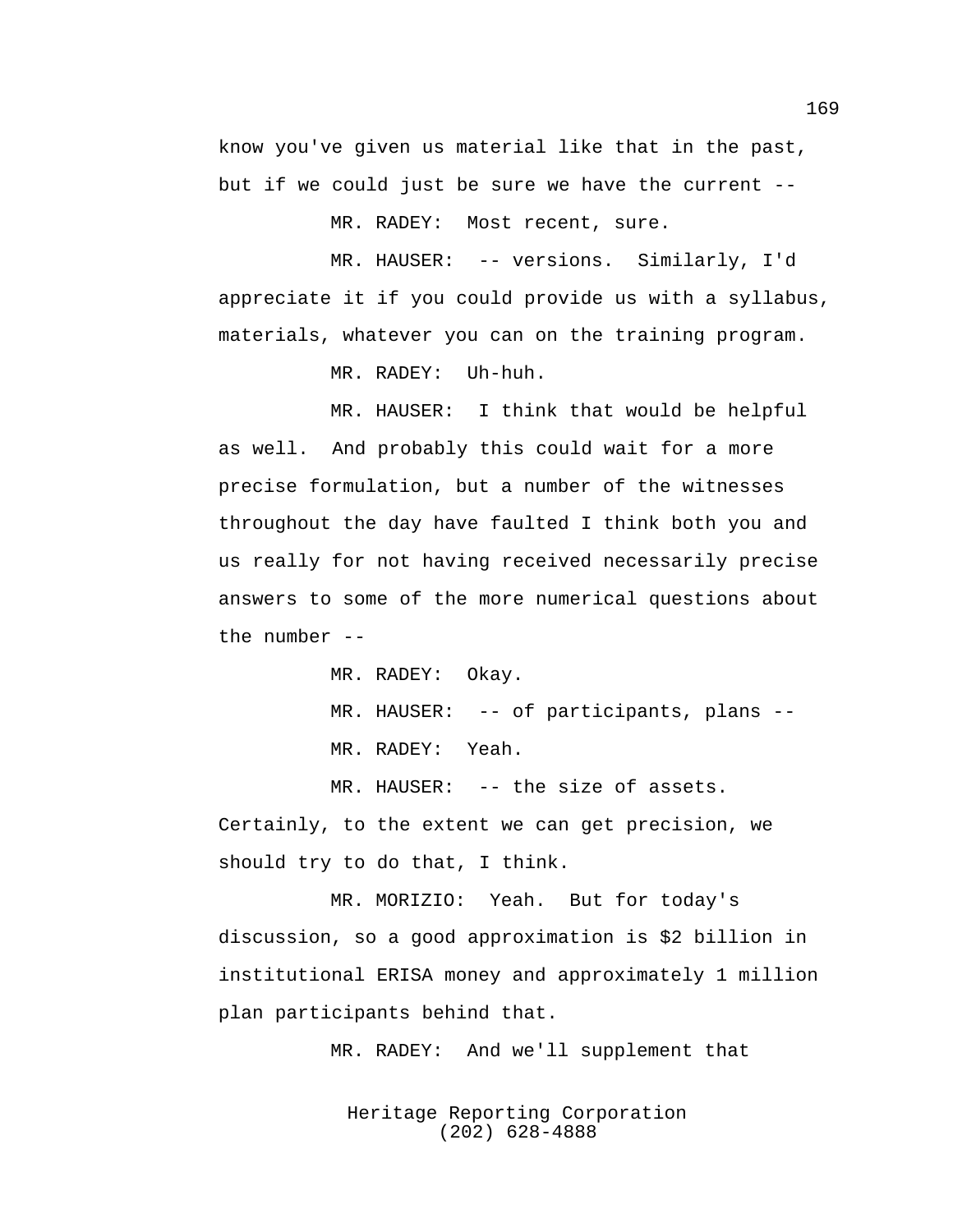though.

MR. HAUSER: Okay. Thank you. MR. RADEY: Sure thing. Thank you. MR. MORIZIO: Thank you. MR. HAUSER: Alan Lebowitz and William Ryan. MR. LEBOWITZ: Good afternoon. I just need a second to get oriented here being on this side of the table.

Good afternoon, ladies and gentlemen. I'm Alan Lebowitz, Senior Advisor at Evercore Trust. With me here today on my left is William Ryan, Managing Director and Chief Fiduciary Officer of our firm.We have submitted a longer statement for the record, so I'll just take a few minutes to summarize it at this point and then we're obviously open to try to answer any questions that you might have.

We appreciate the opportunity to testify this afternoon in our capacity as the designated independent auditor required by Section  $I(i)(1)$  of the proposed exemption involving Credit Suisse AG. We recognize the important role played by the independent auditor in the protective scheme developed by the Department in the proposed exemption. Our objective here today is to provide you with information about our firm, with a specific emphasis on our history,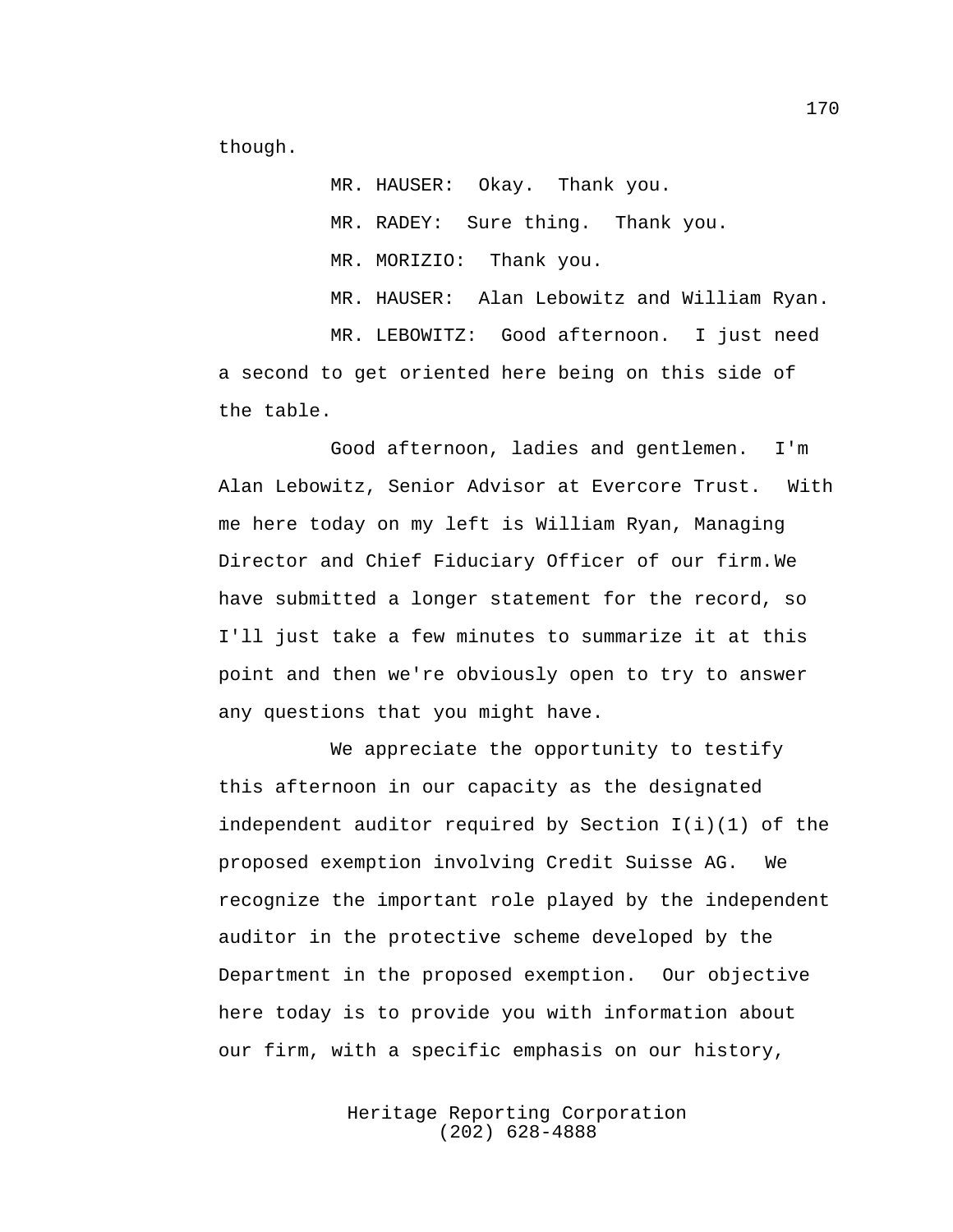qualifications, and independence. In addition, we'll discuss our proposed approach to this engagement, which hopefully you will find helpful as you consider the final disposition of the proposed exemption.

Evercore Trust is a wholly-owned, indirect subsidiary of Evercore Partners, Incorporated. It's a national trust bank chartered and regulated by the Office of the Comptroller of the Currency. Evercore Trust's primary expertise is in providing specialized investment management, independent fiduciary and trustee services to employee benefit plans. In addition, Evercore Trust provides personal trustee, executor and custody services for clients of Evercore Wealth Management, LLC, an affiliated wealth management firm.

Our firm was founded in 1987 as Special Fiduciary Services, a part of U.S. Trust Corporation, which was acquired by Bank of America in 2007. Evercore Trust was established in connection with Evercore's 2009 acquisition of the Special Fiduciary Services business from Bank of America.

With over \$37.9 billion in assets under management and administration as of December 31, 2014, Evercore Trust provides discretionary fiduciary services for qualified and nonqualified employee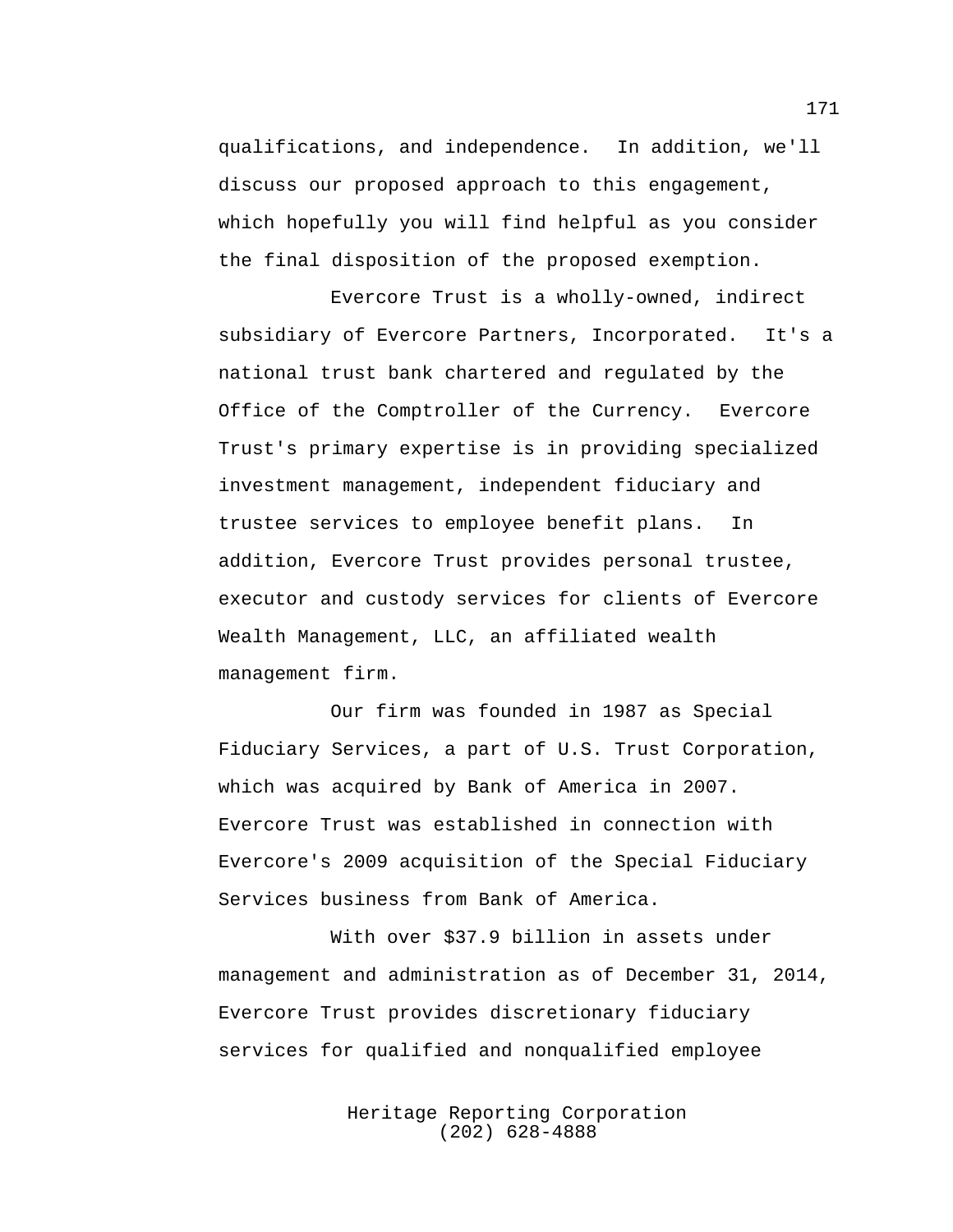benefit plans sponsored by corporations and other institutions. Client plans include defined contribution plans, defined benefit pension plans, voluntary employees, beneficiary associations, employee stock ownership plans, and rabbi trusts.

Our team has served as the independent fiduciary responsible for monitoring compliance with the conditions of many complex prohibited transaction exemptions granted by the Department to large financial institutions and Fortune 500 corporations. These prohibited transaction exemptions have addressed issues arising out of the consolidation of financial institutions, in-kind contributions, in-kind redemptions, captive reinsurance arrangements, the sale of assets to plans, rights, offerings, demutalizations, the provision of services to plans, and other matters.

As a nationally chartered trust bank, Evercore Trust operates within a robust compliance infrastructure. Evercore Trust's processes are subject to periodic review by both our own internal audit group and the OCC. In addition, Evercore Trust has elected to undergo regular SSAE 16 reviews of its trust and custodial services related to its fiduciary engagements.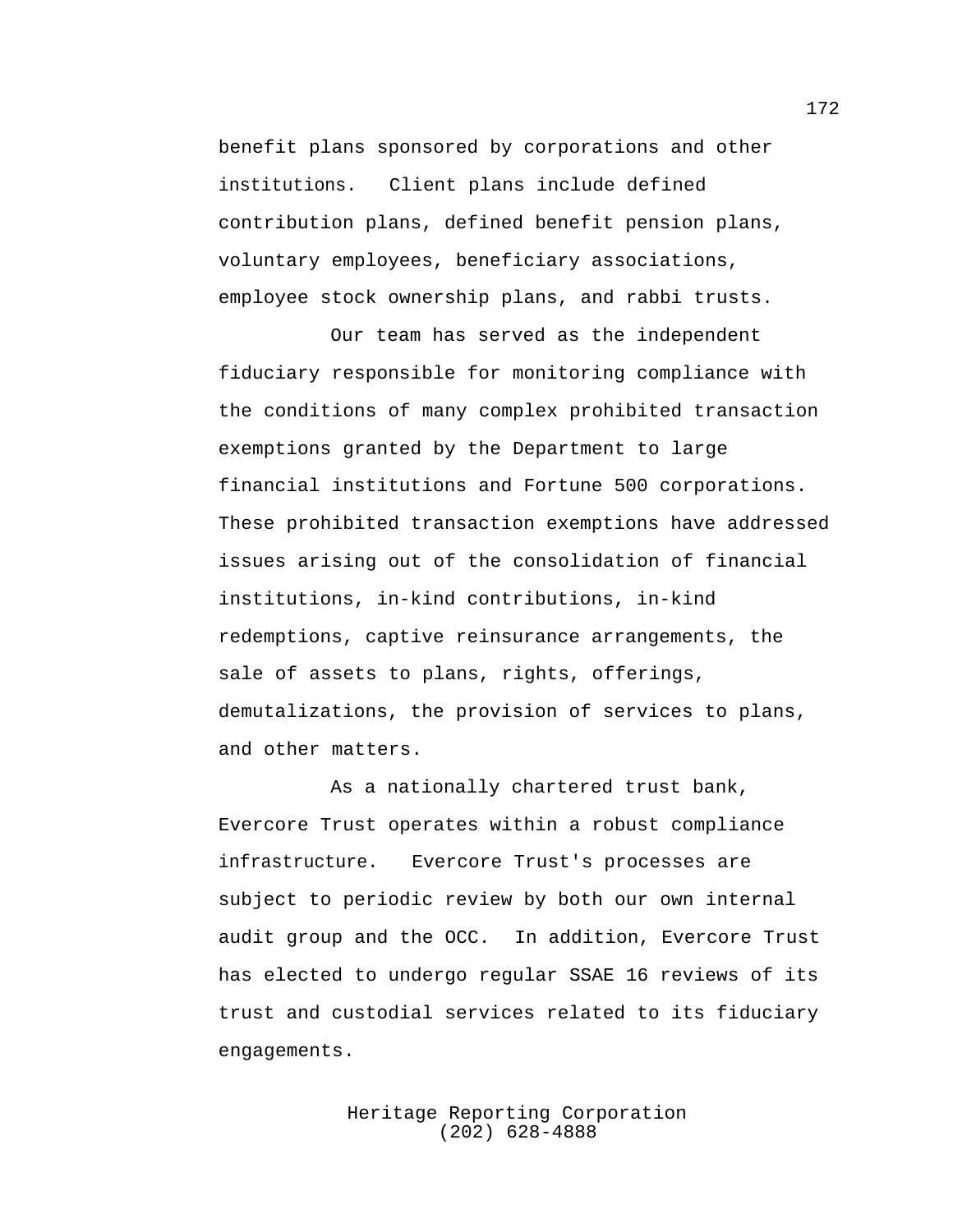Evercore Trust maintains internal committees responsible for fiduciary decisionmaking and risk management. This oversight structure supports Evercore Trust's compliance with its policies and procedures which are designed to facilitate the prudent execution of the firm's responsibilities.

Evercore Trust employs approximately 50 professionals, including in-house ERISA legal counsel, financial analysts, relationship managers, and support personnel who work from offices in New York, Los Angeles, and Washington. Evercore Trust's senior management team averages more than 25 years of industry experience.

The proposed exemption requires the retention of an independent auditor "who has been prudently selected and who has the appropriate technical training and proficiency with ERISA to evaluate the adequacy of and compliance with the policies and training developed by the Credit Suisse affiliated QPAMs."

Of particular relevance to the proposed exemption, our team has developed, reviewed, implemented, and monitored operational compliance with policies and procedures and associated training programs for a number of financial institutions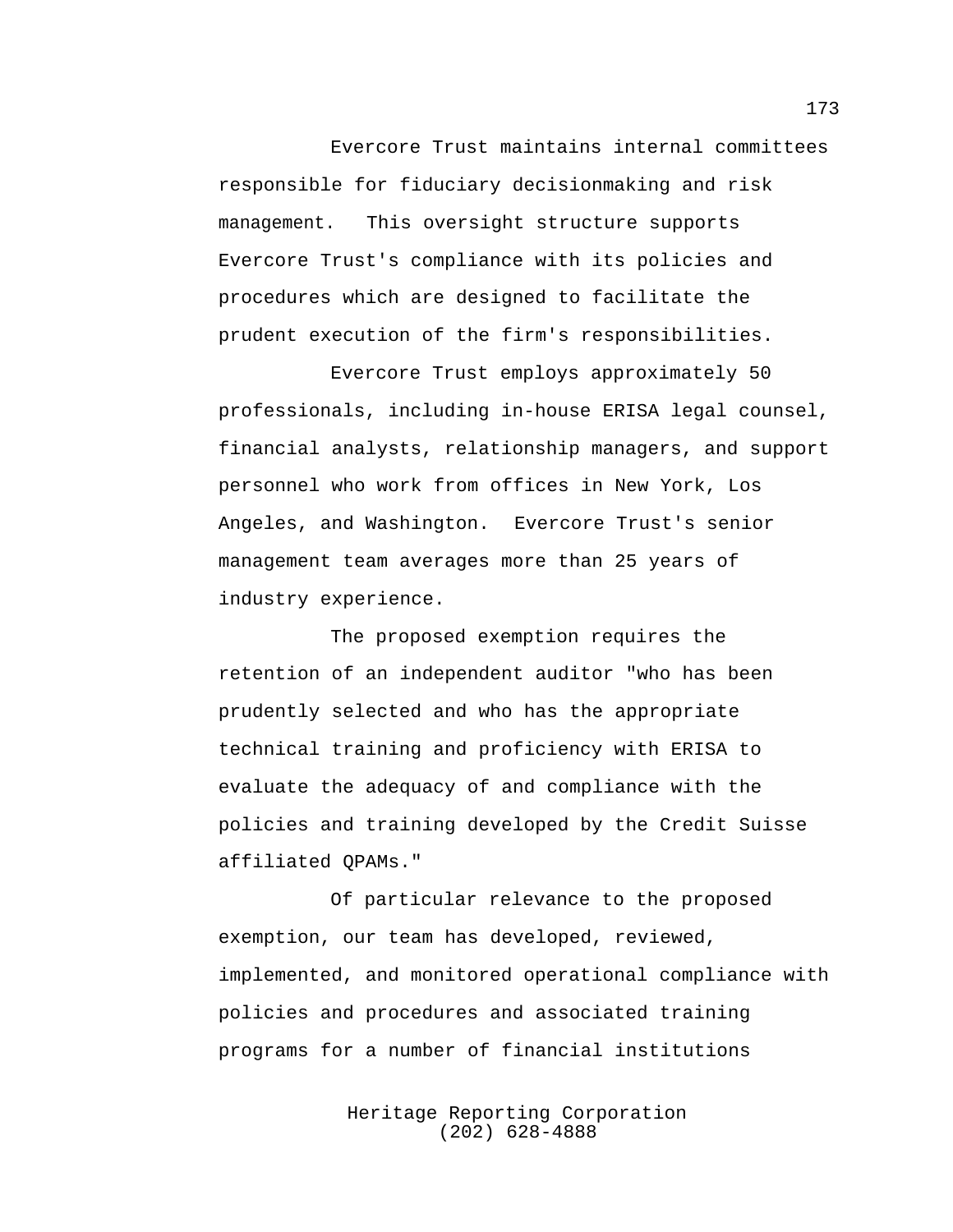through our experience with comparable prohibited transaction exemptions and prior professional experiences. Summaries of representative prohibited transaction exemptions where Evercore Trust served as independent fiduciary, independent monitor, or in a similar capacity are included as Exhibit B of our written submission.

Evercore Trust is independent of and unrelated to Credit Suisse AG and its affiliates. Evercore Trust is to be paid a fixed fee to serve as independent auditor. Evercore was previously retained by an affiliate of Credit Suisse AG in 2009 to serve as an independent fiduciary responsible for the allocation of settlement proceeds between affiliated parties. We were paid a fee representing less than a quarter of one percent of its annual revenue for this assignment, our annual revenue for this assignment. We currently have no business relationships with Credit Suisse AG or its affiliates other than in connection with the temporary and potentially proposed exemption.

Prior to accepting any new business Evercore Trust requests review and approval from Evercore's "control room", an internal group staffed by Evercore's legal and compliance personnel to identify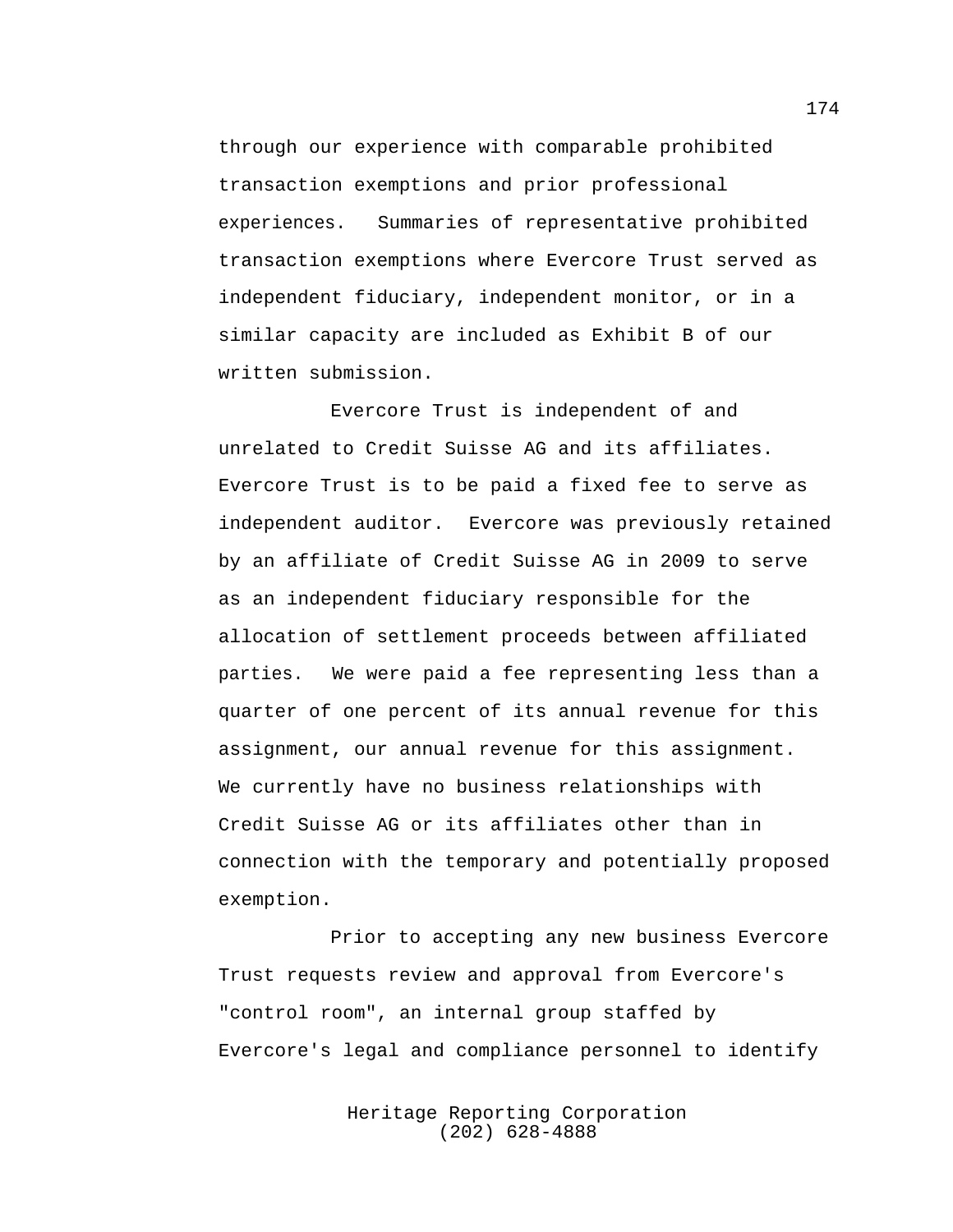potential conflicts of interest across Evercore's platform. This process helps to ensure Evercore Trust's independence and undivided loyalty for fiduciary mandates.

There were no potential conflicts with Credit Suisse AG or any of its affiliates identified during the on-boarding process which would prevent Evercore from serving as independent auditor.

The proposed exemption requires that the independent auditor determine whether each Credit Suisse affiliated QPAM has developed, implemented, maintained, and followed policies in accordance with the conditions of the proposed exemption and related training. In making this determination, the independent auditor is required to test each Credit Suisse affiliated QPAM's operational compliance with these policies and training and to issue written reports describing the steps performed during its examination, specific determinations regarding the adequacy of these policies and training programs, and recommendations to strengthen the policies and training, and any instances of noncompliance with these policies and training.

If the proposed exemption is granted, Evercore will conduct a rigorous due diligence process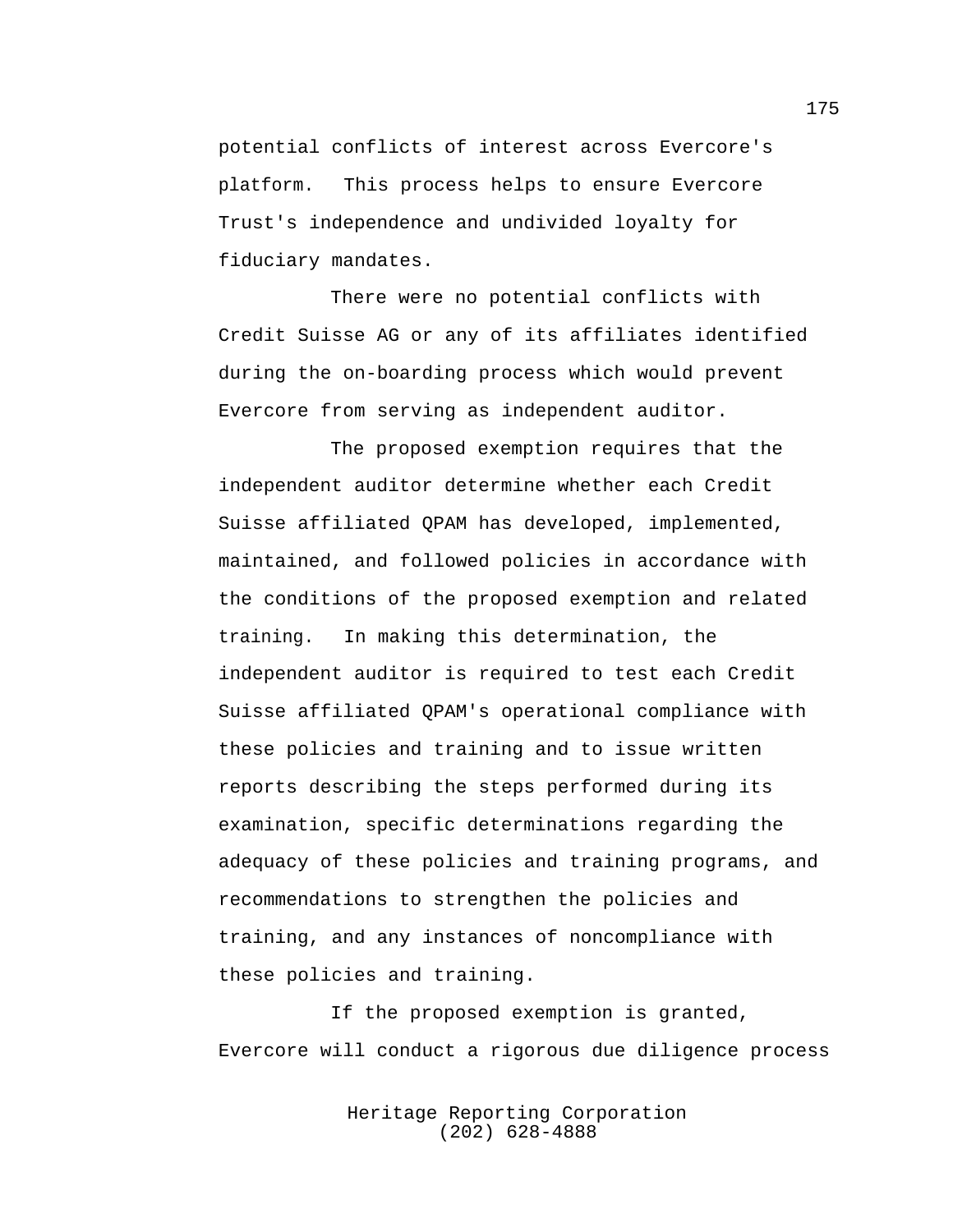to ascertain whether each Credit Suisse affiliated QPAM is in compliance with the conditions of the proposed exemption that are subject to review by the independent auditor. We will initially gather and review information relevant to the proposed exemption, including the policies background of the Credit Suisse affiliated QPAMs and their clients subject to ERISA, account documentation, transactional data, compliance reporting, and training materials, and would then conduct on-site visits to interview relevant personnel and learn more about the specific business practices and compliance activities for each Credit Suisse affiliated QPAM. A detailed audit plan will be developed for each Credit Suisse affiliated QPAM which will include appropriate testing protocols.

The testing protocols will be structured and implemented to ensure the Credit Suisse affiliated QPAMs' operational compliance with the policies and training as set forth in the audit plan are complied with. In particular, Evercore Trust will run tests to ensure that each QPAM is in full compliance with the requirements of the exemption.

Evercore will conduct its testing based on a representative sample of transactions conducted by each Credit Suisse affiliated QPAM during the audit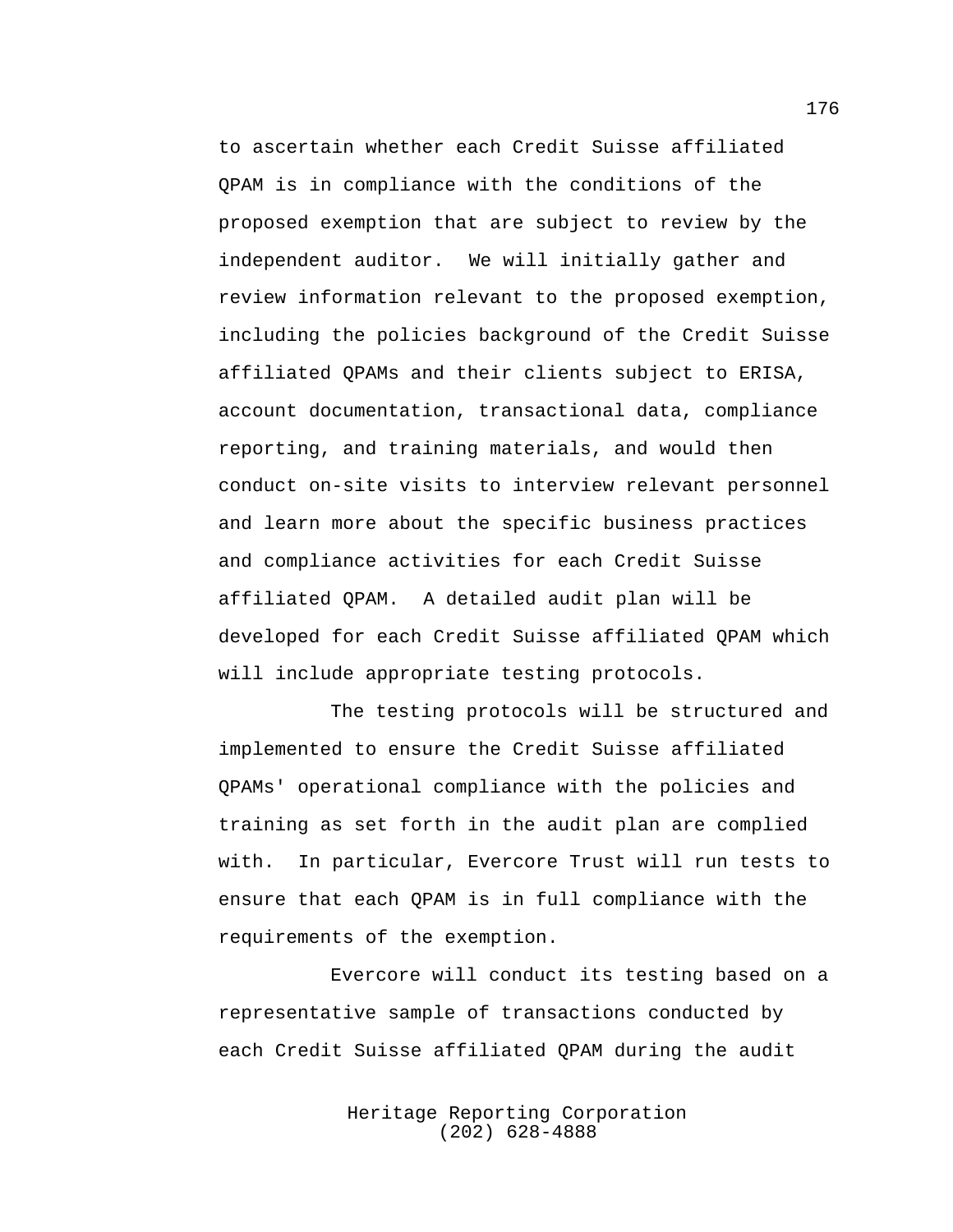period. Any instances of noncompliance will be investigated further, remediated, and fully documented. The due diligence process will culminate in the preparation of a comprehensive audit report describing the process and Evercore Trust's specific findings.

Again, we recognize that the independent auditor requirement is an important safeguard for the proposed exemption. We believe that we have the requisite experience and independence to serve in this role. We're prepared to conduct a thorough and objective evaluation of each Credit Suisse affiliated QPAM's operational compliance with the requirements of the exemption.

Again, we appreciate the opportunity to appear before you today and we'll try our best to answer any questions that you may have. Thank you.

MR. HAUSER: So we're going to get a copy of your contract.

MR. LEBOWITZ: Uh-huh.

MR. HAUSER: I think it would also be helpful as you proceed if we could get copies of your audit plans.

MR. LEBOWITZ: Sure.

MR. HAUSER: I guess a question I have is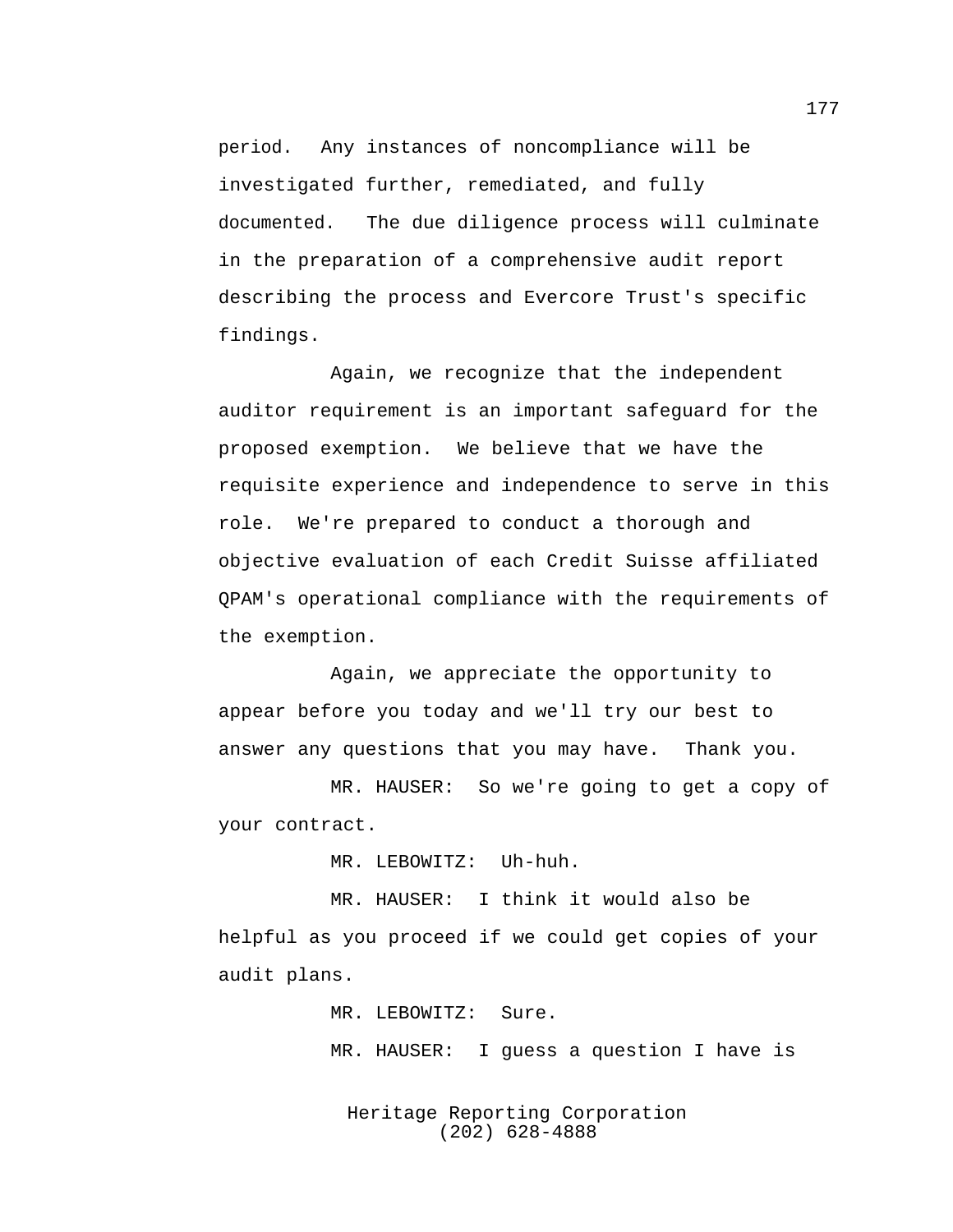what assurances have you received about having unfettered access to, you know, the employees? If you detect an instance of noncompliance, what will be your ability to talk directly to the people involved? What will be your access to the documents? You know, are there any restrictions on access to documents or witnesses that might interfere with your ability to do the work?

MR. RYAN: And I can categorically say we've been given assurances that are both in the documentation that you will receive with respect to our engagement as well as independently from Emidio, the compliance staff, the chief ERISA counsel of Credit Suisse, and others that we will have unfettered access to personnel as well as information.

MR. HAUSER: You know, one aspect of the audit requirements that maybe is a little different than in other exemptions that have similar things is that there is an audit requirement with respect not just to the specifics of various prohibited transaction rules but also more general --

MR. RYAN: ERISA compliance.

MR. HAUSER: Yes, sort of obligation to be looking at broader ERISA compliance, you know, prudence, loyalty, as well as the accuracy of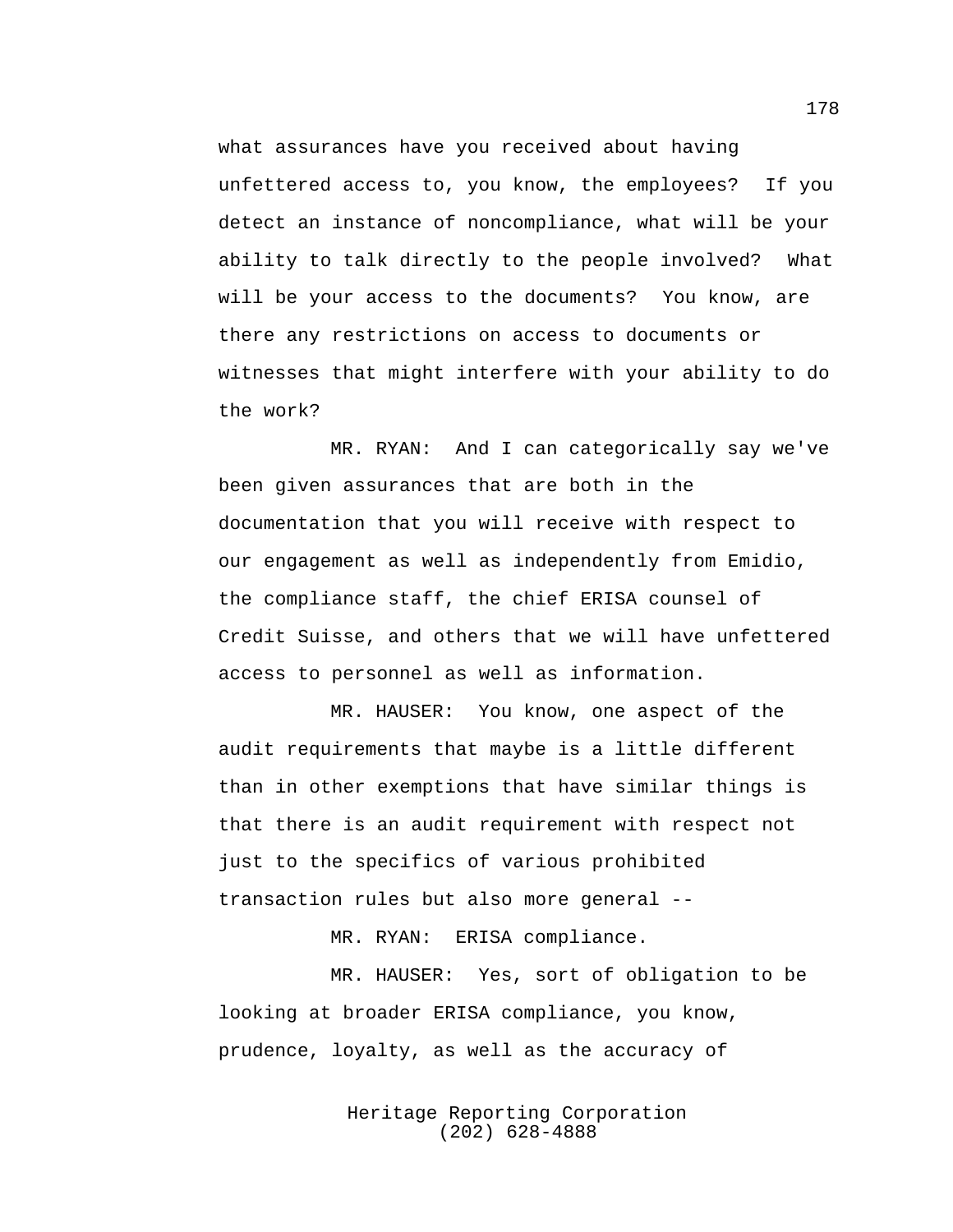representations to various regulators. What thought have you given to how you would go about structuring such an audit to work?

MR. LEBOWITZ: Well, I think the process would largely be as described in the testimony. You first start by understanding the organization, its internal processes, its existing compliance structure, the transaction of data, and interviews with relevant personnel within each of the QPAM organizations.

And once we have a comprehensive understanding of the structure and operations of the organization, we would then put together a formal testing program, a formal compliance program based on what we've learned.

MR. RYAN: So if I'm trying to drill down maybe to one level slightly below with this. Tim, I take your point with respect to trying to test for fiduciary compliance with respect to 404 itself and its standards. I think that's indicated by a number of things, and that's been my own experience as well as working with Evercore Trust.

I'd say, number one, you would be looking clearly at the documentation that you have with respect to the particular engagement's acknowledgements of fiduciary status. Secondly, you'd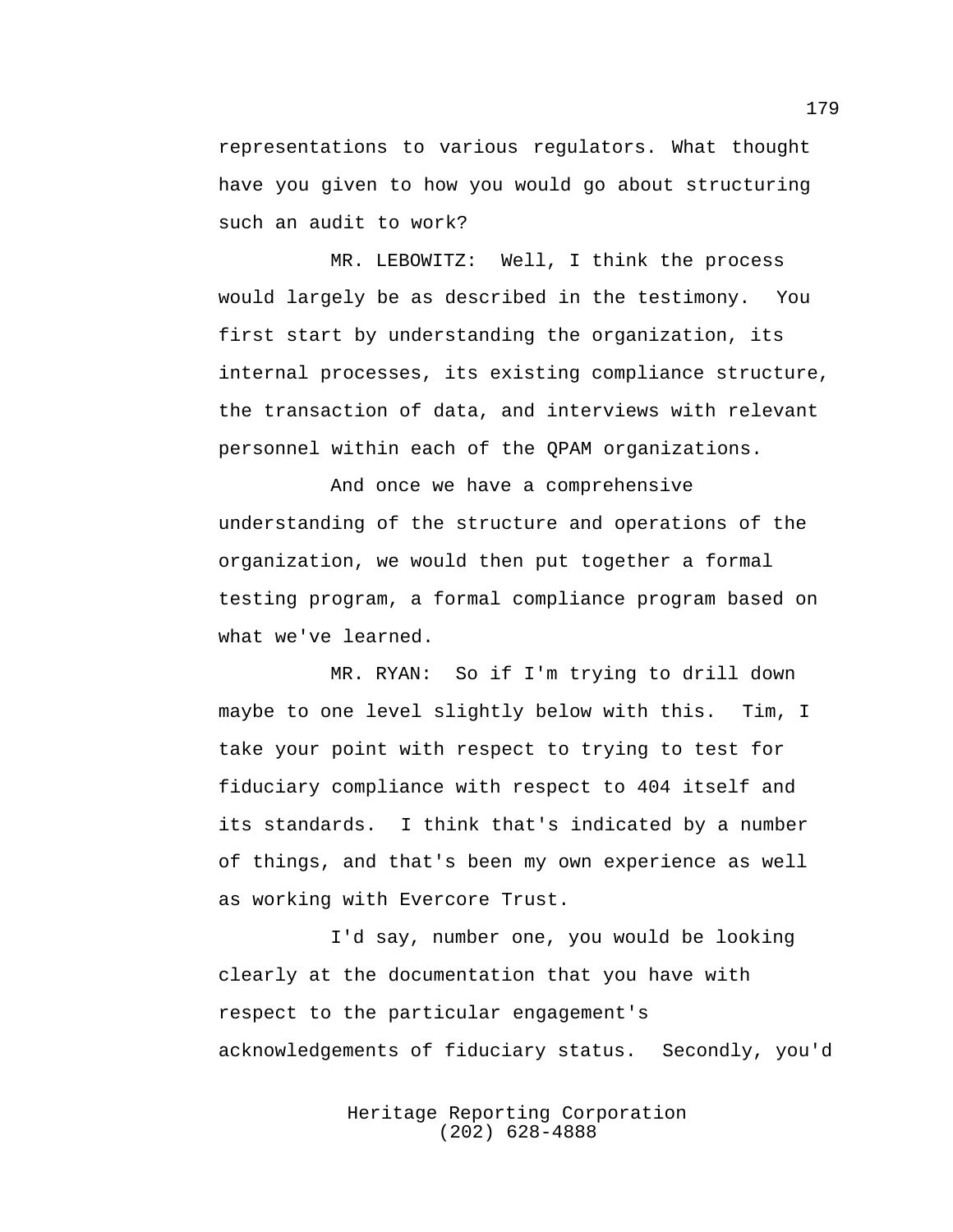be looking at the aspects of training and/or professional experience with respect to the portfolio managers, their familiarity with the ERISA rules, and you can -- truthfully I've had situations in the past which I would expect as part of the protocol where we were asking not only about their training, background, experience, but their specific familiarity with the ERISA requirements, the restrictions of what QPAM, for example, applies to and doesn't apply to. The situation that it wouldn't apply, for example, to SEC lending, you know, asset-backed securitizations and the like.

I think with respect to -- and transactional testing can vary depending on the type of transaction we are talking about. The exemption I think has some very focused and very specific requirements with respect to information barriers and reporting, and we have done very similar work with that in our Barclay's exemption which the Department is aware of in terms of checking down on levels, and that can drill down in protocols, for example, not just saying whether or not -- to basically check email records, for example, as the transactions in case.

But when I think you're talking about the broader issues about ERISA fiduciary compliance, the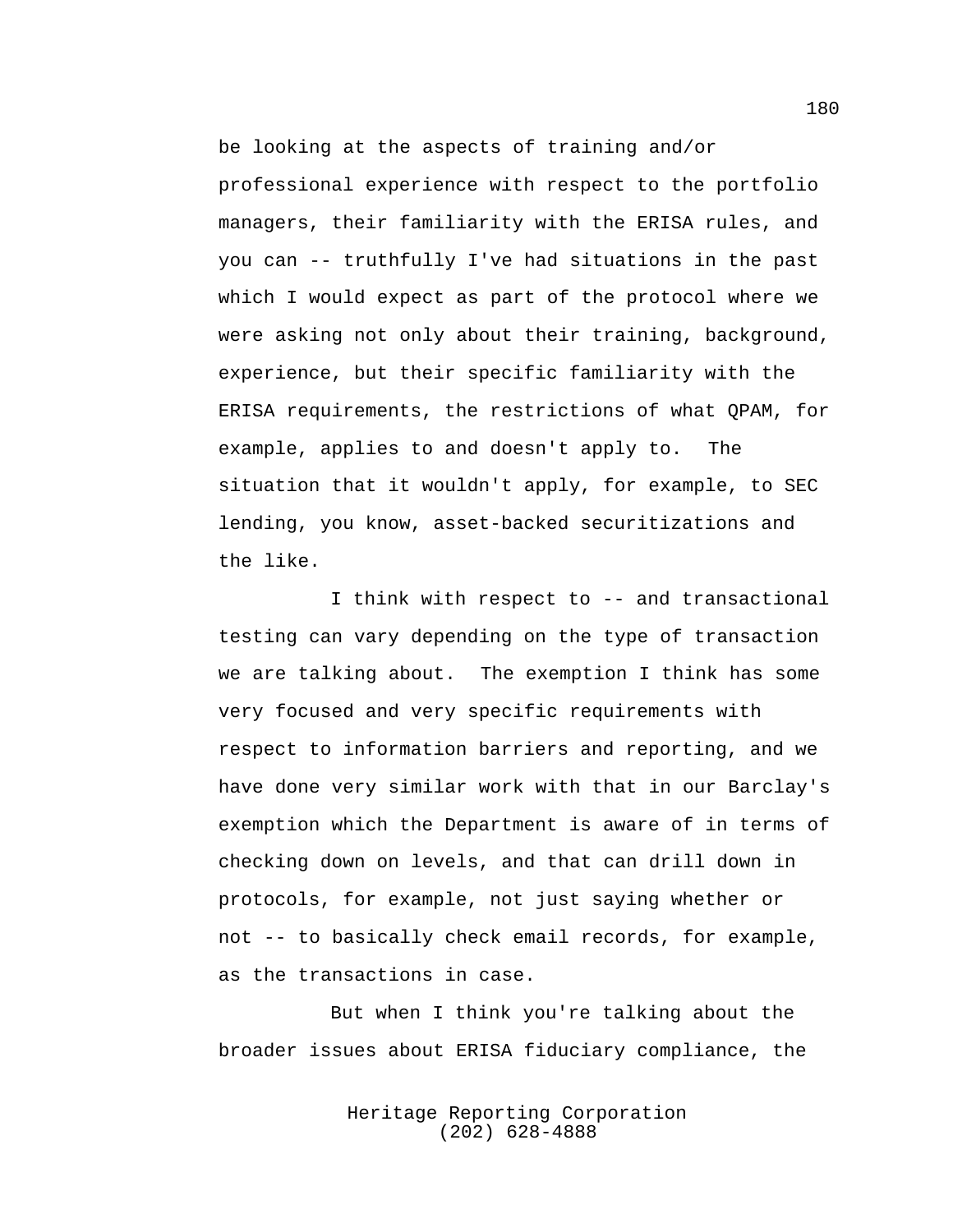culture of doing the right thing for the client, part of this I think is indicated by what you see and what you don't see. Do you see a robust structure where mistakes are elevated quickly, trading errors, trading with affiliates? Is there a process and a clearly documented process that not only does compliance understand but the business people involved with the transactions understand that when there's a mistake the first reaction is not to hide it. The first reaction is to fix it and elevate the issues.

So I think part of that -- those I would say are more qualitative judgments at some point, but I think they're indicated by the quantitative information that you have from the policies, the information that the personnel themselves actually have with respect to not only the transactions and the transaction types they're engaged in but also their general fiduciary responsibilities.

I think it's safe to say that, and I know this from having to deal with Credit Suisse in the past, there is always, from my personal experience in dealing with especially the lawyers at Credit Suisse because that was my one direction, there was always a clear understanding that the firm's commitment was in fact to follow the rules of ERISA even when they're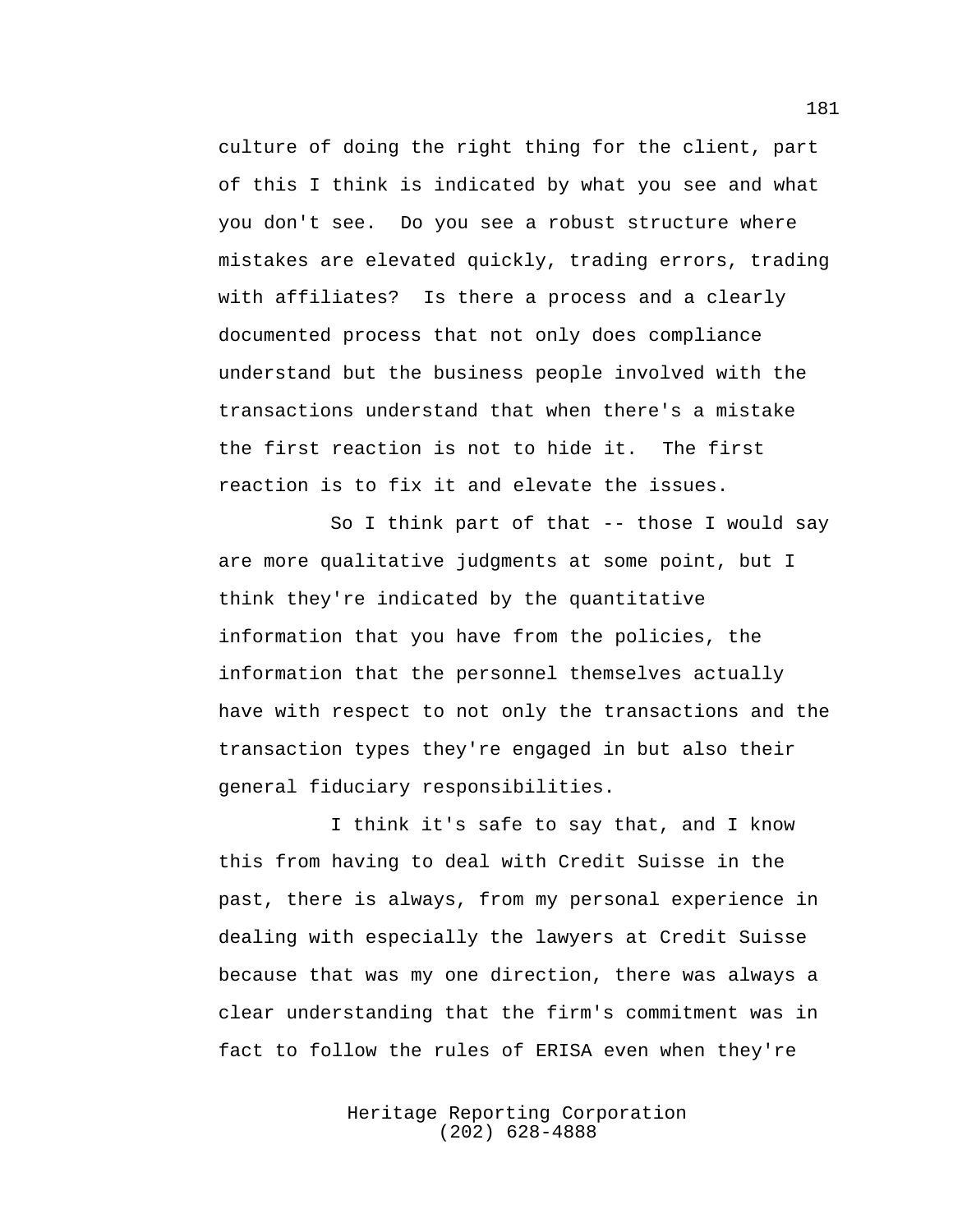not exactly transparent in some of the prohibited transactions side.

I don't expect that we will see anything differently, but as someone once said, you trust, but you verify, and that's, I think, the way we're approaching this.

MR. HAUSER: Are there -- let me -- trust but verify. Have you looked at the - this morning, I don't think you were in the audience this morning, but, you know, I noted that last night I read through the stipulated facts in the criminal proceeding involving Credit Suisse AG, and, you know, there's a section in that stipulation that, you know, has as its header -- let me see if I can now put my hands on it, but essentially that heading is -- here we go. "Credit Suisse's Ineffectual Policies, Training, and Audits." And when you go through it, the thrust of it, and this isn't the entities you're auditing, it's a different set of entities, but what comes out of this is that they had internal procedures. Maybe on their face the procedures seemed okay. But in practice they weren't being followed at least with respect to these violations.

MR. RYAN: Right.

MR. HAUSER: And more than that, when the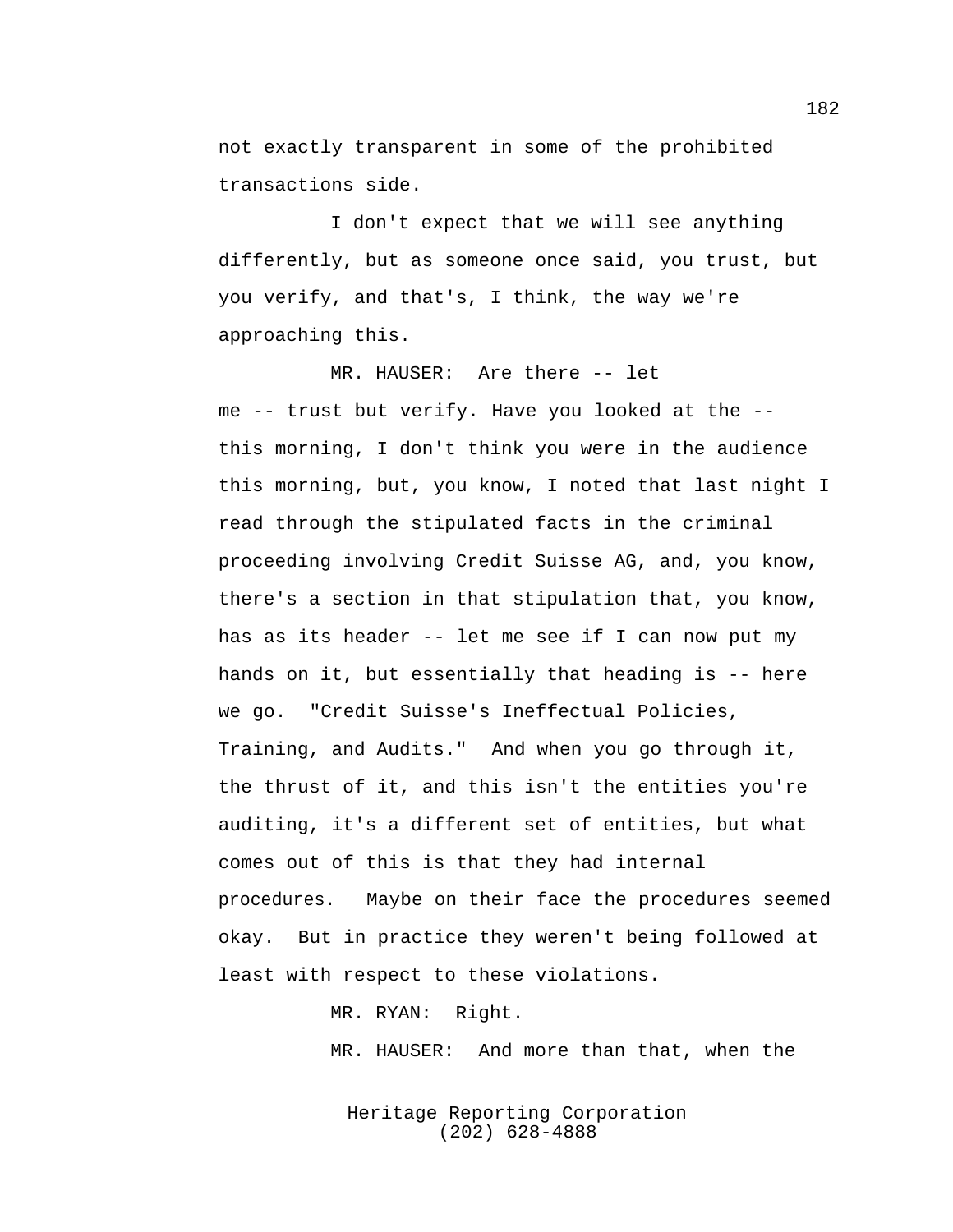auditors went to look, you know, they didn't get accurate production back. You know, documents were changed to avoid references to travel to the United States. There was some destruction of emails. You know, there was the appearance of a working policy of an audit system, but there wasn't really the reality of that, and what's alarming from the government's perspective obviously is we don't -- and from an auditor's perspective I would think is we don't - that's what we have to rely on to some degree. It's what's in the documents, you know, what are the people telling us.

And so I understand your previous experience, but I just wondered -- I mean, I think you should read this. I just wondered if you haven't already, but I think I'd be very interested in hearing from you how you think you can guard against that sort of thing.

MR. RYAN: I have read them but not as recently as last night. I was, in fact, reading, among other things, our testimony. I think as a background matter, and I think the Department noted this in the exemption, the lack of a fact pattern itself may be indicative. So, for example, if you're dealing with email production, and I know that this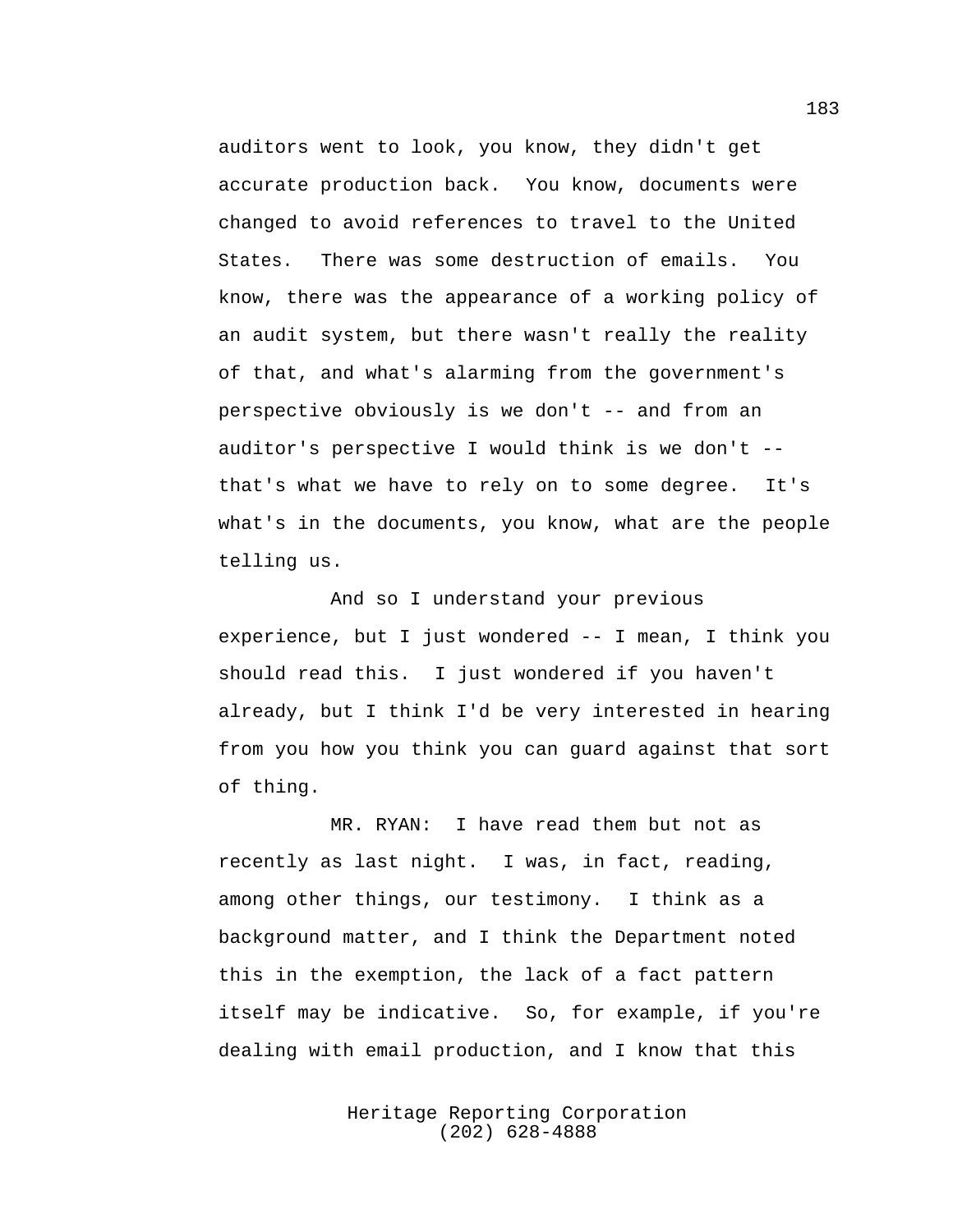has occurred in other areas, you look not only for what has been produced but timing gaps, whether or not there are, for example, wholesale or random types of references that don't seem to apply. Again, that may not be applicable directly with respect to what's going on here, but there are ways to take a look at the documents. There are ways to take a look at the document production.

And to your point, Tim, part of what's being done here that Fried Frank was retained to is actually in some respects to pull together policies that are there as far as I've seen. We've seen one draft of a compliance manual for one of the Credit Suisse entities which is clearly pulling in material from related manuals and related investment advisory guidelines as we're dealing with some of the same issues from a fiduciary perspective under the Advisors Act, for example.

So I think the policies clearly are actually getting more focused and more centralized and on some levels easier to review and audit. I think with respect to the transaction testing, and you've noted this, as I've said, you look for what isn't there, and I say this having worked at financial services industries, and due to the best -- despite the best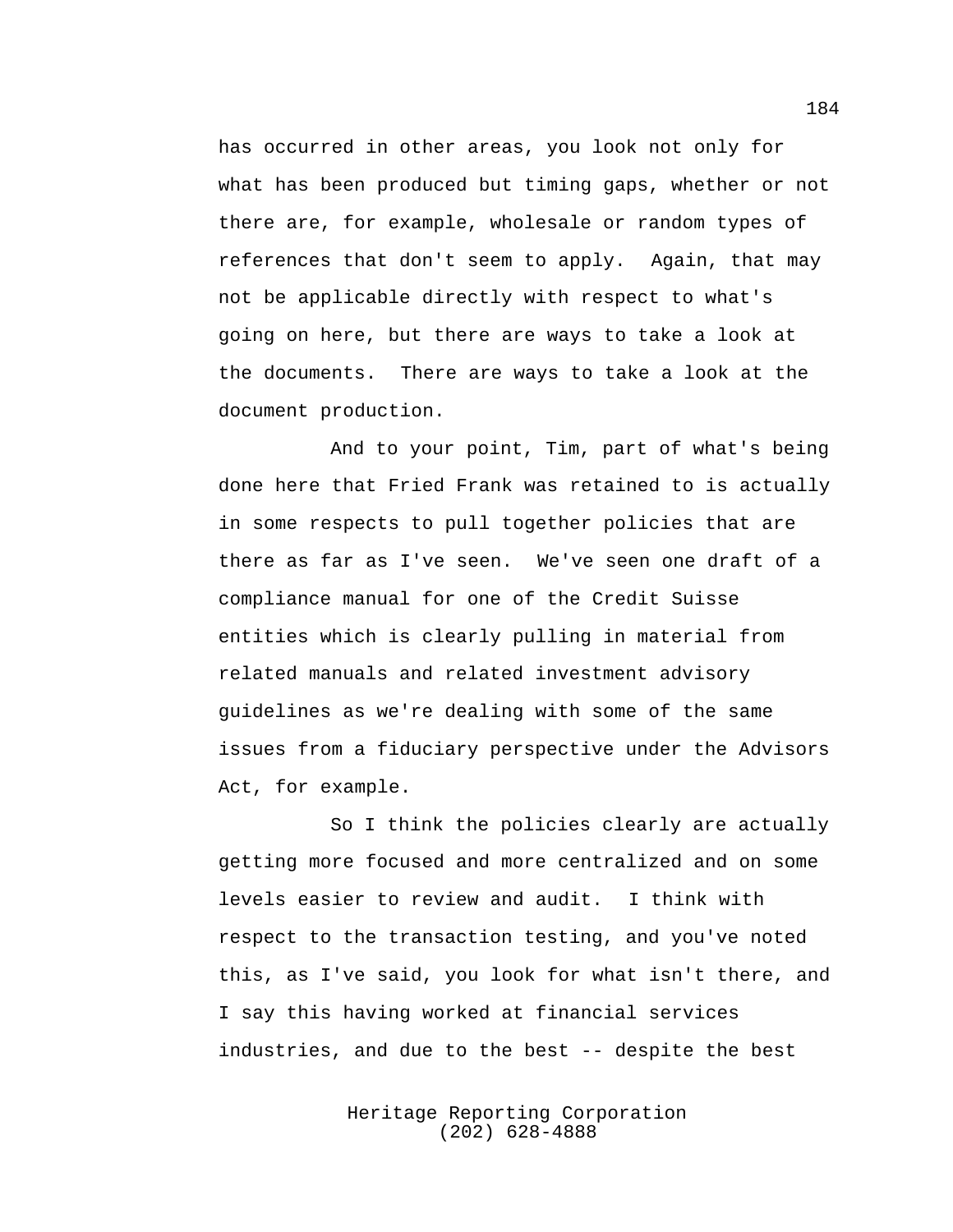efforts mistakes happen. The question isn't whether or not there are mistakes or errors, and if there are none, that to me is a red flag. The question is how people address them.

MR. HAUSER: Well, in following transactions, would you expect to have a system of red flags to --

MR. RYAN: I would expect -- yes, I would expect that there is an elevation process which I think Emidio could speak to in more detail, but I'm expecting to see, certainly in some of the oral conversations that we had talked, an elevation process for trade errors. Periodic review of investment management engagements, looking for foot faults, do you acknowledge ERISA fiduciary status, do you apply ERISA fiduciary rules to governmental plans, for example, or to ERISA plans uniformly, things along those lines.

MR. HAUSER: Have you been through their current set of compliance documents, policies and procedures and the like?

MR. RYAN: No, we have not. Technically we were actually engaged on Tuesday. So I really would love to have told you that we were all through them at this point, but we are not.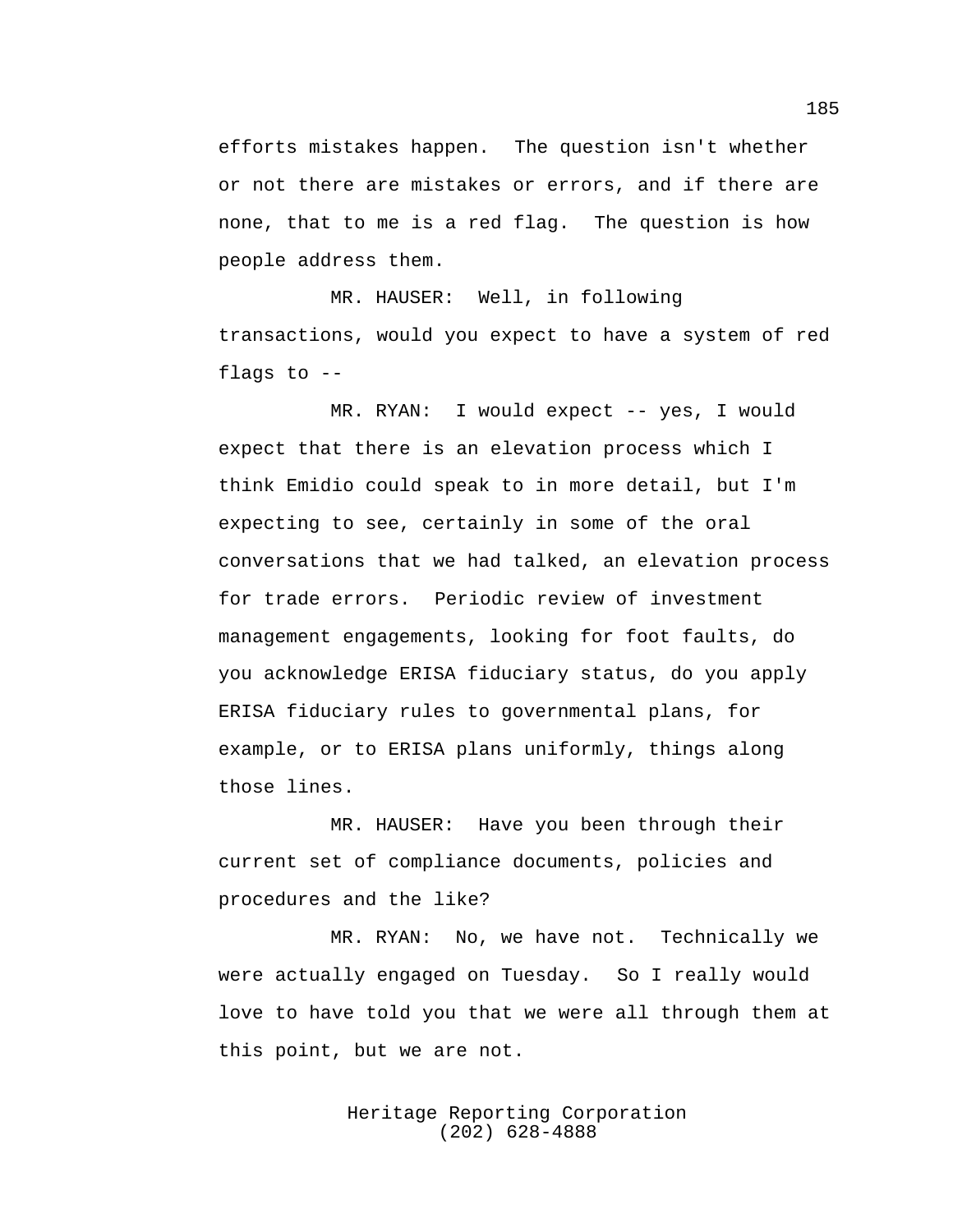I will say that we have seen no evidence whatsoever that they are unwilling to provide any information that we were requesting. To the point with respect to transaction testing and looking at, you know, affiliate -- and I do understand, I actually was slightly taken aback that there were no related brokerage transactions involving these accounts. That to me is something I clearly want to understand exactly how they're monitoring and how they're in fact complying with that just on a regular basis because even if it's permitted under an agency trade, if you're promising something in your contract that you're not doing, that's a red flag as well.

MR. HAUSER: But you have been through the conditions in our exemption.

MR. RYAN: Yes.

MR. HAUSER: Are there any additional conditions that you think we should add that would help you better do your job?

MR. RYAN: I think in my own view, and Alan should feel free to agree, disagree, I think the Department has done a very good job of trying to put real conditions on that you would not normally have in any of the other exemptions dealing with criminal status with a recognition of the fact it has to be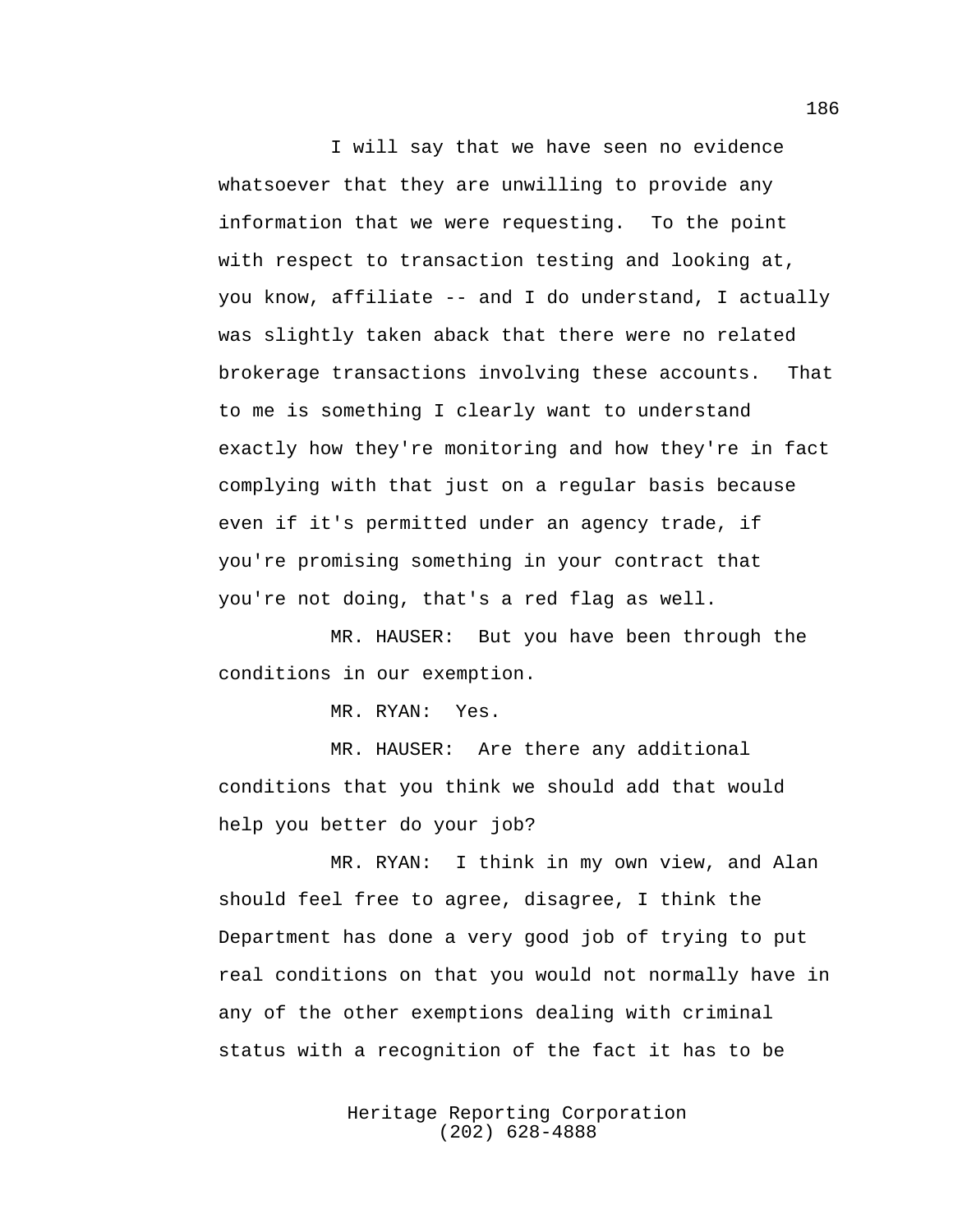administrable. So I think part of this is also served by how the asset management business at Credit Suisse is run and that the U.S. QPAMs are in fact the ones doing the U.S. trading. Truthfully, that's one thing that we would verify as part of an audit process.

But I do think as -- I think you've hit the right balance, and we saw obviously the earlier - there were obviously discussions about other conditions and we heard some of them. From our perspective, we have not seen a lot directly with them. I don't think we are seeing anything that automatically comes to mind that would further enhance this. But part of our report and part of our audit function would be to indicate that if we're seeing systemic deficiencies or other issues that need to be considered we will raise them.

MR. HAUSER: And again I would just, since you weren't here this morning, I'll just repeat the other point I made in connection with the audits this morning. While the preamble to the exemption notes in connection with administerability that there is no requirement that the Department of Labor be taking a look at the compliance of the policies and procedures or the monitoring that, you know, partly you are there for  $--$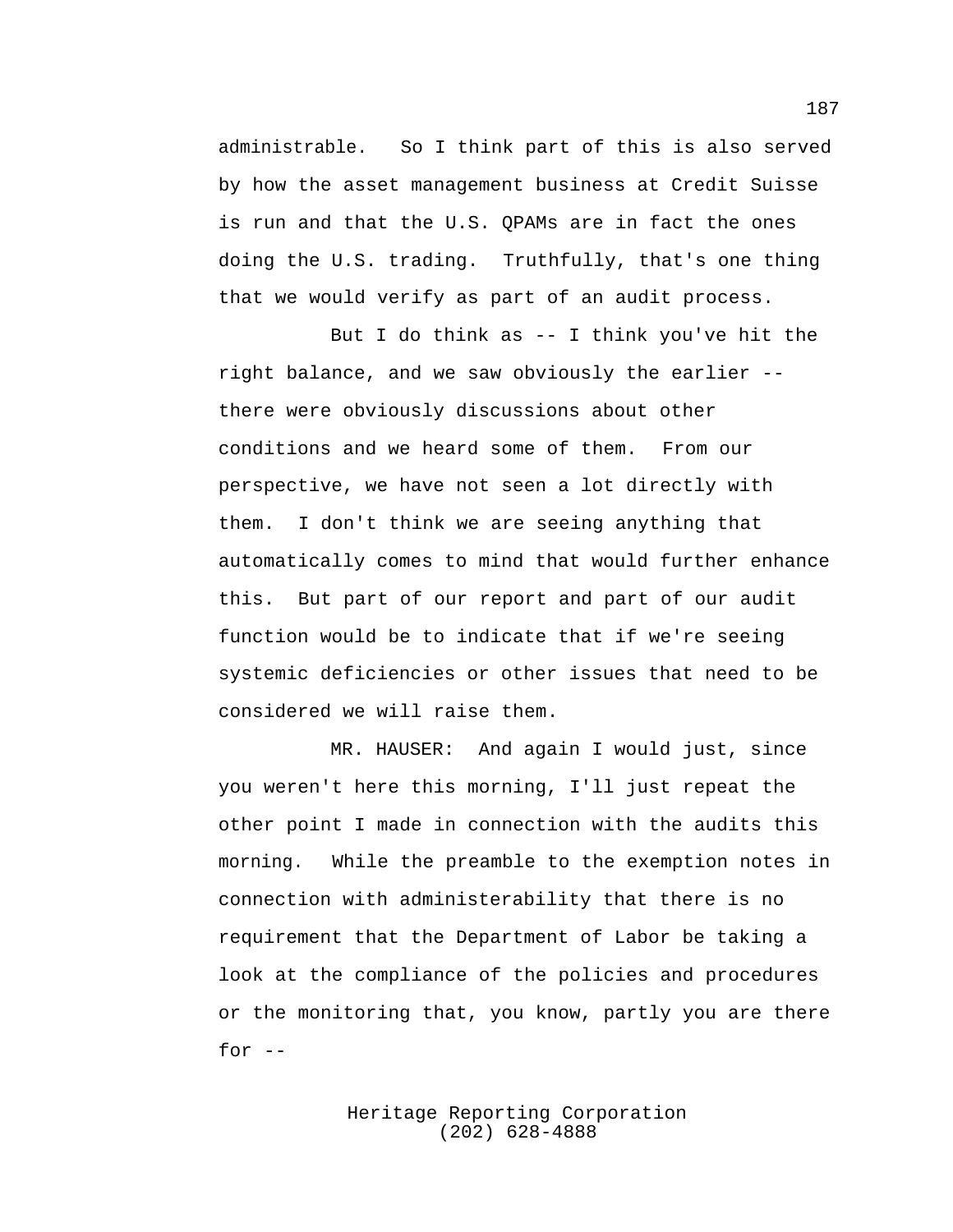MR. RYAN: Right.

MR. HAUSER: -- nevertheless, I've all but determined that we're going to have our investigators in. We're going to be taking a look --

MR. RYAN: Absolutely.

MR. HAUSER: -- at this.

MR. RYAN: To be perfectly honest, I kind of assumed that that's what you were going to do.

MR. HAUSER: It's very important to us given the problems in the Credit Suisse AG case and given sort of that these are central protections in the exemption that this not be a check-the-box sort of exercise or even as a cost saver.

MR. LEBOWITZ: That's clear in the proposed exemption. I don't know that I have anything at this point we would suggest that you add. There may well be provisions that seem a little ambiguous to us or difficult to figure out exactly what you're looking for, and we would certainly be happy to talk with you and your staff as we implement the audit plan or design the audit plan and then implement it to make sure that we're focusing on what you want us to.

MR. HAUSER: Well, if we move forward with the exemption, all the better if we can clear up any ambiguities before we publish the doc.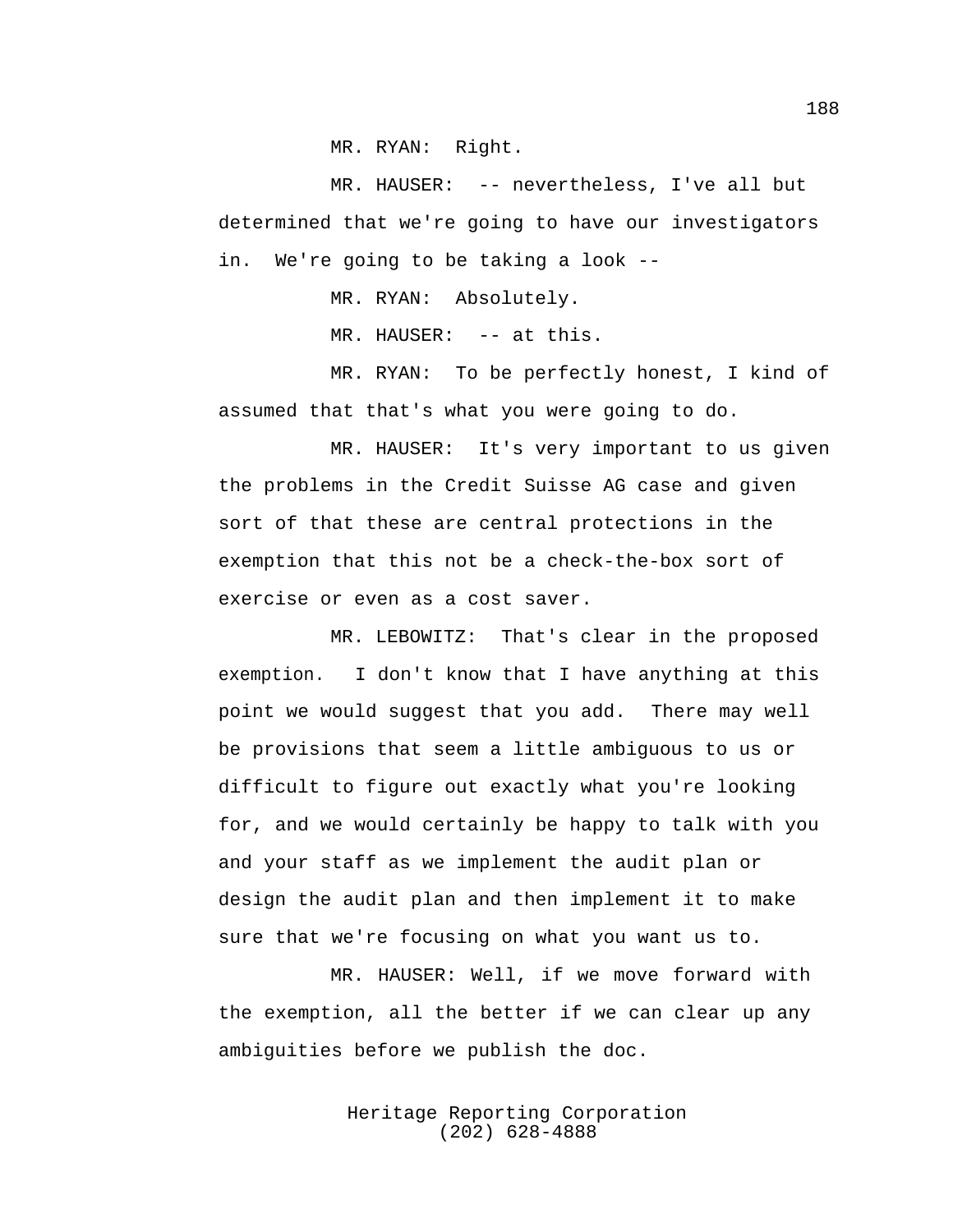MR. LEBOWITZ: Understood.

MR. HAUSER: So the sooner the better. As you said, you have specifics in mind.

MR. RYAN: We'd be happy to provide them.

MS. BORZI: So a number of the prior

witnesses have expressed skepticism at the representation that has been made that none of the employees of the QPAMs were involved in any way in the criminal behavior and at least one noted that while in the exemption the representation appears to deal with people who have directly benefitted from the criminal behavior, there was a suggestion that we broaden that criteria to also capture people who may have indirectly benefitted from the criminal behavior who are part of the QPAM operation. So is this part of what you're going to be looking at, whether or not that representation is accurate?

MR. RYAN: I can tell you that part of this would be -- we would consider this as part of the information barriers that we would be looking at, and one of the sample protocols not only searches through emails, not only phone logs, to the degree there are, you have simple checking of peoples' access to various floors where people -- I can tell you, especially in many of these organizations with security protocols,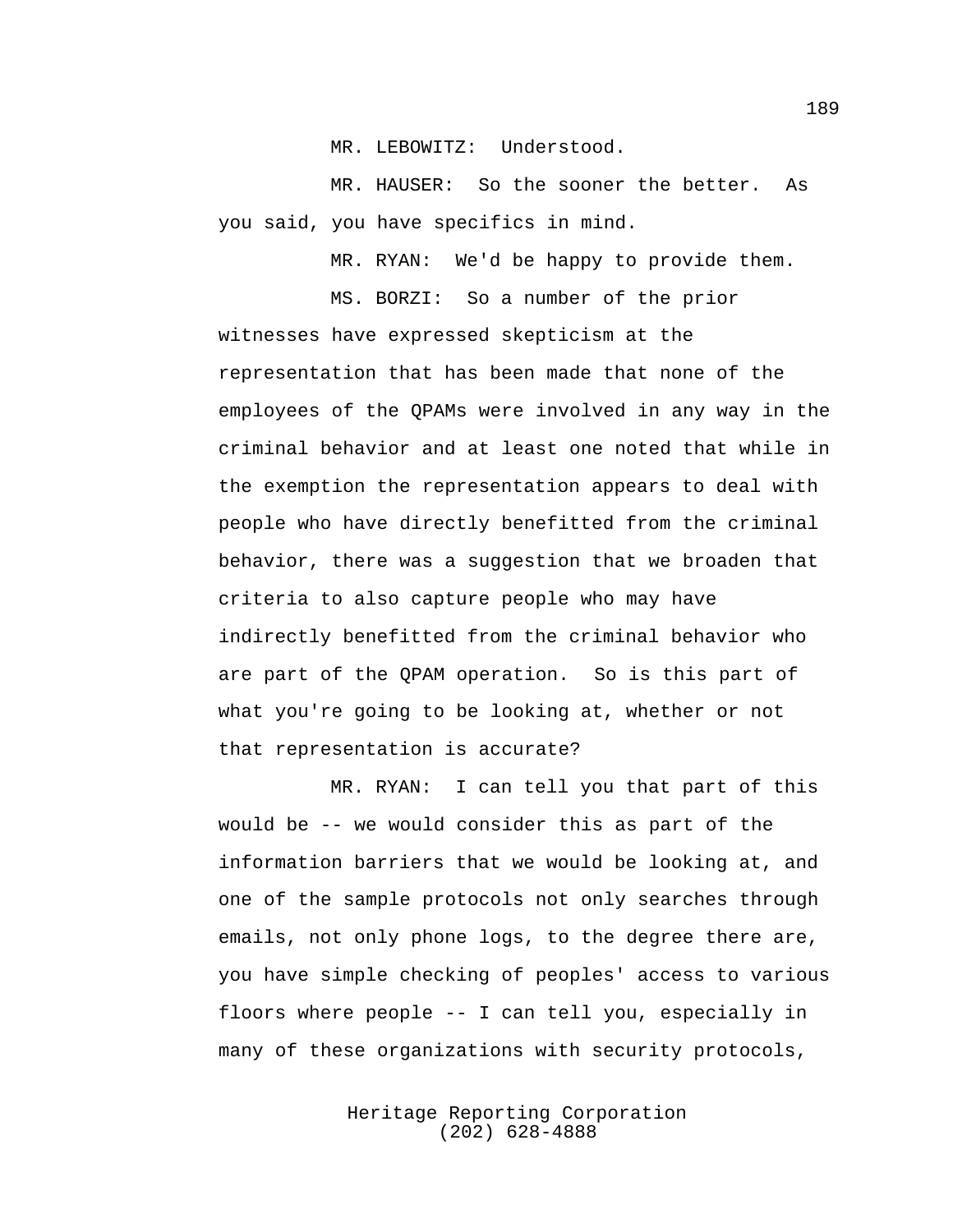people sign in, especially if they're -- and we want to see if there are access issues with respect to that on the various floors that the asset management unit presumably apply.

I will say if the Department goes down the road of direct and indirect benefit we would definitely appreciate the Department's view on what is meant by indirect.

MS. BORZI: Yes. I mean, I'm not expressing an opinion.

MR. RYAN: Understood.

MS. BORZI: I just wanted to make sure that I got that point out.

MR. RYAN: No, we appreciate that, but I think that is part of what we're seeing, among other things, as part of the information barriers.

MS. BORZI: And so I guess the other obvious question is at what point during your engagement if you find issues or concerns, at what point would you come to the Department about them, or would you attempt to only deal with them internally?

MR. LEBOWITZ: Well, the --

MR. RYAN: The exemption.

MR. LEBOWITZ: -- exemption itself laid out a framework for reporting and for communicating --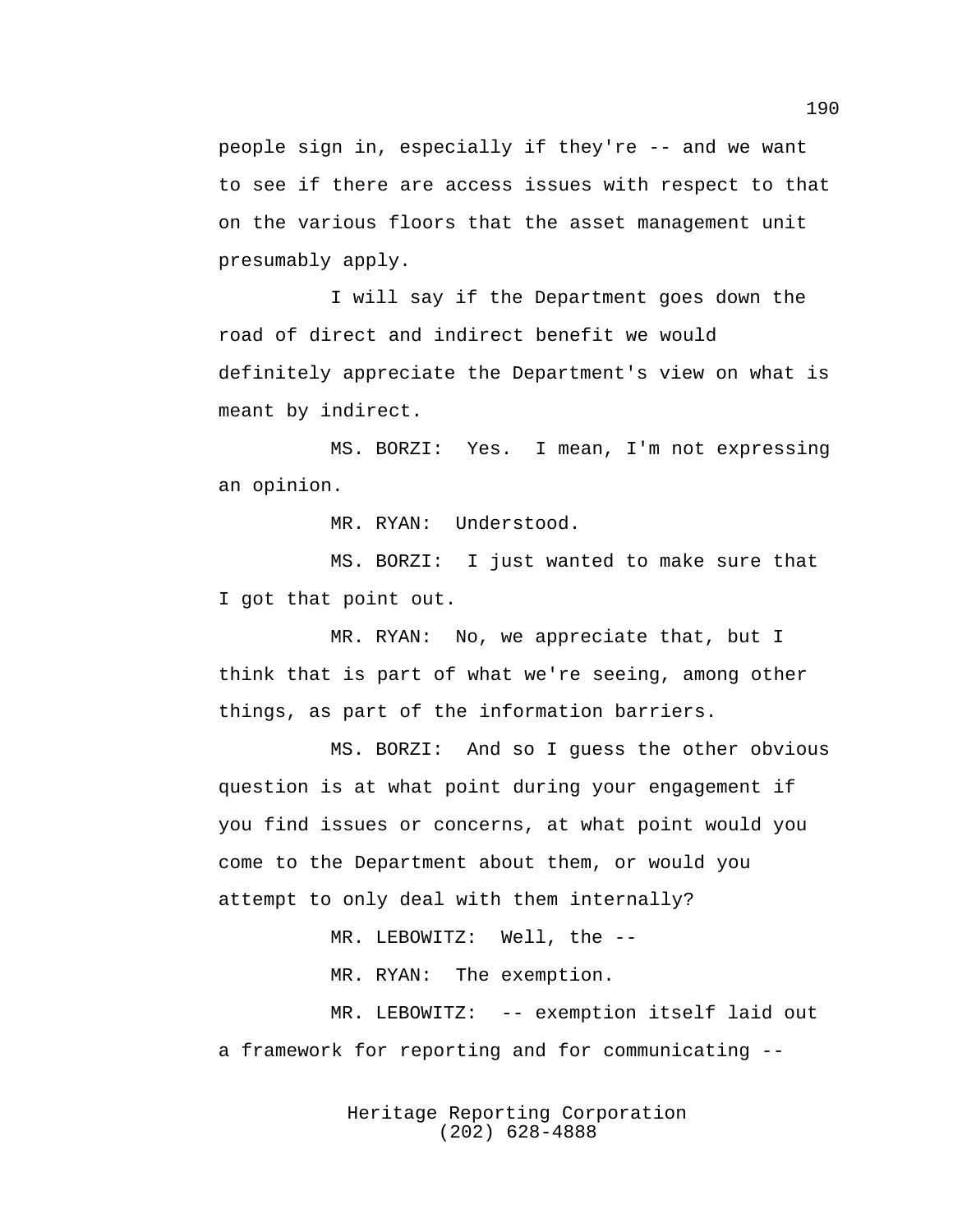MS. BORZI: Right.

MR. LEBOWITZ: -- with the QPAMs instances of noncompliance. I think, as drafted, it would all be wrapped up in the report, but there may well be situations, I mean --

MS. BORZI: Well, that's specifically the question. Are you going to wait until -- if you find something of concern, would you wait until the report or would you give us a heads-up before?

MR. LEBOWITZ: Well, I think from my perspective the answer to that is it depends on what we see and what Credit Suisse does with our finding that there's been an instance of noncompliance or there's a significant issue with the policies and the training.

It seems like the exemption contemplates that we find something, communicate it with Credit Suisse, they fix it, then we report it, and including what remedial steps that they've taken.

MS. BORZI: Right.

MR. LEBOWITZ: You know, in a routine --

MS. BORZI: But what I'm asking is what if that isn't --

MR. LEBOWITZ: Well, then we would certainly come to the Department if we felt that it was a matter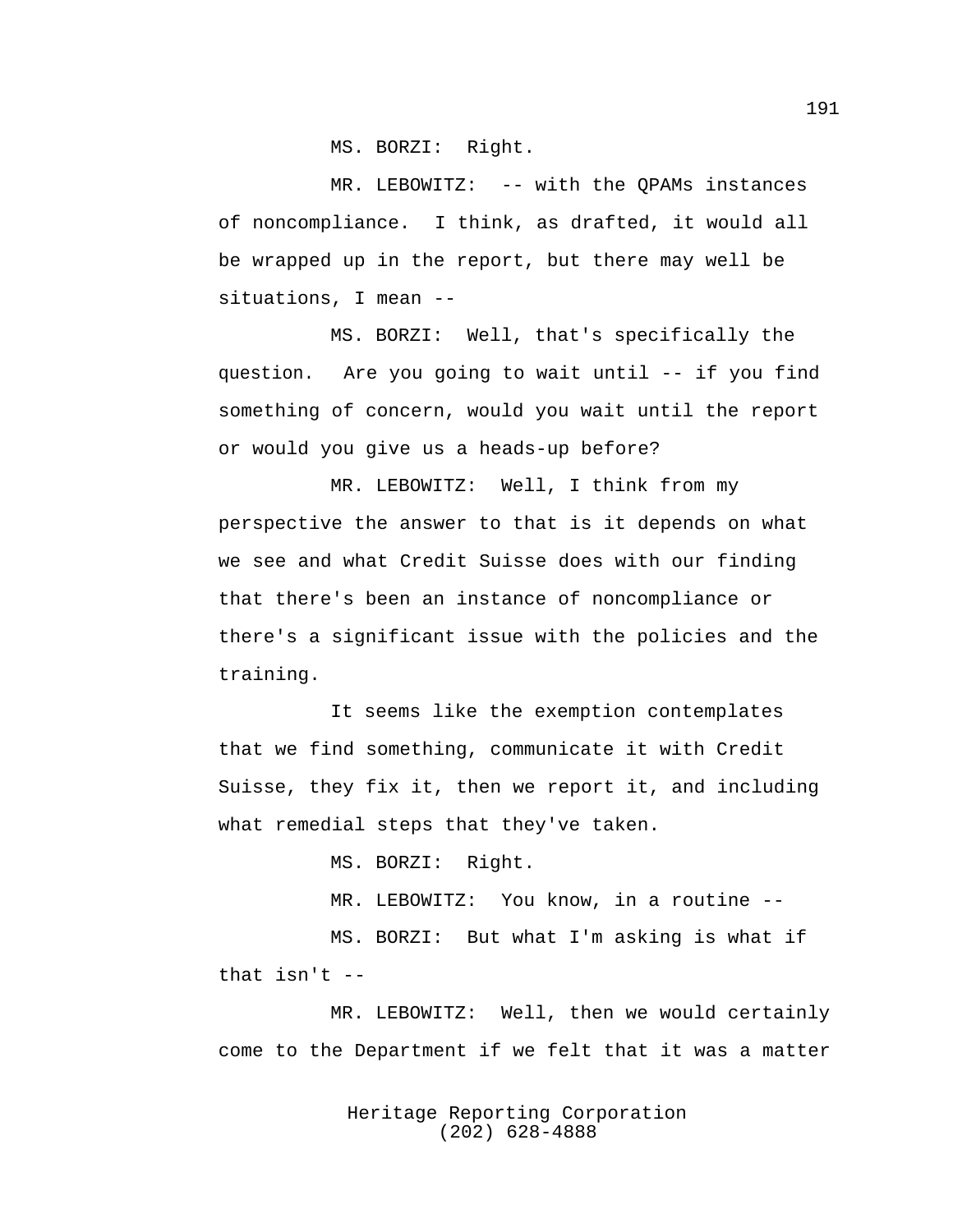that we were getting nowhere with Credit Suisse in terms of getting the matter addressed appropriately.

MS. BORZI: Or cell blocking, if you were experiencing that.

MR. RYAN: No, I would concur with that. I would say also to the degree obviously that there are people on site. I'm expecting that there would be some level of communication that would be going on on a regular basis anyway.

MS. BORZI: I mean, I'm not making any prejudgments about how this is going to play out.

MR. RYAN: No, understood. Understood. But no, I think it's safe to say, Madam Secretary, that if we were being stonewalled, if we were seeing that there was incomplete information, if the parties weren't cooperative, we would be raising red flags. That again is sort of the way I view -- I don't expect to see that based on the importance that I think Credit Suisse is putting on this entire effort, but if we do, we will in fact be having a vigorous discussion with a number of parties.

MS. BORZI: Thank you.

MR. HAUSER: Thank you.

MR. RYAN: Well, thank you very much. We appreciate the opportunity.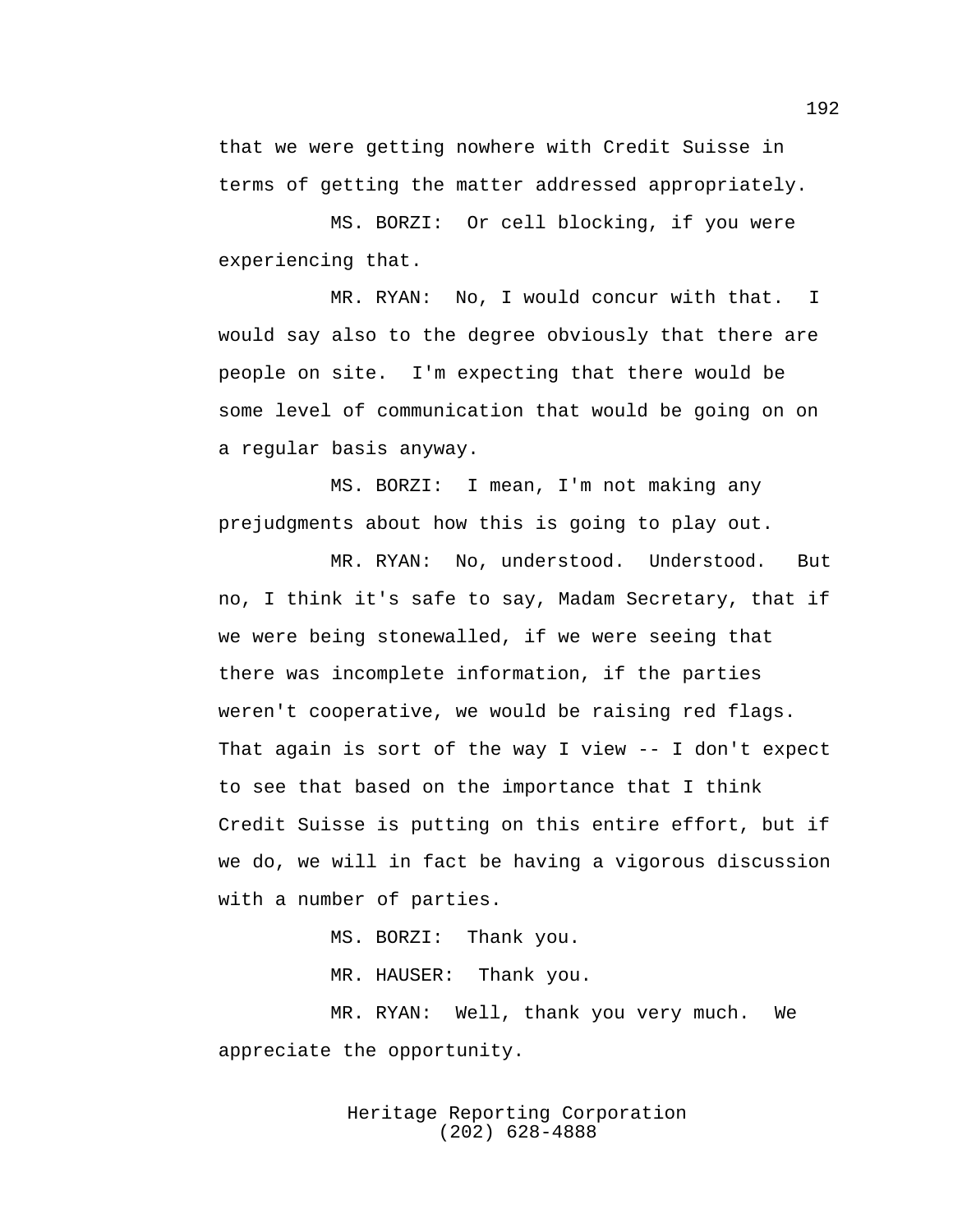MR. HAUSER: We're going to take a fiveminute break mainly just because I need to take a break. But then we will start back with George Arnstein.

> (Whereupon, a short recess was taken.) MR. HAUSER: Is George Arnstein here? MR. ARNSTEIN: Yes.

MR. HAUSER: Whenever you're ready.

MR. ARNSTEIN: Good afternoon. My name is George Arnstein. I'm a U.S. citizen, and I object to any extension of the temporary waiver grant to Credit Suisse AG or the possible grant of a full waiver to serve as qualified professional asset managers to retirement plan clients.

I should add that my testimony is not going to be about billions, not about millions, but about a personal experience of Credit Suisse failing to exert its fiduciary responsibilities.

My testimony regards some 50,000 accounts of pre-World War II assets entrusted to it. The exact number is unknown but will be discussed below. And I can cite an illustrative case. I could even cite two, but one will be enough.

Since my great aunt, Claire Adler, a native born U.S. citizen, and I am the sole beneficiary of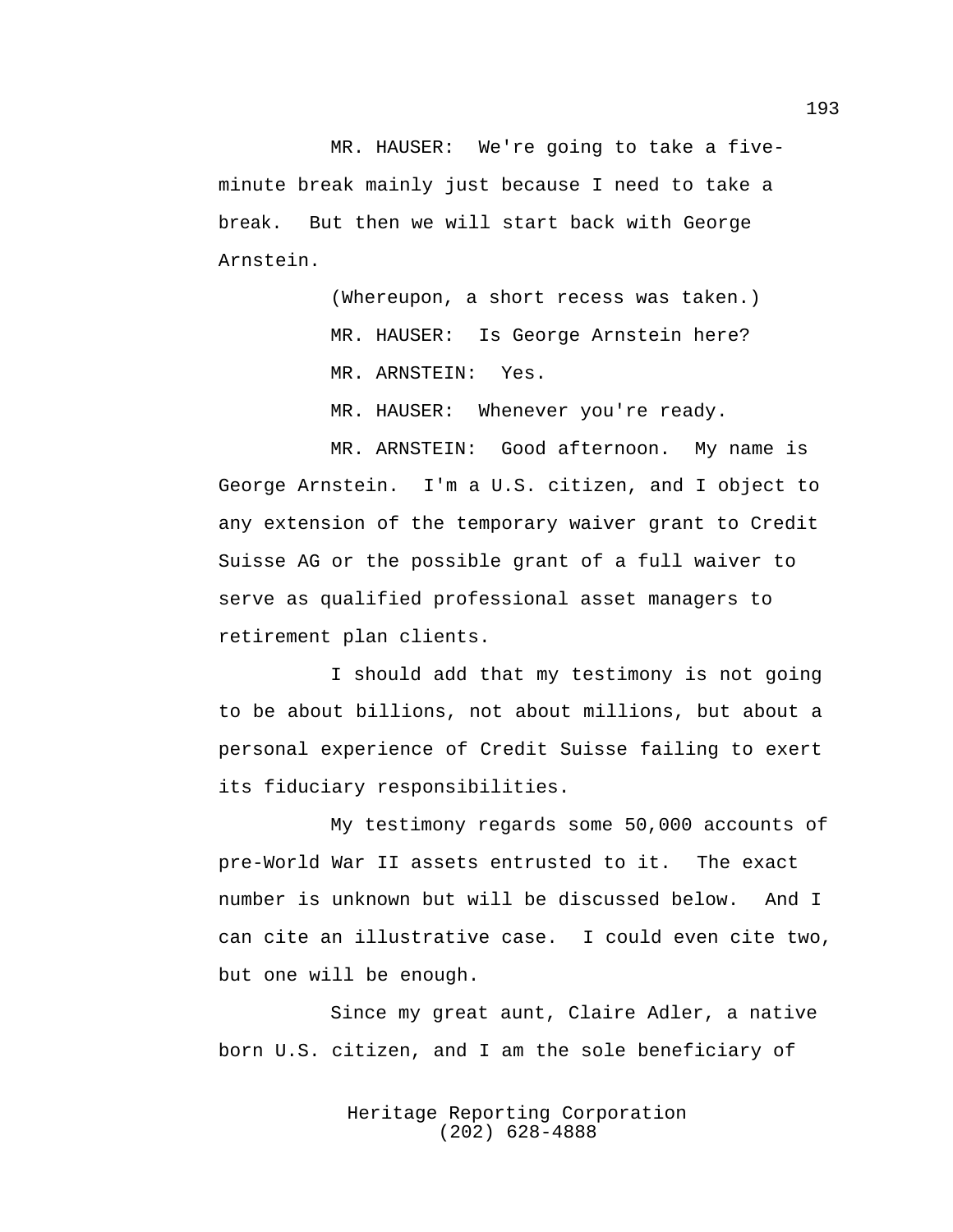that account, along with my sister, and seeing our claim was successful and was paid by the Foreign Claims Settlement Commission, the question arises - it was probably inadequate -- the question arises why Credit Suisse AG failed in its fiduciary duties, and the answer emerges from the findings of the so-called Volcker Committee, the independent committee of eminent persons, chaired by Mr. Volcker, who I think qualifies as eminent, which determined that Swiss banks unilaterally and routinely closed most such accounts.

The International Claims Tribunal, which was set up to implement the findings of the committee of eminent persons, identified 53,880 probable or possible accounts, most of which were opened by Germans or residents of countries threatened by Nazi imperialism who were in political or other jeopardy under the Nazi Regime, such as my Great Aunt Claire, a native born U.S. citizen.

These accounts were closed unilaterally by most Swiss banks, explicitly including Credit Suisse AG, after service charges ate up the corpus or because they were inactive, which under the circumstances should be understandable and worthy of forbearance.

Claire Adler, for example, explicitly asked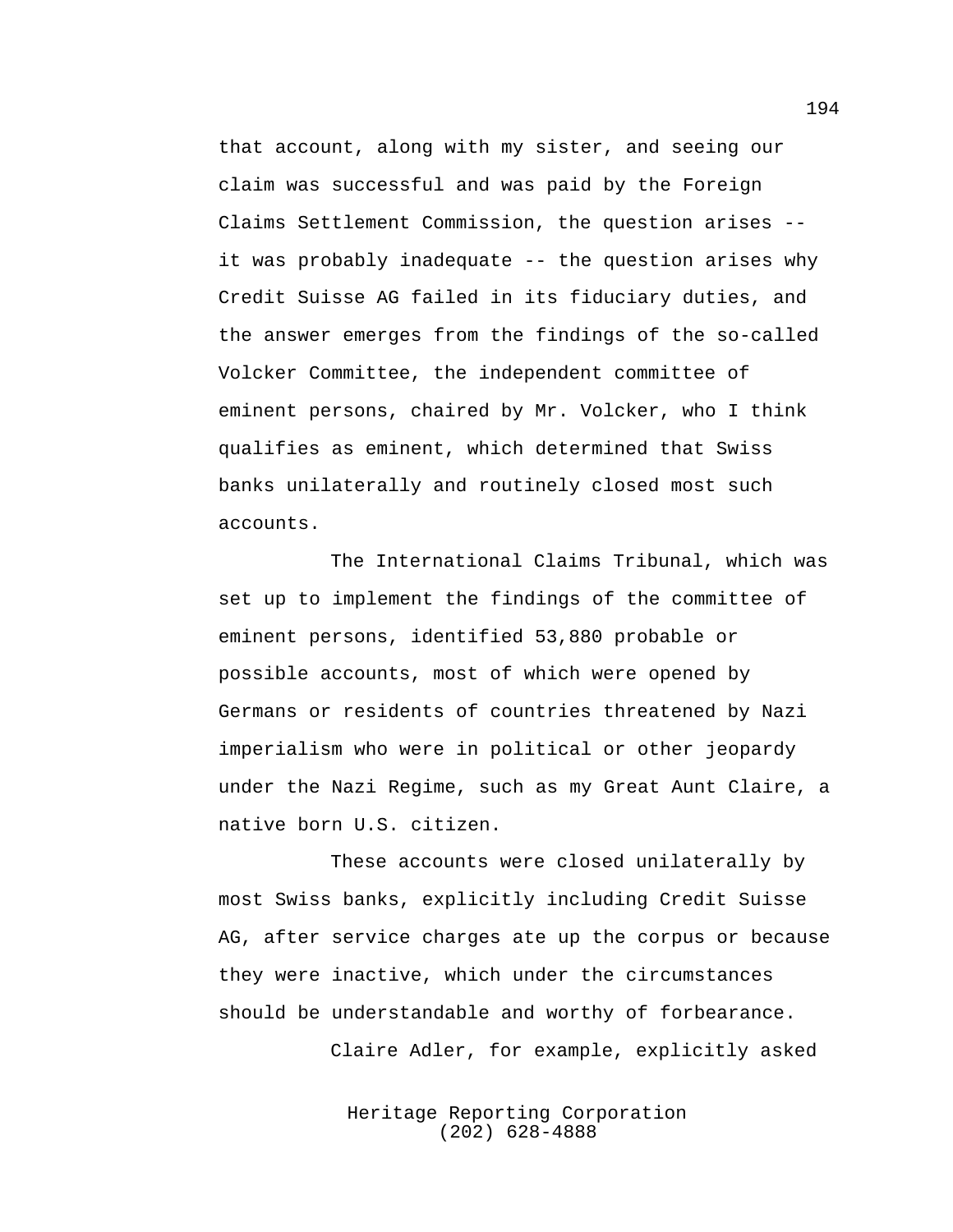that no correspondence be sent to her German residence and no disbursements be sent there precisely because this could have led to confiscation, and presumably this made her account inactive.

The Swiss banks at some point destroyed the records except for minimal data which in our case were adequate to validate the claims. The paid amounts were calculated according to a formula because the actual data had been destroyed and the actual amounts thus could no longer be determined.

The final settlement with the Claims Resolution Tribunal was signed, among others, by Credit Suisse Group. For details you can see the Claims Resolution Tribunal, the website is crt-ii.org.

In summary, Credit Suisse is documented as having failed in its fiduciary duties and should be found ineligible in the present proceeding. Thank you for your courtesy. That's it.

MR. HAUSER: Thank you.

MS. BORZI: Thank you so much for your testimony.

MR. HAUSER: Our next witness is James Smalhout. I apologize if I got that name wrong. MR. SMALHOUT: Pardon? MR. HAUSER: I hope I got your name right.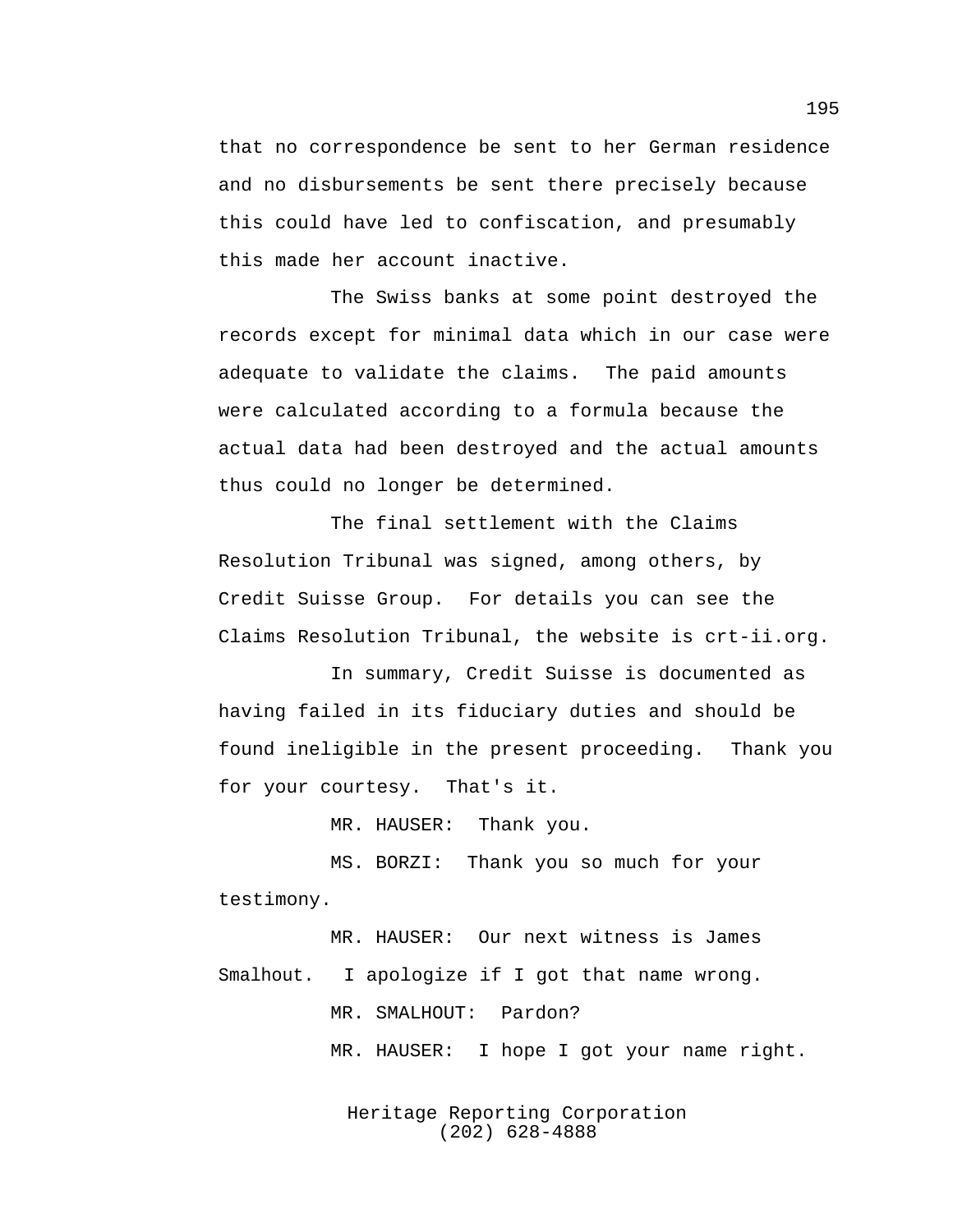MR. SMALHOUT: You did. Thank you.

Well, thank you very much for including me and for including George Arnstein. I'm going to talk about the Holocaust, of course, but let me start at the end, not the beginning.

We've heard from one of the lawyers for Credit Suisse that they have established a culture of accountability and that the abuses that we heard about from previous witnesses all occurred many years ago.

Well, I'm not convinced about whether or not they've established a culture of accountability. There are too many things on the record that say otherwise, and one of those blemishes involves the 1998 settlement for missing Holocaust era bank accounts, and that was a settlement that even though it occurred in 1998 continued to disburse funds as recently as the last two years.

So we are not talking entirely about history here, but history is a precedent, and I'm here because my father's Dutch family sent a lot of money to Switzerland in the late 1930s according to their surviving housekeeper, and she even told her family that they didn't need to worry about my grandparents because my grandparents had sent so much money to Switzerland.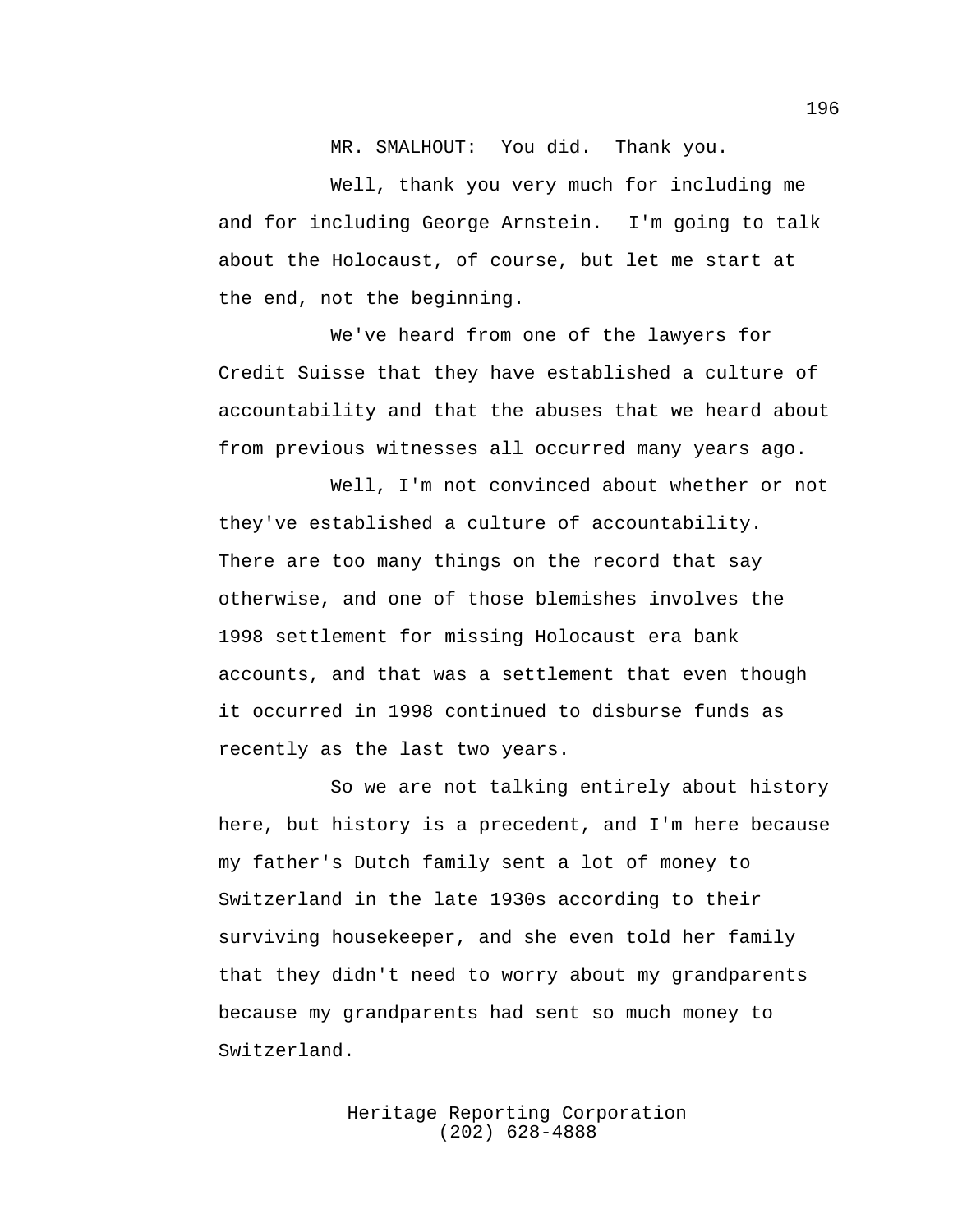It's like that movie "The Sound of Music", if you've seen it, but without the happy ending. My grandparents fled The Netherlands trying to get to safety in Switzerland, but the Nazis caught up with them in France and that was the end for them. They were dead at Auschwitz within a week.

We never found their bank accounts in Switzerland, and Credit Suisse is now coming here for an exemption like the one that UBS got a couple of years ago, and neither of these banks is worthy of these exemptions and can't meet the standards as an ERISA fiduciary based on my family's experience.

They need to take a lot more responsibility for depositors' losses before you give Credit Suisse this exemption, and I think you actually should go so far as to revoke the exemption you granted to UBS unless they agree to further remediation. No employee benefit plan relying on them is safe until they prove that they are accountable to their customers, to regulators, and also very importantly to our courts.

Your ERISA exemption process can be constructive only, only if this Department applies effective conditionality, and I'm going to argue that part of that conditionality involves undoing some of the damage that was done to depositor interests during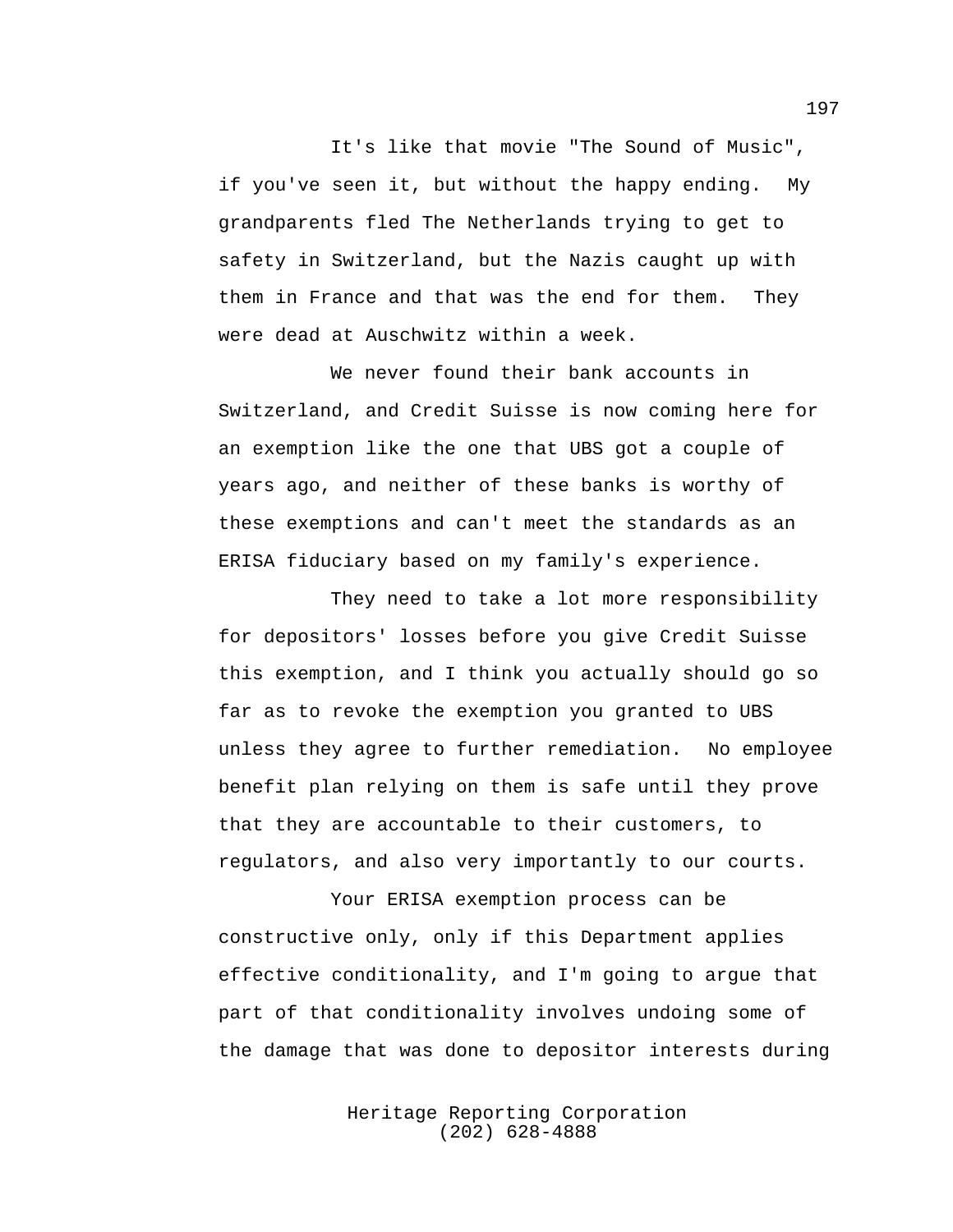the course of administering the previous 1998 settlement.

I summarized in a column for Barron's that this whole problem started in 1934 when the Swiss parliament paved the way for an enormous sham by passing a law that imposed very severe penalties on bankers who disclosed information about Swiss bank accounts, secret Swiss bank accounts. After that law was passed well-to-do Jews from all over Europe terrified of Hitler poured huge fortunes into Swiss banks, and Swiss bank secrecy law made it almost impossible to trace those after World War II.

My father came here in 1935. His family sent the money in the late '30s. He didn't know where to begin in terms of finding these accounts, what bank to go to, that sort of thing. Banks in large numbers of cases just kept the money.

And so, in 1998, Credit Suisse and UBS agreed to a \$1.25 billion settlement. My family received \$7,250, but my grandparents' housekeeper said through her sister, and they were very close and her sister speaks excellent English, that they probably sent about \$85,000, the equivalent, in the late 1930s. So here we are 70 years later and what do we get? Seventy-two fifty out of the settlement. That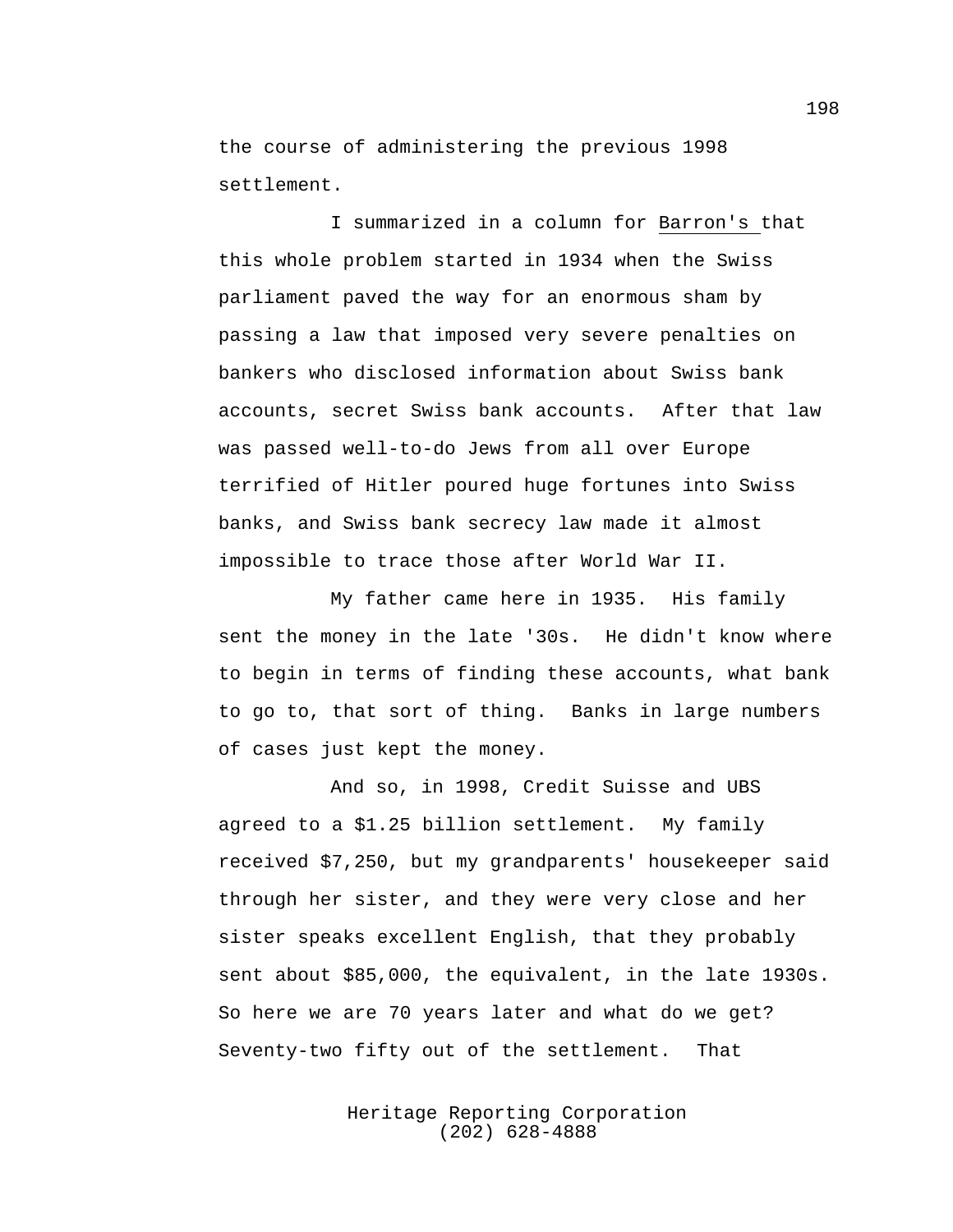settlement made significant payments not to us but to other people in just 5 percent of all cases, and there were about 114,000 claims filed. And as the presiding judge wrote to me, we did not have \$25 billion or more to repay depositors. I share your frustration with the amount of funds available for distribution. Plaintiffs should have received a far greater sum.

Now a fiduciary responsible for bank settlements is obligated to proceed quite like a fiduciary entrusted with pension assets, but completely absent from Swiss treatment of Holocaust accounts was the care, skill, prudence, and diligence of ERISA's legendary prudent man. I'm quoting the statute now, that "that prudent man needs to act in like capacity in the conduct of an enterprise of like character with like aims."

ERISA demands absolute loyalty and faithfulness from fiduciaries to the interests of those who entrust money to them. Yet the core ERISA concept of exclusive purpose for the benefit of customers seems to have been completely anathema to these institutions.

The scale of this problem compares with the Deepwater Horizon oil spill settlement. That was a \$20 billion settlement. We get a billion and a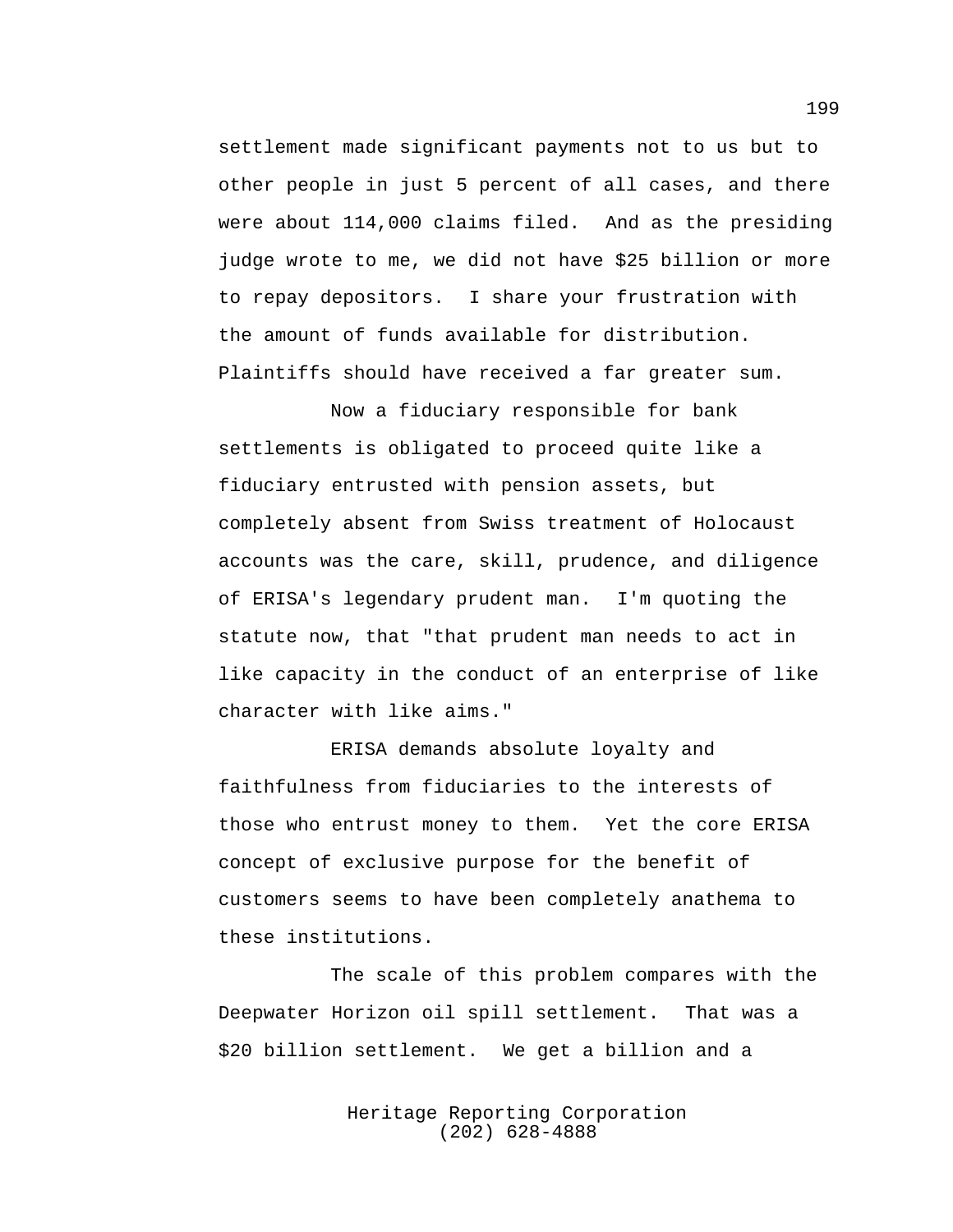quarter.

Now exemption conditions that you published in November require accurate and complete information from Credit Suisse on statements submitted to the U.S. Government, but bank conduct before Judge Korman indicates that these conditions would not provide adequate safeguards. As one settlement official put it, the real culprits are the Swiss bankers who destroyed every trace of 2 million Holocaust era accounts and refused Korman's investigators adequate access to surviving bank records. The judge and his investigators were actually turned down by both banks to get more of these records. So how can you be confident that those two banks will cooperate if there's a problem in the future?

Plans simply do not have the reasonable assurance that Credit Suisse and UBS are going to be reasonably forthcoming.

My request is this: If you grant the waiver, insist that these banks finally repay Holocaust survivors. It was a huge mistake in 1998 to cap payments to claimants. The standards of evidence were also terribly unfair to claimants. The requirement was that some trace of bank records had to be found in order to justify a substantial claim.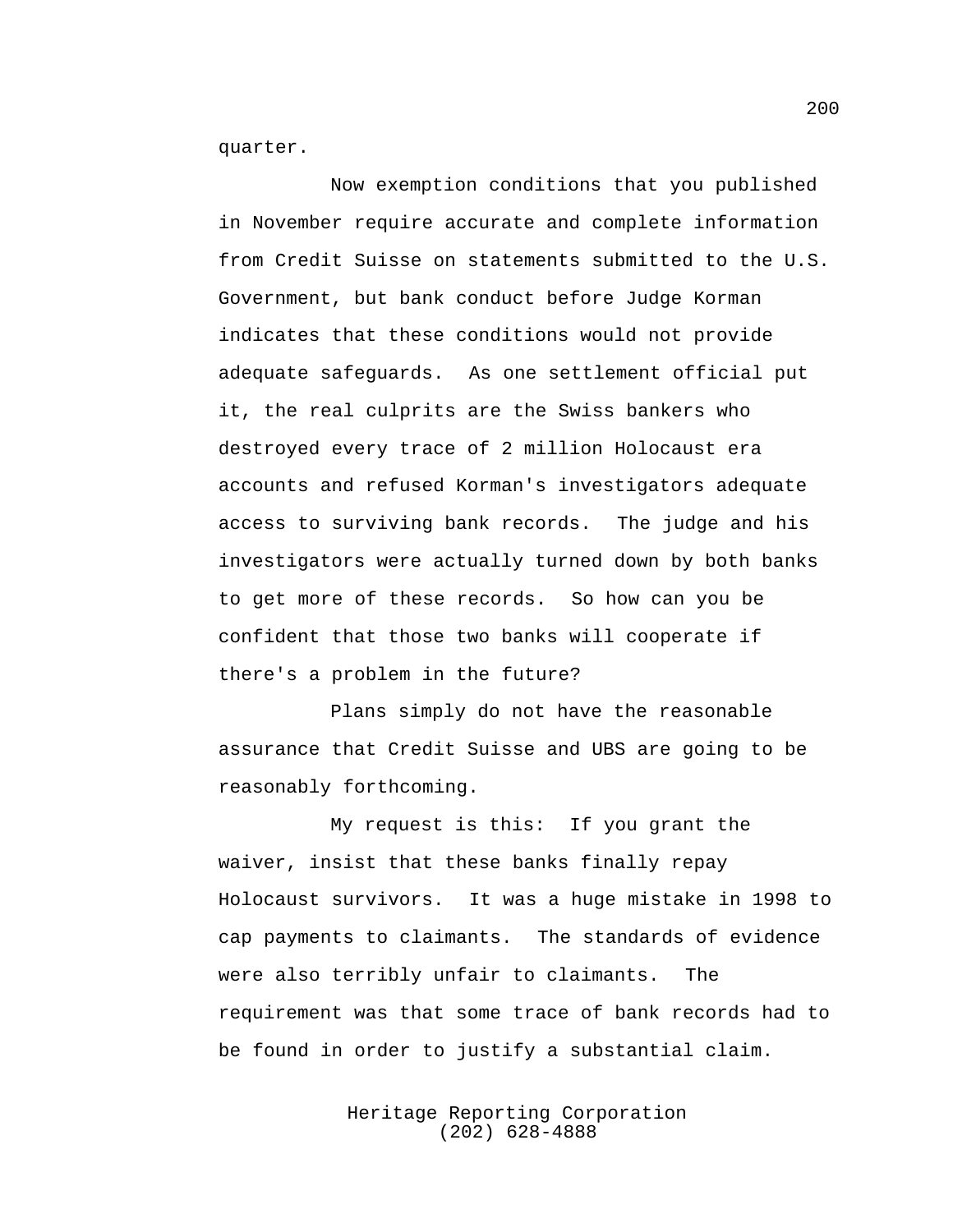And I see I've run out of time, but to conclude, the U.S. Department of Labor should not provide this exemption unless the bank agrees to remediation along the lines that I've described in documents I've submitted for the record, and you also should revoke the previous exemption for UBS unless they participate.

So that's essentially what I have to say, and if you have any questions, I'd be happy to recite the rest of my statement.

MS. BORZI: Well, I actually have a question about were we to grant an exemption, were we to add the condition that you're suggesting, how would we do it? I mean, I think I heard, and please correct me if I didn't hear correctly, that in this 1998 settlement part of the problem was that the records of the accounts were not available.

MR. SMALHOUT: Well, that's true. There are two categories of records that weren't available. Paul Volcker led a committee that hired an accounting firm to audit all the Swiss banks. Not all of them participated, but he determined that of I think about 6.6 million Holocaust-era accounts, all records concerning 2.8 had been completely destroyed. So they had an account total with no information whatsoever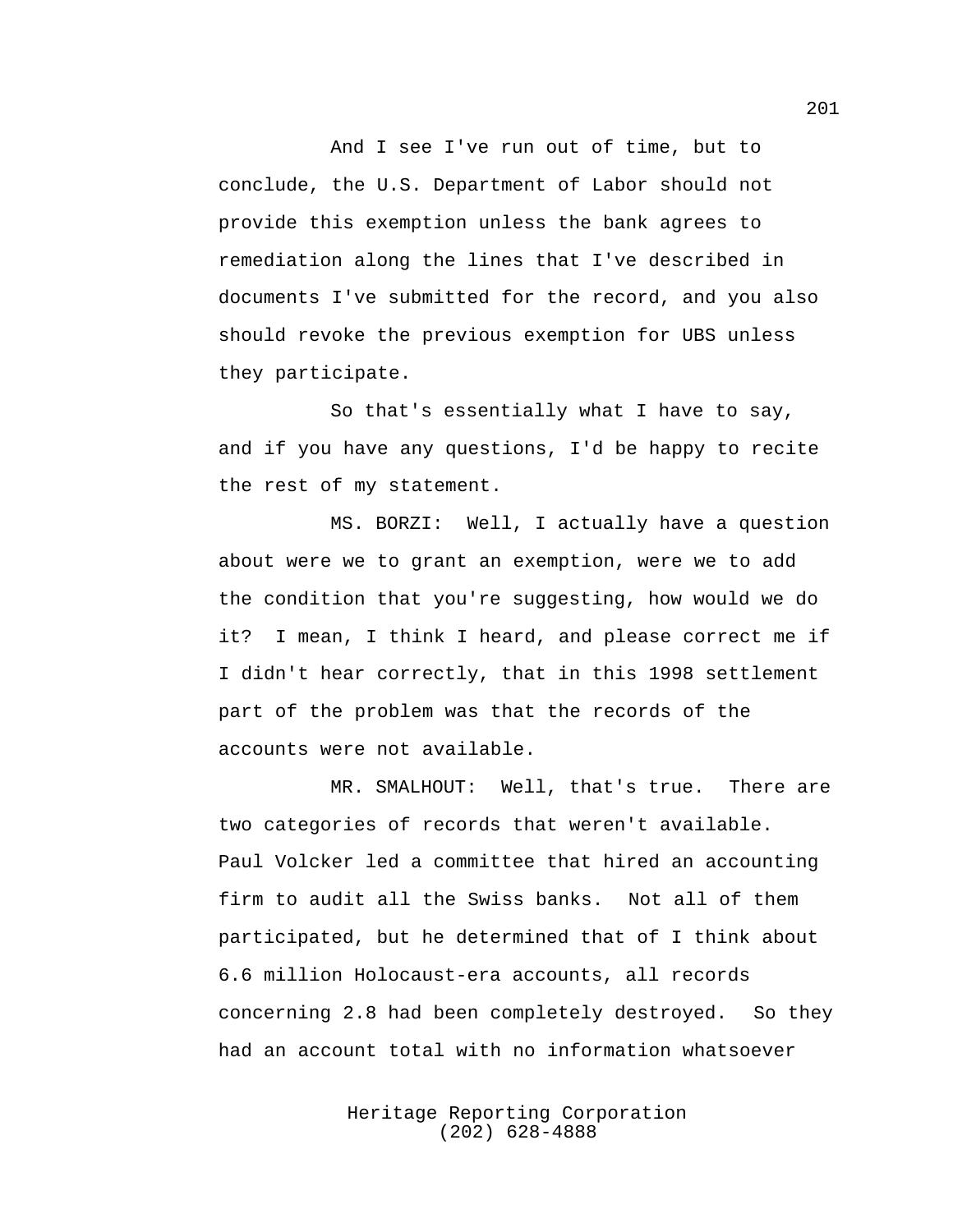about the others.

For many accounts where there was some trace, there was incomplete information. No information about the account balance. So one way the settlement shortchanged a lot of people like George Arnstein's family, who got more substantial awards than we got, was that they computed an average. So I know of some very wealthy families who had claims, who controlled huge commercial enterprises, and so they ended up with a quarter of a million dollars.

MS. BORZI: It was more a function of what kind of records --

MR. SMALHOUT: Survived, but that's a big part -- that may be the biggest part of the problem, but the other part of the problem was there were surviving records that were not made available to the -- quite intentionally, that were not made available to the settlement, and one settlement official complained about this in writing in a letter to the editor to Barron's Magazine in response to a column I wrote about the settlement.

And so it was a combination of both document destruction, and by the way, one very embarrassing episode attributable to UBS involving document destruction led to the settlement. A night watchman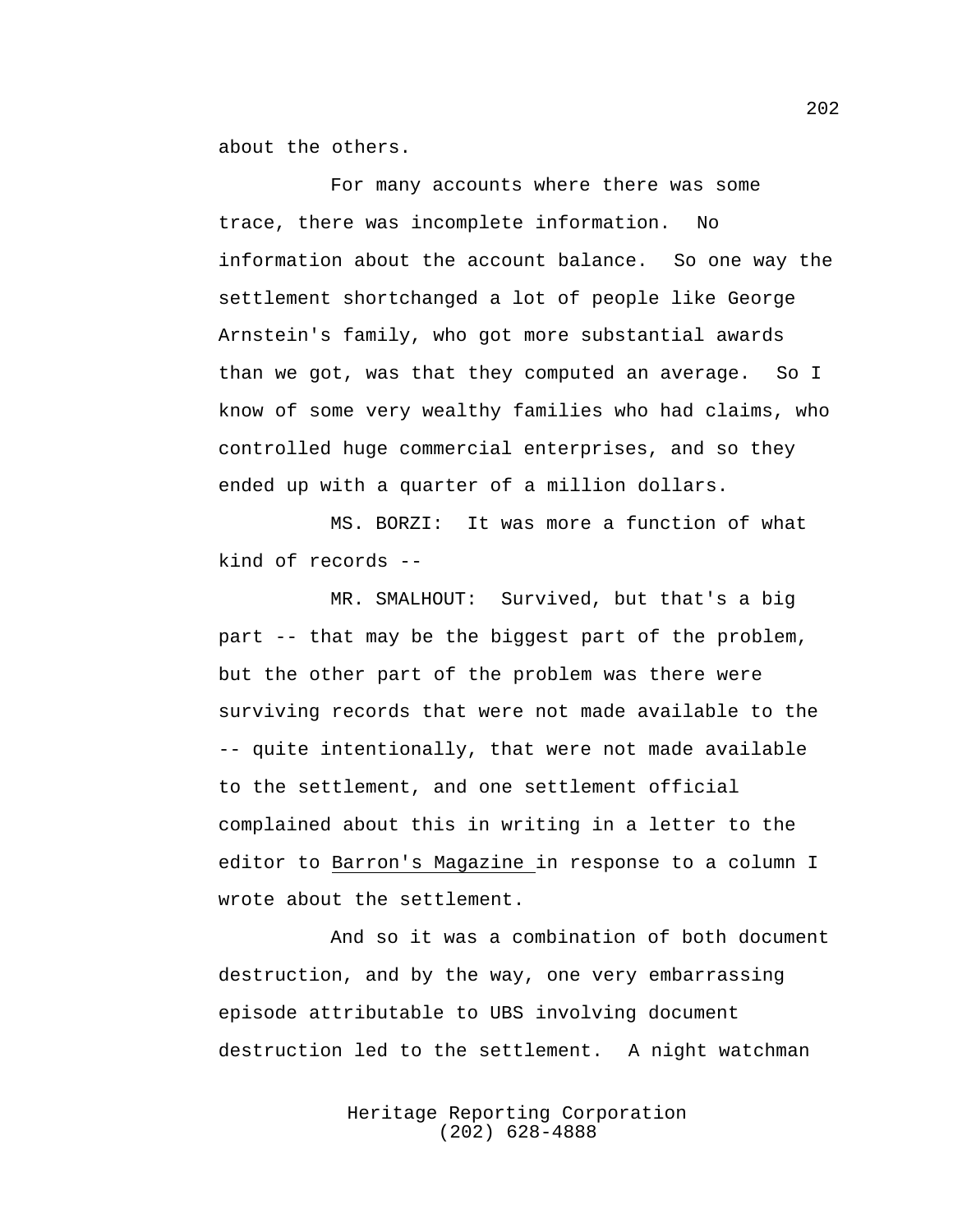walked into a shredding room and found a pile of records involving Holocaust victims waiting to be shredded, and he publicized this and became a pariah around Zurich as a result, but that was one of the factors that led to the settlement in the late 1990s.

So there is a long history and I have included a very short bibliography of books that have been written about this problem which at length describe abuses by the banks in turning away Holocaust survivors who appeared at bank branches in Switzerland to claim their family's money and also involving destruction of records over a course of decades.

MS. BORZI: Well, thank you. I just got your submission this morning and so I'll make sure that I go through it, so thank you so much.

MR. SMALHOUT: Thank you.

MR. HAUSER: David Garza.

MR. GARZA: Good afternoon.

MR. HAUSER: Good afternoon.

MR. GARZA: I've been known to clear out rooms but usually not this dramatically.

(Laughter.)

MR. GARZA: My name is David Garza. I am the Executive Director of the Henry Street Settlement in New York City. To be clear, I'm here today to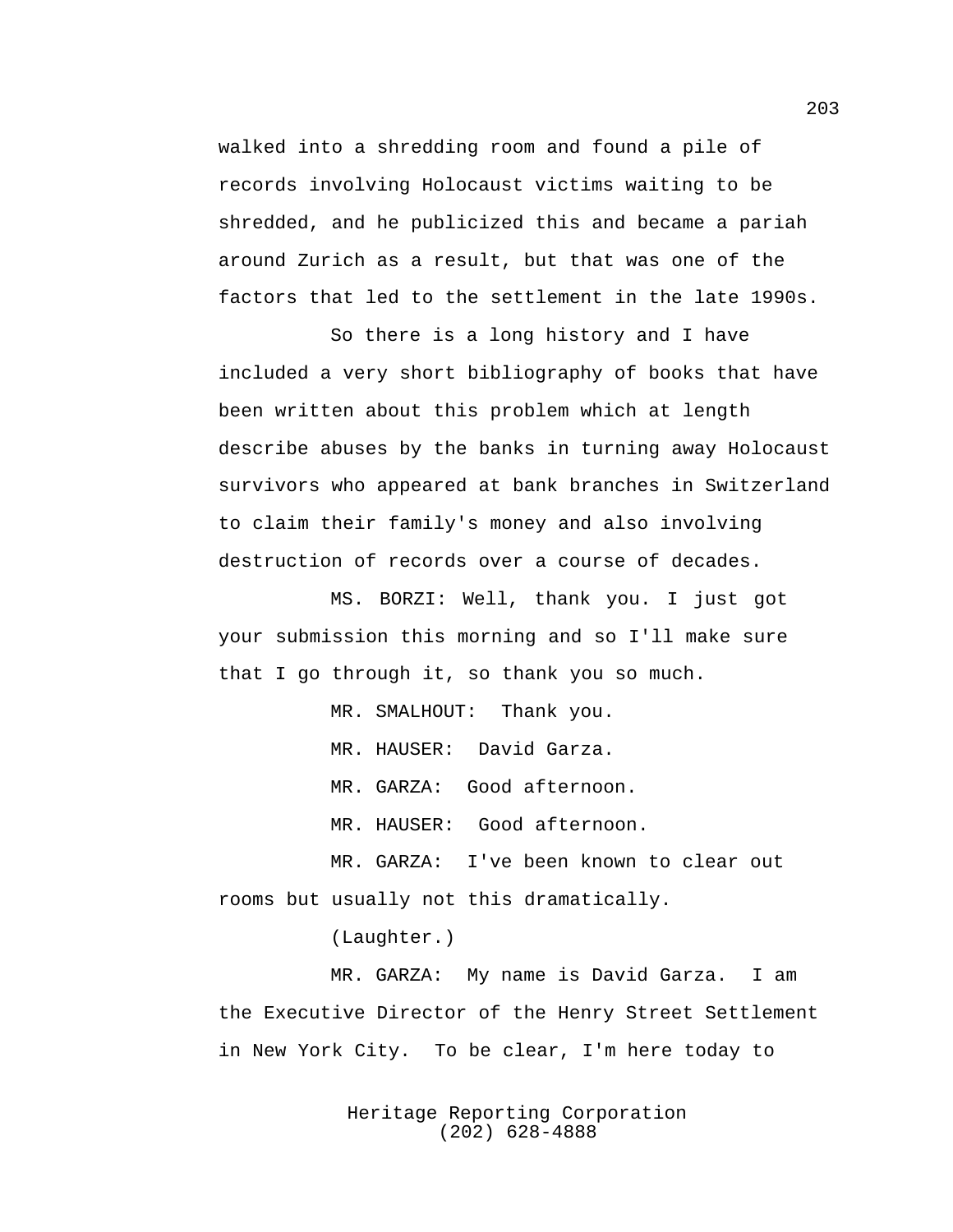speak about our partnership with Credit Suisse and the corporate character and behaviors that are reflected in that partnership which is well over 20 years old.

I want to thank the Department of Labor for the opportunity to testify in support of Credit Suisse's QPAM exemption hearing, and in order to share those facts, I've prepared a brief statement that, if I may, I'll just read it directly so that I can be concise.

Based on the lower east side of Manhattan, Henry Street Settlement is a venerable institution having served New Yorkers' needs since our founding in 1893. Our programs are offered in four areas - health and wellness, education and employment, shelter and transitional housing, and the arts -- to create a holistic network of support services that benefit individuals and families living in poverty. Last year we reached over 60,000 people across 17 program sites for the 25 local public schools. Quite simply, our work would not be possible without strong support from a range of key partners and stakeholders, including private foundations, government, corporations, individuals, volunteers, and the public.

For close to three decades, Henry Street Settlement has been the beneficiary of an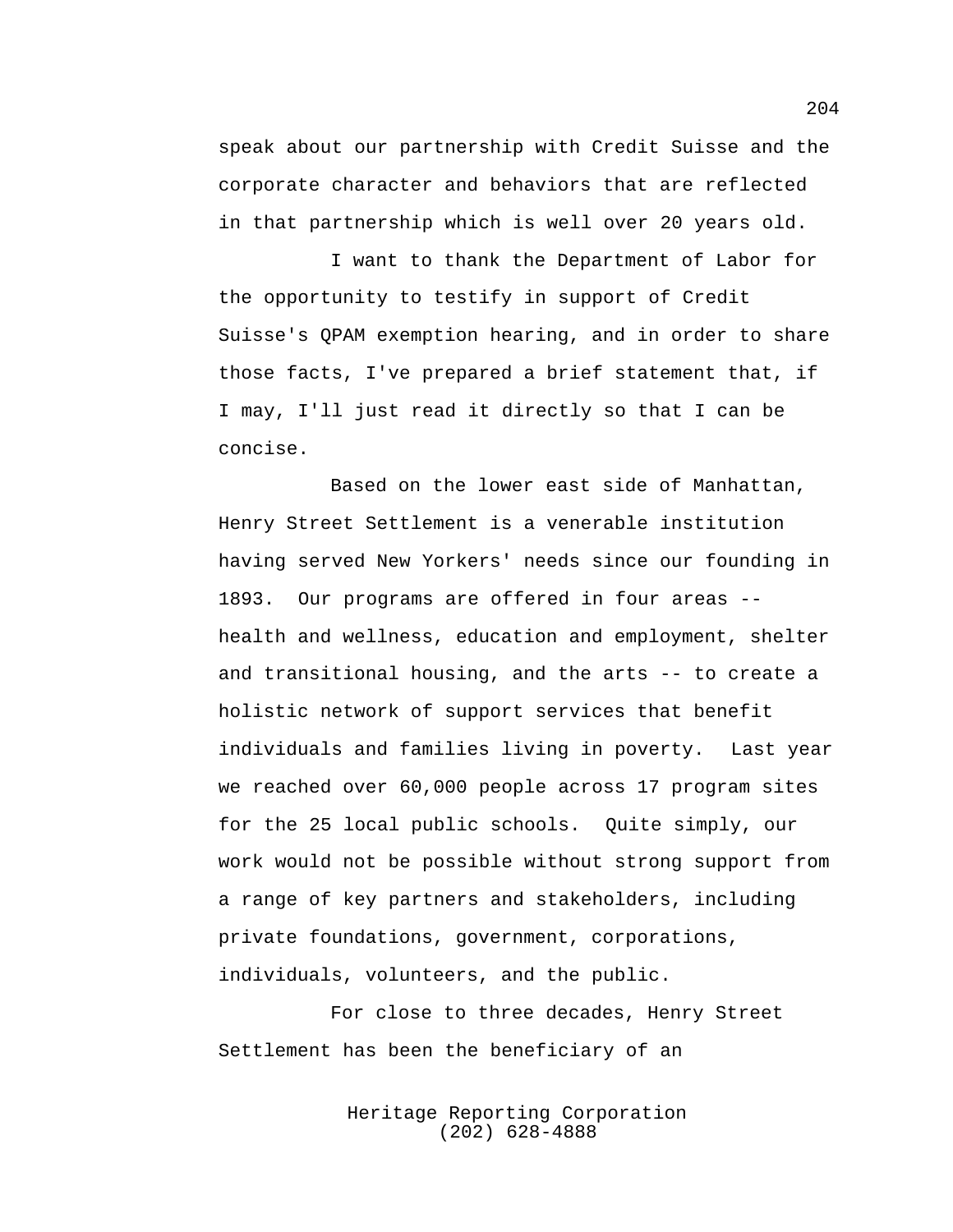extraordinary relationship with Credit Suisse. Most importantly, Credit Suisse has become a model for other corporate partners as a direct result of their exemplary commitment, dedication, and sense of responsibility reflected in the partnership at all levels.

What makes our partnership with Credit Suisse unique is the breadth, depth, and consistency of their support at all levels. They have provided governance in the form of a senior representative that sat on our board for almost 15 years. They have provided technical support and assistance, advising us on key issues, and they've also helped us create an outstanding volunteer program. In fact, their volunteer support has made them the largest corporate volunteer partner in the history of our organization. Finally, they've been a consistent funder of our volunteer programs and have provided ongoing critical general operating support as well.

With Credit Suisse's support, we have been able to expand our volunteer program significantly. Over the past three years a total of 902 Credit Suisse volunteers contributed over 3,700 hours of service. In addition, this past fiscal year they added 310 children of Credit Suisse employees who provided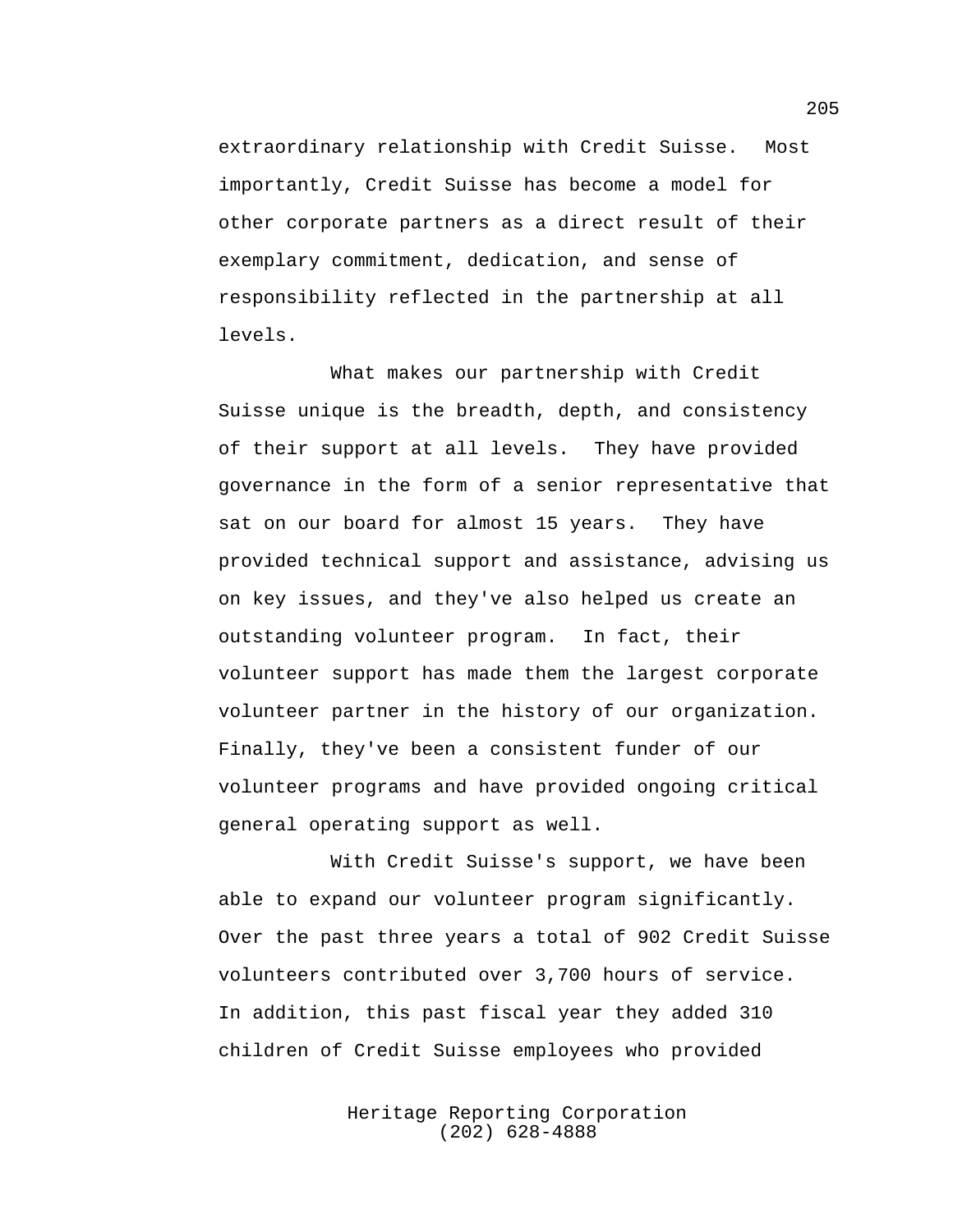additional support during Take Your Child to Work Day. These volunteers have offered a broad range of services to our agency, all carried out with detailed planning, coordination, implementation, and thoughtful measurement and reflection of the results.

Some of the highlights of the past year include a summer carnival, job readiness workshops, academic and recreational workshops for back to school programs, a home for the holidays party where they've come to decorate our homeless shelters, Take Your Child to Work Day, and numerous gardening, painting, construction projects which help to maintain our facilities.

We've seen directly Credit Suisse's volunteer involvement goes beyond the actual hours they put in as the impact and benefit for our clients has exponentially increased by their involvement. Beyond providing their own staff as volunteers, Credit Suisse has been the lead partner in helping us develop our volunteer infrastructure for our large multifaceted agency, sharing expertise, technical assistance, and guidance. Their foundation has been providing critical support to help our agency develop a fully operational department. Volunteers play an invaluable role at Henry Street each year, utilizing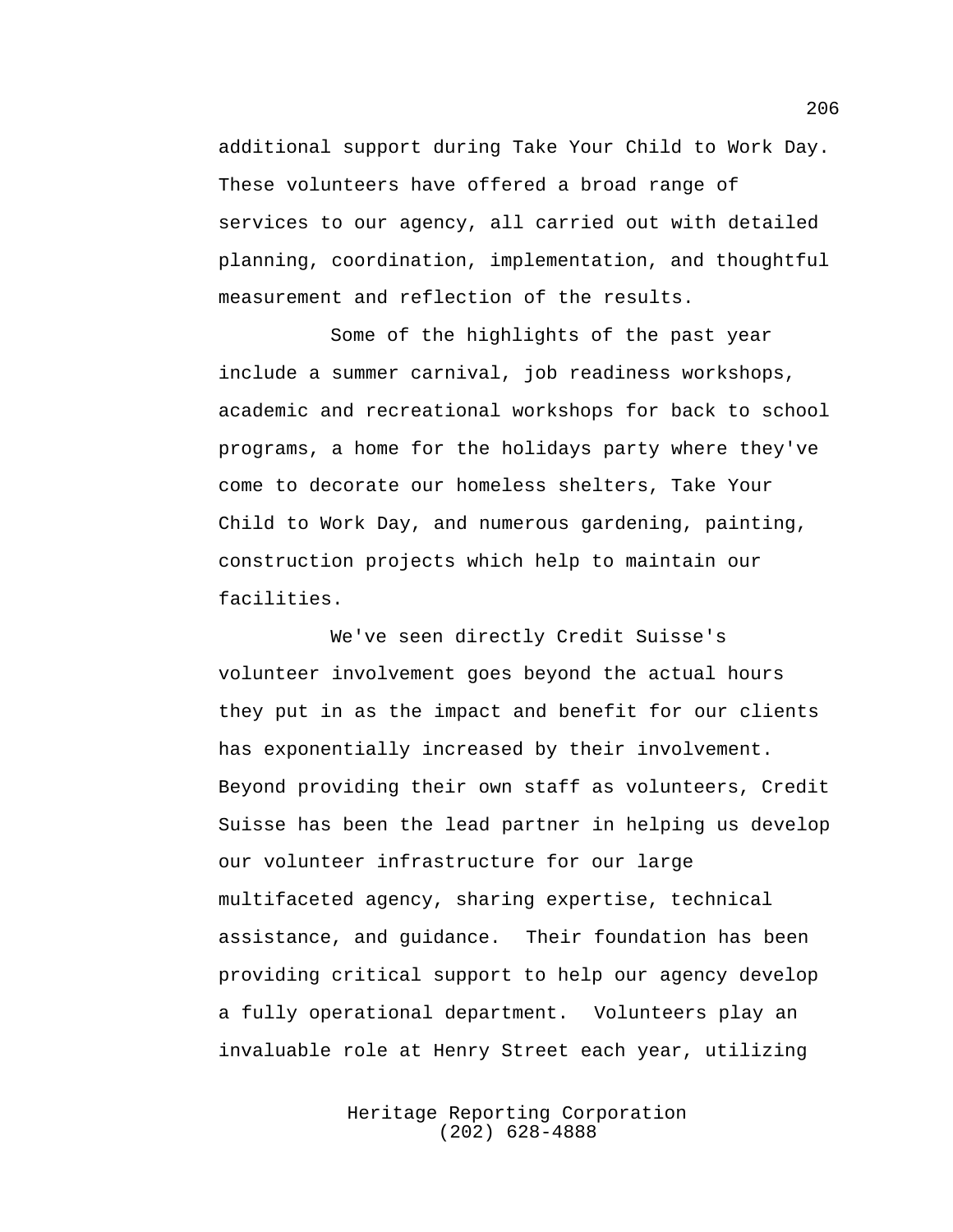over 1,500 volunteers annually to support our program staff, revitalize our facilities, and help us provide direct services to those in need.

Thank you again for this opportunity to testify. The clients served by Henry Street and the entire organization has benefitted from our unique longstanding relationship with Credit Suisse, and in that regard they are a model corporate partner that we value very greatly. So I'm pleased to be here and I'm happy to answer any questions about information I've shared or otherwise.

MR. HAUSER: I have no questions.

MS. BORZI: I don't either except to acknowledge the great work that your organization does. I'm very familiar with it.

MR. GARZA: Thank you very much. We really appreciate that. Thank you.

MR. HAUSER: Thank you.

And our final witness of the day possibly, Denise Durham Williams.

MS. WILLIAMS: I hope I'm not the closing.

(Laughter.)

MR. HAUSER: There are special obligations that go with that.

(Laughter.)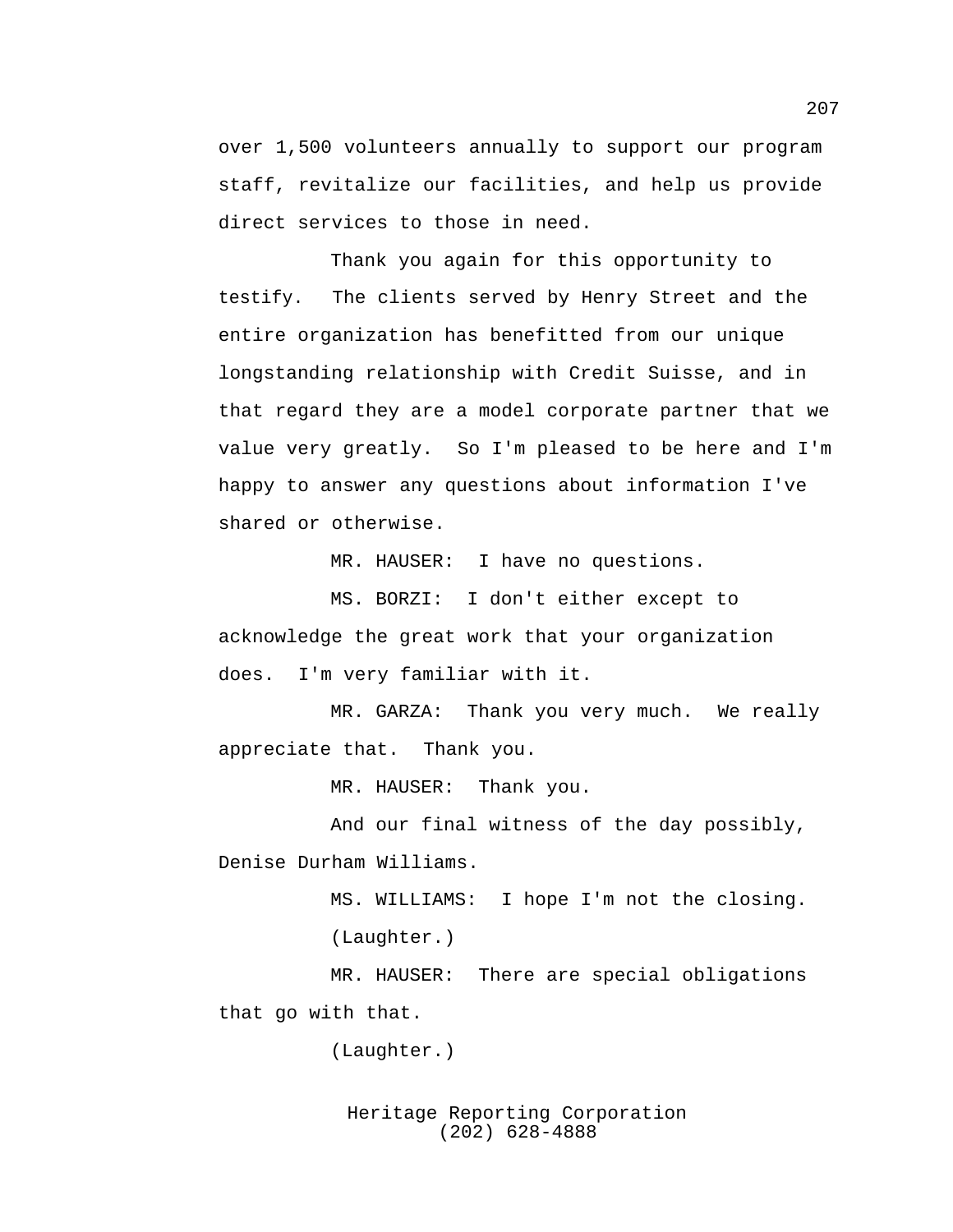MS. WILLIAMS: First, I'd like to thank the U.S. Department of Labor for the opportunity to participate in today's hearing and share my organization's experience and partnership with Credit Suisse.

Good afternoon. I'm Denise Durham Williams, the Executive Director of Student Sponsor Partners. Student Sponsor Partners is a not-for-profit founded in 1986 for the purpose of addressing the high school dropout rate in New York City by providing low-income, at-risk, average or below average students the opportunity to attain a quality high school education by attending parochial schools and live up to their full potential.

We at Student Sponsor Partners believe that a quality education offers our nation's youth the necessity and a tool kit to maximize their potential, pursue their dreams, and grow into responsible, independent adults and future leaders. The necessity of education is heightened for those at-risk children who may not have the benefit of a stable family life, adequate financial means, and the access to enriching community organizations. Therefore, improving the educational experience and increasing the high school graduation rate is one of the most important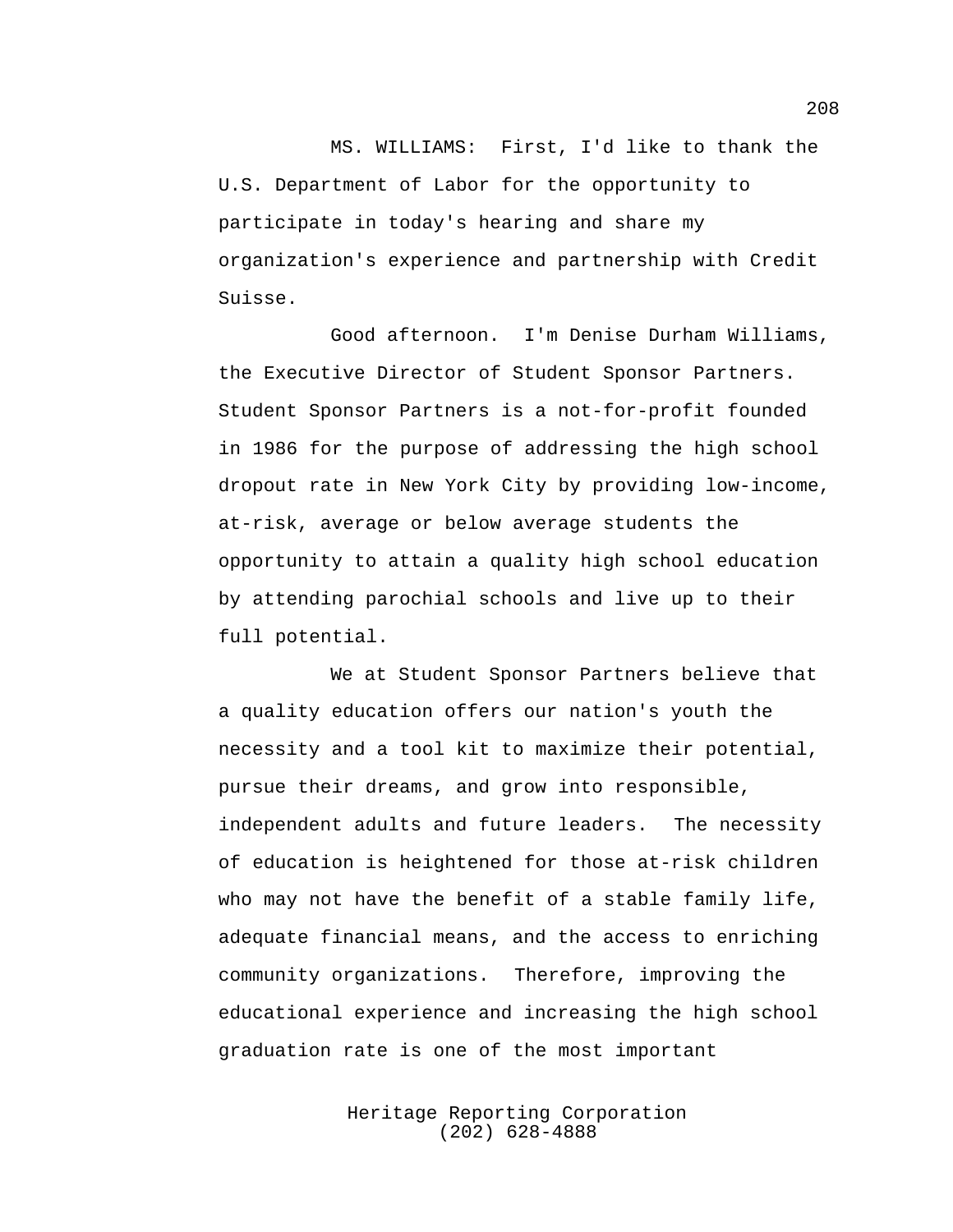challenges and opportunities that our nations face.

For 28 years, Student Sponsor Partners has provided an innovative and successful formula to improve the quality of education and improve New York City's high school graduation rate. Our model is fairly simple. We pair each student with a sponsor or sponsors who offer financial tuition support and provide a mentor who provide one-to-one mentoring for a student during their four years in high school.

For over 18 years, Student Sponsor Partners has worked closely with Credit Suisse and considered them a key and committed and compassionate partner. Given all of their support, Student Sponsor Partners' model has been sustainable and it works.

We are proud of our success rate of achieving a high school graduation of 85 percent compared to New York City's graduation rate that can range from anywhere from 50 to 65 percent depending on the school district. Seven thousand at-risk high school students have graduated from our program in New York City, with a growing percentage of our high school graduates being accepted in college. Ninety percent of Student Sponsor Partners' class of 2014, the graduating class of over 400, was accepted into college. The majority of these schools were being

> Heritage Reporting Corporation (202) 628-4888

209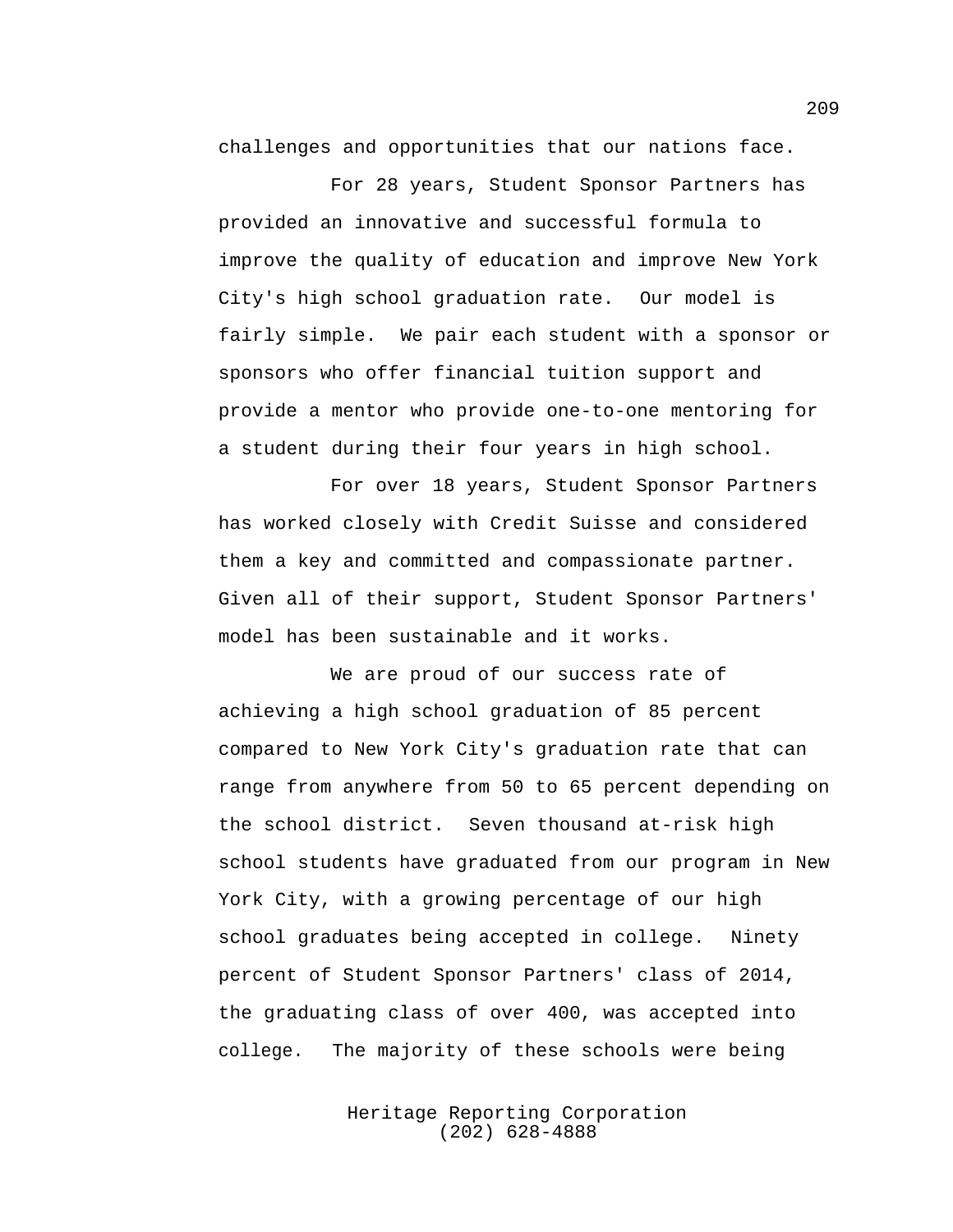four-year colleges and universities for low-income atrisk kids.

Through our partnership together with Credit Suisse we have and continue to end the cycle of poverty through education and empowering our at-risk, low-income youth to reach their full potential. But what's truly unique about Credit Suisse is their commitment to the success of Student Sponsor Partners fulfilling their mission.

The depth of our relationship is beyond the financial support that tends to be associated with corporate and community partnerships. The depth of our relationship is grounded with time, sincerity, genuine interest by the Credit Suisse employees and senior management. They are truly dedicated to my organization and really make a difference in the lives of our students and offer key leadership support to the organization and to my team. I'd like to take a few minutes to share with you examples of this sincere support.

For over 18 years, 600 employees on their own and volunteer have sponsored hundreds of my students and provided \$5.4 million in tuition support. That's their personal money. Over 10 years Credit Suisse employees have served as loyal and value-added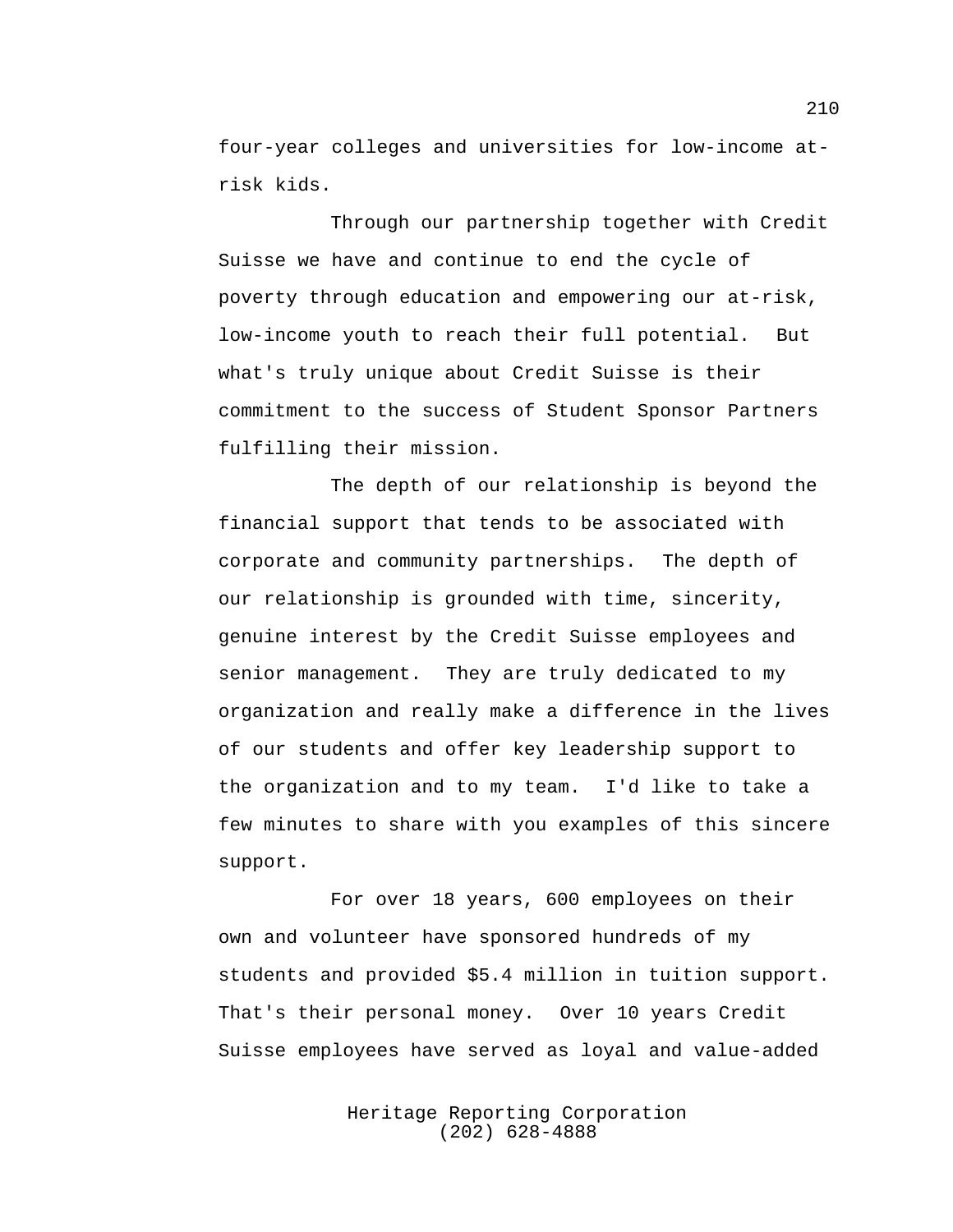mentors, again supporting Student Sponsor's unique model. We actually consider this the secret source of our success. Our records reflect that over 300 employees have served as mentors in New York volunteering over 14,000 hours.

I speak from experience as a past national director of CitiBank's community relations and leading one of the largest financial services community relations department. Those numbers of volunteerism is very impressive.

Credit Suisse's employee support goes even further when Student Sponsor Partners was selected as Credit Suisse's holiday charity initiative in 2013. During this initiative alone the employees, not prompted by anyone but themselves, raised \$174,000 plus another \$25,000 in prizes. This was a matching gift program and so together based on that we were able to raise an additional \$200,000. This enabled my organization to focus on increasing our prep and readiness program for hundreds of our students as well as offer four-year scholarships to 10 new students.

Have you heard the notion let's not just talk the talk but walk the walk? Well, as I look at the commitment from the top of the house at Credit Suisse senior management, they have been unbelievably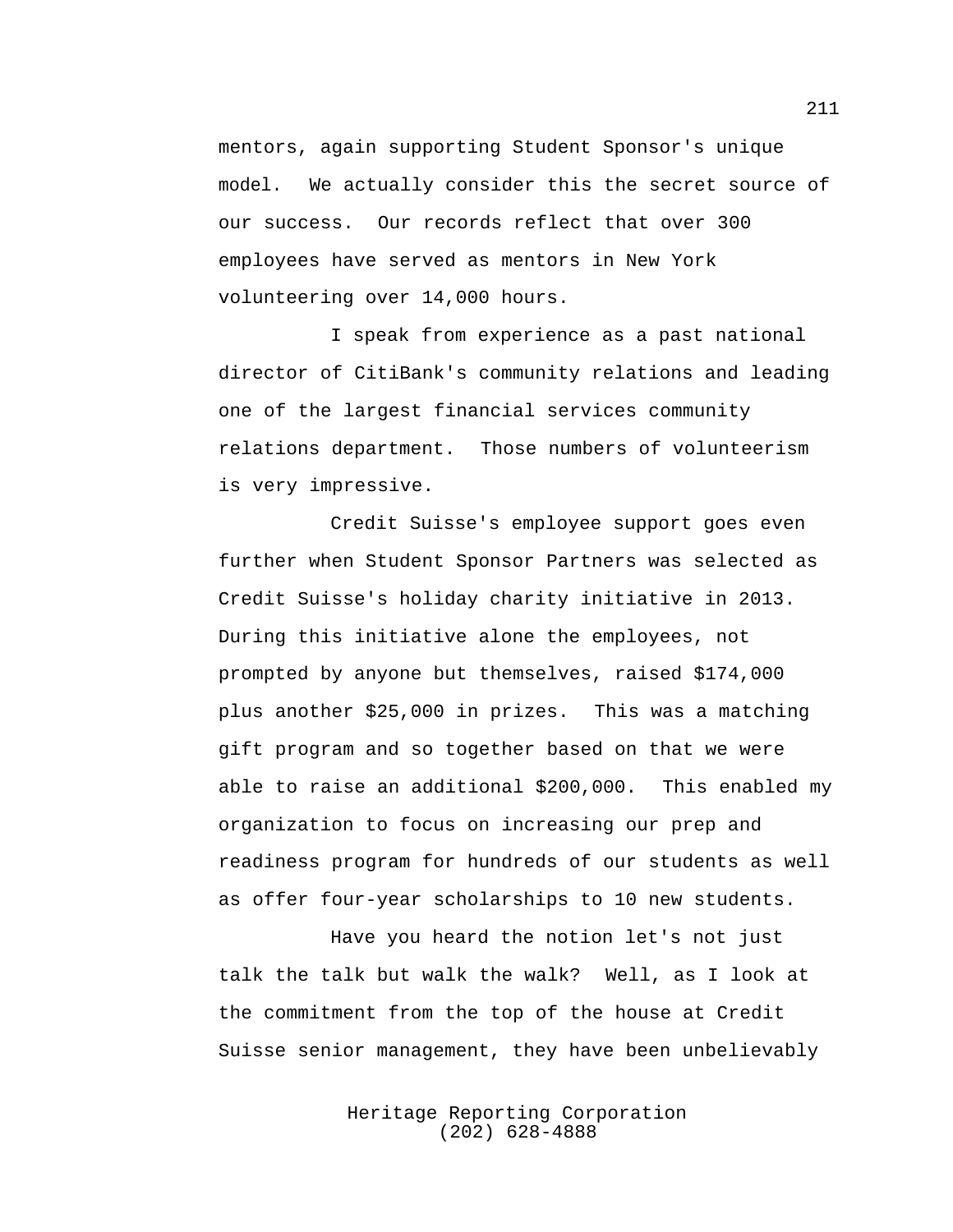generous with their resources and time, clearly reflecting their belief in Student Sponsor Partners.

We have been blessed to have two key Credit Suisse managing directors currently on our board. Collectively they have dedicated 16 years of board volunteer service to the organization, but much more, they personally sponsored 28 students over the last two decades and have been dedicated mentors.

Our past board chair and the prior head of Credit Suisse Equities Department has provided hundreds of hours offering leadership towards growing this organization, recruiting hundreds of sponsors internally and externally, and sponsoring himself 38 students over 26 years, and tirelessly and unselfishly contribute to the longevity and the continued success to Student Sponsor Partners.

The successful and meaningful story of Credit Suisse partnership with Student Sponsor Partners reaches the top of the house. This past April Student Sponsor Partners honored Credit Suisse for our longstanding and honorable relationship. It is unusual but incredibly meaningful when a CEO attends and accepts such an award and attends an event. We were honored and humbled that Mr. Brady Dougan, Credit Suisse's CEO, accepted the award on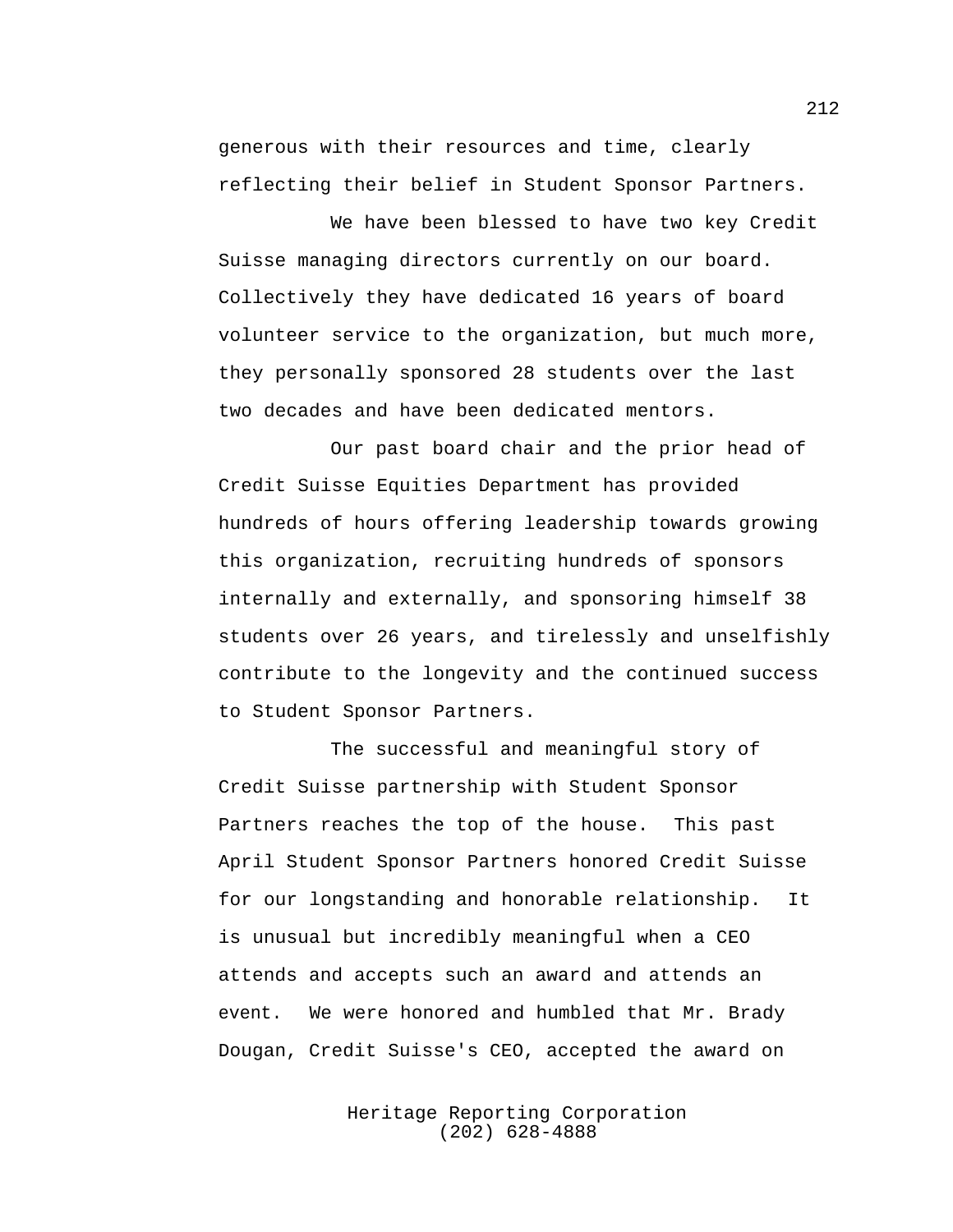behalf of Credit Suisse.

I was just hired two days before this event and therefore was personally blown away he was even there, but what really took my breath away was his true sincerity about the value of this partnership because he is also a sponsor, and over the past five years he has personally sponsored 35 of our students. This is a CEO who expressed firsthand why the partnership with Student Sponsor Partners made sense not just to Credit Suisse but to the kids we are serving.

Each year we support about 1,200 kids with scholarships and mentoring support. If it was not for SSP, if it was not for the partnership with Credit Suisse, these kids would not have the ability to get a quality education, reach their high potential, go to college, and maybe have a career in finance and move their family out of poverty.

At the same event of 700 people where we gathered we heard a story, a story about one of my alumni, which also turned out to be a rising star at Credit Suisse. This was a gentleman who grew up poor in the projects in the Bronx, a single mom. I talked to him personally and oftentimes they were on the verge of being homeless. But through the support of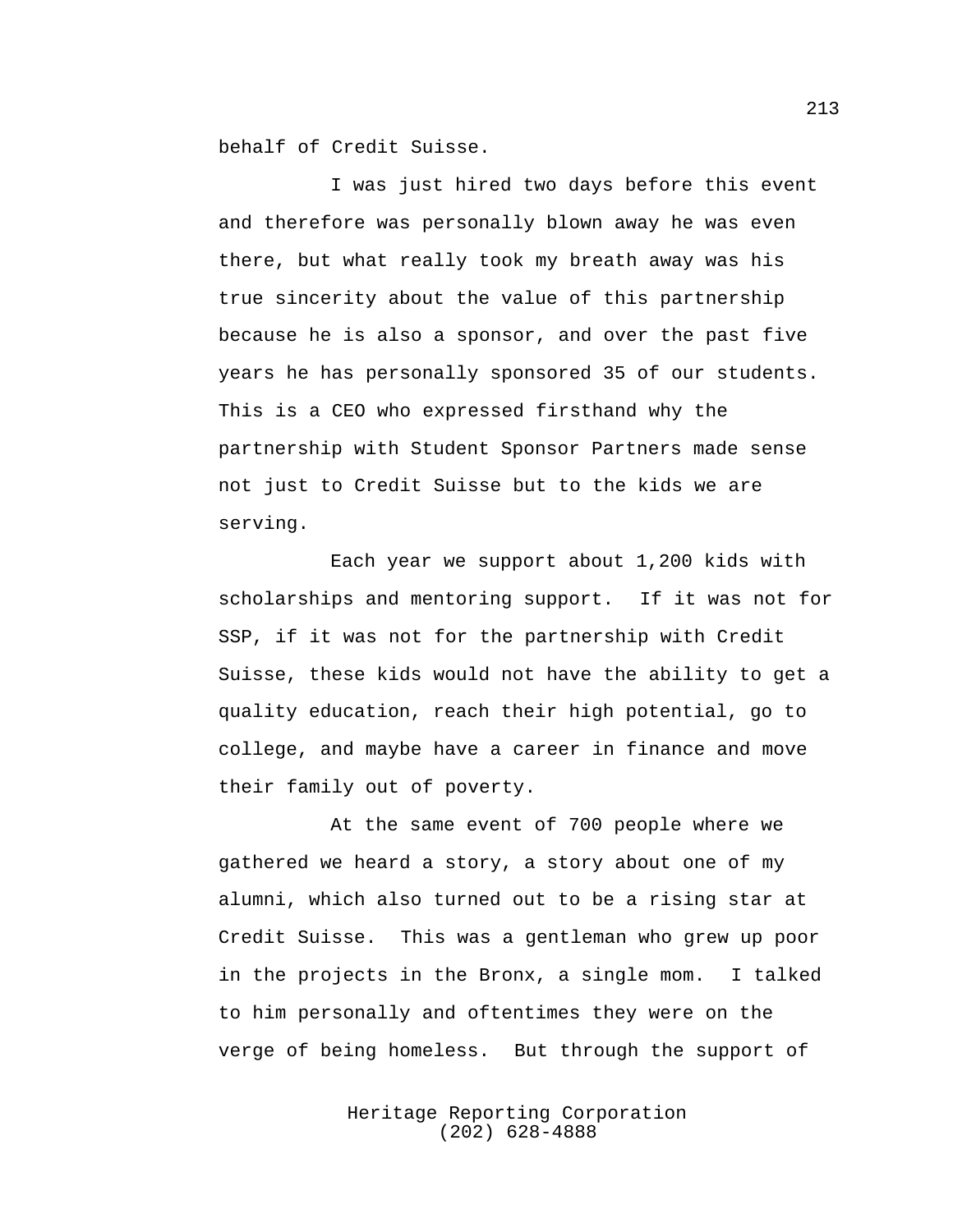Credit Suisse's general funding he was able to attend an SSP school. He graduated and successfully graduated from Wellesley University, and for the past 10 years this alumni has built a very, very successful career in the capital markets at Credit Suisse and now is working in the London office. In a few weeks we'll be announcing that he will be co-chairing Student Sponsor Partnership's Leadership Advisory Council. This is just one of many successful shared outcomes from our generation of our partnership with Credit Suisse.

In closing, I have been in the philanthropy world in many leadership roles for over 14 years. I am here to share that from my experiences a community organization, a not-for-profit is as strong and successful given their partner support, friendship, and commitment to fulfilling the not-for-profit's mission. We at Student Sponsor Partners are proud to have Credit Suisse as one of our loyal and committed partners. Our success is truly their success. Their dedication to Student Sponsor Partners and to our students is truly making a difference where it matters.

> Thank you very much for your time. MS. BORZI: I just want to thank you, Ms.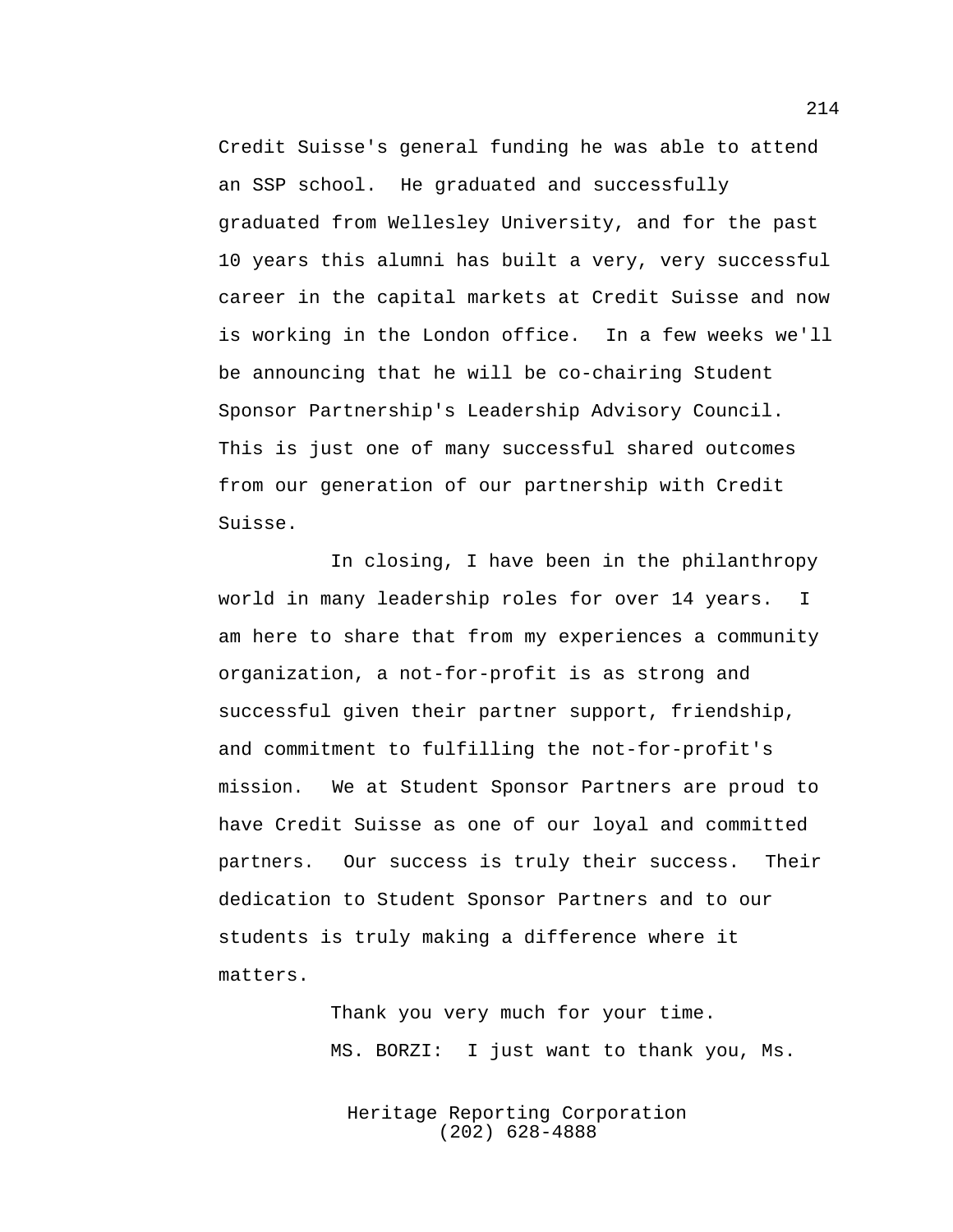Williams, and also Mr. Garza because the important work that both of your organizations do are critical to the upkeep and success of our communities, and without organizations like yours and all of the committed volunteers and benefactors, government, we need private partnerships, and the work that you do is very important. I want to thank you so much for your service.

MR. GARZA: Thank you.

MS. WILLIAMS: Thank you very much.

MR. HAUSER: Thank you. Thank you all for attending.

MS. BORZI: May I just say one more thing?

I want to especially thank Erin for his hard work. As we have heard today, this is a complicated set of issues, and he has been our lead staff person on this project, and I really want to personally thank him both here and within our organization for the hard work and dedication, so thank you very much.

(Applause.)

MR. HAUSER: Well, as I said at the start, we'll keep the record open until January 26 if you have supplemental comments or submissions, and then we'll make decisions. Thank you very much.

//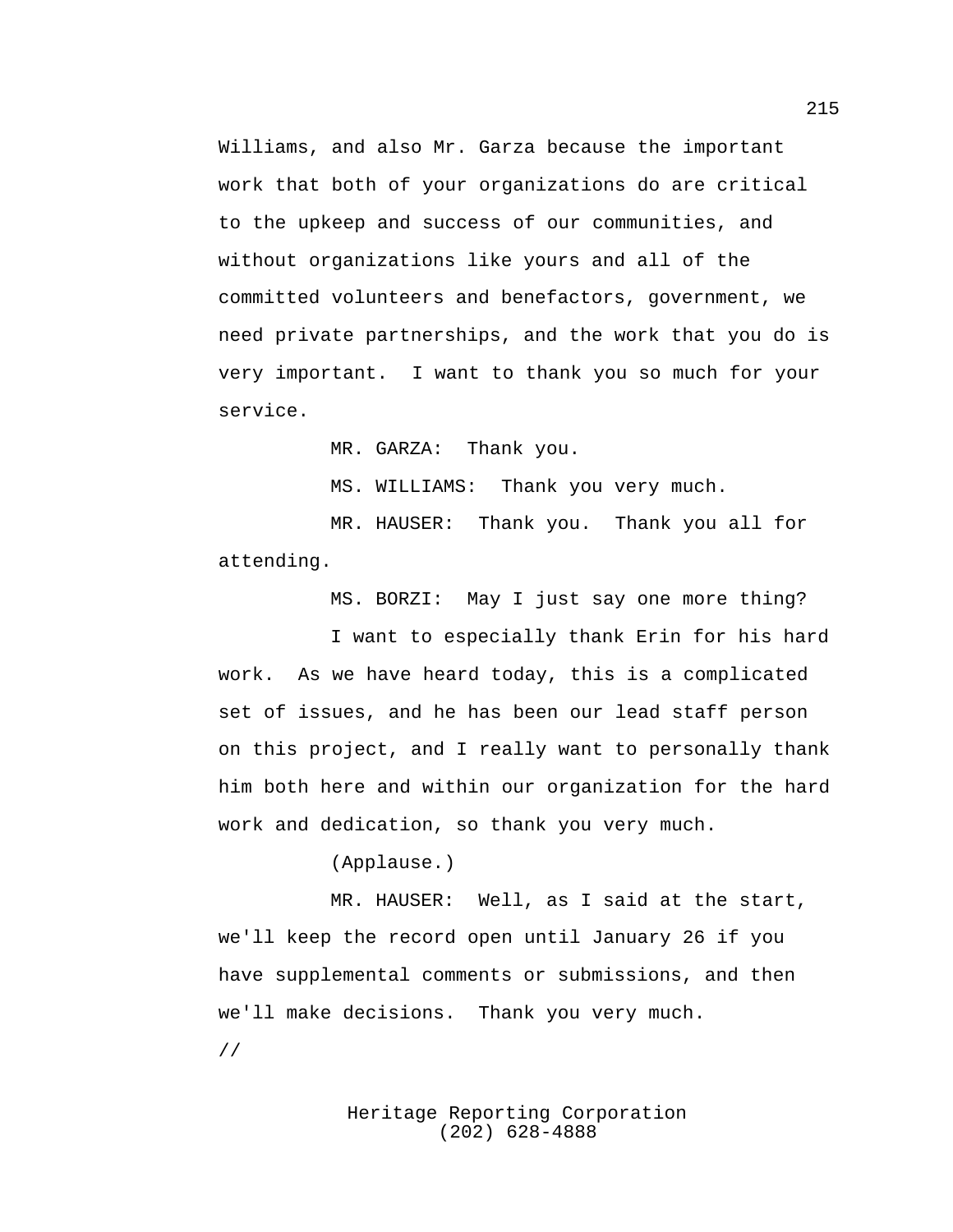(Whereupon, at 4:24 p.m., the hearing in the above-entitled matter was concluded.) // // // // // // // // // // // // // // // // // // // // // // //